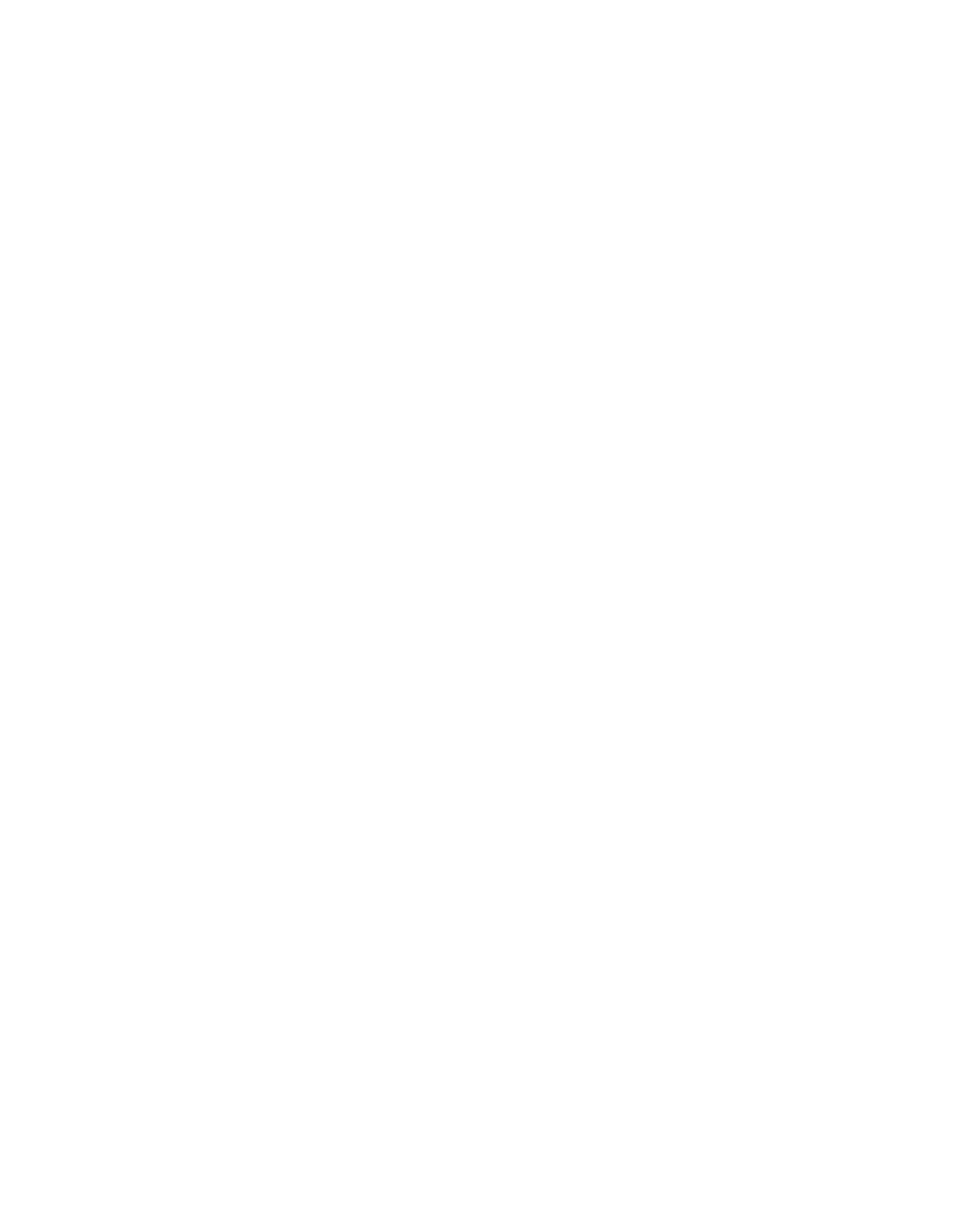|                           |                   |                  |                         | Q10. And in our country, how free are people from religions different than yours to practice their<br>religion? Are they very free to practice their religion, somewhat free, not too free, or not at all free | to practice their religion? |                          |                |              |
|---------------------------|-------------------|------------------|-------------------------|----------------------------------------------------------------------------------------------------------------------------------------------------------------------------------------------------------------|-----------------------------|--------------------------|----------------|--------------|
|                           |                   | <b>Very free</b> | <b>Somewhat</b><br>free | Not too free                                                                                                                                                                                                   | Not at all<br>free          | <b>Depends</b><br>(VOL.) | DK/Ref.        | <b>Total</b> |
| Southern-Eastern          | <b>Albania</b>    | 76               | 17                      | 4                                                                                                                                                                                                              | $\mathbf{1}$                | $\Omega$                 | 1              | 100          |
| <b>Europe</b>             | Bosnia-Herz.      | 71               | 23                      | 3                                                                                                                                                                                                              | $\overline{2}$              | $\Omega$                 | $\mathbf{1}$   | 100          |
|                           | Kosovo            | 85               | $\overline{7}$          | 4                                                                                                                                                                                                              | 0                           | $\mathbf{1}$             | $\overline{2}$ | 100          |
|                           | Russia**          | 51               | 37                      | 8                                                                                                                                                                                                              | $\mathbf{1}$                | $\mathbf{1}$             | 3              | 100          |
| <b>Central Asia</b>       | Azerbaijan        | 64               | 29                      | $\overline{2}$                                                                                                                                                                                                 | 0                           | $\mathbf{1}$             | 4              | 100          |
|                           | Kazakhstan        | 57               | 38                      | 3                                                                                                                                                                                                              | 0                           | $\mathbf{1}$             | $\overline{2}$ | 100          |
|                           | Kvravzstan        | 48               | 42                      | 4                                                                                                                                                                                                              | $\mathbf{1}$                | $\overline{2}$           | 3              | 100          |
|                           | <b>Tajikistan</b> | 47               | 30                      | $\overline{7}$                                                                                                                                                                                                 | 4                           | 3                        | 9              | 100          |
|                           | <b>Turkey</b>     | 58               | 21                      | 8                                                                                                                                                                                                              | 6                           | $\mathbf{1}$             | $\overline{7}$ | 100          |
|                           | Uzbekistan**      | 26               | 40                      | $\overline{7}$                                                                                                                                                                                                 | $\overline{2}$              | $\overline{2}$           | 22             | 100          |
| <b>Southeast Asia</b>     | <b>Indonesia</b>  | 64               | 27                      | 6                                                                                                                                                                                                              | $\mathbf{1}$                | $\mathbf{1}$             | $\mathbf 0$    | 100          |
|                           | Malaysia          | 60               | 32                      | 3                                                                                                                                                                                                              | 0                           | $\overline{2}$           | $\overline{2}$ | 100          |
|                           | Thailand^         | 79               | 17                      | $\mathbf{1}$                                                                                                                                                                                                   | $\Omega$                    | $\Omega$                 | 3              | 100          |
| South Asia                | <b>Bangladesh</b> | 62               | 32                      | 6                                                                                                                                                                                                              | 0                           | $\Omega$                 | $\Omega$       | 100          |
|                           | <b>Pakistan</b>   | 75               | 15                      | 4                                                                                                                                                                                                              | $\mathbf{1}$                | $\Omega$                 | 5              | 100          |
| <b>Middle East-North</b>  | Egypt             | 31               | 32                      | 17                                                                                                                                                                                                             | $\mathbf{1}$                | 10                       | $\mathbf{q}$   | 100          |
| Africa                    | Iraq              | 37               | 44                      | 11                                                                                                                                                                                                             | $\overline{2}$              | $\mathbf{1}$             | 6              | 100          |
|                           | <b>Jordan</b>     | 51               | 26                      | 8                                                                                                                                                                                                              | 0                           | $\mathbf{Q}$             | 6              | 100          |
|                           | Lebanon           | 89               | $\mathbf{Q}$            | $\mathbf{1}$                                                                                                                                                                                                   | $\mathbf{1}$                | $\Omega$                 | $\Omega$       | 100          |
|                           | <b>Morocco</b>    | 78               | 13                      | 3                                                                                                                                                                                                              | $\mathbf{1}$                | $\mathbf{1}$             | $\overline{a}$ | 100          |
|                           | Palestinian terr. | 56               | 26                      | 8                                                                                                                                                                                                              | $\overline{2}$              | $\Omega$                 | 8              | 100          |
|                           | <b>Tunisia</b>    | 81               | 15                      | $\overline{2}$                                                                                                                                                                                                 | 0                           | 0                        | $\mathbf{1}$   | 100          |
| <b>Sub-Saharan Africa</b> | Cameroon*         | 88               | $\overline{7}$          | $\overline{2}$                                                                                                                                                                                                 | 0                           | $\mathbf{1}$             | $\overline{2}$ | 100          |
|                           | Chad*             | 68               | 23                      | $\overline{7}$                                                                                                                                                                                                 | $\mathbf{1}$                | $\mathbf{1}$             | $\mathbf 0$    | 100          |
|                           | DR Congo*         | 70               | 14                      | 8                                                                                                                                                                                                              | $\Omega$                    | 3                        | $\overline{a}$ | 100          |
|                           | Diibouti*         | 65               | 15                      | 8                                                                                                                                                                                                              | 3                           | $\overline{2}$           | 6              | 100          |
|                           | Ethiopia*         | 79               | 16                      | 3                                                                                                                                                                                                              | 0                           | $\mathbf 0$              | $\mathbf{1}$   | 100          |
|                           | Ghana*            | 97               | 3                       | 0                                                                                                                                                                                                              | 0                           | $\mathbf 0$              | $\mathbf 0$    | 100          |
|                           | Guinea Bissau*    | 83               | 12                      | $\overline{2}$                                                                                                                                                                                                 | $\overline{2}$              | $\mathbf{1}$             | $\mathbf{1}$   | 100          |
|                           | Kenya*            | 70               | 19                      | 6                                                                                                                                                                                                              | 2                           | $\Omega$                 | 3              | 100          |
|                           | Liberia*          | 80               | 11                      | 3                                                                                                                                                                                                              | $\mathbf{1}$                | 0                        | 5              | 100          |
|                           | Mali*             | 78               | 9                       | 4                                                                                                                                                                                                              | $\mathbf{1}$                | $\mathbf{1}$             | $\overline{7}$ | 100          |
|                           | Mozambique*       | 88               | $\mathsf{Q}$            | $\overline{2}$                                                                                                                                                                                                 | 0                           | $\mathbf{1}$             | $\mathbf{1}$   | 100          |
|                           | <b>Niger</b>      | 82               | 12                      | $\mathbf{1}$                                                                                                                                                                                                   | $\mathbf{1}$                | $\mathbf{1}$             | 3              | 100          |
|                           | Nigeria*          | 76               | 18                      | $\overline{2}$                                                                                                                                                                                                 | $\mathbf{1}$                | $\Omega$                 | $\overline{2}$ | 100          |
|                           | Senegal*          | 93               | $\overline{2}$          | $\mathbf{1}$                                                                                                                                                                                                   | 0                           | $\Omega$                 | 3              | 100          |
|                           | Tanzania*         | 89               | 5                       | 1                                                                                                                                                                                                              | $\mathbf{1}$                | $\mathbf{1}$             | 3              | 100          |
|                           | Uganda*           | 86               | 10                      | $\overline{2}$                                                                                                                                                                                                 | 0                           | $\mathbf{1}$             | $\mathbf{1}$   | 100          |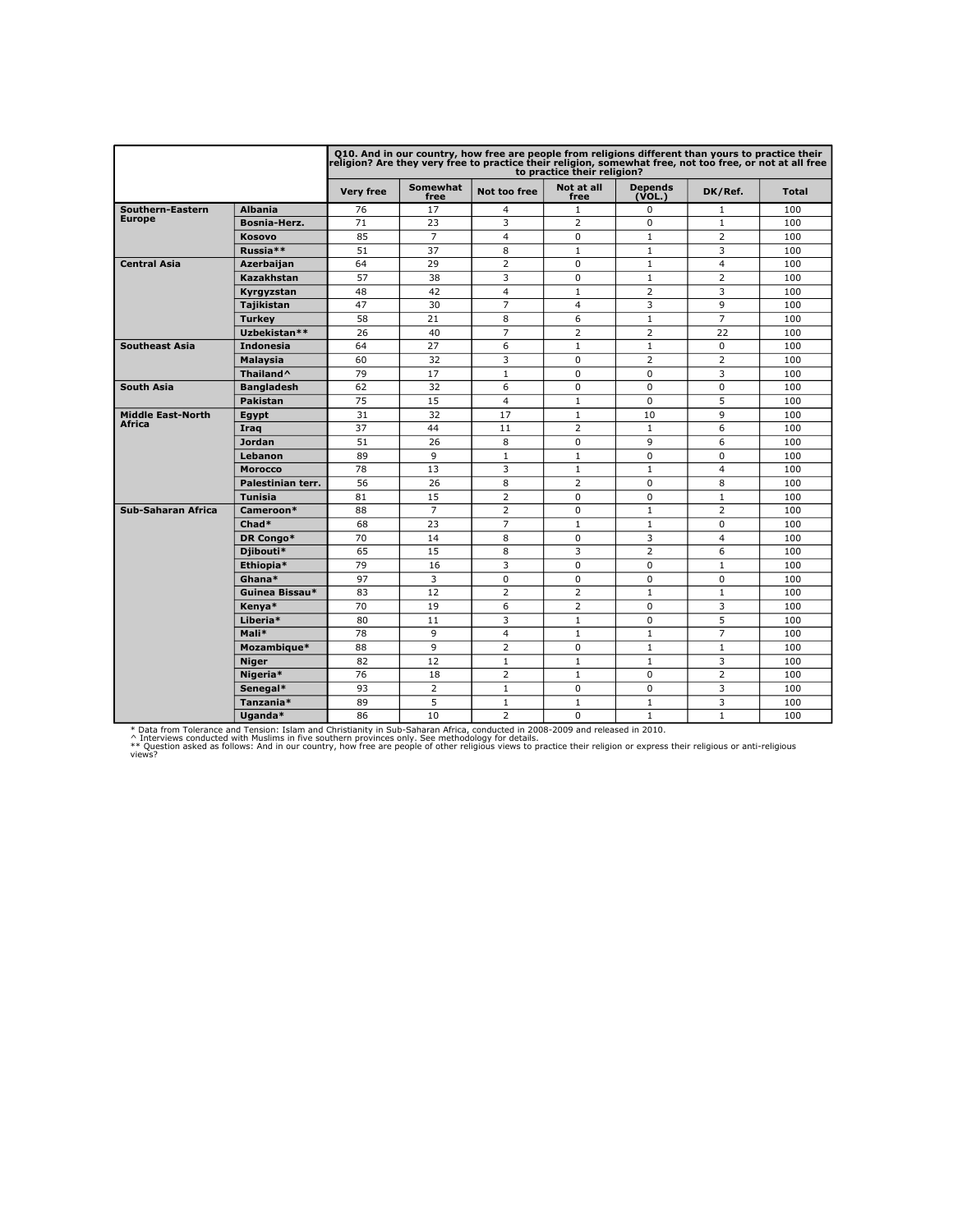|                                                                                                                                                                                                                                    |                   |                           |                                 |                         |                                  |                                        |                               |                                                   |                                                  | ASK IF VERY, SOMEWHAT, NOT TOO OR NOT AT ALL FREE (Q10 = 1,2,3,4) Q11. And is this a good thing or a bad thing? |                                                   |              |
|------------------------------------------------------------------------------------------------------------------------------------------------------------------------------------------------------------------------------------|-------------------|---------------------------|---------------------------------|-------------------------|----------------------------------|----------------------------------------|-------------------------------|---------------------------------------------------|--------------------------------------------------|-----------------------------------------------------------------------------------------------------------------|---------------------------------------------------|--------------|
|                                                                                                                                                                                                                                    |                   | Very Free -<br>Good thing | Very Free -<br><b>Bad thing</b> | Very Free -<br>DK/Ref.  | Somewhat<br>Free - Good<br>thing | <b>Somewhat</b><br>Free - Bad<br>thing | Somewhat<br>Free -<br>DK/Ref. | Not too/Not<br>at all Free -<br><b>Good thing</b> | Not too/Not<br>at all Free -<br><b>Bad thing</b> | Not too/Not<br>at all Free -<br>DK/Ref.                                                                         | <b>Not asked</b><br>due to<br>response to<br>Q10. | <b>Total</b> |
| Southern-Eastern                                                                                                                                                                                                                   | <b>Albania</b>    | 75                        | $\mathbf{1}$                    | $\mathbf{1}$            | 15                               | $\mathbf{1}$                           | 1                             | 2                                                 | 3                                                | $\mathbf{1}$                                                                                                    | $\mathbf{1}$                                      | 100          |
| Europe                                                                                                                                                                                                                             | Bosnia-Herz.      | 66                        | $\overline{2}$                  | 3                       | 19                               | 3                                      | $\mathbf{1}$                  | 0                                                 | $\overline{4}$                                   | 0                                                                                                               | $\overline{2}$                                    | 100          |
|                                                                                                                                                                                                                                    | Kosovo            | 81                        | $\overline{2}$                  | 3                       | $\overline{2}$                   | 3                                      | $\overline{2}$                | $\mathbf{1}$                                      | $\overline{2}$                                   | $\mathbf{1}$                                                                                                    | $\overline{4}$                                    | 100          |
|                                                                                                                                                                                                                                    | <b>Russia</b>     | 48                        | $\mathbf{1}$                    | 2                       | 34                               | $1\,$                                  | $\,1\,$                       | $\mathbf{1}$                                      | 6                                                | $\mathbf{1}$                                                                                                    | $\overline{4}$                                    | 100          |
| <b>Central Asia</b>                                                                                                                                                                                                                | Azerbaijan        | 61                        | $\mathbf{1}$                    | $\overline{2}$          | 23                               | $\mathbf{1}$                           | 6                             | 0                                                 | $\mathbf{1}$                                     | $\mathbf{1}$                                                                                                    | $\overline{5}$                                    | 100          |
|                                                                                                                                                                                                                                    | Kazakhstan        | 52                        | $\overline{\mathbf{3}}$         | $\overline{2}$          | 29                               | 5                                      | $\overline{a}$                | $\overline{2}$                                    | $\mathbf{1}$                                     | $\mathbf{1}$                                                                                                    | $\overline{2}$                                    | 100          |
|                                                                                                                                                                                                                                    | Kyrgyzstan        | 44                        | $\overline{4}$                  | $\mathbf{1}$            | 34                               | 6                                      | 3                             | $\overline{2}$                                    | $\overline{2}$                                   | $\mathbf 0$                                                                                                     | $\overline{5}$                                    | 100          |
|                                                                                                                                                                                                                                    | <b>Tajikistan</b> | 43                        | $\overline{2}$                  | 2                       | 24                               | 3                                      | 3                             | $\overline{7}$                                    | $\overline{4}$                                   | $\mathbf{1}$                                                                                                    | 12                                                | 100          |
|                                                                                                                                                                                                                                    | <b>Turkey</b>     | 52                        | 3                               | 3                       | 14                               | 6                                      | $\mathbf{1}$                  | $\overline{2}$                                    | 11                                               | $\mathbf 0$                                                                                                     | $\overline{7}$                                    | 100          |
|                                                                                                                                                                                                                                    | <b>Uzbekistan</b> | 24                        | $\mathbf{1}$                    | $\mathbf{1}$            | 37                               | $\mathbf{1}$                           | $\overline{\mathbf{3}}$       | $\overline{2}$                                    | $\overline{4}$                                   | 3                                                                                                               | 25                                                | 100          |
| <b>Southeast Asia</b>                                                                                                                                                                                                              | <b>Indonesia</b>  | 59                        | $\overline{4}$                  | $1\,$                   | 21                               | 5                                      | $\overline{2}$                | $\overline{4}$                                    | 3                                                | $\mathbf 0$                                                                                                     | $\overline{2}$                                    | 100          |
|                                                                                                                                                                                                                                    | Malaysia          | 50                        | 7                               | $\overline{\mathbf{3}}$ | 20                               | 6                                      | $\overline{6}$                | $\overline{2}$                                    | $\overline{1}$                                   | $\mathbf{1}$                                                                                                    | $\overline{4}$                                    | 100          |
|                                                                                                                                                                                                                                    | Thailand^         | 76                        | $\overline{2}$                  | $\overline{0}$          | 15                               | $\mathbf{1}$                           | $\mathbf 0$                   | 0                                                 | $\mathbf{1}$                                     | $\mathbf 0$                                                                                                     | $\overline{\mathbf{3}}$                           | 100          |
| South Asia                                                                                                                                                                                                                         | <b>Bangladesh</b> | 60                        | $\mathbf{1}$                    | $\mathbf 0$             | 27                               | $\overline{4}$                         | $\mathbf 0$                   | 3                                                 | $\overline{2}$                                   | $\mathbf 0$                                                                                                     | $\mathbf 0$                                       | 100          |
|                                                                                                                                                                                                                                    | Pakistan          | 72                        | 3                               | 0                       | 11                               | 3                                      | $\mathbf{1}$                  | 3                                                 | 3                                                | $\mathbf 0$                                                                                                     | 5                                                 | 100          |
| <b>Middle East-North</b><br>Africa                                                                                                                                                                                                 | Egypt             | 24                        | 6                               | $\overline{2}$          | 23                               | 5                                      | $\overline{\mathbf{3}}$       | 12                                                | $\overline{4}$                                   | $\overline{2}$                                                                                                  | 19                                                | 100          |
|                                                                                                                                                                                                                                    | Iraq              | 34                        | 3                               | $\mathbf{1}$            | 34                               | $\overline{7}$                         | 3                             | $\mathbf{1}$                                      | 10                                               | $\mathbf{1}$                                                                                                    | $\overline{7}$                                    | 100          |
|                                                                                                                                                                                                                                    | Jordan            | 46                        | $\overline{4}$                  | $^{\circ}$              | 21                               | 3                                      | $\overline{2}$                | 3                                                 | $\overline{2}$                                   | 3                                                                                                               | 15                                                | 100          |
|                                                                                                                                                                                                                                    | Lebanon           | 74                        | 13                              | $\overline{2}$          | $\overline{7}$                   | $\overline{2}$                         | $\overline{0}$                | 0                                                 | $\overline{1}$                                   | 0                                                                                                               | $\overline{0}$                                    | 100          |
|                                                                                                                                                                                                                                    | <b>Morocco</b>    | 62                        | $\overline{9}$                  | $\overline{7}$          | $\overline{\mathbf{8}}$          | $\overline{2}$                         | 3                             | $\mathbf{1}$                                      | $\mathbf{1}$                                     | $\mathbf{1}$                                                                                                    | 6                                                 | 100          |
|                                                                                                                                                                                                                                    | Palestinian terr. | 47                        | $\overline{7}$                  | $1\,$                   | 19                               | $\overline{5}$                         | $\overline{\mathbf{3}}$       | $\overline{2}$                                    | $\overline{7}$                                   | $\mathbf{1}$                                                                                                    | $\overline{\mathbf{8}}$                           | 100          |
|                                                                                                                                                                                                                                    | <b>Tunisia</b>    | 70                        | 10                              | $\mathbf{1}$            | 10                               | $\overline{4}$                         | $\mathbf{1}$                  | $\mathbf{1}$                                      | $\mathbf{1}$                                     | $\mathbf 0$                                                                                                     | $\overline{2}$                                    | 100          |
| Sub-Saharan Africa                                                                                                                                                                                                                 | Cameroon*         | 78                        | 8                               | $\overline{2}$          | 3                                | $\overline{4}$                         | $\Omega$                      | $\Omega$                                          | $\overline{2}$                                   | $\Omega$                                                                                                        | 3                                                 | 100          |
|                                                                                                                                                                                                                                    | Chad*             | 64                        | 3                               | $\mathbf 0$             | 17                               | $\overline{7}$                         | $\mathbf 0$                   | 3                                                 | 5                                                | 0                                                                                                               | $\mathbf{1}$                                      | 100          |
|                                                                                                                                                                                                                                    | DR Congo*         | 64                        | $\overline{4}$                  | 2                       | 10                               | $\overline{4}$                         | $\Omega$                      | 2                                                 | $\overline{4}$                                   | $\overline{2}$                                                                                                  | $\overline{7}$                                    | 100          |
|                                                                                                                                                                                                                                    | Djibouti*         | 55                        | 8                               | $\overline{2}$          | 8                                | 5                                      | $\overline{\phantom{a}}$      | 3                                                 | 6                                                | $\overline{2}$                                                                                                  | 9                                                 | 100          |
|                                                                                                                                                                                                                                    | Ethiopia*         | 74                        | $\overline{4}$                  | $\mathbf{1}$            | 13                               | $\overline{2}$                         | $\Omega$                      | $\mathbf{1}$                                      | $\overline{2}$                                   | $\mathbf 0$                                                                                                     | $\overline{2}$                                    | 100          |
|                                                                                                                                                                                                                                    | Ghana*            | 95                        | $\mathbf 0$                     | $\overline{2}$          | $\overline{2}$                   | $\mathbf 0$                            | $\mathbf{0}$                  | 0                                                 | $\mathbf 0$                                      | $\mathbf 0$                                                                                                     | $\mathbf 0$                                       | 100          |
|                                                                                                                                                                                                                                    | Guinea Bissau*    | 79                        | $\overline{4}$                  | 0                       | $\overline{7}$                   | 5                                      | $\mathbf 0$                   | $\mathbf{1}$                                      | $\overline{2}$                                   | $\mathbf 0$                                                                                                     | $\mathbf{1}$                                      | 100          |
|                                                                                                                                                                                                                                    | Kenya*            | 63                        | 6                               | $\mathbf{1}$            | 14                               | 5                                      | $\mathbf{1}$                  | $\mathbf{1}$                                      | 6                                                | $\mathbf{1}$                                                                                                    | 3                                                 | 100          |
|                                                                                                                                                                                                                                    | Liberia*          | 75                        | 3                               | $\mathbf{1}$            | 8                                | 3                                      | $\mathbf{0}$                  | $\mathbf{1}$                                      | $\overline{2}$                                   | $\mathbf 0$                                                                                                     | $\overline{5}$                                    | 100          |
|                                                                                                                                                                                                                                    | Mali*             | 71                        | 5                               | 3                       | 5                                | 2                                      | $\overline{2}$                | $\mathbf{1}$                                      | 3                                                | $\mathbf{1}$                                                                                                    | 8                                                 | 100          |
|                                                                                                                                                                                                                                    | Mozambique*       | 84                        | $\overline{4}$                  | $\mathbf 0$             | 8                                | $\mathbf{1}$                           | $\mathbf{0}$                  | $\mathbf 0$                                       | $\mathbf{1}$                                     | $\mathbf 0$                                                                                                     | $\mathbf{1}$                                      | 100          |
|                                                                                                                                                                                                                                    | <b>Niger</b>      | 63                        | 17                              | $\overline{2}$          | $\overline{7}$                   | 5                                      | $\mathbf 0$                   | $\mathbf{1}$                                      | $\mathbf 0$                                      | $\mathbf 0$                                                                                                     | $\overline{4}$                                    | 100          |
|                                                                                                                                                                                                                                    | Nigeria*          | 74                        | $\mathbf{1}$                    | $\mathbf{1}$            | 13                               | 5                                      | $\mathbf{1}$                  | $\mathbf{1}$                                      | $\overline{2}$                                   | $\mathbf 0$                                                                                                     | $\overline{2}$                                    | 100          |
|                                                                                                                                                                                                                                    | Senegal*          | 90                        | $\mathbf{1}$                    | 2                       | $\mathbf{1}$                     | $\mathbf 0$                            | $\Omega$                      | $\Omega$                                          | $\mathbf{1}$                                     | $\mathbf 0$                                                                                                     | 3                                                 | 100          |
|                                                                                                                                                                                                                                    | Tanzania*         | 88                        | $\mathbf{1}$                    | $\overline{0}$          | 3                                | $\overline{2}$                         | $\mathbf 0$                   | 0                                                 | $\overline{2}$                                   | $\mathbf 0$                                                                                                     | $\overline{4}$                                    | 100          |
|                                                                                                                                                                                                                                    | Uganda*           | 81                        | 5                               | $\overline{1}$          | 9                                | $\mathbf{1}$                           | $\overline{0}$                | $\overline{0}$                                    | $\mathbf{1}$                                     | $\mathbf{1}$                                                                                                    | $\overline{2}$                                    | 100          |
| * Data from Tolerance and Tension: Islam and Christianity in Sub-Saharan Africa, conducted in 2008-2009 and released in 2010.<br>^ Interviews conducted with Muslims in five southern provinces only. See methodology for details. |                   |                           |                                 |                         |                                  |                                        |                               |                                                   |                                                  |                                                                                                                 |                                                   |              |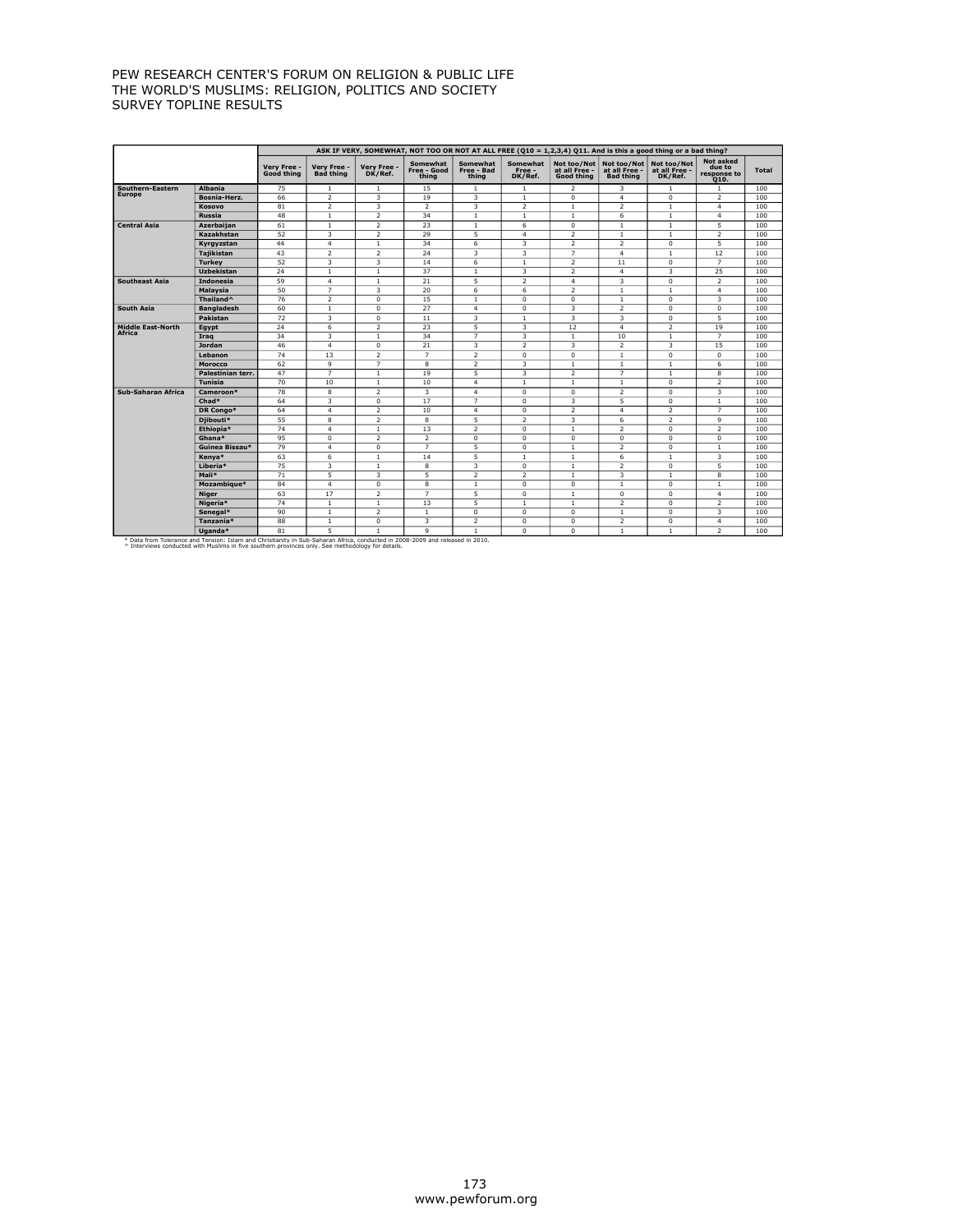|                          |                       |                            | Q12. Please tell me whether you completely agree, mostly agree, mostly disagree,<br>or completely disagree with the following statement: People like me don't have any |                           | say about what the government does. |                |              |
|--------------------------|-----------------------|----------------------------|------------------------------------------------------------------------------------------------------------------------------------------------------------------------|---------------------------|-------------------------------------|----------------|--------------|
|                          |                       | <b>Completely</b><br>agree | <b>Mostly agree</b>                                                                                                                                                    | <b>Mostly</b><br>disagrée | <b>Completely</b><br>disagree       | DK/Ref.        | <b>Total</b> |
| Southern-Eastern         | <b>Albania</b>        | 12                         | 27                                                                                                                                                                     | 36                        | 19                                  | 5              | 100          |
| <b>Europe</b>            | <b>Bosnia-Herz.</b>   | 56                         | 29                                                                                                                                                                     | 8                         | 5                                   | $\mathbf{1}$   | 100          |
|                          | <b>Kosovo</b>         | 21                         | 26                                                                                                                                                                     | 25                        | 16                                  | 12             | 100          |
|                          | <b>Russia</b>         | 45                         | 30                                                                                                                                                                     | 15                        | 6                                   | $\overline{4}$ | 100          |
| <b>Central Asia</b>      | <b>Azerbaijan</b>     | 16                         | 34                                                                                                                                                                     | 19                        | 9                                   | 21             | 100          |
|                          | Kazakhstan            | 31                         | 39                                                                                                                                                                     | 19                        | 8                                   | 3              | 100          |
|                          | Kyrgyzstan            | 24                         | 44                                                                                                                                                                     | 20                        | $\overline{7}$                      | 6              | 100          |
|                          | <b>Tajikistan</b>     | 20                         | 35                                                                                                                                                                     | 23                        | 18                                  | $\overline{4}$ | 100          |
|                          | <b>Turkey</b>         | 24                         | 27                                                                                                                                                                     | 21                        | 23                                  | 6              | 100          |
| <b>Southeast Asia</b>    | <b>Indonesia</b>      | 23                         | 28                                                                                                                                                                     | 28                        | 17                                  | 3              | 100          |
|                          | Malaysia              | 22                         | 39                                                                                                                                                                     | 20                        | 11                                  | 8              | 100          |
|                          | Thailand <sup>^</sup> | 30                         | 25                                                                                                                                                                     | 19                        | 19                                  | 8              | 100          |
| <b>South Asia</b>        | Afghanistan           | 33                         | 39                                                                                                                                                                     | 18                        | $\overline{7}$                      | 3              | 100          |
|                          | <b>Bangladesh</b>     | 24                         | 31                                                                                                                                                                     | 25                        | 19                                  | $\mathbf{1}$   | 100          |
|                          | <b>Pakistan</b>       | 53                         | 13                                                                                                                                                                     | 5                         | 20                                  | 10             | 100          |
| <b>Middle East-North</b> | Egypt                 | 19                         | 30                                                                                                                                                                     | 33                        | 14                                  | 3              | 100          |
| Africa                   | Iraq                  | 33                         | 36                                                                                                                                                                     | 20                        | $\overline{7}$                      | $\overline{4}$ | 100          |
|                          | <b>Jordan</b>         | 42                         | 21                                                                                                                                                                     | 25                        | 11                                  | $\overline{2}$ | 100          |
|                          | Lebanon               | 41                         | 24                                                                                                                                                                     | 20                        | 15                                  | $\mathbf 0$    | 100          |
|                          | <b>Morocco</b>        | 56                         | 16                                                                                                                                                                     | 8                         | 8                                   | 13             | 100          |
|                          | Palestinian terr.     | 30                         | 27                                                                                                                                                                     | 31                        | $\overline{7}$                      | $\overline{4}$ | 100          |
|                          | <b>Tunisia</b>        | 29                         | 32                                                                                                                                                                     | 18                        | 16                                  | 6              | 100          |
| Sub-Saharan Africa       | Cameroon*             | 56                         | 20                                                                                                                                                                     | 11                        | 11                                  | 2              | 100          |
|                          | $Chad*$               | 59                         | 26                                                                                                                                                                     | 9                         | 5                                   | 0              | 100          |
|                          | DR Congo*             | 36                         | 19                                                                                                                                                                     | 15                        | 26                                  | $\overline{4}$ | 100          |
|                          | Djibouti*             | 43                         | 29                                                                                                                                                                     | 13                        | 11                                  | 3              | 100          |
|                          | Ethiopia*             | 19                         | 25                                                                                                                                                                     | 30                        | 26                                  | 0              | 100          |
|                          | Ghana*                | 23                         | 29                                                                                                                                                                     | 29                        | 17                                  | $\mathbf{1}$   | 100          |
|                          | Guinea Bissau*        | 34                         | 31                                                                                                                                                                     | 21                        | 9                                   | 6              | 100          |
|                          | Kenya*                | 42                         | 24                                                                                                                                                                     | 11                        | 22                                  | $\mathbf{1}$   | 100          |
|                          | Liberia*              | 26                         | 16                                                                                                                                                                     | 18                        | 37                                  | 3              | 100          |
|                          | Mali*                 | 39                         | 26                                                                                                                                                                     | 14                        | 17                                  | $\overline{4}$ | 100          |
|                          | Mozambique*           | 31                         | 30                                                                                                                                                                     | 23                        | 14                                  | $\overline{2}$ | 100          |
|                          | <b>Niger</b>          | 40                         | 22                                                                                                                                                                     | 14                        | 11                                  | 14             | 100          |
|                          | Nigeria*              | 54                         | 27                                                                                                                                                                     | 10                        | $\mathsf{Q}$                        | $\mathbf{1}$   | 100          |
|                          | Senegal*              | 37                         | 18                                                                                                                                                                     | 11                        | 34                                  | $\mathbf{1}$   | 100          |
|                          | Tanzania*             | 42                         | 22                                                                                                                                                                     | 12                        | 23                                  | $\mathbf{1}$   | 100          |
|                          | Uganda*               | 32                         | 27                                                                                                                                                                     | 24                        | 15                                  | $\overline{2}$ | 100          |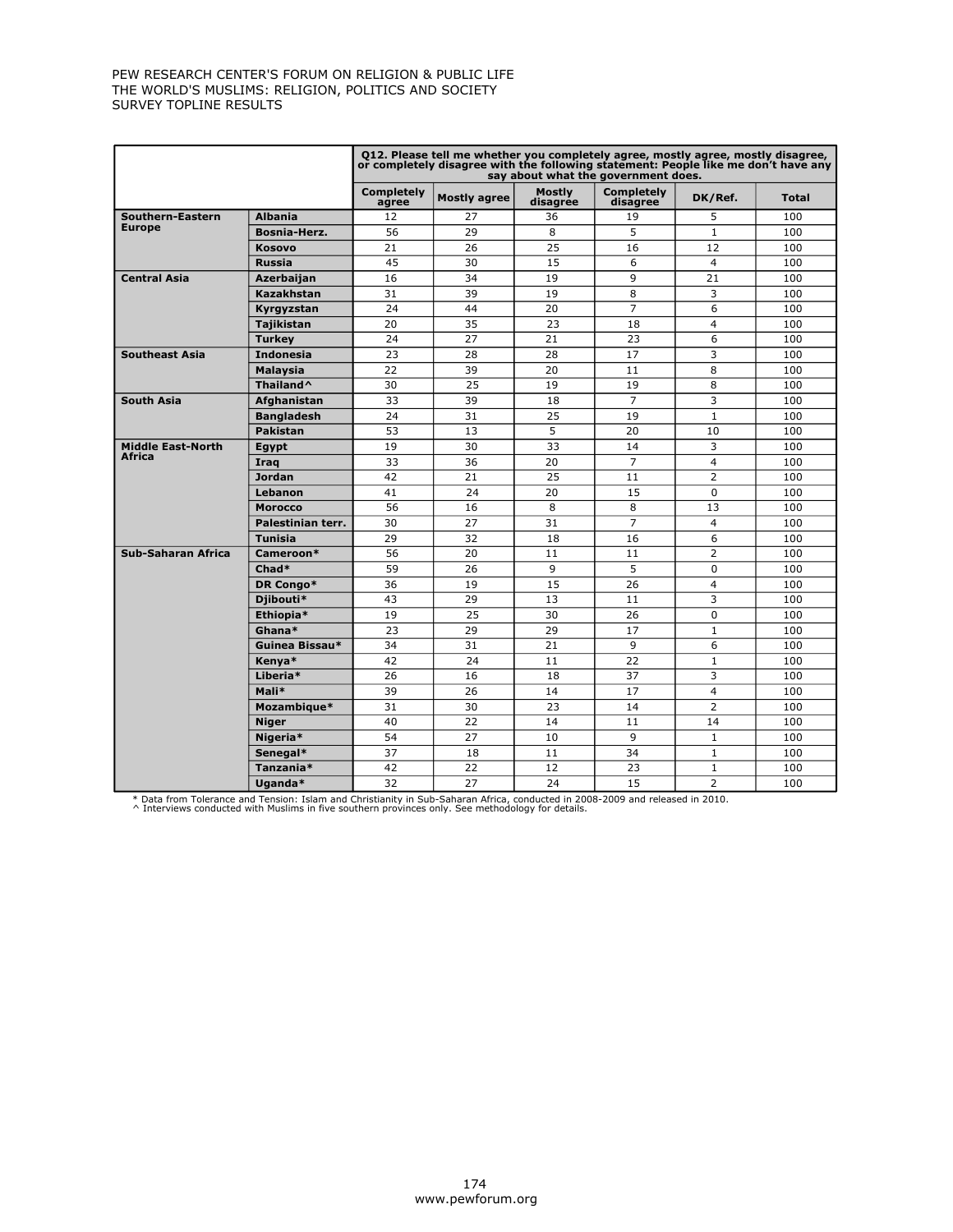|                          |                   | Q13. Generally, how would you rate Islamic political parties compared<br>to other political parties? Are they better, worse or about the same as<br>other parties? |                |                          |                |              |  |  |  |
|--------------------------|-------------------|--------------------------------------------------------------------------------------------------------------------------------------------------------------------|----------------|--------------------------|----------------|--------------|--|--|--|
|                          |                   | <b>Better</b>                                                                                                                                                      | <b>Worse</b>   | <b>About the</b><br>same | DK/Ref.        | <b>Total</b> |  |  |  |
| Southern-Eastern         | Bosnia-Herz.      | 12                                                                                                                                                                 | 17             | 66                       | 5              | 100          |  |  |  |
| <b>Europe</b>            | <b>Kosovo</b>     | 16                                                                                                                                                                 | 14             | 39                       | 31             | 100          |  |  |  |
| <b>Central Asia</b>      | Azerbaijan        | 11                                                                                                                                                                 | 27             | 26                       | 35             | 100          |  |  |  |
|                          | <b>Kazakhstan</b> | 9                                                                                                                                                                  | 14             | 49                       | 28             | 100          |  |  |  |
|                          | Kyrgyzstan        | 35                                                                                                                                                                 | 14             | 38                       | 12             | 100          |  |  |  |
|                          | Tajikistan        | 28                                                                                                                                                                 | 20             | 40                       | 12             | 100          |  |  |  |
|                          | <b>Turkey</b>     | 30                                                                                                                                                                 | 26             | 32                       | 12             | 100          |  |  |  |
| <b>Southeast Asia</b>    | <b>Indonesia</b>  | 31                                                                                                                                                                 | 9              | 57                       | 3              | 100          |  |  |  |
|                          | <b>Malaysia</b>   | 43                                                                                                                                                                 | 3              | 42                       | 12             | 100          |  |  |  |
| <b>South Asia</b>        | Afghanistan       | 54                                                                                                                                                                 | 19             | 22                       | 5              | 100          |  |  |  |
|                          | <b>Bangladesh</b> | 41                                                                                                                                                                 | 16             | 39                       | 4              | 100          |  |  |  |
|                          | <b>Pakistan</b>   | 29                                                                                                                                                                 | 10             | 39                       | 22             | 100          |  |  |  |
| <b>Middle East-North</b> | <b>Egypt</b>      | 55                                                                                                                                                                 | $\overline{7}$ | 36                       | $\overline{2}$ | 100          |  |  |  |
| <b>Africa</b>            | Irag              | 34                                                                                                                                                                 | 21             | 37                       | 8              | 100          |  |  |  |
|                          | <b>Jordan</b>     | 46                                                                                                                                                                 | 14             | 27                       | 13             | 100          |  |  |  |
|                          | Lebanon           | 30                                                                                                                                                                 | 16             | 51                       | $\overline{4}$ | 100          |  |  |  |
|                          | <b>Morocco</b>    | 39                                                                                                                                                                 | 9              | 32                       | 21             | 100          |  |  |  |
|                          | Palestinian terr. | 21                                                                                                                                                                 | 29             | 44                       | 5              | 100          |  |  |  |
|                          | <b>Tunisia</b>    | 55                                                                                                                                                                 | 12             | 28                       | 4              | 100          |  |  |  |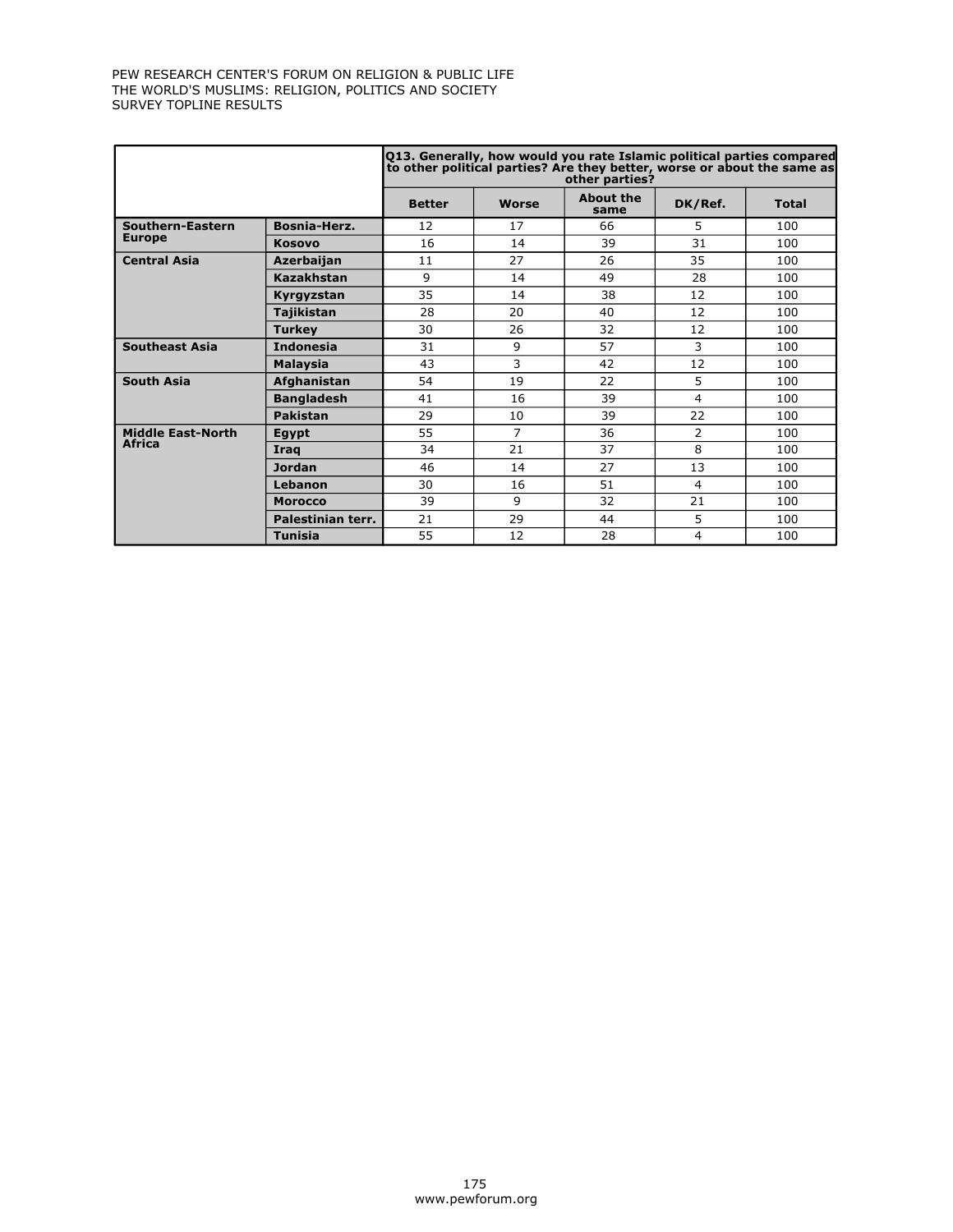|                          |                   | 014. Some feel that we should rely on a democratic<br>form of government to solve our country's problems.<br>Others feel that we should rely on a leader with a<br>strong hand to solve our country's problems. Which<br>comes closer to your own opinion? |               |                         |              |  |  |  |
|--------------------------|-------------------|------------------------------------------------------------------------------------------------------------------------------------------------------------------------------------------------------------------------------------------------------------|---------------|-------------------------|--------------|--|--|--|
|                          |                   | <b>Democratic</b><br>form of<br>government                                                                                                                                                                                                                 | Strong leader | DK/Ref.                 | <b>Total</b> |  |  |  |
| Southern-Eastern         | <b>Albania</b>    | 69                                                                                                                                                                                                                                                         | 25            | 6                       | 100          |  |  |  |
| <b>Europe</b>            | Bosnia-Herz.      | 47                                                                                                                                                                                                                                                         | 51            | $\overline{2}$          | 100          |  |  |  |
|                          | <b>Kosovo</b>     | 76                                                                                                                                                                                                                                                         | 13            | 11                      | 100          |  |  |  |
|                          | <b>Russia</b>     | 35                                                                                                                                                                                                                                                         | 52            | 13                      | 100          |  |  |  |
| <b>Central Asia</b>      | Azerbaijan        | 51                                                                                                                                                                                                                                                         | 42            | 8                       | 100          |  |  |  |
|                          | Kazakhstan        | 52                                                                                                                                                                                                                                                         | 44            | $\overline{5}$          | 100          |  |  |  |
|                          | Kyrgyzstan        | 32                                                                                                                                                                                                                                                         | 64            | $\overline{\mathbf{4}}$ | 100          |  |  |  |
|                          | <b>Tajikistan</b> | 76                                                                                                                                                                                                                                                         | 20            | $\overline{4}$          | 100          |  |  |  |
|                          | <b>Turkey</b>     | 67                                                                                                                                                                                                                                                         | 27            | 6                       | 100          |  |  |  |
| <b>Southeast Asia</b>    | <b>Indonesia</b>  | 61                                                                                                                                                                                                                                                         | 37            | $\overline{2}$          | 100          |  |  |  |
|                          | <b>Malaysia</b>   | 67                                                                                                                                                                                                                                                         | 30            | 3                       | 100          |  |  |  |
|                          | Thailand^         | 64                                                                                                                                                                                                                                                         | 32            | 5                       | 100          |  |  |  |
| <b>South Asia</b>        | Afghanistan       | 45                                                                                                                                                                                                                                                         | 51            | $\overline{4}$          | 100          |  |  |  |
|                          | <b>Bangladesh</b> | 70                                                                                                                                                                                                                                                         | 27            | $\overline{2}$          | 100          |  |  |  |
|                          | <b>Pakistan</b>   | 29                                                                                                                                                                                                                                                         | 56            | 15                      | 100          |  |  |  |
| <b>Middle East-North</b> | <b>Egypt</b>      | 55                                                                                                                                                                                                                                                         | 36            | 9                       | 100          |  |  |  |
| <b>Africa</b>            | Iraq              | 54                                                                                                                                                                                                                                                         | 42            | $\overline{4}$          | 100          |  |  |  |
|                          | Jordan            | 49                                                                                                                                                                                                                                                         | 41            | 10                      | 100          |  |  |  |
|                          | Lebanon           | 81                                                                                                                                                                                                                                                         | 19            | $\Omega$                | 100          |  |  |  |
|                          | Palestinian terr. | 55                                                                                                                                                                                                                                                         | 40            | 4                       | 100          |  |  |  |
|                          | Tunisia           | 75                                                                                                                                                                                                                                                         | 22            | $\overline{2}$          | 100          |  |  |  |
| Sub-Saharan Africa       | Cameroon*         | 71                                                                                                                                                                                                                                                         | 20            | 9                       | 100          |  |  |  |
|                          | $Chad*$           | 77                                                                                                                                                                                                                                                         | 21            | $\mathbf{1}$            | 100          |  |  |  |
|                          | DR Congo*         | 55                                                                                                                                                                                                                                                         | 35            | 10                      | 100          |  |  |  |
|                          | Djibouti*         | 79                                                                                                                                                                                                                                                         | 15            | 6                       | 100          |  |  |  |
|                          | Ethiopia*         | 72                                                                                                                                                                                                                                                         | 26            | $\overline{2}$          | 100          |  |  |  |
|                          | Ghana*            | 87                                                                                                                                                                                                                                                         | 12            | $\mathbf{1}$            | 100          |  |  |  |
|                          | Guinea Bissau*    | 61                                                                                                                                                                                                                                                         | 37            | $\overline{2}$          | 100          |  |  |  |
|                          | Kenya*            | 79                                                                                                                                                                                                                                                         | 19            | $\overline{2}$          | 100          |  |  |  |
|                          | Liberia*          | 69                                                                                                                                                                                                                                                         | 24            | 6                       | 100          |  |  |  |
|                          | Mali*             | 71                                                                                                                                                                                                                                                         | 22            | $\overline{7}$          | 100          |  |  |  |
|                          | Mozambique*       | 73                                                                                                                                                                                                                                                         | 24            | $\overline{3}$          | 100          |  |  |  |
|                          | <b>Niger</b>      | 57                                                                                                                                                                                                                                                         | 25            | 18                      | 100          |  |  |  |
|                          | Nigeria*          | 66                                                                                                                                                                                                                                                         | 33            | $\mathbf 1$             | 100          |  |  |  |
|                          | Senegal*          | 79                                                                                                                                                                                                                                                         | 17            | $\overline{4}$          | 100          |  |  |  |
|                          | Tanzania*         | 57                                                                                                                                                                                                                                                         | 40            | 3                       | 100          |  |  |  |
|                          | Uganda*           | 74                                                                                                                                                                                                                                                         | 22            | 3                       | 100          |  |  |  |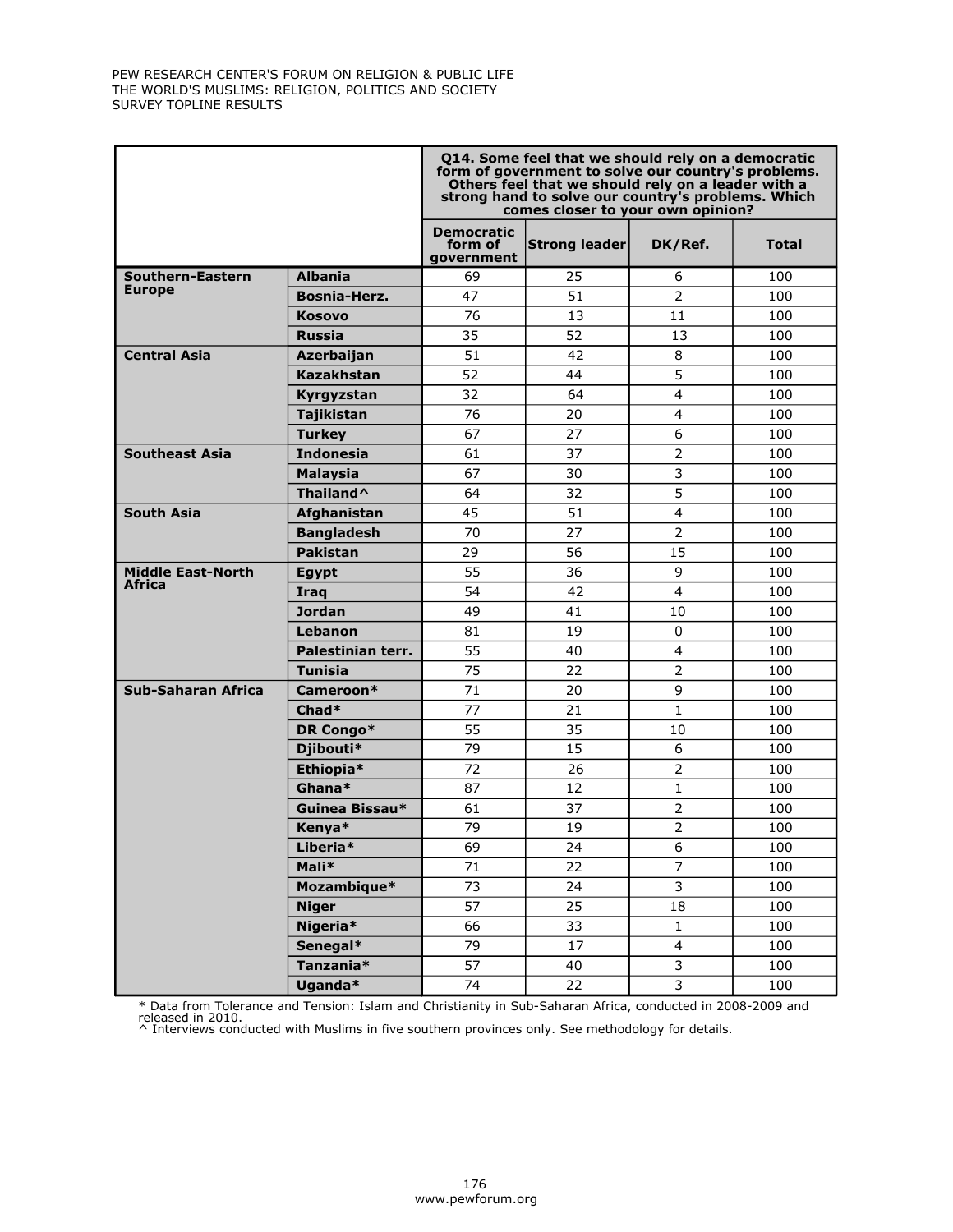|                          |                    |                    |                          | 015. In your opinion, how much influence should religious leaders have in political<br>matters? A large influence, some influence, not too much influence or no influence<br>at all? |                        |                |              |
|--------------------------|--------------------|--------------------|--------------------------|--------------------------------------------------------------------------------------------------------------------------------------------------------------------------------------|------------------------|----------------|--------------|
|                          |                    | Large<br>influence | <b>Some</b><br>influence | Not too much<br>influence                                                                                                                                                            | No influence<br>at all | DK/Ref.        | <b>Total</b> |
| Southern-Eastern         | <b>Albania</b>     | 5                  | 12                       | 28                                                                                                                                                                                   | 52                     | 3              | 100          |
| <b>Europe</b>            | Bosnia-Herz.       | 5                  | 12                       | 25                                                                                                                                                                                   | 56                     | $\overline{2}$ | 100          |
|                          | <b>Kosovo</b>      | 8                  | 19                       | 24                                                                                                                                                                                   | 40                     | 10             | 100          |
|                          | <b>Russia</b>      | 19                 | 39                       | 25                                                                                                                                                                                   | 12                     | 5              | 100          |
| <b>Central Asia</b>      | <b>Azerbaijan</b>  | 2                  | 12                       | 31                                                                                                                                                                                   | 45                     | 9              | 100          |
|                          | Kazakhstan         | 3                  | 21                       | 32                                                                                                                                                                                   | 37                     | 7              | 100          |
|                          | Kyrgyzstan         | 10                 | 36                       | 28                                                                                                                                                                                   | 23                     | 4              | 100          |
|                          | <b>Tajikistan</b>  | 8                  | 20                       | 33                                                                                                                                                                                   | 35                     | 5              | 100          |
|                          | <b>Turkey</b>      | 11                 | 25                       | 20                                                                                                                                                                                   | 39                     | 5              | 100          |
| <b>Southeast Asia</b>    | <b>Indonesia</b>   | 30                 | 45                       | 18                                                                                                                                                                                   | 4                      | 3              | 100          |
|                          | <b>Malaysia</b>    | 41                 | 41                       | 12                                                                                                                                                                                   | 2                      | 4              | 100          |
| <b>South Asia</b>        | Afghanistan        | 53                 | 29                       | 11                                                                                                                                                                                   | 5                      | $\overline{2}$ | 100          |
|                          | <b>Bangladesh</b>  | 25                 | 44                       | 20                                                                                                                                                                                   | 9                      | 3              | 100          |
|                          | <b>Pakistan</b>    | 27                 | 27                       | 12                                                                                                                                                                                   | 14                     | 19             | 100          |
| <b>Middle East-North</b> | Eqypt              | 28                 | 47                       | 22                                                                                                                                                                                   | $\overline{2}$         | 0              | 100          |
| <b>Africa</b>            | Iraq               | 24                 | 33                       | 20                                                                                                                                                                                   | 18                     | 6              | 100          |
|                          | <b>Jordan</b>      | 37                 | 43                       | 12                                                                                                                                                                                   | 6                      | 1              | 100          |
|                          | Lebanon            | 18                 | 19                       | 32                                                                                                                                                                                   | 30                     | $\mathbf{1}$   | 100          |
|                          | <b>Palestinian</b> | 29                 | 43                       | 15                                                                                                                                                                                   | 6                      | 6              | 100          |
|                          | <b>Tunisia</b>     | 27                 | 31                       | 18                                                                                                                                                                                   | 21                     | 3              | 100          |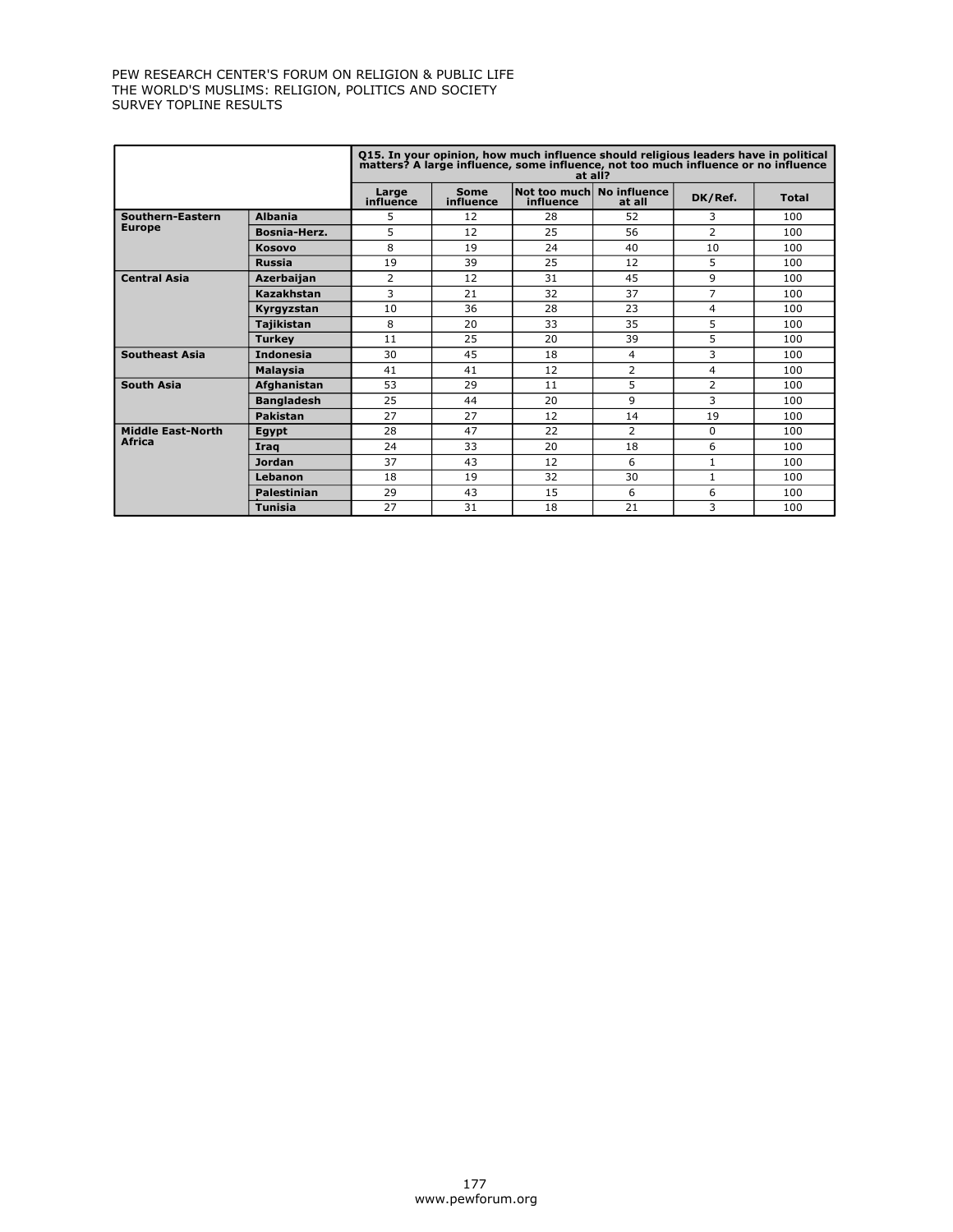|                           |                     | Q16. Which one of these comes closest to your opinion,<br>number 1 or number 2?                   |                                                                                                                              |                         |              |  |  |  |
|---------------------------|---------------------|---------------------------------------------------------------------------------------------------|------------------------------------------------------------------------------------------------------------------------------|-------------------------|--------------|--|--|--|
|                           |                     | Number 1 -<br>It is not<br>believe in<br>God in order  <br>to be moral<br>and have<br>good values | Number 2 -<br>It is<br>necessary to $ $ necessary to<br>believe in<br>God in order<br>to be moral<br>and have<br>good values | DK/Ref.                 | <b>Total</b> |  |  |  |
| Southern-Eastern          | <b>Albania</b>      | 49                                                                                                | 45                                                                                                                           | 6                       | 100          |  |  |  |
| <b>Europe</b>             | <b>Bosnia-Herz.</b> | 33                                                                                                | 65                                                                                                                           | $\mathbf{1}$            | 100          |  |  |  |
|                           | Kosovo              | 20                                                                                                | 76                                                                                                                           | $\overline{4}$          | 100          |  |  |  |
|                           | <b>Russia</b>       | 38                                                                                                | 56                                                                                                                           | 6                       | 100          |  |  |  |
| <b>Central Asia</b>       | Azerbaijan          | 11                                                                                                | 88                                                                                                                           | $\mathbf{1}$            | 100          |  |  |  |
|                           | <b>Kazakhstan</b>   | 56                                                                                                | 41                                                                                                                           | $\overline{\mathbf{4}}$ | 100          |  |  |  |
|                           | Kyrgyzstan          | 32                                                                                                | 63                                                                                                                           | 5                       | 100          |  |  |  |
|                           | Tajikistan          | 23                                                                                                | 74                                                                                                                           | 3                       | 100          |  |  |  |
|                           | <b>Turkey</b>       | 28                                                                                                | 70                                                                                                                           | 3                       | 100          |  |  |  |
|                           | <b>Uzbekistan</b>   | 27                                                                                                | 68                                                                                                                           | $\overline{5}$          | 100          |  |  |  |
| <b>Southeast Asia</b>     | <b>Indonesia</b>    | 4                                                                                                 | 95                                                                                                                           | $\mathbf 0$             | 100          |  |  |  |
|                           | <b>Malaysia</b>     | $\overline{\mathbf{4}}$                                                                           | 94                                                                                                                           | $\overline{2}$          | 100          |  |  |  |
|                           | Thailand^           | 5                                                                                                 | 94                                                                                                                           | $\mathbf{1}$            | 100          |  |  |  |
| <b>South Asia</b>         | <b>Bangladesh</b>   | 9                                                                                                 | 89                                                                                                                           | $\mathbf{1}$            | 100          |  |  |  |
|                           | <b>Pakistan</b>     | 11                                                                                                | 85                                                                                                                           | $\overline{4}$          | 100          |  |  |  |
| <b>Middle East-North</b>  | <b>Egypt</b>        | $\overline{4}$                                                                                    | 94                                                                                                                           | $\overline{2}$          | 100          |  |  |  |
| <b>Africa</b>             | Iraq                | 8                                                                                                 | 91                                                                                                                           | $1\,$                   | 100          |  |  |  |
|                           | <b>Jordan</b>       | 3                                                                                                 | 95                                                                                                                           | $\overline{2}$          | 100          |  |  |  |
|                           | Lebanon             | 35                                                                                                | 64                                                                                                                           | $\mathbf 1$             | 100          |  |  |  |
|                           | <b>Morocco</b>      | 3                                                                                                 | 95                                                                                                                           | $\overline{2}$          | 100          |  |  |  |
|                           | <b>Palestinian</b>  | 13                                                                                                | 86                                                                                                                           | $\mathbf{1}$            | 100          |  |  |  |
|                           | <b>Tunisia</b>      | 18                                                                                                | 82                                                                                                                           | $\mathbf{1}$            | 100          |  |  |  |
| <b>Sub-Saharan Africa</b> | Cameroon*           | 26                                                                                                | 74                                                                                                                           | $\mathbf 0$             | 100          |  |  |  |
|                           | $Chad*$             | 31                                                                                                | 69                                                                                                                           | $\mathbf 0$             | 100          |  |  |  |
|                           | DR Congo*           | 31                                                                                                | 63                                                                                                                           | 6                       | 100          |  |  |  |
|                           | Djibouti*           | 21                                                                                                | 75                                                                                                                           | 5                       | 100          |  |  |  |
|                           | Ethiopia*           | 27                                                                                                | 73                                                                                                                           | $\pmb{0}$               | 100          |  |  |  |
|                           | Ghana*              | 40                                                                                                | 53                                                                                                                           | $\overline{7}$          | 100          |  |  |  |
|                           | Guinea Bissau*      | 31                                                                                                | 65                                                                                                                           | 5                       | 100          |  |  |  |
|                           | Kenya*              | 25                                                                                                | 75                                                                                                                           | $\pmb{0}$               | 100          |  |  |  |
|                           | Liberia*            | 44                                                                                                | 53                                                                                                                           | $\overline{3}$          | 100          |  |  |  |
|                           | Mali*               | 31                                                                                                | 65                                                                                                                           | $\overline{3}$          | 100          |  |  |  |
|                           | Mozambique*         | 29                                                                                                | 70                                                                                                                           | $\mathbf 1$             | 100          |  |  |  |
|                           | <b>Niger</b>        | 12                                                                                                | 88                                                                                                                           | 0                       | 100          |  |  |  |
|                           | Nigeria*            | 29                                                                                                | 68                                                                                                                           | $\overline{2}$          | 100          |  |  |  |
|                           | Senegal*            | 27                                                                                                | 72                                                                                                                           | $\mathbf 1$             | 100          |  |  |  |
|                           | Tanzania*           | 13                                                                                                | 87                                                                                                                           | 0                       | 100          |  |  |  |
|                           | Uganda*             | 30                                                                                                | 69                                                                                                                           | $\mathbf{1}$            | 100          |  |  |  |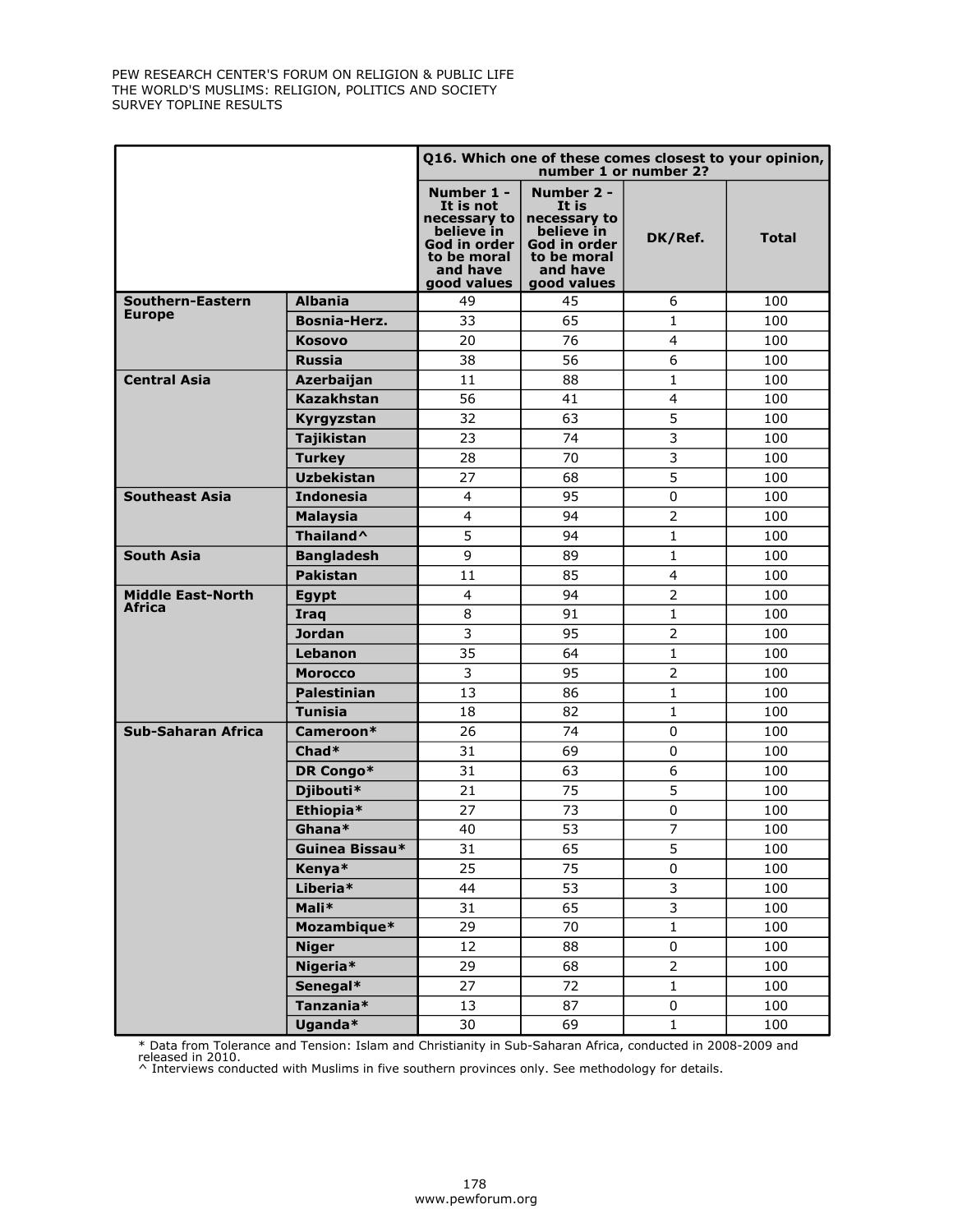|                           |                    | Q17. Which is closer to describing your view - I like<br>western music, movies and television, OR I dislike<br>western music, movies and television. |                                                            |                |       |  |  |  |
|---------------------------|--------------------|------------------------------------------------------------------------------------------------------------------------------------------------------|------------------------------------------------------------|----------------|-------|--|--|--|
|                           |                    | I like<br>western<br>music,<br>movies and<br>television                                                                                              | I dislike<br>western<br>music,<br>movies and<br>television | DK/Ref.        | Total |  |  |  |
| Southern-Eastern          | <b>Albania</b>     | 77                                                                                                                                                   | 18                                                         | 5              | 100   |  |  |  |
| <b>Europe</b>             | Bosnia-Herz.       | 62                                                                                                                                                   | 36                                                         | $\overline{2}$ | 100   |  |  |  |
|                           | <b>Kosovo</b>      | 69                                                                                                                                                   | 27                                                         | $\overline{4}$ | 100   |  |  |  |
|                           | <b>Russia</b>      | 52                                                                                                                                                   | 41                                                         | $\overline{7}$ | 100   |  |  |  |
| <b>Central Asia</b>       | Azerbaijan         | 55                                                                                                                                                   | 39                                                         | 5              | 100   |  |  |  |
|                           | <b>Kazakhstan</b>  | 56                                                                                                                                                   | 42                                                         | $\overline{2}$ | 100   |  |  |  |
|                           | Kyrgyzstan         | 45                                                                                                                                                   | 52                                                         | 3              | 100   |  |  |  |
|                           | Tajikistan         | 57                                                                                                                                                   | 43                                                         | $\mathbf{1}$   | 100   |  |  |  |
|                           | <b>Turkey</b>      | 49                                                                                                                                                   | 42                                                         | 10             | 100   |  |  |  |
|                           | <b>Uzbekistan</b>  | 38                                                                                                                                                   | 60                                                         | $\overline{2}$ | 100   |  |  |  |
| <b>Southeast Asia</b>     | <b>Indonesia</b>   | 41                                                                                                                                                   | 55                                                         | 3              | 100   |  |  |  |
|                           | <b>Malaysia</b>    | 50                                                                                                                                                   | 42                                                         | $\overline{7}$ | 100   |  |  |  |
|                           | Thailand^          | 22                                                                                                                                                   | 75                                                         | 3              | 100   |  |  |  |
| <b>South Asia</b>         | Afghanistan        | 25                                                                                                                                                   | 71                                                         | $\overline{4}$ | 100   |  |  |  |
|                           | <b>Bangladesh</b>  | 30                                                                                                                                                   | 66                                                         | 4              | 100   |  |  |  |
|                           | <b>Pakistan</b>    | 20                                                                                                                                                   | 76                                                         | $\overline{4}$ | 100   |  |  |  |
| <b>Middle East-North</b>  | <b>Egypt</b>       | 33                                                                                                                                                   | 63                                                         | 3              | 100   |  |  |  |
| Africa                    | Iraq               | 40                                                                                                                                                   | 58                                                         | $\overline{2}$ | 100   |  |  |  |
|                           | <b>Jordan</b>      | 36                                                                                                                                                   | 63                                                         | $\mathbf{1}$   | 100   |  |  |  |
|                           | <b>Morocco</b>     | 52                                                                                                                                                   | 44                                                         | $\overline{4}$ | 100   |  |  |  |
|                           | <b>Palestinian</b> | 37                                                                                                                                                   | 61                                                         | $\overline{2}$ | 100   |  |  |  |
|                           | <b>Tunisia</b>     | 38                                                                                                                                                   | 59                                                         | 3              | 100   |  |  |  |
| <b>Sub-Saharan Africa</b> | Cameroon*          | 54                                                                                                                                                   | 41                                                         | $\overline{4}$ | 100   |  |  |  |
|                           | $Chad*$            | 53                                                                                                                                                   | 46                                                         | 0              | 100   |  |  |  |
|                           | DR Congo*          | 42                                                                                                                                                   | 40                                                         | 17             | 100   |  |  |  |
|                           | Djibouti*          | 48                                                                                                                                                   | 45                                                         | $\overline{7}$ | 100   |  |  |  |
|                           | Ethiopia*          | 29                                                                                                                                                   | 65                                                         | 6              | 100   |  |  |  |
|                           | Ghana*             | 53                                                                                                                                                   | 44                                                         | $\overline{2}$ | 100   |  |  |  |
|                           | Guinea Bissau*     | 71                                                                                                                                                   | 20                                                         | 9              | 100   |  |  |  |
|                           | Kenya*             | 50                                                                                                                                                   | 49                                                         | 1              | 100   |  |  |  |
|                           | Liberia*           | 55                                                                                                                                                   | 35                                                         | 10             | 100   |  |  |  |
|                           | Mali*              | 62                                                                                                                                                   | 31                                                         | $\overline{7}$ | 100   |  |  |  |
|                           | Mozambique*        | 49                                                                                                                                                   | 47                                                         | 3              | 100   |  |  |  |
|                           | <b>Niger</b>       | 37                                                                                                                                                   | 55                                                         | 8              | 100   |  |  |  |
|                           | Nigeria*           | 51                                                                                                                                                   | 45                                                         | $\overline{4}$ | 100   |  |  |  |
|                           | Senegal*           | 56                                                                                                                                                   | 43                                                         | $\overline{2}$ | 100   |  |  |  |
|                           | Tanzania*          | 33                                                                                                                                                   | 63                                                         | 3              | 100   |  |  |  |
|                           | Uganda*            | 47                                                                                                                                                   | 49                                                         | $\overline{4}$ | 100   |  |  |  |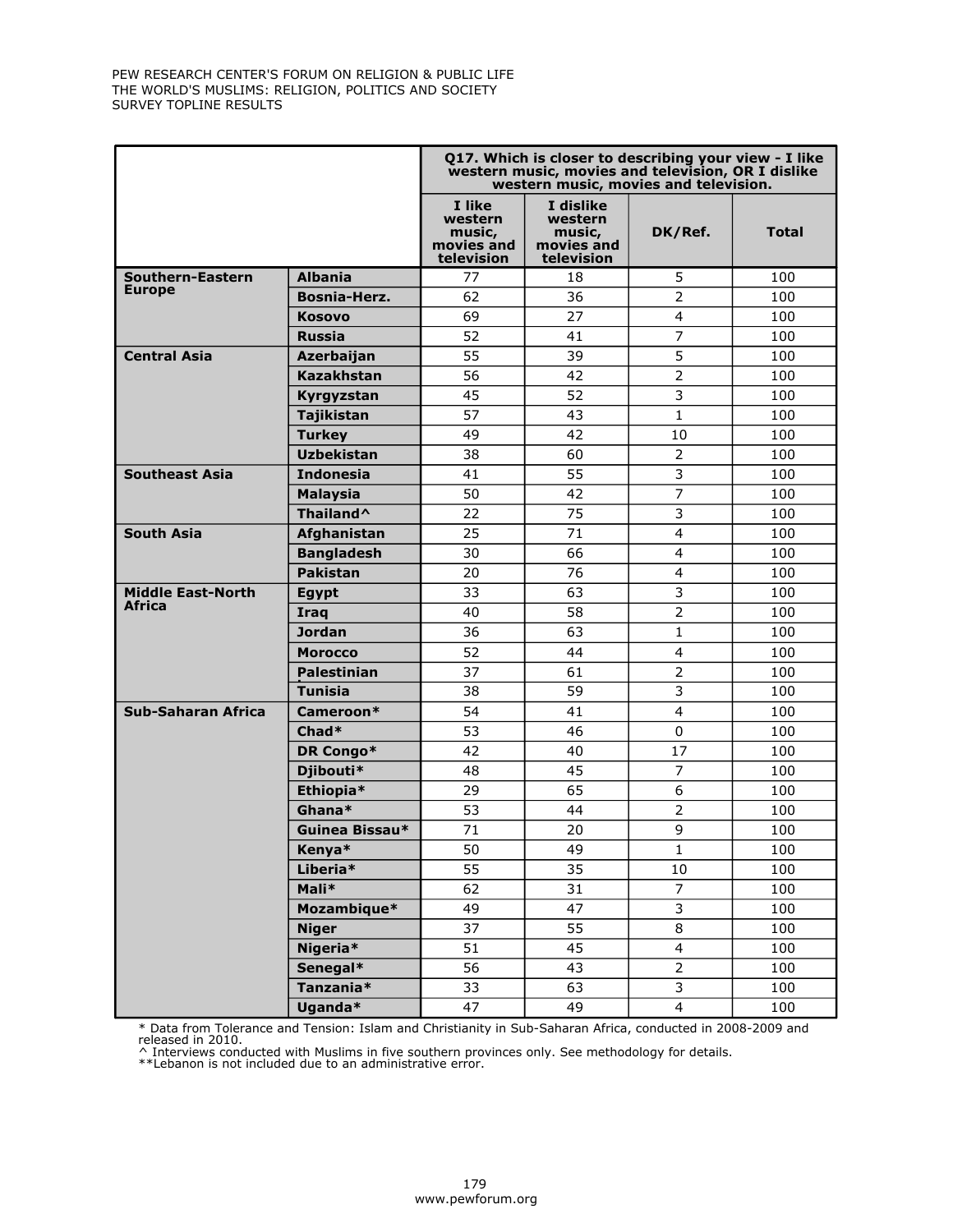|                                   | Q18. Which is closer to describing your view - I like<br>Indian movies and music known as Bollywood OR I<br>dislike Bollywood movies and music. |                                                   |                                                      |         |              |  |
|-----------------------------------|-------------------------------------------------------------------------------------------------------------------------------------------------|---------------------------------------------------|------------------------------------------------------|---------|--------------|--|
|                                   |                                                                                                                                                 | I like<br><b>Bollywood</b><br>movies and<br>music | I dislike<br><b>Bollywood</b><br>movies and<br>music | DK/Ref. | <b>Total</b> |  |
| Southern-Eastern<br><b>Europe</b> | <b>Russia</b>                                                                                                                                   | 46                                                | 44                                                   | 9       | 100          |  |
| <b>Central Asia</b>               | <b>Azerbaijan</b>                                                                                                                               | 65                                                | 31                                                   | 3       | 100          |  |
|                                   | <b>Kazakhstan</b>                                                                                                                               | 52                                                | 44                                                   | 4       | 100          |  |
|                                   | Kyrgyzstan                                                                                                                                      | 50                                                | 47                                                   | 3       | 100          |  |
|                                   | <b>Tajikistan</b>                                                                                                                               | 66                                                | 33                                                   |         | 100          |  |
|                                   | <b>Uzbekistan</b>                                                                                                                               | 59                                                | 40                                                   |         | 100          |  |
| <b>South Asia</b>                 | Afghanistan                                                                                                                                     | 32                                                | 63                                                   | 5       | 100          |  |
|                                   | <b>Bangladesh</b>                                                                                                                               | 45                                                | 52                                                   | 4       | 100          |  |
|                                   | <b>Pakistan</b>                                                                                                                                 | 27                                                | 69                                                   | 4       | 100          |  |

|                          |                       |                                                                      | Q19. In your opinion, do you think there is generally a<br>conflict between science and religion, or do you not<br>think so? |                |              |
|--------------------------|-----------------------|----------------------------------------------------------------------|------------------------------------------------------------------------------------------------------------------------------|----------------|--------------|
|                          |                       | <b>Generally a</b><br>conflict<br>between<br>science and<br>religion | Don't think<br><b>SO</b>                                                                                                     | DK/Ref.        | <b>Total</b> |
| Southern-Eastern         | <b>Albania</b>        | 57                                                                   | 32                                                                                                                           | 11             | 100          |
| <b>Europe</b>            | Bosnia-Herz.          | 42                                                                   | 50                                                                                                                           | 8              | 100          |
|                          | <b>Kosovo</b>         | 27                                                                   | 49                                                                                                                           | 23             | 100          |
|                          | <b>Russia</b>         | 34                                                                   | 50                                                                                                                           | 16             | 100          |
| <b>Central Asia</b>      | Azerbaijan            | 19                                                                   | 66                                                                                                                           | 15             | 100          |
|                          | <b>Kazakhstan</b>     | 23                                                                   | 68                                                                                                                           | 9              | 100          |
|                          | Kyrgyzstan            | 38                                                                   | 54                                                                                                                           | $\overline{7}$ | 100          |
|                          | <b>Tajikistan</b>     | 32                                                                   | 56                                                                                                                           | 13             | 100          |
|                          | <b>Turkey</b>         | 40                                                                   | 44                                                                                                                           | 16             | 100          |
|                          | <b>Uzbekistan</b>     | 18                                                                   | 66                                                                                                                           | 16             | 100          |
| <b>Southeast Asia</b>    | <b>Indonesia</b>      | 26                                                                   | 63                                                                                                                           | 11             | 100          |
|                          | <b>Malaysia</b>       | 30                                                                   | 54                                                                                                                           | 16             | 100          |
|                          | Thailand <sup>^</sup> | 32                                                                   | 52                                                                                                                           | 16             | 100          |
| <b>South Asia</b>        | Afghanistan           | 29                                                                   | 57                                                                                                                           | 15             | 100          |
|                          | <b>Bangladesh</b>     | 45                                                                   | 45                                                                                                                           | 10             | 100          |
|                          | <b>Pakistan</b>       | 27                                                                   | 33                                                                                                                           | 41             | 100          |
| <b>Middle East-North</b> | <b>Egypt</b>          | 16                                                                   | 78                                                                                                                           | 6              | 100          |
| <b>Africa</b>            | Iraq                  | 15                                                                   | 75                                                                                                                           | 10             | 100          |
|                          | <b>Jordan</b>         | 15                                                                   | 83                                                                                                                           | $\overline{2}$ | 100          |
|                          | Lebanon               | 53                                                                   | 46                                                                                                                           | 2              | 100          |
|                          | <b>Morocco</b>        | 18                                                                   | 54                                                                                                                           | 28             | 100          |
|                          | Palestinian terr.     | 14                                                                   | 78                                                                                                                           | $\overline{7}$ | 100          |
|                          | <b>Tunisia</b>        | 42                                                                   | 50                                                                                                                           | 8              | 100          |

 $\wedge$  Interviews conducted with Muslims in five southern provinces only. See methodology for details.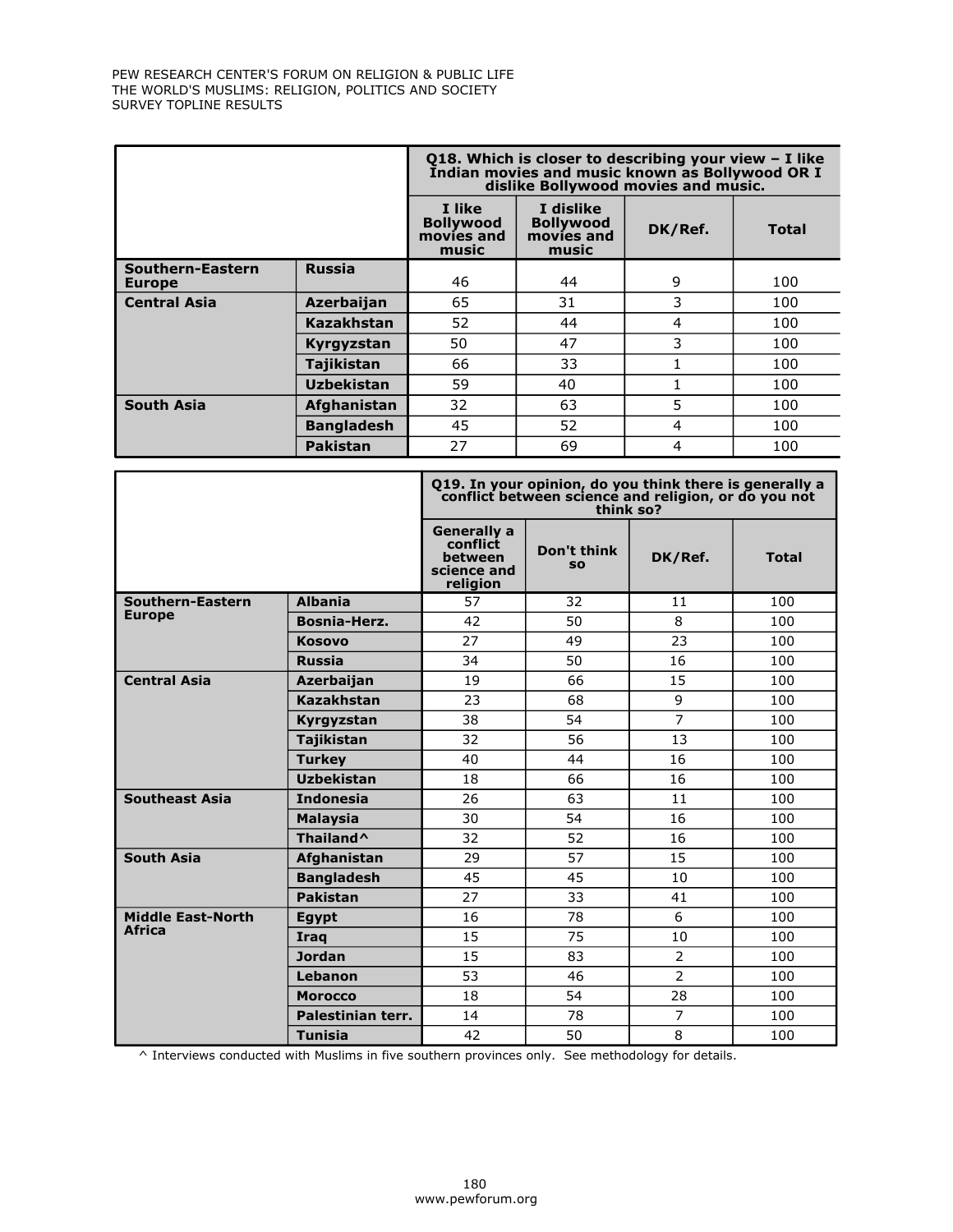|                          |                       |                                                                          | Q20. Thinking about evolution, which comes closer to<br>your view?                                                           |                |              |
|--------------------------|-----------------------|--------------------------------------------------------------------------|------------------------------------------------------------------------------------------------------------------------------|----------------|--------------|
|                          |                       | <b>Humans and</b><br>other living<br>things have<br>evolved over<br>time | <b>Humans and</b><br>other living<br>things have<br>existed in<br>their present<br>form since<br>the<br>beginning of<br>time | DK/Ref.        | <b>Total</b> |
| Southern-Eastern         | <b>Albania</b>        | 62                                                                       | 24                                                                                                                           | 14             | 100          |
| <b>Europe</b>            | Bosnia-Herz.          | 50                                                                       | 45                                                                                                                           | 5              | 100          |
|                          | <b>Kosovo</b>         | 34                                                                       | 40                                                                                                                           | 26             | 100          |
|                          | <b>Russia</b>         | 58                                                                       | 30                                                                                                                           | 12             | 100          |
| <b>Central Asia</b>      | Azerbaijan            | 54                                                                       | 30                                                                                                                           | 16             | 100          |
|                          | <b>Kazakhstan</b>     | 79                                                                       | 16                                                                                                                           | 5              | 100          |
|                          | Kyrgyzstan            | 53                                                                       | 31                                                                                                                           | 15             | 100          |
|                          | <b>Tajikistan</b>     | 37                                                                       | 55                                                                                                                           | 8              | 100          |
|                          | <b>Turkey</b>         | 35                                                                       | 49                                                                                                                           | 16             | 100          |
|                          | <b>Uzbekistan</b>     | 58                                                                       | 30                                                                                                                           | 12             | 100          |
| <b>Southeast Asia</b>    | <b>Indonesia</b>      | 39                                                                       | 55                                                                                                                           | 6              | 100          |
|                          | <b>Malaysia</b>       | 37                                                                       | 45                                                                                                                           | 18             | 100          |
|                          | Thailand <sup>^</sup> | 55                                                                       | 39                                                                                                                           | 6              | 100          |
| <b>South Asia</b>        | Afghanistan           | 26                                                                       | 62                                                                                                                           | 12             | 100          |
|                          | <b>Bangladesh</b>     | 54                                                                       | 37                                                                                                                           | 9              | 100          |
|                          | <b>Pakistan</b>       | 30                                                                       | 38                                                                                                                           | 32             | 100          |
| <b>Middle East-North</b> | Iraq                  | 27                                                                       | 67                                                                                                                           | 7              | 100          |
| <b>Africa</b>            | <b>Jordan</b>         | 52                                                                       | 47                                                                                                                           | $\mathbf{1}$   | 100          |
|                          | Lebanon               | 78                                                                       | 21                                                                                                                           | $\mathbf{1}$   | 100          |
|                          | <b>Morocco</b>        | 63                                                                       | 29                                                                                                                           | $\overline{7}$ | 100          |
|                          | Palestinian terr.     | 67                                                                       | 28                                                                                                                           | 5              | 100          |
|                          | <b>Tunisia</b>        | 45                                                                       | 36                                                                                                                           | 19             | 100          |

^ Interviews conducted with Muslims in five southern provinces only. See methodology for details. \* Egypt is not included due to an administrative error.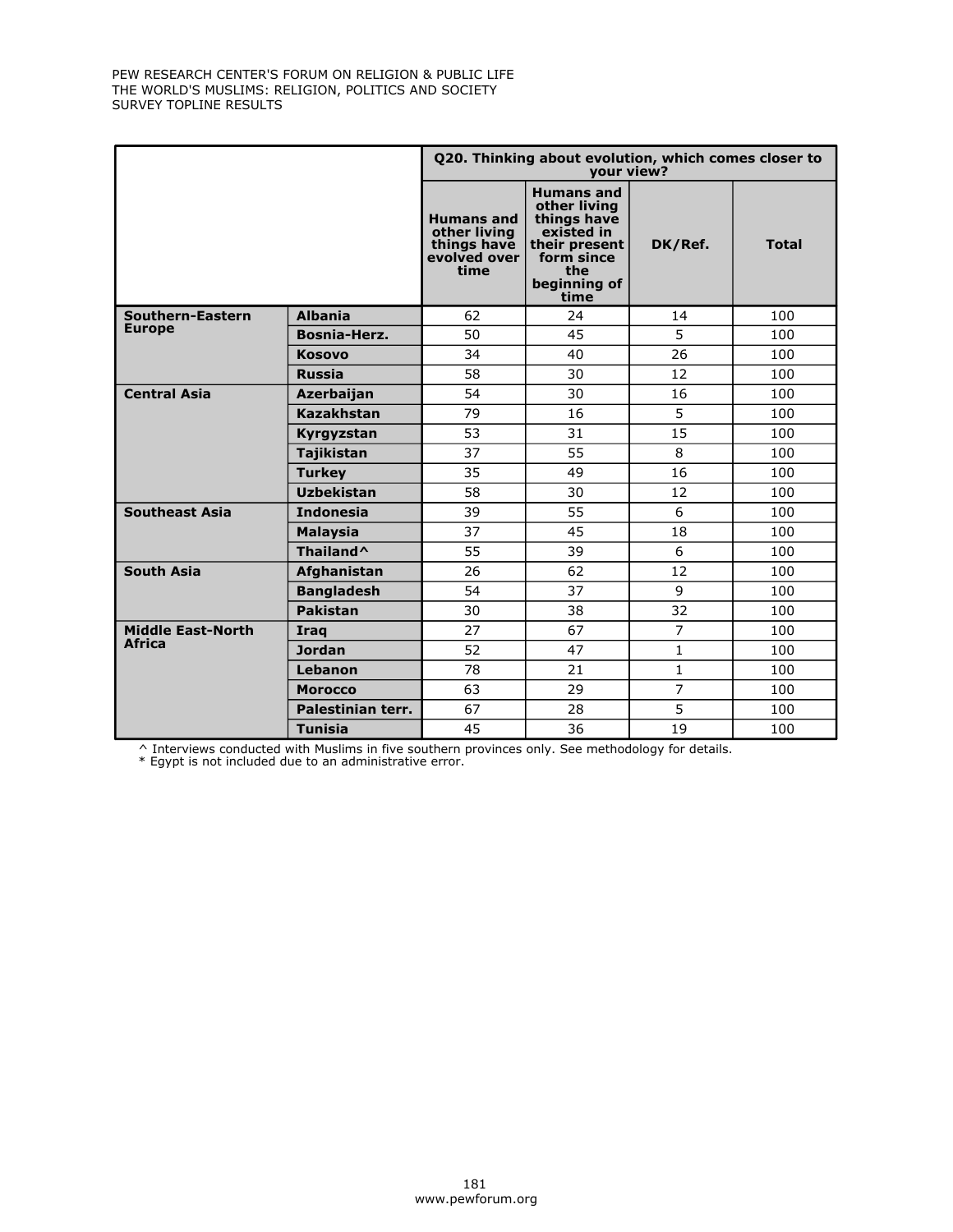|                           |                       |              |      |                         | Q22a. How much would you say you know about the Muslim religion and its<br>practices-a great deal, some, not very much or nothing at all? |                |              |
|---------------------------|-----------------------|--------------|------|-------------------------|-------------------------------------------------------------------------------------------------------------------------------------------|----------------|--------------|
|                           |                       | A great deal | Some | <b>Not verv</b><br>much | Nothing at all                                                                                                                            | DK/Ref.        | <b>Total</b> |
| Southern-Eastern          | <b>Albania</b>        | 11           | 48   | 35                      | 6                                                                                                                                         | 0              | 100          |
| <b>Europe</b>             | Bosnia-Herz.          | 65           | 31   | $\overline{2}$          | $\Omega$                                                                                                                                  | $\mathbf{1}$   | 100          |
|                           | <b>Kosovo</b>         | 19           | 53   | 25                      | 2                                                                                                                                         | $\mathbf{1}$   | 100          |
|                           | <b>Russia</b>         | 29           | 46   | 23                      | $\mathbf{1}$                                                                                                                              | $\mathbf{1}$   | 100          |
| <b>Central Asia</b>       | Azerbaijan            | 25           | 47   | 25                      | $\mathbf{1}$                                                                                                                              | $\mathbf{1}$   | 100          |
|                           | Kazakhstan            | 12           | 50   | 33                      | 3                                                                                                                                         | $\mathbf{1}$   | 100          |
|                           | Kyrgyzstan            | 30           | 44   | 23                      | 3                                                                                                                                         | 0              | 100          |
|                           | <b>Tajikistan</b>     | 39           | 48   | 12                      | $\mathbf{1}$                                                                                                                              | $\Omega$       | 100          |
|                           | <b>Turkey</b>         | 47           | 48   | $\overline{4}$          | $\mathbf{1}$                                                                                                                              | $\Omega$       | 100          |
|                           | <b>Uzbekistan</b>     | 19           | 50   | 25                      | 5                                                                                                                                         | $\mathbf{1}$   | 100          |
| <b>Southeast Asia</b>     | <b>Indonesia</b>      | 49           | 37   | 13                      | $\mathbf{1}$                                                                                                                              | $\Omega$       | 100          |
|                           | <b>Malaysia</b>       | 76           | 19   | $\overline{4}$          | $\mathbf 0$                                                                                                                               | $\mathbf{1}$   | 100          |
|                           | Thailand <sup>^</sup> | 30           | 68   | 2                       | $\Omega$                                                                                                                                  | $\Omega$       | 100          |
| <b>South Asia</b>         | <b>Bangladesh</b>     | 39           | 53   | $\overline{7}$          | $\Omega$                                                                                                                                  | $\Omega$       | 100          |
|                           | <b>Pakistan</b>       | 41           | 46   | 8                       | $\mathbf{1}$                                                                                                                              | $\overline{4}$ | 100          |
| <b>Middle East-North</b>  | Egypt                 | 56           | 33   | 11                      | $\Omega$                                                                                                                                  | $\Omega$       | 100          |
| Africa                    | Irag                  | 51           | 42   | 6                       | $\mathbf{1}$                                                                                                                              | $\mathbf{1}$   | 100          |
|                           | <b>Jordan</b>         | 63           | 31   | $\overline{4}$          | $\overline{2}$                                                                                                                            | $\Omega$       | 100          |
|                           | Lebanon               | 76           | 22   | 2                       | $\mathbf 0$                                                                                                                               | 0              | 100          |
|                           | <b>Morocco</b>        | 69           | 24   | 6                       | $\Omega$                                                                                                                                  | $\Omega$       | 100          |
|                           | Palestinian terr.     | 50           | 44   | 5                       | $\Omega$                                                                                                                                  | $\Omega$       | 100          |
|                           | <b>Tunisia</b>        | 40           | 51   | 8                       | $\mathbf{1}$                                                                                                                              | $\Omega$       | 100          |
| <b>Sub-Saharan Africa</b> | Cameroon*             | 47           | 47   | 3                       | $\overline{2}$                                                                                                                            | 0              | 100          |
|                           | $Chad*$               | 75           | 24   | $\mathbf{1}$            | $\Omega$                                                                                                                                  | $\Omega$       | 100          |
|                           | DR Congo*             | 63           | 20   | 12                      | $\overline{2}$                                                                                                                            | $\overline{2}$ | 100          |
|                           | Djibouti*             | 77           | 18   | $\overline{4}$          | $\mathbf 0$                                                                                                                               | 0              | 100          |
|                           | Ethiopia*             | 89           | 9    | $\mathbf{1}$            | $\mathbf 0$                                                                                                                               | 0              | 100          |
|                           | Ghana*                | 77           | 17   | 3                       | $\overline{2}$                                                                                                                            | $\mathbf{1}$   | 100          |
|                           | Guinea Bissau*        | 76           | 16   | $\overline{\mathbf{4}}$ | 2                                                                                                                                         | $\overline{2}$ | 100          |
|                           | Kenya*                | 79           | 17   | 5                       | $\mathbf 0$                                                                                                                               | 0              | 100          |
|                           | Liberia*              | 68           | 20   | 8                       | 3                                                                                                                                         | $\mathbf{1}$   | 100          |
|                           | Mali*                 | 81           | 15   | 3                       | $\Omega$                                                                                                                                  | $\mathbf{1}$   | 100          |
|                           | Mozambique*           | 44           | 25   | 20                      | 11                                                                                                                                        | $\Omega$       | 100          |
|                           | <b>Niger</b>          | 53           | 38   | 8                       | $\Omega$                                                                                                                                  | $\Omega$       | 100          |
|                           | Nigeria*              | 86           | 8    | 4                       | $\mathbf{1}$                                                                                                                              | 0              | 100          |
|                           | Senegal*              | 77           | 19   | $\overline{4}$          | $\Omega$                                                                                                                                  | $\Omega$       | 100          |
|                           | Tanzania*             | 38           | 53   | 8                       | $\overline{2}$                                                                                                                            | 0              | 100          |
|                           | Uganda*               | 63           | 25   | 10                      | $\mathbf{1}$                                                                                                                              | $\mathbf{1}$   | 100          |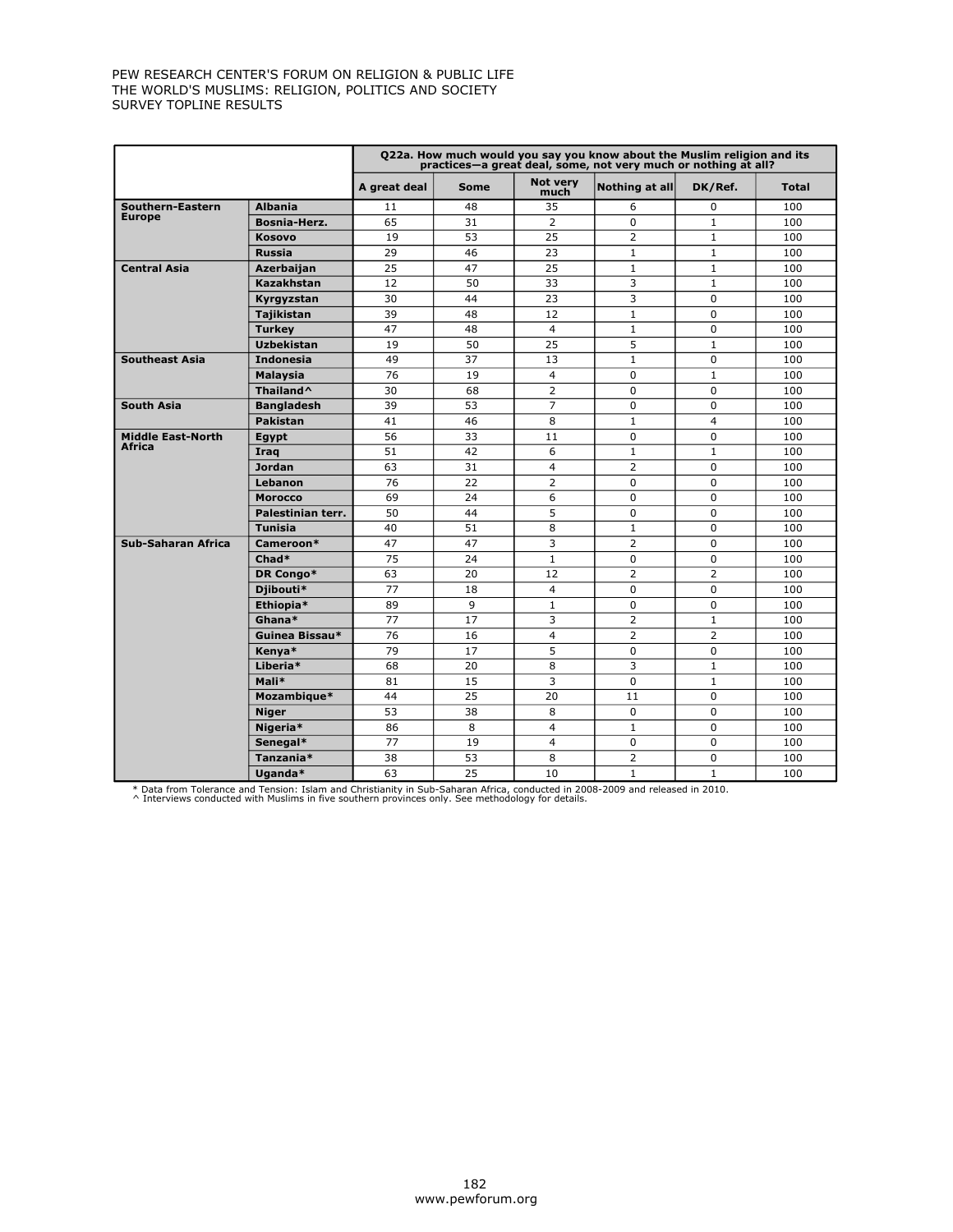|                           |                       |                |                |                         | Q22b. How much would you say you know about the Christian religion and its<br>practices—a great deal, some, not very much or nothing at all? |                |              |
|---------------------------|-----------------------|----------------|----------------|-------------------------|----------------------------------------------------------------------------------------------------------------------------------------------|----------------|--------------|
|                           |                       | A great deal   | <b>Some</b>    | <b>Not verv</b><br>much | Nothing at all                                                                                                                               | DK/Ref.        | <b>Total</b> |
| Southern-Eastern          | <b>Albania</b>        | $\overline{2}$ | 15             | 48                      | 33                                                                                                                                           | $\overline{2}$ | 100          |
| <b>Europe</b>             | Bosnia-Herz.          | 10             | 41             | 38                      | 10                                                                                                                                           | $\overline{2}$ | 100          |
|                           | <b>Kosovo</b>         | $\mathbf{1}$   | 10             | 37                      | 47                                                                                                                                           | $\overline{4}$ | 100          |
|                           | <b>Russia</b>         | $\mathbf{1}$   | 14             | 59                      | 21                                                                                                                                           | 6              | 100          |
| <b>Central Asia</b>       | Azerbaijan            | $\overline{2}$ | $\overline{7}$ | 44                      | 38                                                                                                                                           | 9              | 100          |
|                           | Kazakhstan            | $\overline{2}$ | 13             | 43                      | 39                                                                                                                                           | 3              | 100          |
|                           | Kyrgyzstan            | $\mathbf{1}$   | 11             | 26                      | 55                                                                                                                                           | 6              | 100          |
|                           | <b>Tajikistan</b>     | 6              | $\overline{7}$ | 38                      | 41                                                                                                                                           | 8              | 100          |
|                           | <b>Turkey</b>         | 3              | 18             | 25                      | 52                                                                                                                                           | $\overline{2}$ | 100          |
|                           | <b>Uzbekistan</b>     | $\mathbf{1}$   | 9              | 14                      | 63                                                                                                                                           | 13             | 100          |
| <b>Southeast Asia</b>     | <b>Indonesia</b>      | $\overline{2}$ | 10             | 28                      | 51                                                                                                                                           | 9              | 100          |
|                           | <b>Malaysia</b>       | 2              | 13             | 29                      | 44                                                                                                                                           | 11             | 100          |
|                           | Thailand <sup>^</sup> | $\Omega$       | 15             | 32                      | 47                                                                                                                                           | 6              | 100          |
| <b>South Asia</b>         | <b>Bangladesh</b>     | $\mathbf{1}$   | 9              | 42                      | 41                                                                                                                                           | 8              | 100          |
|                           | <b>Pakistan</b>       | $\mathbf{1}$   | 5              | 17                      | 53                                                                                                                                           | 23             | 100          |
| <b>Middle East-North</b>  | Egypt                 | 6              | 16             | 35                      | 42                                                                                                                                           | $\mathbf{1}$   | 100          |
| Africa                    | Irag                  | 2              | 9              | 29                      | 46                                                                                                                                           | 13             | 100          |
|                           | <b>Jordan</b>         | 5              | 20             | 35                      | 38                                                                                                                                           | $\overline{2}$ | 100          |
|                           | <b>Lebanon</b>        | 6              | 32             | 56                      | 6                                                                                                                                            | 0              | 100          |
|                           | <b>Morocco</b>        | 0              | 9              | 13                      | 65                                                                                                                                           | 12             | 100          |
|                           | Palestinian terr.     | $\overline{2}$ | 14             | 40                      | 37                                                                                                                                           | $\overline{7}$ | 100          |
|                           | <b>Tunisia</b>        | $\mathbf{1}$   | 9              | 17                      | 73                                                                                                                                           | 0              | 100          |
| <b>Sub-Saharan Africa</b> | Cameroon*             | $\overline{4}$ | 26             | 30                      | 40                                                                                                                                           | $\mathbf{1}$   | 100          |
|                           | Chad*                 | 6              | 36             | 33                      | 25                                                                                                                                           | $\Omega$       | 100          |
|                           | DR Congo*             | 22             | 22             | 27                      | 23                                                                                                                                           | 6              | 100          |
|                           | Djibouti*             | 12             | 18             | 27                      | 36                                                                                                                                           | 8              | 100          |
|                           | Ethiopia*             | 4              | 40             | 38                      | 17                                                                                                                                           | 0              | 100          |
|                           | Ghana*                | 14             | 32             | 35                      | 17                                                                                                                                           | $\overline{2}$ | 100          |
|                           | Guinea Bissau*        | 24             | 31             | 15                      | 18                                                                                                                                           | 13             | 100          |
|                           | Kenya*                | 11             | 34             | 33                      | 21                                                                                                                                           | $\Omega$       | 100          |
|                           | Liberia*              | 15             | 26             | 28                      | 25                                                                                                                                           | 6              | 100          |
|                           | Mali*                 | 10             | 20             | 32                      | 32                                                                                                                                           | 5              | 100          |
|                           | Mozambique*           | 31             | 30             | 27                      | 11                                                                                                                                           | $\mathbf{1}$   | 100          |
|                           | <b>Niger</b>          | $\overline{2}$ | 15             | 24                      | 53                                                                                                                                           | 6              | 100          |
|                           | Nigeria*              | 8              | 26             | 42                      | 21                                                                                                                                           | 3              | 100          |
|                           | Senegal*              | $\overline{7}$ | 14             | 39                      | 37                                                                                                                                           | $\overline{2}$ | 100          |
|                           | Tanzania*             | 8              | 29             | 35                      | 24                                                                                                                                           | 4              | 100          |
|                           | Uganda*               | 10             | 34             | 37                      | 17                                                                                                                                           | $\overline{2}$ | 100          |

\* Data from Tolerance and Tension: Islam and Christianity in Sub-Saharan Africa, conducted in 2008-2009 and released in 2010. ^ Interviews conducted with Muslims in five southern provinces only. See methodology for details.

|                                                                         |  | Q22c. How much would you say you know about the Buddhist religion and its<br>practices-a great deal, some, not very much or nothing at all? |             |                         |                                |         |              |  |  |
|-------------------------------------------------------------------------|--|---------------------------------------------------------------------------------------------------------------------------------------------|-------------|-------------------------|--------------------------------|---------|--------------|--|--|
|                                                                         |  | A great deal                                                                                                                                | <b>Some</b> | <b>Not verv</b><br>much | $\vert$ Nothing at all $\vert$ | DK/Ref. | <b>Total</b> |  |  |
| <b>Southeast Asia</b><br>25<br>39<br>Thailand <sup>^</sup><br>32<br>100 |  |                                                                                                                                             |             |                         |                                |         |              |  |  |

 $\wedge$  Interviews conducted with Muslims in five southern provinces only. See methodology for details.

|                       |                       |                         | <b>Q23. From what you know, do you think that the Muslim</b><br>religion and the Buddhist religion have a lot in common,<br>or do you think that the Muslim religion and the<br><b>Buddhist religion are very different?</b> |  |  |  |  |  |  |  |  |
|-----------------------|-----------------------|-------------------------|------------------------------------------------------------------------------------------------------------------------------------------------------------------------------------------------------------------------------|--|--|--|--|--|--|--|--|
|                       |                       | Have a lot in<br>common | <b>Are very</b><br>DK/Ref.<br><b>Total</b><br>different                                                                                                                                                                      |  |  |  |  |  |  |  |  |
| <b>Southeast Asia</b> | Thailand <sup>^</sup> | 37                      | 100<br>60                                                                                                                                                                                                                    |  |  |  |  |  |  |  |  |

^ Interviews conducted with Muslims in five southern provinces only. See methodology for details.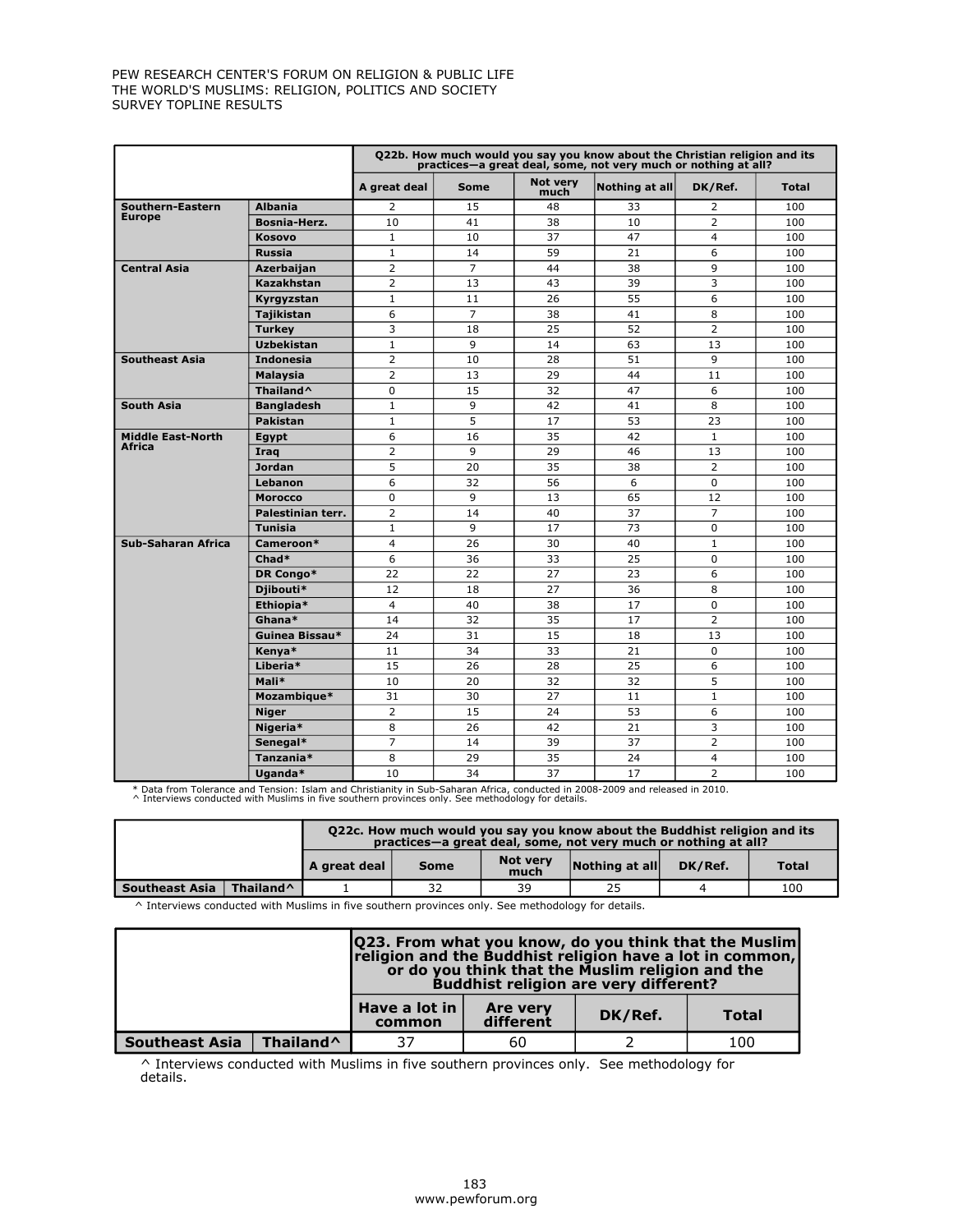|                          |                   | Q24. From what you know, do you think that the Muslim<br>religion and the Christian religion have a lot in common, |                       | or do you think that the Muslim religion and the<br>Christian religion are very different? |              |
|--------------------------|-------------------|--------------------------------------------------------------------------------------------------------------------|-----------------------|--------------------------------------------------------------------------------------------|--------------|
|                          |                   | Have a lot in<br>common                                                                                            | Are very<br>different | DK/Ref.                                                                                    | <b>Total</b> |
| <b>Southern-Eastern</b>  | <b>Albania</b>    | 30                                                                                                                 | 52                    | 17                                                                                         | 100          |
| <b>Europe</b>            | Bosnia-Herz.      | 59                                                                                                                 | 36                    | 5                                                                                          | 100          |
|                          | <b>Kosovo</b>     | 26                                                                                                                 | 50                    | 24                                                                                         | 100          |
|                          | <b>Russia</b>     | 46                                                                                                                 | 35                    | 19                                                                                         | 100          |
| <b>Central Asia</b>      | Azerbaijan        | 15                                                                                                                 | 65                    | 20                                                                                         | 100          |
|                          | Kazakhstan        | 52                                                                                                                 | 35                    | 13                                                                                         | 100          |
|                          | Kyrgyzstan        | 31                                                                                                                 | 54                    | 15                                                                                         | 100          |
|                          | Tajikistan        | 20                                                                                                                 | 60                    | 20                                                                                         | 100          |
|                          | <b>Turkey</b>     | 27                                                                                                                 | 54                    | 19                                                                                         | 100          |
|                          | <b>Uzbekistan</b> | 19                                                                                                                 | 52                    | 29                                                                                         | 100          |
| <b>Southeast Asia</b>    | <b>Indonesia</b>  | 12                                                                                                                 | 87                    | $\overline{2}$                                                                             | 100          |
|                          | <b>Malaysia</b>   | 10                                                                                                                 | 83                    | 7                                                                                          | 100          |
| <b>South Asia</b>        | <b>Bangladesh</b> | 17                                                                                                                 | 68                    | 16                                                                                         | 100          |
|                          | <b>Pakistan</b>   | 10                                                                                                                 | 81                    | 9                                                                                          | 100          |
| <b>Middle East-North</b> | <b>Egypt</b>      | 30                                                                                                                 | 56                    | 14                                                                                         | 100          |
| Africa                   | Iraq              | 27                                                                                                                 | 16                    | 57                                                                                         | 100          |
|                          | <b>Jordan</b>     | 19                                                                                                                 | 60                    | 21                                                                                         | 100          |
|                          | Lebanon           | 36                                                                                                                 | 57                    | $\overline{7}$                                                                             | 100          |
|                          | <b>Morocco</b>    | 33                                                                                                                 | 49                    | 18                                                                                         | 100          |
|                          | Palestinian terr. | 42                                                                                                                 | 39                    | 19                                                                                         | 100          |
|                          | Tunisia           | 31                                                                                                                 | 44                    | 25                                                                                         | 100          |
| Sub-Saharan Africa       | Cameroon*         | 58                                                                                                                 | 39                    | 3                                                                                          | 100          |
|                          | Chad*             | 34                                                                                                                 | 64                    | $\overline{2}$                                                                             | 100          |
|                          | DR Congo*         | 26                                                                                                                 | 66                    | 8                                                                                          | 100          |
|                          | Djibouti*         | 31                                                                                                                 | 60                    | 8                                                                                          | 100          |
|                          | Ethiopia*         | 41                                                                                                                 | 55                    | 3                                                                                          | 100          |
|                          | Ghana*            | 51                                                                                                                 | 39                    | 9                                                                                          | 100          |
|                          | Guinea Bissau*    | 62                                                                                                                 | 37                    | 1                                                                                          | 100          |
|                          | Kenya*            | 42                                                                                                                 | 54                    | 4                                                                                          | 100          |
|                          | Liberia*          | 53                                                                                                                 | 38                    | 9                                                                                          | 100          |
|                          | Mali*             | 51                                                                                                                 | 37                    | 12                                                                                         | 100          |
|                          | Mozambique*       | 34                                                                                                                 | 60                    | 6                                                                                          | 100          |
|                          | <b>Niger</b>      | 43                                                                                                                 | 37                    | 20                                                                                         | 100          |
|                          | Nigeria*          | 48                                                                                                                 | 45                    | 6                                                                                          | 100          |
|                          | Senegal*          | 61                                                                                                                 | 29                    | 10                                                                                         | 100          |
|                          | Tanzania*         | 59                                                                                                                 | 37                    | $\overline{4}$                                                                             | 100          |
|                          | Uganda*           | 36                                                                                                                 | 58                    | 6                                                                                          | 100          |

\* Data from Tolerance and Tension: Islam and Christianity in Sub-Saharan Africa, conducted in 2008-2009 and released in 2010.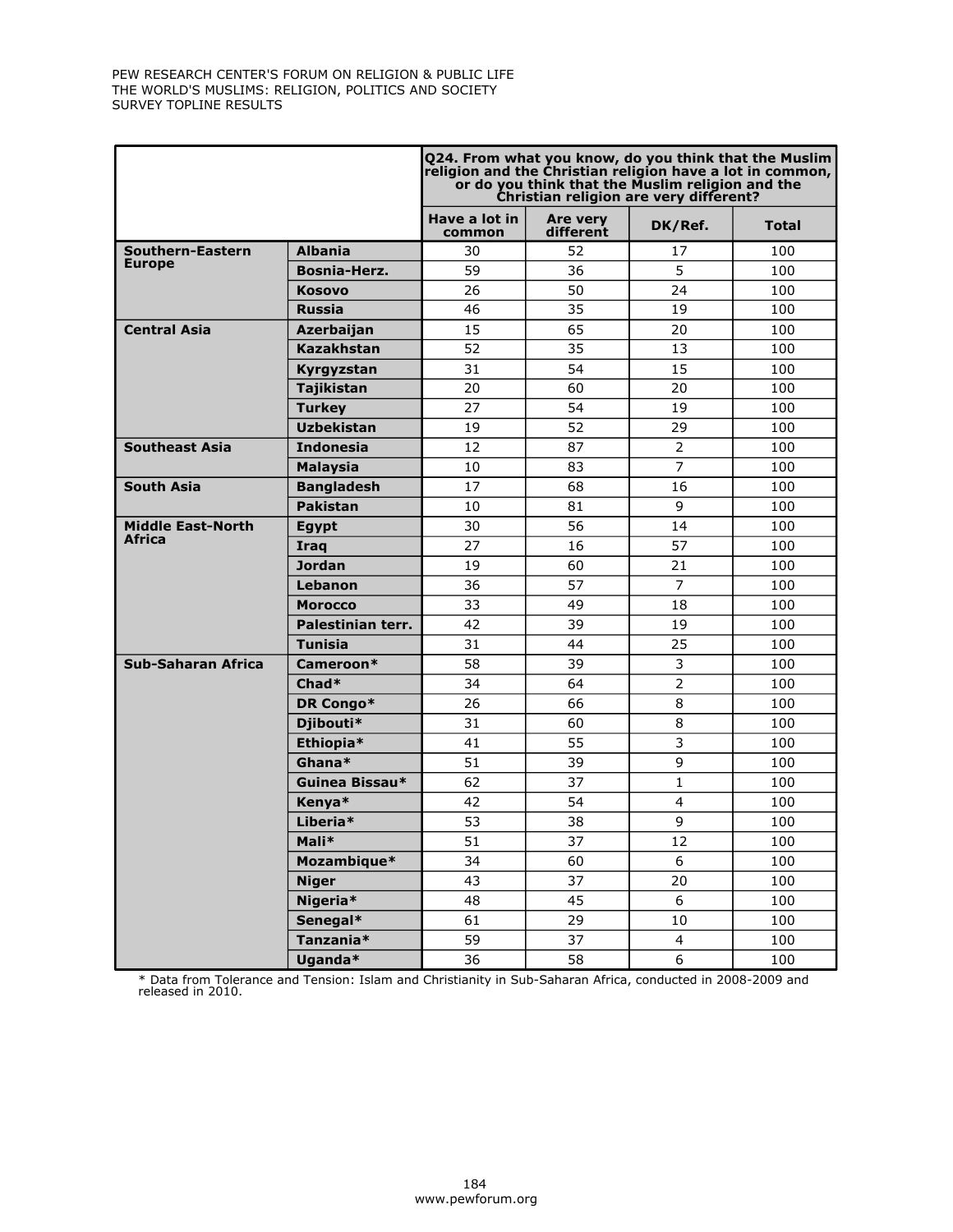|                          |                       |                                                                                          | Q26. Which comes closer to describing your view?<br>Western music, movies and television have hurt<br>morality in our country, OR western music, movies and<br>television have NOT hurt morality in our country? |                         |              |
|--------------------------|-----------------------|------------------------------------------------------------------------------------------|------------------------------------------------------------------------------------------------------------------------------------------------------------------------------------------------------------------|-------------------------|--------------|
|                          |                       | Western<br>music,<br>movies and<br>television<br>have hurt<br>morality in<br>our country | Western<br>music,<br>movies and<br>television<br>have NOT<br>hurt morality<br>in our<br>country                                                                                                                  | DK/Ref.                 | <b>Total</b> |
| Southern-Eastern         | <b>Albania</b>        | 40                                                                                       | 54                                                                                                                                                                                                               | 7                       | 100          |
| <b>Europe</b>            | Bosnia-Herz.          | 46                                                                                       | 49                                                                                                                                                                                                               | 5                       | 100          |
|                          | <b>Kosovo</b>         | 44                                                                                       | 49                                                                                                                                                                                                               | 7                       | 100          |
|                          | <b>Russia</b>         | 58                                                                                       | 33                                                                                                                                                                                                               | 9                       | 100          |
| <b>Central Asia</b>      | Azerbaijan            | 52                                                                                       | 42                                                                                                                                                                                                               | 6                       | 100          |
|                          | <b>Kazakhstan</b>     | 50                                                                                       | 47                                                                                                                                                                                                               | $\overline{2}$          | 100          |
|                          | Kyrgyzstan            | 69                                                                                       | 25                                                                                                                                                                                                               | 6                       | 100          |
|                          | <b>Tajikistan</b>     | 51                                                                                       | 42                                                                                                                                                                                                               | 7                       | 100          |
|                          | <b>Turkey</b>         | 50                                                                                       | 40                                                                                                                                                                                                               | 10                      | 100          |
|                          | <b>Uzbekistan</b>     | 81                                                                                       | 14                                                                                                                                                                                                               | 5                       | 100          |
| <b>Southeast Asia</b>    | <b>Indonesia</b>      | 55                                                                                       | 36                                                                                                                                                                                                               | 9                       | 100          |
|                          | Malaysia              | 65                                                                                       | 23                                                                                                                                                                                                               | 11                      | 100          |
|                          | Thailand <sup>^</sup> | 72                                                                                       | 20                                                                                                                                                                                                               | 8                       | 100          |
| <b>South Asia</b>        | Afghanistan           | 66                                                                                       | 29                                                                                                                                                                                                               | 5                       | 100          |
|                          | <b>Bangladesh</b>     | 75                                                                                       | 18                                                                                                                                                                                                               | 6                       | 100          |
|                          | <b>Pakistan</b>       | 88                                                                                       | $\overline{7}$                                                                                                                                                                                                   | 5                       | 100          |
| <b>Middle East-North</b> | <b>Egypt</b>          | 62                                                                                       | 26                                                                                                                                                                                                               | 12                      | 100          |
| <b>Africa</b>            | Iraq                  | 75                                                                                       | 19                                                                                                                                                                                                               | 6                       | 100          |
|                          | <b>Jordan</b>         | 69                                                                                       | 28                                                                                                                                                                                                               | 3                       | 100          |
|                          | <b>Morocco</b>        | 72                                                                                       | 21                                                                                                                                                                                                               | 8                       | 100          |
|                          | Palestinian terr.     | 81                                                                                       | 15                                                                                                                                                                                                               | 4                       | 100          |
|                          | <b>Tunisia</b>        | 63                                                                                       | 32                                                                                                                                                                                                               | 5                       | 100          |
| Sub-Saharan Africa       | Cameroon*             | 73                                                                                       | 20                                                                                                                                                                                                               | 7                       | 100          |
|                          | $Chad*$               | 69                                                                                       | 31                                                                                                                                                                                                               | 0                       | 100          |
|                          | DR Congo*             | 64                                                                                       | 27                                                                                                                                                                                                               | 9                       | 100          |
|                          | Djibouti*             | 64                                                                                       | 30                                                                                                                                                                                                               | $\overline{7}$          | 100          |
|                          | Ethiopia*             | 64                                                                                       | 28                                                                                                                                                                                                               | 8                       | 100          |
|                          | Ghana*                | 72                                                                                       | 25                                                                                                                                                                                                               | 3                       | 100          |
|                          | Guinea Bissau*        | 47                                                                                       | 38                                                                                                                                                                                                               | 14                      | 100          |
|                          | Kenya*                | 77                                                                                       | 22                                                                                                                                                                                                               | 1                       | 100          |
|                          | Liberia*              | 66                                                                                       | 18                                                                                                                                                                                                               | 16                      | 100          |
|                          | Mali*                 | 67                                                                                       | 27                                                                                                                                                                                                               | 6                       | 100          |
|                          | Mozambique*           | 77                                                                                       | 20                                                                                                                                                                                                               | $\overline{\mathbf{3}}$ | 100          |
|                          | <b>Niger</b>          | 67                                                                                       | 26                                                                                                                                                                                                               | $\overline{7}$          | 100          |
|                          | Nigeria*              | 64                                                                                       | 31                                                                                                                                                                                                               | $\overline{5}$          | 100          |
|                          | Senegal*              | 75                                                                                       | 24                                                                                                                                                                                                               | $\mathbf{1}$            | 100          |
|                          | Tanzania*             | 80                                                                                       | 15                                                                                                                                                                                                               | 5                       | 100          |
|                          | Uganda*               | 80                                                                                       | 17                                                                                                                                                                                                               | $\overline{3}$          | 100          |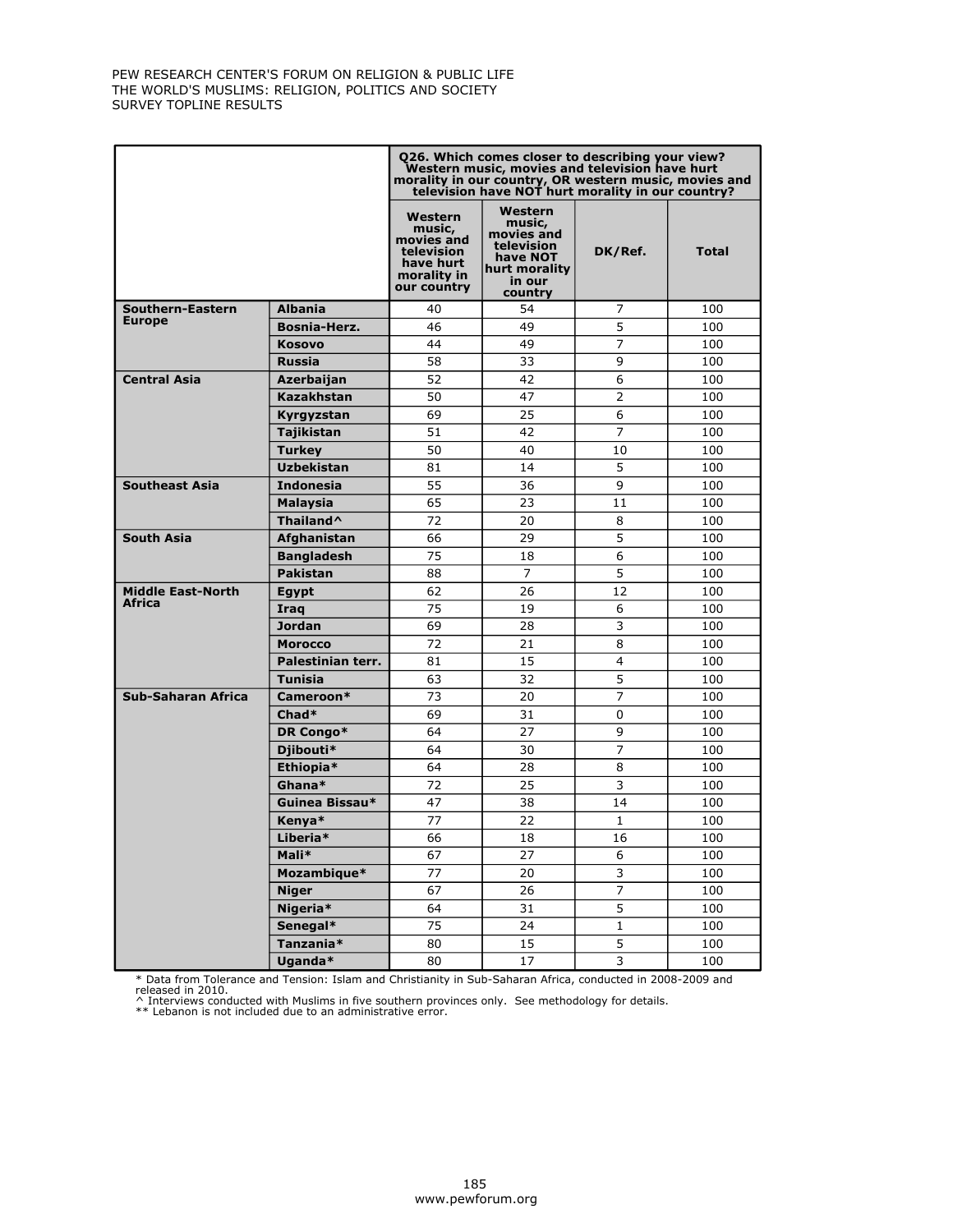|                     |                   |                                                                                    | Q27. Which comes closer to describing your view?<br>Indian movies and music known as Bollywood have<br>hurt morality in our country, OR Bollywood movies and<br>music have NOT hurt morality in our country? |         |              |  |  |  |  |  |  |  |
|---------------------|-------------------|------------------------------------------------------------------------------------|--------------------------------------------------------------------------------------------------------------------------------------------------------------------------------------------------------------|---------|--------------|--|--|--|--|--|--|--|
|                     |                   | <b>Bollywood</b><br>movies and<br>music have<br>hurt morality<br>in our<br>country | <b>Bollywood</b><br>movies and<br>music have<br><b>NOT hurt</b><br>morality in<br>our country                                                                                                                | DK/Ref. | <b>Total</b> |  |  |  |  |  |  |  |
| <b>Central Asia</b> | Azerbaijan        | 19                                                                                 | 75                                                                                                                                                                                                           | 5       | 100          |  |  |  |  |  |  |  |
|                     | Kazakhstan        | 13                                                                                 | 82                                                                                                                                                                                                           | 5       | 100          |  |  |  |  |  |  |  |
|                     | Kyrgyzstan        | 33                                                                                 | 60                                                                                                                                                                                                           | 7       | 100          |  |  |  |  |  |  |  |
|                     | Tajikistan        | 28                                                                                 | 66                                                                                                                                                                                                           | 6       | 100          |  |  |  |  |  |  |  |
|                     | <b>Uzbekistan</b> | 46                                                                                 | 46                                                                                                                                                                                                           | 8       | 100          |  |  |  |  |  |  |  |
| <b>South Asia</b>   | Afghanistan       | 61                                                                                 | 34                                                                                                                                                                                                           | 5       | 100          |  |  |  |  |  |  |  |
|                     | <b>Bangladesh</b> | 67                                                                                 | 27<br>6<br>100                                                                                                                                                                                               |         |              |  |  |  |  |  |  |  |
|                     | <b>Pakistan</b>   | 88                                                                                 | 7                                                                                                                                                                                                            | 5       | 100          |  |  |  |  |  |  |  |

|                          |                   |                            | 037. How comfortable would you be if a son of yours someday married a Christian? Would you be<br>very comfortable, somewhat comfortable, not too comfortable or not at all comfortable? |                        |                           |                                          |                |              |  |  |  |
|--------------------------|-------------------|----------------------------|-----------------------------------------------------------------------------------------------------------------------------------------------------------------------------------------|------------------------|---------------------------|------------------------------------------|----------------|--------------|--|--|--|
|                          |                   | <b>Verv</b><br>comfortable | Somewhat<br>comfortable                                                                                                                                                                 | Not too<br>comfortable | Not at all<br>comfortable | <b>Depends on</b><br>situation<br>(VOL.) | DK/Ref.        | <b>Total</b> |  |  |  |
| Southern-Eastern         | <b>Albania</b>    | 53                         | 24                                                                                                                                                                                      | 11                     | 3                         | 5                                        | 3              | 100          |  |  |  |
| <b>Europe</b>            | Bosnia-Herz.      | 4                          | 12                                                                                                                                                                                      | 27                     | 39                        | 9                                        | 9              | 100          |  |  |  |
|                          | <b>Kosovo</b>     | 13                         | 11                                                                                                                                                                                      | 20                     | 46                        | 6                                        | $\overline{4}$ | 100          |  |  |  |
|                          | <b>Russia</b>     | 19                         | 33                                                                                                                                                                                      | 16                     | 18                        | 10                                       | $\overline{4}$ | 100          |  |  |  |
| <b>Central Asia</b>      | Azerbaijan        | $\overline{2}$             | 6                                                                                                                                                                                       | 13                     | 60                        | 11                                       | 8              | 100          |  |  |  |
|                          | Kazakhstan        | 9                          | 27                                                                                                                                                                                      | 28                     | 27                        | 5                                        | 4              | 100          |  |  |  |
|                          | Kyrgyzstan        | 8                          | 16                                                                                                                                                                                      | 20                     | 42                        | 11                                       | $\overline{4}$ | 100          |  |  |  |
|                          | <b>Tajikistan</b> | 6                          | 17                                                                                                                                                                                      | 16                     | 41                        | 16                                       | 5              | 100          |  |  |  |
|                          | <b>Turkey</b>     | 12                         | 13                                                                                                                                                                                      | 13                     | 52                        | $\overline{7}$                           | 3              | 100          |  |  |  |
|                          | <b>Uzbekistan</b> | 5                          | 11                                                                                                                                                                                      | 12                     | 53                        | 12                                       | 6              | 100          |  |  |  |
| <b>Southeast Asia</b>    | <b>Indonesia</b>  | 4                          | $\overline{2}$                                                                                                                                                                          | 20                     | 71                        | $\overline{2}$                           | $\mathbf{1}$   | 100          |  |  |  |
|                          | <b>Malaysia</b>   | 3                          | 14                                                                                                                                                                                      | 15                     | 50                        | 15                                       | $\mathbf{3}$   | 100          |  |  |  |
| <b>South Asia</b>        | <b>Bangladesh</b> | 7                          | 7                                                                                                                                                                                       | 18                     | 50                        | 16                                       | $\overline{2}$ | 100          |  |  |  |
|                          | Pakistan          | 3                          | 6                                                                                                                                                                                       | 4                      | 81                        | 4                                        | $\overline{2}$ | 100          |  |  |  |
| <b>Middle East-North</b> | Egypt             | 5                          | 12                                                                                                                                                                                      | 35                     | 35                        | 13                                       | $\Omega$       | 100          |  |  |  |
| <b>Africa</b>            | Irag              | 4                          | 9                                                                                                                                                                                       | 21                     | 57                        | 6                                        | $\overline{2}$ | 100          |  |  |  |
|                          | Jordan            | 1                          | 11                                                                                                                                                                                      | 28                     | 50                        | 9                                        |                | 100          |  |  |  |
|                          | Lebanon           | 11                         | 19                                                                                                                                                                                      | 18                     | 43                        | 6                                        | $\overline{2}$ | 100          |  |  |  |
|                          | <b>Morocco</b>    | 15                         | 11                                                                                                                                                                                      | 13                     | 39                        | $\Omega$                                 | 21             | 100          |  |  |  |
|                          | Palestinian terr. | 3                          | 11                                                                                                                                                                                      | 17                     | 63                        | 3                                        | 3              | 100          |  |  |  |
|                          | <b>Tunisia</b>    | 8                          | 22                                                                                                                                                                                      | 19                     | 38                        | 8                                        | $\overline{4}$ | 100          |  |  |  |

|                                                                                                                     |                       | O37THA. How comfortable would you be if a son of yours someday married a Buddhist? Would<br>you be very comfortable, somewhat comfortable, not too comfortable or not at all comfortable? |  |    |    |  |         |              |  |  |  |
|---------------------------------------------------------------------------------------------------------------------|-----------------------|-------------------------------------------------------------------------------------------------------------------------------------------------------------------------------------------|--|----|----|--|---------|--------------|--|--|--|
| Depends on<br>Not at all<br>Not too<br>Verv<br>Somewhat<br>comfortable<br>comfortable<br>comfortable<br>comfortable |                       |                                                                                                                                                                                           |  |    |    |  | DK/Ref. | <b>Total</b> |  |  |  |
| Southeast Asia                                                                                                      | Thailand <sup>^</sup> |                                                                                                                                                                                           |  | 24 | 50 |  |         | 100          |  |  |  |

^ Interviews conducted with Muslims in five southern provinces only. See methodology for details.

| 037Niger. How comfortable would you be if a daughter of yours someday married a Christian? Would you be<br>very comfortable, somewaht comfortable, not too comfortable or not at all comfortable? |       |                                   |                         |                                    |            |                                   |         |  |              |
|---------------------------------------------------------------------------------------------------------------------------------------------------------------------------------------------------|-------|-----------------------------------|-------------------------|------------------------------------|------------|-----------------------------------|---------|--|--------------|
|                                                                                                                                                                                                   |       | <b>Verv</b><br><b>comfortable</b> | Somewhat<br>comfortable | Not too<br>comfortable comfortable | Not at all | Depends on<br>situation<br>(VOL.) | DK/Ref. |  | <b>Total</b> |
| Sub-Saharan Africa                                                                                                                                                                                | Niger | 25                                |                         | 14                                 | 40         |                                   |         |  | 100          |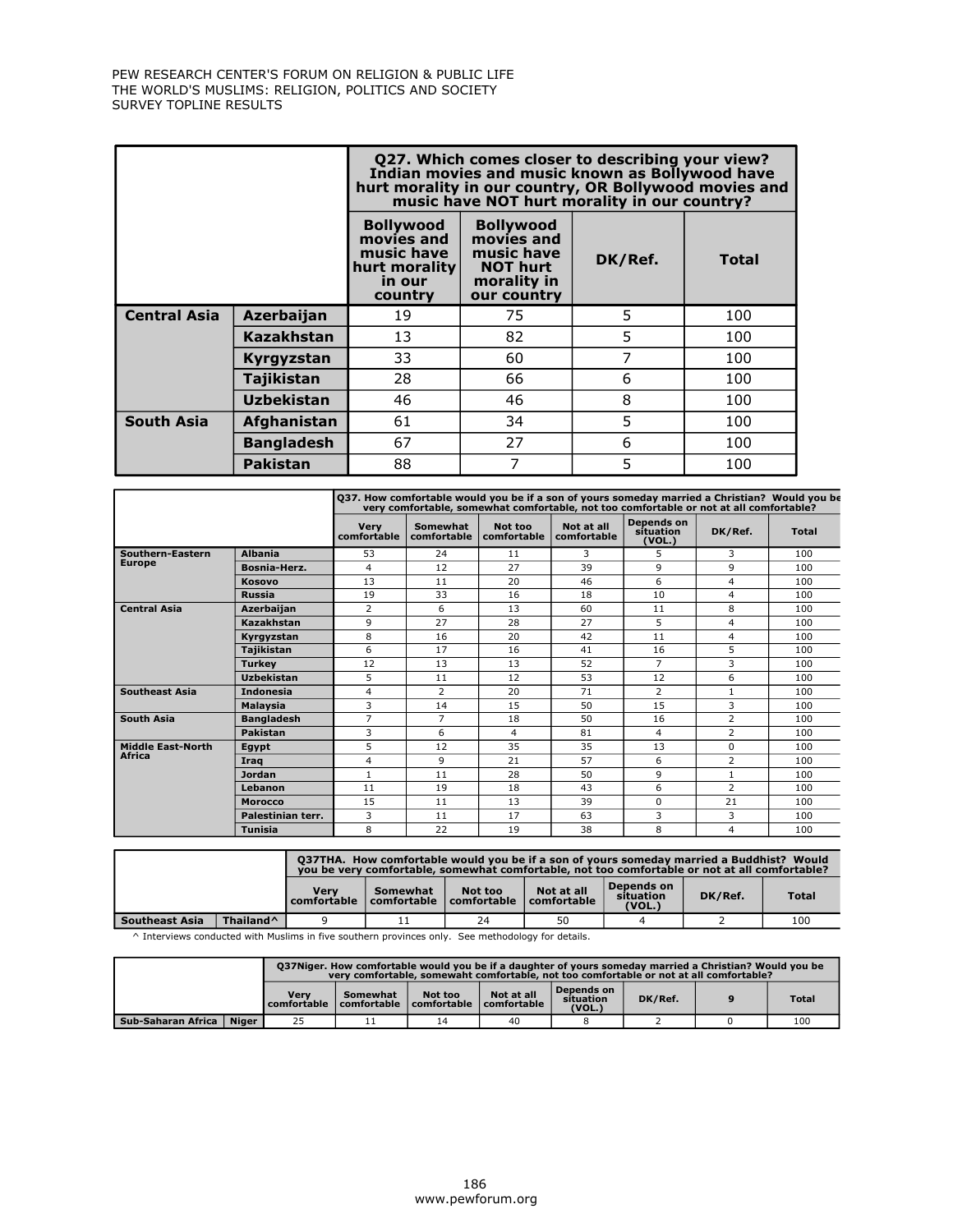|                          |                   |                            |                         |                        | Q38. How comfortable would you be if a daughter of yours someday married a Christian? Would<br>you be very comfortable, somewhat comfortable, not too comfortable or not at all comfortable? |                                   |                |              |
|--------------------------|-------------------|----------------------------|-------------------------|------------------------|----------------------------------------------------------------------------------------------------------------------------------------------------------------------------------------------|-----------------------------------|----------------|--------------|
|                          |                   | <b>Very</b><br>comfortable | Somewhat<br>comfortable | Not too<br>comfortable | Not at all<br>comfortable                                                                                                                                                                    | Depends on<br>situation<br>(VOL.) | DK/Ref.        | <b>Total</b> |
| Southern-Eastern         | <b>Albania</b>    | 51                         | 24                      | 11                     | 5                                                                                                                                                                                            | 6                                 | 3              | 100          |
| <b>Europe</b>            | Bosnia-Herz.      | 3                          | 11                      | 24                     | 44                                                                                                                                                                                           | 8                                 | 10             | 100          |
|                          | <b>Kosovo</b>     | 12                         | 10                      | 20                     | 51                                                                                                                                                                                           | 5                                 | $\overline{2}$ | 100          |
|                          | <b>Russia</b>     | 14                         | 25                      | 12                     | 38                                                                                                                                                                                           | 8                                 | 4              | 100          |
| <b>Central Asia</b>      | <b>Azerbaijan</b> | 1                          | $\overline{2}$          | 6                      | 81                                                                                                                                                                                           | $\overline{7}$                    | 3              | 100          |
|                          | Kazakhstan        | 8                          | 24                      | 28                     | 31                                                                                                                                                                                           | 5                                 | 3              | 100          |
|                          | Kyrgyzstan        | 6                          | 13                      | 19                     | 48                                                                                                                                                                                           | 10                                | 4              | 100          |
|                          | <b>Tajikistan</b> | $\overline{2}$             | 4                       | 18                     | 59                                                                                                                                                                                           | 11                                | 6              | 100          |
|                          | <b>Turkev</b>     | 9                          | 11                      | 13                     | 58                                                                                                                                                                                           | 6                                 | 3              | 100          |
|                          | <b>Uzbekistan</b> | 4                          | $\overline{7}$          | 8                      | 67                                                                                                                                                                                           | 8                                 | 6              | 100          |
| <b>Southeast Asia</b>    | <b>Indonesia</b>  | $\Omega$                   | $\overline{2}$          | 17                     | 78                                                                                                                                                                                           | $\mathbf{1}$                      | $\overline{2}$ | 100          |
|                          | Malaysia          | $\overline{2}$             | 10                      | 10                     | 61                                                                                                                                                                                           | 14                                | 3              | 100          |
| South Asia               | <b>Bangladesh</b> | 5                          | 5                       | 16                     | 56                                                                                                                                                                                           | 15                                | 3              | 100          |
|                          | <b>Pakistan</b>   | $\mathbf{1}$               | $\overline{2}$          | $\overline{2}$         | 89                                                                                                                                                                                           | $\overline{4}$                    | $\overline{2}$ | 100          |
| <b>Middle Fast-North</b> | <b>Egypt</b>      | $\Omega$                   | $\Omega$                | 3                      | 93                                                                                                                                                                                           | $\overline{4}$                    | $\Omega$       | 100          |
| <b>Africa</b>            | Irag              | $\mathbf{1}$               | 3                       | 14                     | 78                                                                                                                                                                                           | $\mathbf{1}$                      | 3              | 100          |
|                          | <b>Jordan</b>     | $\Omega$                   | $\Omega$                | 4                      | 94                                                                                                                                                                                           | $\Omega$                          | $\mathbf{1}$   | 100          |
|                          | Lebanon           | $\overline{7}$             | 14                      | 12                     | 60                                                                                                                                                                                           | 5                                 | $\overline{2}$ | 100          |
|                          | <b>Morocco</b>    | 7                          | 7                       | 10                     | 58                                                                                                                                                                                           | $\Omega$                          | 18             | 100          |
|                          | Palestinian terr. | $\overline{2}$             | 3                       | 8                      | 81                                                                                                                                                                                           | 3                                 | 3              | 100          |
|                          | <b>Tunisia</b>    | 4                          | 9                       | 13                     | 63                                                                                                                                                                                           | $\overline{7}$                    | 4              | 100          |

|                |                       |                     | O38THA. How comfortable would you be if a daughter of yours someday married a Buddhist?<br>Would you be very comfortable, somewhat comfortable, not too comfortable or not at all<br>comfortable? |                                    |                           |                                   |         |              |  |
|----------------|-----------------------|---------------------|---------------------------------------------------------------------------------------------------------------------------------------------------------------------------------------------------|------------------------------------|---------------------------|-----------------------------------|---------|--------------|--|
|                |                       | Verv<br>comfortable | Somewhat                                                                                                                                                                                          | Not too<br>comfortable comfortable | Not at all<br>comfortable | Depends on<br>situation<br>(VOL.) | DK/Ref. | <b>Total</b> |  |
| Southeast Asia | Thailand <sup>^</sup> |                     |                                                                                                                                                                                                   | 20                                 | 58                        |                                   |         | 100          |  |

^ Interviews conducted with Muslims in five southern provinces only. See methodology for details.

|                                                                                                                                                       |  |  | 038Niger, How comfortable would you be if a daughter of yours someday married a Christian? Would you be<br>very comfortable, somewaht comfortable, not too comfortable or not at all comfortable? |  |  |              |  |  |  |
|-------------------------------------------------------------------------------------------------------------------------------------------------------|--|--|---------------------------------------------------------------------------------------------------------------------------------------------------------------------------------------------------|--|--|--------------|--|--|--|
| Depends on<br>Not at all<br>Verv<br>Not too<br>Somewhat<br>DK/Ref.<br>situation<br>comfortable<br>comfortable<br>comfortable<br>comfortable<br>(VOL.) |  |  |                                                                                                                                                                                                   |  |  | <b>Total</b> |  |  |  |
| Niger<br>  Sub-Saharan Africa  <br>100<br>10<br>54<br>18                                                                                              |  |  |                                                                                                                                                                                                   |  |  |              |  |  |  |

|                    |                |                            | 038AF. How comfortable would you be if a child of yours someday married a Christian? Would<br>you be very comfortable, somewhat comfortable, not too comfortable or not at all comfortable? |                        |                           |                                   |                |              |  |  |  |  |
|--------------------|----------------|----------------------------|---------------------------------------------------------------------------------------------------------------------------------------------------------------------------------------------|------------------------|---------------------------|-----------------------------------|----------------|--------------|--|--|--|--|
|                    |                | <b>Very</b><br>comfortable | Somewhat<br>comfortable                                                                                                                                                                     | Not too<br>comfortable | Not at all<br>comfortable | Depends on<br>sítuation<br>(VOL.) | DK/Ref.        | <b>Total</b> |  |  |  |  |
| Sub-Saharan Africa | Cameroon*      | 22                         | 11                                                                                                                                                                                          | 17                     | 39                        | 10                                | $\overline{2}$ | 100          |  |  |  |  |
|                    | $Chad*$        | 8                          | 15                                                                                                                                                                                          | 23                     | 38                        | 16                                | $\Omega$       | 100          |  |  |  |  |
|                    | DR Congo*      | 12                         | 8                                                                                                                                                                                           | 10                     | 46                        | 8                                 | 16             | 100          |  |  |  |  |
|                    | Djibouti*      | 11                         | 8                                                                                                                                                                                           | 19                     | 40                        | 11                                | 10             | 100          |  |  |  |  |
|                    | Ethiopia*      | 6                          | 11                                                                                                                                                                                          | 22                     | 54                        | 7                                 | $\Omega$       | 100          |  |  |  |  |
|                    | Ghana*         | 12                         | 9                                                                                                                                                                                           | 16                     | 50                        | 12                                | $\overline{2}$ | 100          |  |  |  |  |
|                    | Guinea Bissau* | 40                         | 20                                                                                                                                                                                          | 19                     | 8                         | 12                                |                | 100          |  |  |  |  |
|                    | Kenya*         | 8                          | 11                                                                                                                                                                                          | 23                     | 48                        | 9                                 |                | 100          |  |  |  |  |
|                    | Liberia*       | 30                         | 16                                                                                                                                                                                          | 15                     | 28                        | 4                                 | 7              | 100          |  |  |  |  |
|                    | Mali*          | 15                         | 17                                                                                                                                                                                          | 18                     | 29                        | 15                                | 6              | 100          |  |  |  |  |
|                    | Mozambique*    | 19                         | 14                                                                                                                                                                                          | 21                     | 36                        | 9                                 |                | 100          |  |  |  |  |
|                    | Nigeria*       | 15                         | 10                                                                                                                                                                                          | 16                     | 50                        | 7                                 | $\overline{2}$ | 100          |  |  |  |  |
|                    | Senegal*       | 11                         | 6                                                                                                                                                                                           | 10                     | 56                        | 16                                | $\Omega$       | 100          |  |  |  |  |
|                    | Tanzania*      | 15                         | 16                                                                                                                                                                                          | 21                     | 42                        | 6                                 | $\Omega$       | 100          |  |  |  |  |
|                    | Uganda*        | 19                         | 16                                                                                                                                                                                          | 21                     | 35                        | 9                                 | $\Omega$       | 100          |  |  |  |  |

\* Data from Tolerance and Tension: Islam and Christianity in Sub-Saharan Africa, conducted in 2008-2009 and released in 2010.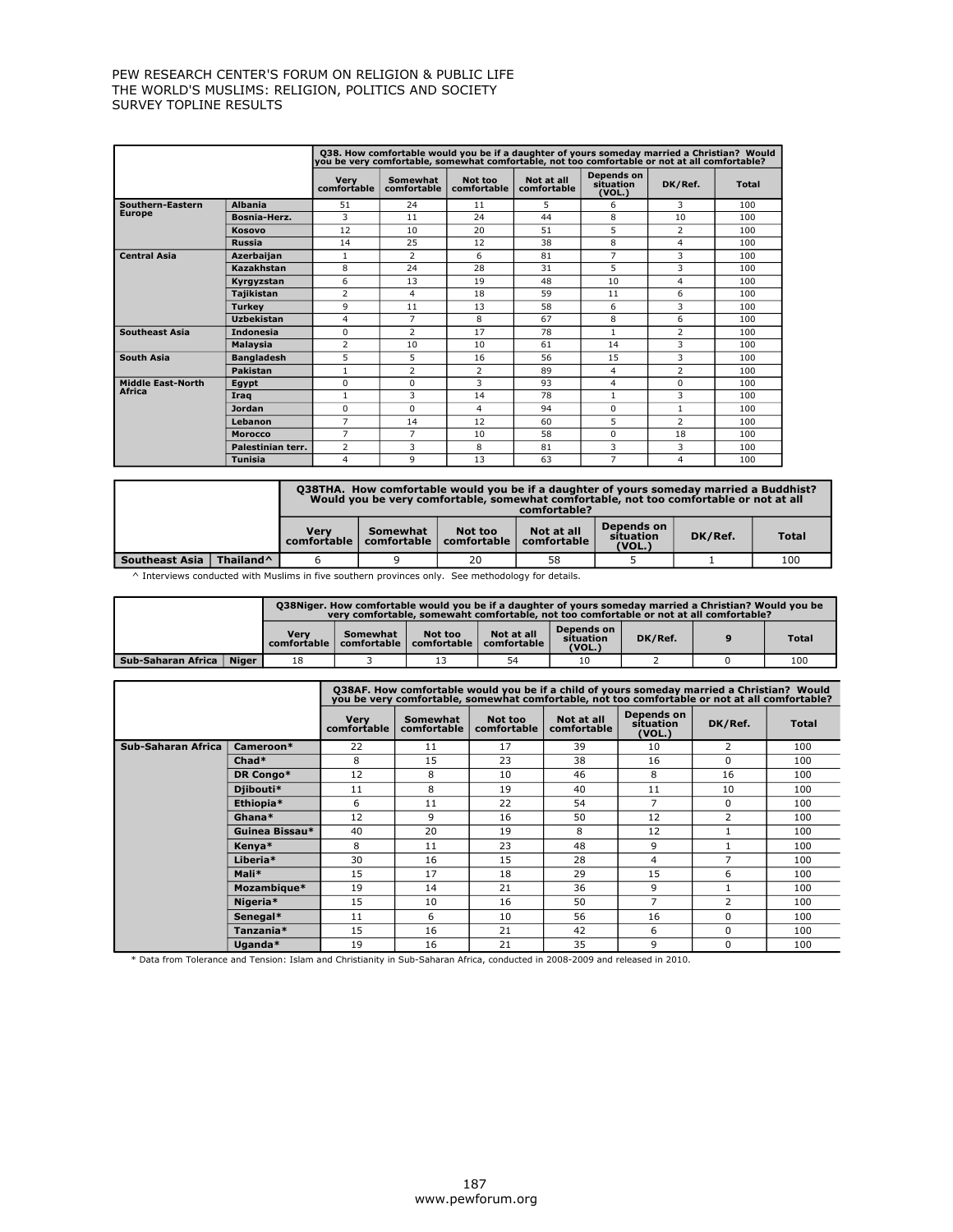|                          |                       |             | 049. How many of your close friends are Muslims? Would you say all of them, most of them, some |                 | of them, or hardly any of them? |                                      |                |              |
|--------------------------|-----------------------|-------------|------------------------------------------------------------------------------------------------|-----------------|---------------------------------|--------------------------------------|----------------|--------------|
|                          |                       | All of them | Most of them                                                                                   | Some of<br>them | them                            | Hardly any of None of them<br>(VOL.) | DK/Ref.        | <b>Total</b> |
| Southern-Eastern         | <b>Albania</b>        | 18          | 61                                                                                             | 19              | 1                               | 0                                    | 1              | 100          |
| <b>Europe</b>            | Bosnia-Herz.          | 27          | 66                                                                                             | 5               | $\mathbf{1}$                    | 0                                    | $\overline{2}$ | 100          |
|                          | <b>Kosovo</b>         | 61          | 32                                                                                             | 3               | $\mathbf{1}$                    | $\mathbf{1}$                         | $\overline{2}$ | 100          |
|                          | <b>Russia</b>         | 28          | 50                                                                                             | 19              | 3                               | $\Omega$                             | $\mathbf{1}$   | 100          |
| <b>Central Asia</b>      | <b>Azerbaiian</b>     | 75          | 24                                                                                             | $\Omega$        | $\Omega$                        | $\Omega$                             | $\Omega$       | 100          |
|                          | Kazakhstan            | 36          | 51                                                                                             | 10              | $\overline{2}$                  | $\Omega$                             | 1              | 100          |
|                          | Kyrgyzstan            | 66          | 29                                                                                             | 3               | 0                               | $\Omega$                             | $\overline{2}$ | 100          |
|                          | <b>Tajikistan</b>     | 79          | 20                                                                                             | $\mathbf{1}$    | 0                               | 0                                    | $\Omega$       | 100          |
|                          | <b>Turkey</b>         | 84          | 13                                                                                             | $\mathbf{1}$    | $\overline{2}$                  | 0                                    | $\mathbf{1}$   | 100          |
|                          | <b>Uzbekistan</b>     | 82          | 16                                                                                             | 1               | 0                               | 0                                    | $\Omega$       | 100          |
| <b>Southeast Asia</b>    | <b>Indonesia</b>      | 59          | 36                                                                                             | 3               | $\mathbf{1}$                    | $\Omega$                             | $\Omega$       | 100          |
|                          | <b>Malaysia</b>       | 48          | 46                                                                                             | 4               | 2                               | 0                                    | $\Omega$       | 100          |
|                          | Thailand <sup>^</sup> | 48          | 48                                                                                             | $\overline{4}$  | 0                               | 0                                    | $\Omega$       | 100          |
| South Asia               | <b>Bangladesh</b>     | 51          | 46                                                                                             | 2               | 0                               | 0                                    | 1              | 100          |
|                          | Pakistan              | 91          | $\overline{7}$                                                                                 | $\mathbf{1}$    | $\mathbf{1}$                    | 0                                    | $\mathbf{1}$   | 100          |
| <b>Middle East-North</b> | Eqypt                 | 72          | 14                                                                                             | 9               | 1                               | $\Omega$                             | 4              | 100          |
| <b>Africa</b>            | Irag                  | 85          | 12                                                                                             | 3               | 0                               | $\Omega$                             | 0              | 100          |
|                          | <b>Jordan</b>         | 52          | 31                                                                                             | 12              | 4                               | $\Omega$                             | $\mathbf{1}$   | 100          |
|                          | Lebanon               | 50          | 44                                                                                             | 5               | $\mathbf{1}$                    | $\Omega$                             | $\Omega$       | 100          |
|                          | <b>Morocco</b>        | 93          | 5                                                                                              | 1               | 0                               | $\mathbf{1}$                         | 0              | 100          |
|                          | Palestinian terr.     | 40          | 40                                                                                             | 17              | $\overline{2}$                  | $\mathbf{1}$                         | 0              | 100          |
|                          | <b>Tunisia</b>        | 84          | 16                                                                                             | 1               | $\Omega$                        | 0                                    | 0              | 100          |

^ Interviews conducted with Muslims in five southern provinces only. See methodology for details.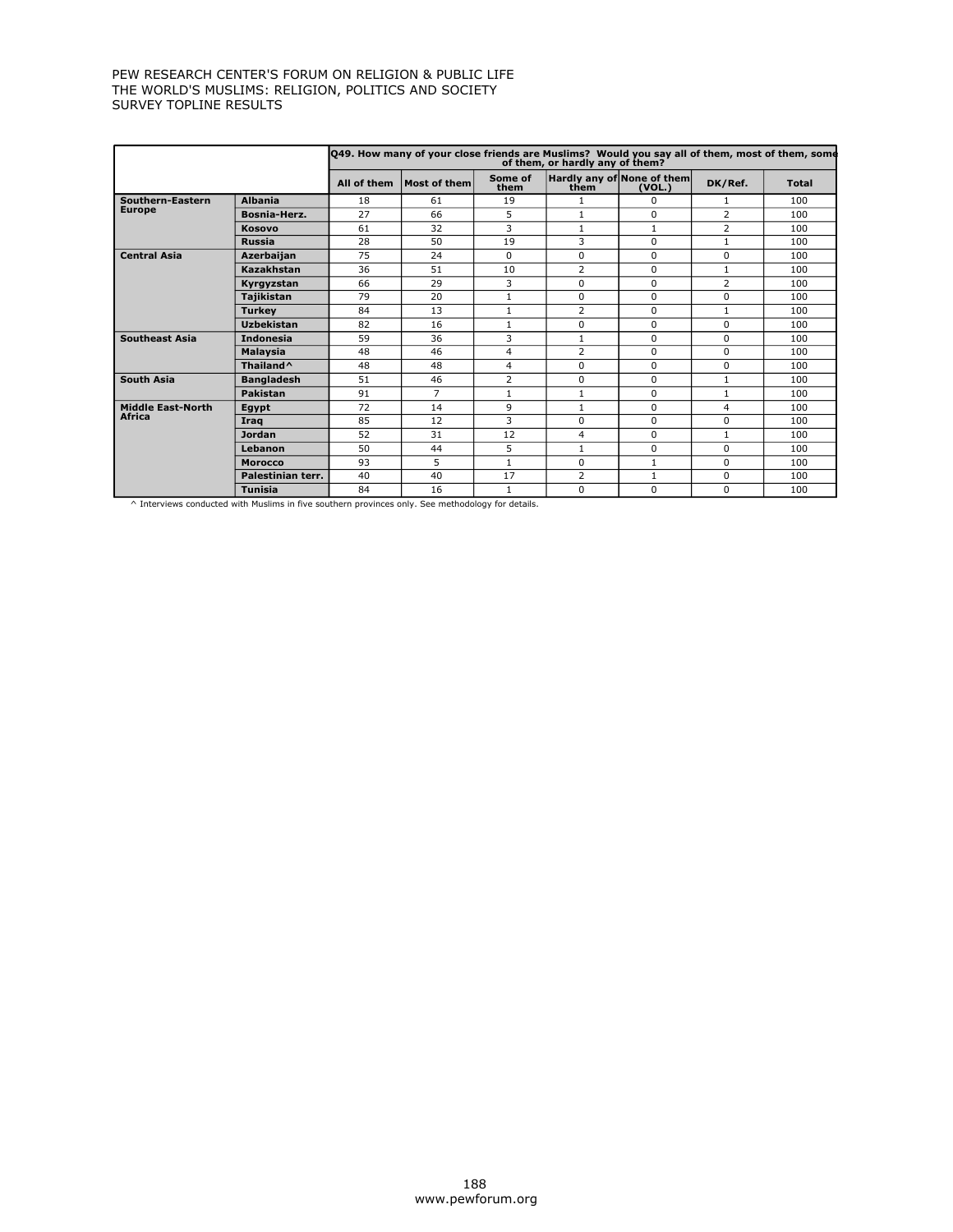|                          |                       | Q52. Please tell me if you completely agree, mostly agree, mostly disagree, or<br>completely disagree with this statement: Members of your religion have a duty to<br>try and convert others to your religious faith. |                     |                           |                               |                |       |
|--------------------------|-----------------------|-----------------------------------------------------------------------------------------------------------------------------------------------------------------------------------------------------------------------|---------------------|---------------------------|-------------------------------|----------------|-------|
|                          |                       | <b>Completely</b><br>agree                                                                                                                                                                                            | <b>Mostly agree</b> | <b>Mostly</b><br>disagree | <b>Completely</b><br>disagree | DK/Ref.        | Total |
| Southern-Eastern         | <b>Albania</b>        | 5                                                                                                                                                                                                                     | 11                  | 29                        | 43                            | 12             | 100   |
| <b>Europe</b>            | Bosnia-Herz.          | 10                                                                                                                                                                                                                    | 23                  | 26                        | 33                            | 9              | 100   |
|                          | <b>Kosovo</b>         | 11                                                                                                                                                                                                                    | 15                  | 15                        | 40                            | 18             | 100   |
|                          | <b>Russia</b>         | 19                                                                                                                                                                                                                    | 21                  | 32                        | 19                            | 10             | 100   |
| <b>Central Asia</b>      | <b>Azerbaijan</b>     | 16                                                                                                                                                                                                                    | 26                  | 14                        | 22                            | 21             | 100   |
|                          | Kazakhstan            | $\overline{2}$                                                                                                                                                                                                        | 13                  | 39                        | 38                            | 8              | 100   |
|                          | Kyrgyzstan            | 9                                                                                                                                                                                                                     | 27                  | 20                        | 30                            | 15             | 100   |
|                          | <b>Tajikistan</b>     | 32                                                                                                                                                                                                                    | 37                  | 20                        | $\overline{7}$                | $\overline{4}$ | 100   |
|                          | <b>Turkey</b>         | 16                                                                                                                                                                                                                    | 23                  | 19                        | 29                            | 12             | 100   |
| <b>Southeast Asia</b>    | <b>Indonesia</b>      | 10                                                                                                                                                                                                                    | 21                  | 25                        | 40                            | 3              | 100   |
|                          | Malaysia              | 47                                                                                                                                                                                                                    | 32                  | 8                         | 8                             | 5              | 100   |
|                          | Thailand <sup>^</sup> | 48                                                                                                                                                                                                                    | 26                  | 10                        | 12                            | 3              | 100   |
| <b>South Asia</b>        | Afghanistan           | 72                                                                                                                                                                                                                    | 24                  | 3                         | $\mathbf{1}$                  | $\mathbf{1}$   | 100   |
|                          | <b>Bangladesh</b>     | 33                                                                                                                                                                                                                    | 36                  | 14                        | 12                            | 5              | 100   |
|                          | <b>Pakistan</b>       | 67                                                                                                                                                                                                                    | 18                  | $\overline{2}$            | 2                             | 11             | 100   |
| <b>Middle East-North</b> | Egypt                 | 50                                                                                                                                                                                                                    | 38                  | $\overline{7}$            | $\overline{2}$                | $\overline{2}$ | 100   |
| Africa                   | Iraq                  | 35                                                                                                                                                                                                                    | 31                  | 11                        | 9                             | 14             | 100   |
|                          | <b>Jordan</b>         | 58                                                                                                                                                                                                                    | 34                  | $\overline{4}$            | $\overline{2}$                | $\overline{2}$ | 100   |
|                          | Lebanon               | 27                                                                                                                                                                                                                    | 25                  | 18                        | 26                            | $\overline{4}$ | 100   |
|                          | <b>Morocco</b>        | 52                                                                                                                                                                                                                    | 11                  | 10                        | $\overline{4}$                | 24             | 100   |
|                          | Palestinian terr.     | 48                                                                                                                                                                                                                    | 34                  | 8                         | $\overline{2}$                | 8              | 100   |
|                          | <b>Tunisia</b>        | 28                                                                                                                                                                                                                    | 45                  | 19                        | 6                             | $\mathbf{1}$   | 100   |
| Sub-Saharan Africa       | Cameroon*             | 60                                                                                                                                                                                                                    | 24                  | 11                        | $\overline{4}$                | 0              | 100   |
|                          | Chad*                 | 53                                                                                                                                                                                                                    | 35                  | 8                         | 3                             | $\mathbf{1}$   | 100   |
|                          | DR Congo*             | 72                                                                                                                                                                                                                    | 12                  | 3                         | 3                             | 10             | 100   |
|                          | Djibouti*             | 64                                                                                                                                                                                                                    | 20                  | 6                         | 5                             | 5              | 100   |
|                          | Ethiopia*             | 50                                                                                                                                                                                                                    | 28                  | 11                        | 10                            | $\mathbf{1}$   | 100   |
|                          | Ghana*                | 62                                                                                                                                                                                                                    | 30                  | 5                         | $\mathbf{1}$                  | $\mathbf{1}$   | 100   |
|                          | Guinea Bissau*        | 64                                                                                                                                                                                                                    | 18                  | 8                         | 5                             | $\overline{4}$ | 100   |
|                          | Kenya*                | 56                                                                                                                                                                                                                    | 29                  | 8                         | 5                             | $\overline{2}$ | 100   |
|                          | Liberia*              | 74                                                                                                                                                                                                                    | 19                  | $\overline{4}$            | $\mathbf{1}$                  | 3              | 100   |
|                          | Mali*                 | 72                                                                                                                                                                                                                    | 17                  | $\overline{a}$            | 3                             | 3              | 100   |
|                          | Mozambique*           | 43                                                                                                                                                                                                                    | 37                  | 11                        | 3                             | $\overline{7}$ | 100   |
|                          | <b>Niger</b>          | 74                                                                                                                                                                                                                    | 15                  | 5                         | $\overline{4}$                | $\overline{2}$ | 100   |
|                          | Nigeria*              | 67                                                                                                                                                                                                                    | 22                  | $\overline{4}$            | 3                             | $\overline{4}$ | 100   |
|                          | Senegal*              | 60                                                                                                                                                                                                                    | 15                  | 6                         | 15                            | 3              | 100   |
|                          | Tanzania*             | 75                                                                                                                                                                                                                    | 12                  | 3                         | 5                             | $\overline{4}$ | 100   |
|                          | Uganda*               | 56                                                                                                                                                                                                                    | 28                  | 11                        | $\overline{2}$                | 3              | 100   |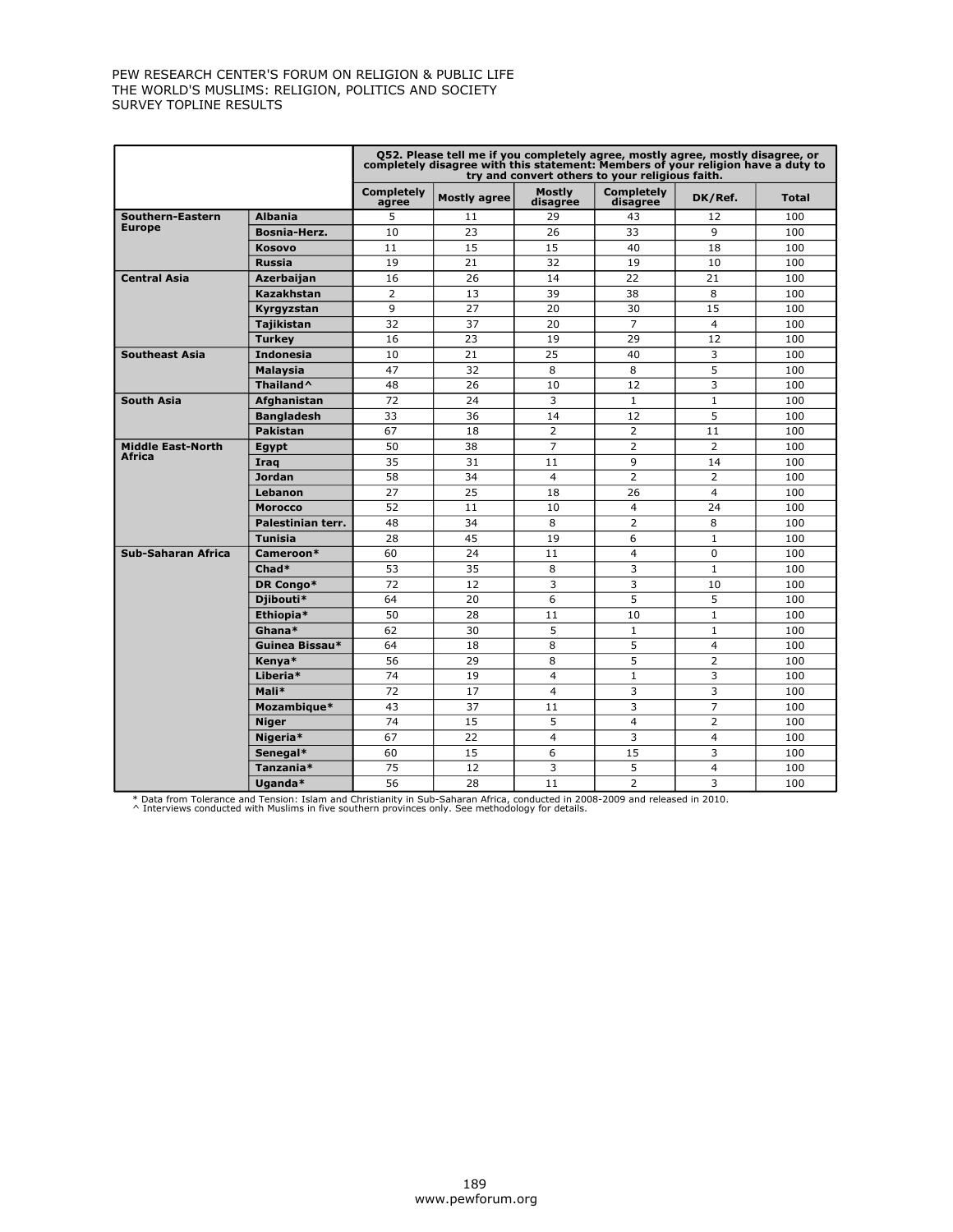|                          |                       |                           | Q53. Some people think that if a man engages in premarital sex or adultery it is<br>justified for family members to end his life in order to protect the family $\phi$ honor. Do | you personally feel that this practice is: |                           |                |              |
|--------------------------|-----------------------|---------------------------|----------------------------------------------------------------------------------------------------------------------------------------------------------------------------------|--------------------------------------------|---------------------------|----------------|--------------|
|                          |                       | <b>Often</b><br>iustified | <b>Sometimes</b><br>iustified                                                                                                                                                    | Rarely<br>justified                        | <b>Never</b><br>iustified | DK/Ref.        | <b>Total</b> |
| Southern-Eastern         | <b>Albania</b>        | 6                         | 10                                                                                                                                                                               | 11                                         | 68                        | 5              | 100          |
| <b>Europe</b>            | <b>Bosnia-Herz.</b>   | 3                         | $\overline{4}$                                                                                                                                                                   | 12                                         | 79                        | 2              | 100          |
|                          | <b>Kosovo</b>         | $\overline{4}$            | 12                                                                                                                                                                               | 18                                         | 60                        | 6              | 100          |
|                          | <b>Russia</b>         | 5                         | 6                                                                                                                                                                                | 11                                         | 67                        | 11             | 100          |
| <b>Central Asia</b>      | Azerbaijan            | 2                         | 2                                                                                                                                                                                | 5                                          | 86                        | 5              | 100          |
|                          | Kazakhstan            | 1                         | 3                                                                                                                                                                                | 9                                          | 84                        | 4              | 100          |
|                          | Kyrgyzstan            | $\overline{7}$            | 11                                                                                                                                                                               | 20                                         | 55                        | 8              | 100          |
|                          | <b>Tajikistan</b>     | 7                         | 15                                                                                                                                                                               | 22                                         | 49                        | $\overline{7}$ | 100          |
|                          | <b>Turkey</b>         | 5                         | 11                                                                                                                                                                               | 8                                          | 68                        | $\overline{7}$ | 100          |
|                          | Uzbekistan*           | 5                         | 23                                                                                                                                                                               | 15                                         | 46                        | 10             | 100          |
| <b>Southeast Asia</b>    | <b>Indonesia</b>      | $\overline{2}$            | 4                                                                                                                                                                                | 11                                         | 82                        | $\mathbf{1}$   | 100          |
|                          | <b>Malaysia</b>       | $\overline{7}$            | 12                                                                                                                                                                               | 10                                         | 59                        | 12             | 100          |
|                          | Thailand <sup>^</sup> | 13                        | 17                                                                                                                                                                               | 16                                         | 50                        | $\overline{4}$ | 100          |
| <b>South Asia</b>        | Afghanistan*          | 34                        | 25                                                                                                                                                                               | 14                                         | 24                        | $\overline{2}$ | 100          |
|                          | <b>Bangladesh</b>     | 12                        | 23                                                                                                                                                                               | 22                                         | 38                        | 5              | 100          |
|                          | Pakistan              | 23                        | 11                                                                                                                                                                               | 8                                          | 48                        | 10             | 100          |
| <b>Middle East-North</b> | Egypt                 | 4                         | 8                                                                                                                                                                                | 45                                         | 41                        | 2              | 100          |
| <b>Africa</b>            | Iraq*                 | 21                        | 17                                                                                                                                                                               | 21                                         | 33                        | 8              | 100          |
|                          | <b>Jordan</b>         | $\overline{2}$            | 3                                                                                                                                                                                | 10                                         | 81                        | 4              | 100          |
|                          | Lebanon               | 12                        | 16                                                                                                                                                                               | 15                                         | 55                        | 3              | 100          |
|                          | <b>Morocco</b>        | 6                         | 5                                                                                                                                                                                | $\overline{7}$                             | 64                        | 17             | 100          |
|                          | Palestinian terr.     | 20                        | 13                                                                                                                                                                               | 13                                         | 46                        | 9              | 100          |
|                          | <b>Tunisia</b>        | 15                        | 6                                                                                                                                                                                | 11                                         | 62                        | 5              | 100          |

^ Interviews conducted with Muslims in five southern provinces only. See methodology for details.<br>\* Question modified as follows: Some people think that if a man brings dishonor to his family it is justified for family me

|                          |                       |                           | Q54. Some people think that if a woman engages in premarital sex or adultery it is<br>justified for family members to end her life in order to protect the family $\hat{\phi}$ honor. Do | you personally feel that this practice is: |                                  |                |              |
|--------------------------|-----------------------|---------------------------|------------------------------------------------------------------------------------------------------------------------------------------------------------------------------------------|--------------------------------------------|----------------------------------|----------------|--------------|
|                          |                       | <b>Often</b><br>iustified | <b>Sometimes</b><br>iustified                                                                                                                                                            | Rarely<br>justified                        | <b>Never</b><br><b>justified</b> | DK/Ref.        | <b>Total</b> |
| Southern-Eastern         | <b>Albania</b>        | 6                         | 6                                                                                                                                                                                        | 15                                         | 67                               | 6              | 100          |
| <b>Europe</b>            | Bosnia-Herz.          | 4                         | 3                                                                                                                                                                                        | 12                                         | 79                               | 2              | 100          |
|                          | <b>Kosovo</b>         | 5                         | 9                                                                                                                                                                                        | 20                                         | 61                               | 6              | 100          |
|                          | <b>Russia</b>         | 13                        | 6                                                                                                                                                                                        | 11                                         | 60                               | 10             | 100          |
| <b>Central Asia</b>      | Azerbaijan            | 4                         | $\overline{4}$                                                                                                                                                                           | 5                                          | 82                               | 6              | 100          |
|                          | Kazakhstan            | $\mathbf{1}$              | 3                                                                                                                                                                                        | 8                                          | 84                               | $\overline{4}$ | 100          |
|                          | Kyrgyzstan            | 8                         | 8                                                                                                                                                                                        | 18                                         | 58                               | 7              | 100          |
|                          | <b>Tajikistan</b>     | 12                        | 13                                                                                                                                                                                       | 19                                         | 49                               | 7              | 100          |
|                          | <b>Turkey</b>         | $\overline{7}$            | 11                                                                                                                                                                                       | 9                                          | 68                               | 6              | 100          |
|                          | Uzbekistan*           | 2                         | 10                                                                                                                                                                                       | 21                                         | 60                               | 7              | 100          |
| <b>Southeast Asia</b>    | <b>Indonesia</b>      | $\overline{4}$            | 4                                                                                                                                                                                        | 9                                          | 82                               | $\mathbf{1}$   | 100          |
|                          | <b>Malaysia</b>       | $\overline{7}$            | 12                                                                                                                                                                                       | 12                                         | 59                               | 11             | 100          |
|                          | Thailand <sup>^</sup> | 12                        | 17                                                                                                                                                                                       | 16                                         | 52                               | 4              | 100          |
| <b>South Asia</b>        | Afghanistan*          | 37                        | 23                                                                                                                                                                                       | 14                                         | 24                               | 3              | 100          |
|                          | <b>Bangladesh</b>     | 15                        | 21                                                                                                                                                                                       | 23                                         | 34                               | $\overline{7}$ | 100          |
|                          | <b>Pakistan</b>       | 31                        | 10                                                                                                                                                                                       | 5                                          | 45                               | 9              | 100          |
| <b>Middle East-North</b> | Eqypt                 | 18                        | 20                                                                                                                                                                                       | 23                                         | 31                               | $\overline{7}$ | 100          |
| <b>Africa</b>            | Iraq*                 | 44                        | 16                                                                                                                                                                                       | 11                                         | 22                               | $\overline{7}$ | 100          |
|                          | <b>Jordan</b>         | 21                        | 20                                                                                                                                                                                       | 23                                         | 34                               | $\mathbf{1}$   | 100          |
|                          | Lebanon               | 23                        | 18                                                                                                                                                                                       | 11                                         | 45                               | 4              | 100          |
|                          | <b>Morocco</b>        | 7                         | $\overline{4}$                                                                                                                                                                           | $\overline{7}$                             | 65                               | 17             | 100          |
|                          | Palestinian terr.     | 27                        | 10                                                                                                                                                                                       | 11                                         | 44                               | 7              | 100          |
|                          | <b>Tunisia</b>        | 20                        | 8                                                                                                                                                                                        | 10                                         | 57                               | 5              | 100          |

^ Interviews conducted with Muslims in five southern provinces only. See methodology for details.<br>\* Question modified as follows: Some people think that if a woman brings dishonor to her family it is justified for family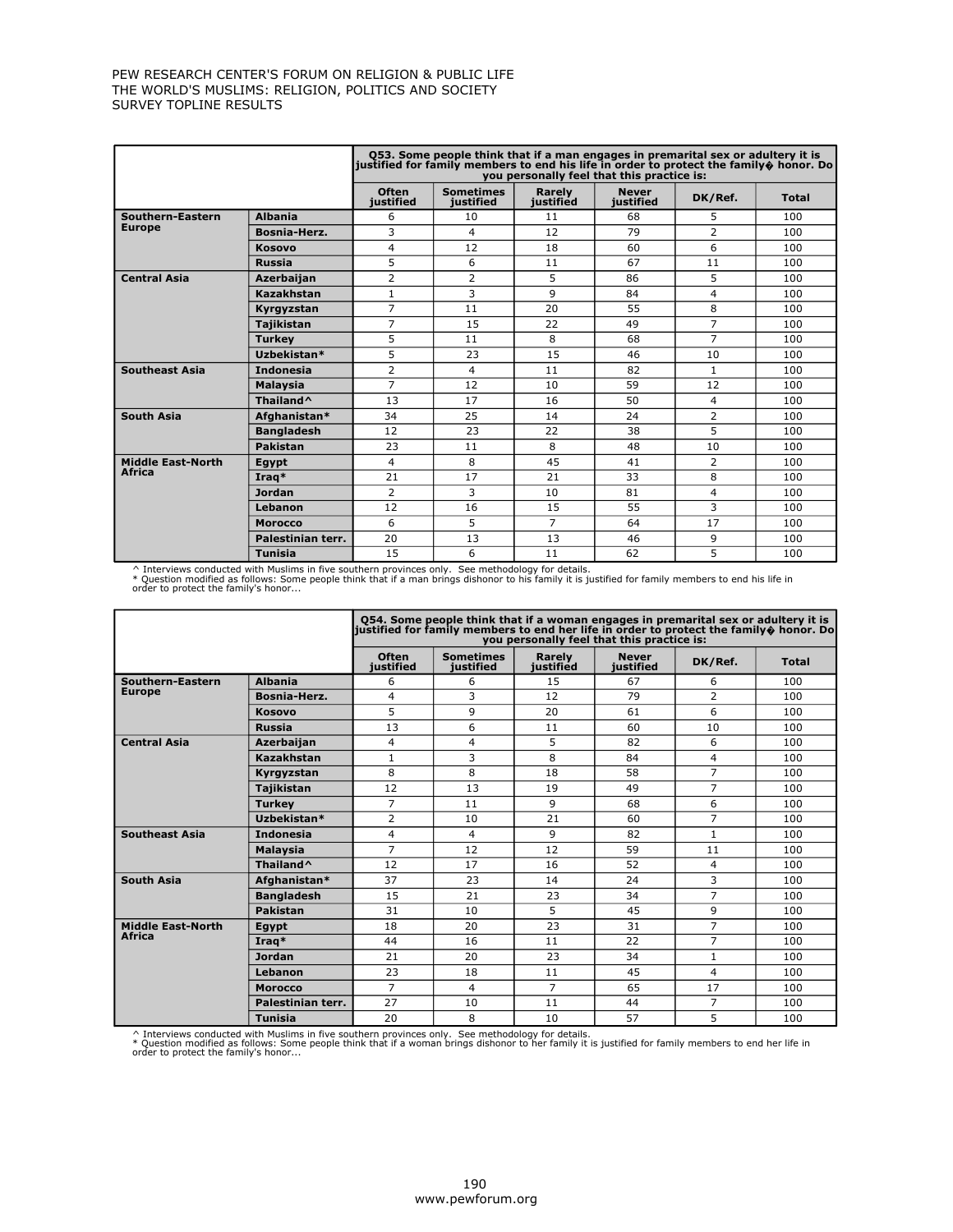|                           |                       |                                      |                                                              | Q55. Now I'm going to read you two statements. Please tell me<br>whether the FIRST statement or the SECOND statement comes closer<br>to your own views $-$ even if neither is exactly right. |                |              |
|---------------------------|-----------------------|--------------------------------------|--------------------------------------------------------------|----------------------------------------------------------------------------------------------------------------------------------------------------------------------------------------------|----------------|--------------|
|                           |                       | Islam is the<br>leading to<br>heaven | Many<br>lead to<br>eternal life in eternal life in<br>heaven | one true faith  religions can Neither/Both <br>/Depends<br>(VOL.)                                                                                                                            | DK/Ref.        | <b>Total</b> |
| Southern-Eastern          | <b>Albania</b>        | 37                                   | 25                                                           | 19                                                                                                                                                                                           | 19             | 100          |
| <b>Europe</b>             | <b>Bosnia-Herz.</b>   | 58                                   | 36                                                           | 3                                                                                                                                                                                            | 3              | 100          |
|                           | <b>Kosovo</b>         | 59                                   | 24                                                           | 5                                                                                                                                                                                            | 12             | 100          |
|                           | <b>Russia</b>         | 52                                   | 30                                                           | 8                                                                                                                                                                                            | 11             | 100          |
| <b>Central Asia</b>       | Azerbaijan            | 63                                   | 18                                                           | 8                                                                                                                                                                                            | 10             | 100          |
|                           | <b>Kazakhstan</b>     | 29                                   | 49                                                           | 14                                                                                                                                                                                           | 9              | 100          |
|                           | Kyrgyzstan            | 69                                   | 20                                                           | 5                                                                                                                                                                                            | 6              | 100          |
|                           | <b>Tajikistan</b>     | 84                                   | 10                                                           | $\overline{4}$                                                                                                                                                                               | $\overline{2}$ | 100          |
|                           | <b>Turkey</b>         | 74                                   | 19                                                           | 3                                                                                                                                                                                            | 4              | 100          |
|                           | <b>Uzbekistan</b>     | 66                                   | 14                                                           | 3                                                                                                                                                                                            | 17             | 100          |
| <b>Southeast Asia</b>     | <b>Indonesia</b>      | 87                                   | 9                                                            | 3                                                                                                                                                                                            | $\mathbf{1}$   | 100          |
|                           | <b>Malaysia</b>       | 93                                   | $\overline{4}$                                               | $\Omega$                                                                                                                                                                                     | $\overline{2}$ | 100          |
|                           | Thailand <sup>^</sup> | 87                                   | 11                                                           | $\mathbf{1}$                                                                                                                                                                                 | $\overline{2}$ | 100          |
| <b>South Asia</b>         | <b>Bangladesh</b>     | 88                                   | 8                                                            | $\mathbf{1}$                                                                                                                                                                                 | 2              | 100          |
|                           | <b>Pakistan</b>       | 92                                   | 3                                                            | $\Omega$                                                                                                                                                                                     | 5              | 100          |
| <b>Middle East-North</b>  | Egypt                 | 96                                   | 3                                                            | $\mathbf{1}$                                                                                                                                                                                 | $\mathbf{1}$   | 100          |
| Africa                    | Iraq                  | 95                                   | 3                                                            | $\mathbf{1}$                                                                                                                                                                                 | $\mathbf{1}$   | 100          |
|                           | <b>Jordan</b>         | 96                                   | 3                                                            | $\mathbf{1}$                                                                                                                                                                                 | 0              | 100          |
|                           | Lebanon               | 66                                   | 27                                                           | 5                                                                                                                                                                                            | $\overline{2}$ | 100          |
|                           | <b>Morocco</b>        | 94                                   | 3                                                            | $\mathbf{1}$                                                                                                                                                                                 | 3              | 100          |
|                           | Palestinian terr.     | 89                                   | $\overline{7}$                                               | $\mathbf{1}$                                                                                                                                                                                 | $\overline{4}$ | 100          |
|                           | <b>Tunisia</b>        | 72                                   | 24                                                           | $\mathbf{1}$                                                                                                                                                                                 | 3              | 100          |
| <b>Sub-Saharan Africa</b> | Cameroon*             | 57                                   | 39                                                           | $\mathbf{1}$                                                                                                                                                                                 | 3              | 100          |
|                           | Chad*                 | 50                                   | 49                                                           | $\mathbf{1}$                                                                                                                                                                                 | $\Omega$       | 100          |
|                           | DR Congo*             | 74                                   | 16                                                           | $\overline{7}$                                                                                                                                                                               | 3              | 100          |
|                           | Djibouti*             | 85                                   | 8                                                            | $\overline{2}$                                                                                                                                                                               | 5              | 100          |
|                           | Ethiopia*             | 81                                   | 17                                                           | $\mathbf{1}$                                                                                                                                                                                 | 0              | 100          |
|                           | Ghana*                | 78                                   | 17                                                           | $\mathbf{1}$                                                                                                                                                                                 | 3              | 100          |
|                           | Guinea Bissau*        | 54                                   | 34                                                           | $\overline{7}$                                                                                                                                                                               | 6              | 100          |
|                           | Kenya*                | 69                                   | 28                                                           | $\overline{2}$                                                                                                                                                                               | 2              | 100          |
|                           | Liberia <sup>*</sup>  | 71                                   | 22                                                           | $\overline{4}$                                                                                                                                                                               | $\overline{4}$ | 100          |
|                           | Mali*                 | 80                                   | 12                                                           | $\overline{2}$                                                                                                                                                                               | 6              | 100          |
|                           | Mozambique*           | 49                                   | 44                                                           | $\overline{2}$                                                                                                                                                                               | 5              | 100          |
|                           | <b>Niger</b>          | 92                                   | 5                                                            | $\overline{2}$                                                                                                                                                                               | $\overline{2}$ | 100          |
|                           | Nigeria*              | 86                                   | 12                                                           | $\mathbf{1}$                                                                                                                                                                                 | $\mathbf{1}$   | 100          |
|                           | Senegal*              | 62                                   | 33                                                           | $\mathbf{1}$                                                                                                                                                                                 | $\overline{4}$ | 100          |
|                           | Tanzania*             | 70                                   | 27                                                           | $\overline{2}$                                                                                                                                                                               | 1              | 100          |
|                           | Uganda*               | 66                                   | 28                                                           | $\overline{2}$                                                                                                                                                                               | 4              | 100          |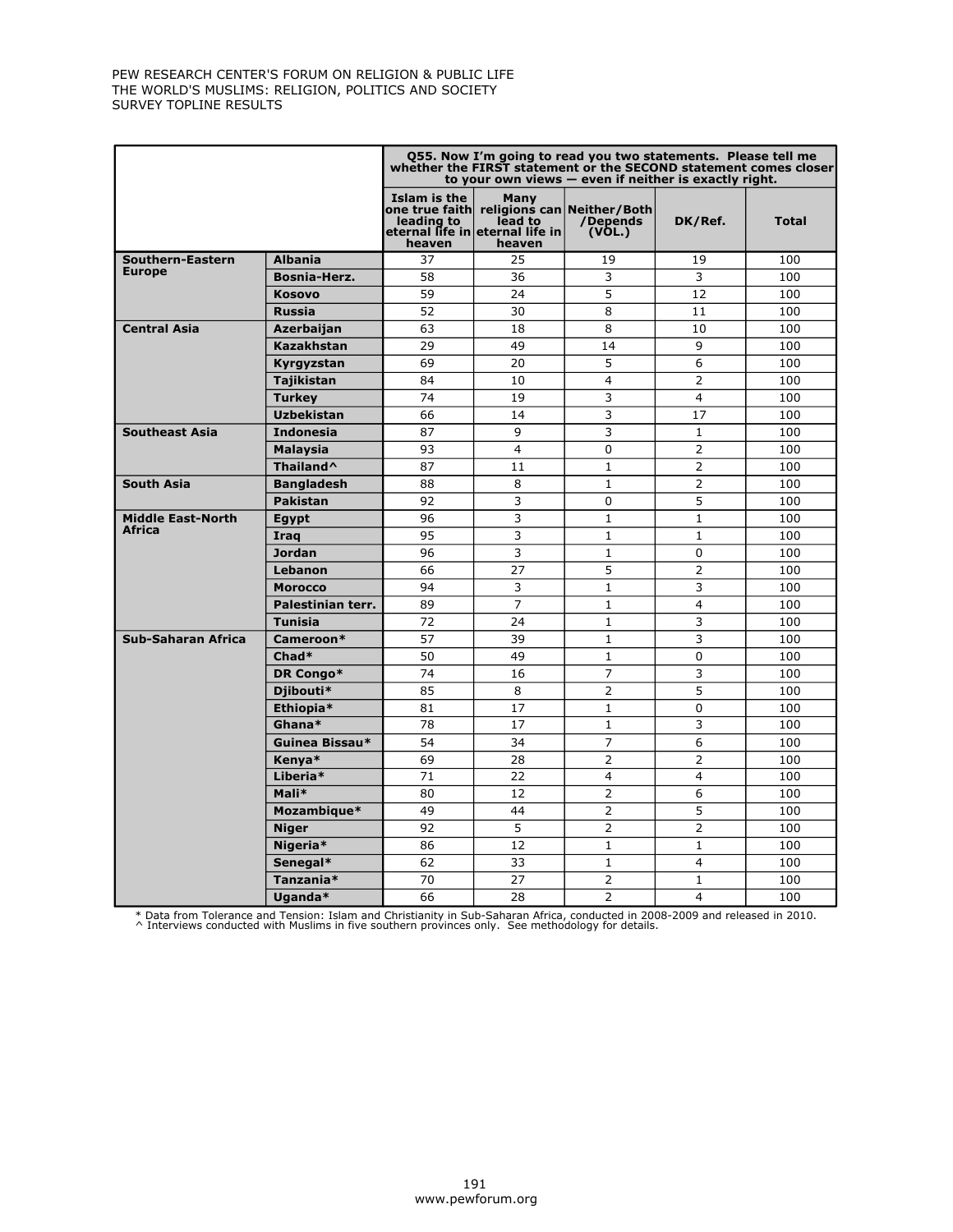|                          |                       |                                                                       |                                                                                    | 058. Please tell me whether the FIRST statement or the SECOND statement comes<br>closer to your own views - even if neither is exactly right. |                  |                |              |
|--------------------------|-----------------------|-----------------------------------------------------------------------|------------------------------------------------------------------------------------|-----------------------------------------------------------------------------------------------------------------------------------------------|------------------|----------------|--------------|
|                          |                       | Women<br>should have<br>the right to<br>decide if they<br>wear a veil | Women<br>should not<br>have the<br>right to<br>decide<br>whether to<br>wear a veil | Neither/Both family should<br>equally<br>(VOL.)                                                                                               | décide<br>(VOL.) | DK/Ref.        | <b>Total</b> |
| Southern-Eastern         | <b>Albania</b>        | 85                                                                    | 4                                                                                  | 3                                                                                                                                             | 3                | 5              | 100          |
| <b>Europe</b>            | <b>Bosnia-Herz.</b>   | 92                                                                    | 3                                                                                  | 3                                                                                                                                             | $\mathbf{1}$     | $\mathbf{1}$   | 100          |
|                          | <b>Kosovo</b>         | 91                                                                    | 5                                                                                  | $\overline{2}$                                                                                                                                | $\mathbf{1}$     | $\overline{2}$ | 100          |
|                          | <b>Russia</b>         | 65                                                                    | 17                                                                                 | $\overline{2}$                                                                                                                                | 9                | $\overline{7}$ | 100          |
| <b>Central Asia</b>      | Azerbaijan            | 81                                                                    | 3                                                                                  | $\overline{7}$                                                                                                                                | 9                | 0              | 100          |
|                          | Kazakhstan            | 78                                                                    | 5                                                                                  | 6                                                                                                                                             | 6                | 6              | 100          |
|                          | Kyrgyzstan            | 62                                                                    | 10                                                                                 | 6                                                                                                                                             | 19               | 3              | 100          |
|                          | <b>Tajikistan</b>     | 57                                                                    | 17                                                                                 | 5                                                                                                                                             | 19               | $\overline{2}$ | 100          |
|                          | <b>Turkey</b>         | 90                                                                    | 6                                                                                  | $\mathbf{1}$                                                                                                                                  | $\mathbf{1}$     | 2              | 100          |
|                          | <b>Uzbekistan</b>     | 67                                                                    | 20                                                                                 | 3                                                                                                                                             | 8                | 2              | 100          |
| <b>Southeast Asia</b>    | <b>Indonesia</b>      | 79                                                                    | 14                                                                                 | $\overline{4}$                                                                                                                                | $\mathbf{1}$     | 2              | 100          |
|                          | <b>Malaysia</b>       | 77                                                                    | 9                                                                                  | $\overline{4}$                                                                                                                                | 5                | 5              | 100          |
|                          | Thailand <sup>^</sup> | 79                                                                    | 15                                                                                 | $\mathbf{1}$                                                                                                                                  | 3                | 2              | 100          |
| <b>South Asia</b>        | Afghanistan           | 30                                                                    | 36                                                                                 | 10                                                                                                                                            | 24               | $\mathbf{1}$   | 100          |
|                          | <b>Bangladesh</b>     | 56                                                                    | 29                                                                                 | $\overline{4}$                                                                                                                                | 9                | $\mathbf{1}$   | 100          |
|                          | <b>Pakistan</b>       | 70                                                                    | 18                                                                                 | 3                                                                                                                                             | 8                | $\overline{2}$ | 100          |
| <b>Middle East-North</b> | Egypt                 | 46                                                                    | 44                                                                                 | $\overline{4}$                                                                                                                                | 5                | $\mathbf{1}$   | 100          |
| <b>Africa</b>            | Iraq                  | 45                                                                    | 32                                                                                 | 6                                                                                                                                             | 16               | $\mathbf{1}$   | 100          |
|                          | <b>Jordan</b>         | 45                                                                    | 48                                                                                 | $\overline{2}$                                                                                                                                | $\overline{4}$   | $\mathbf{1}$   | 100          |
|                          | Lebanon               | 61                                                                    | 28                                                                                 | 6                                                                                                                                             | $\overline{4}$   | $\mathbf{1}$   | 100          |
|                          | <b>Morocco</b>        | 85                                                                    | 8                                                                                  | $\Omega$                                                                                                                                      | 3                | 4              | 100          |
|                          | Palestinian terr.     | 53                                                                    | 35                                                                                 | $\overline{2}$                                                                                                                                | $\overline{7}$   | 3              | 100          |
|                          | <b>Tunisia</b>        | 89                                                                    | $\overline{7}$                                                                     | $\mathbf{1}$                                                                                                                                  | 2                | $\mathbf{1}$   | 100          |

^ Interviews conducted with Muslims in five southern provinces only. See methodology for details.

|             |              |                                                                       | Q58Niger. Please tell me whether the FIRST statement or the SECOND statement comes closer to<br>your own views -- even if neither is exactly right. |                                   |                                                        |         |      |              |  |  |
|-------------|--------------|-----------------------------------------------------------------------|-----------------------------------------------------------------------------------------------------------------------------------------------------|-----------------------------------|--------------------------------------------------------|---------|------|--------------|--|--|
|             |              | Women<br>should have<br>the right to<br>decide if they<br>wear a veil | Women<br>should not<br>have the<br>right to<br>decide<br>whether to<br>wear a veil                                                                  | Neither/Both<br>equally<br>(VOL.) | <b>Husband or</b><br>family should<br>decide<br>(VOL.) | DK/Ref. | 9.00 | <b>Total</b> |  |  |
| Sub-Saharan | <b>Niger</b> | 34                                                                    | 56                                                                                                                                                  |                                   |                                                        |         |      | 100          |  |  |
| र्नाति      |              |                                                                       |                                                                                                                                                     |                                   |                                                        |         |      |              |  |  |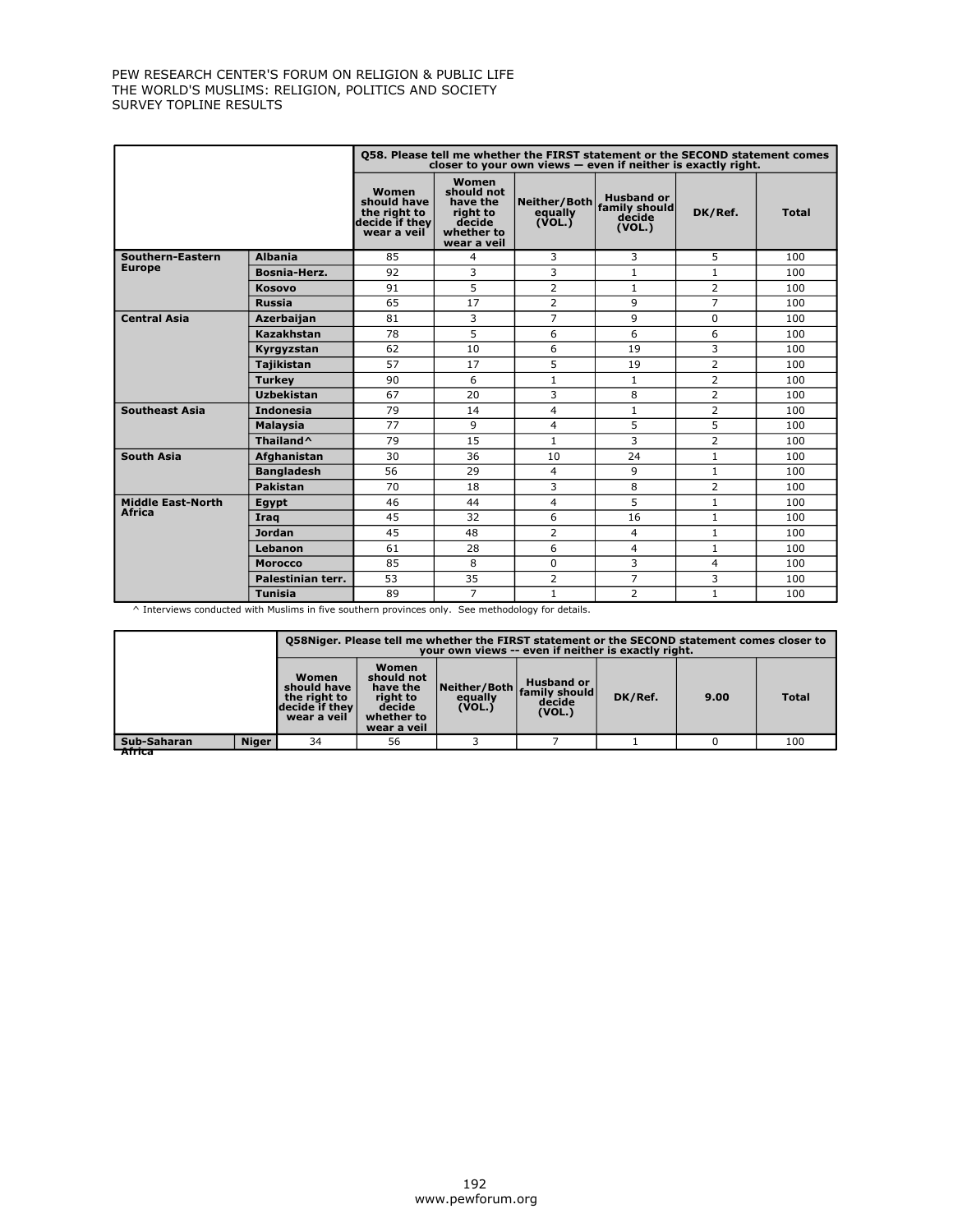|                           |                |                                                                       |                                                                                    | <b>O58AF</b>                      |              |              |
|---------------------------|----------------|-----------------------------------------------------------------------|------------------------------------------------------------------------------------|-----------------------------------|--------------|--------------|
|                           |                | Women<br>should have<br>the right to<br>decide if they<br>wear a veil | Women<br>should not<br>have the<br>right to<br>decide<br>whether to<br>wear a veil | Neither/Both<br>equally<br>(VOL.) | DK/Ref.      | <b>Total</b> |
| <b>Sub-Saharan Africa</b> | Cameroon*      | 33                                                                    | 64                                                                                 | 3                                 | 1            | 100          |
|                           | $Chad*$        | 39                                                                    | 57                                                                                 | 3                                 | 0            | 100          |
|                           | DR Congo*      | 29                                                                    | 58                                                                                 | 3                                 | 10           | 100          |
|                           | Djibouti*      | 48                                                                    | 38                                                                                 | 4                                 | 10           | 100          |
|                           | Ethiopia*      | 34                                                                    | 63                                                                                 | 3                                 | $\Omega$     | 100          |
|                           | Ghana*         | 33                                                                    | 53                                                                                 | 2                                 | 13           | 100          |
|                           | Guinea Bissau* | 38                                                                    | 42                                                                                 | $\overline{7}$                    | 12           | 100          |
|                           | Kenya*         | 41                                                                    | 58                                                                                 | 1                                 | 0            | 100          |
|                           | Liberia*       | 43                                                                    | 47                                                                                 | 3                                 | 7            | 100          |
|                           | Mali*          | 42                                                                    | 47                                                                                 | $\overline{4}$                    | 7            | 100          |
|                           | Mozambique*    | 40                                                                    | 58                                                                                 | 2                                 | $\mathbf{1}$ | 100          |
|                           | Nigeria*       | 30                                                                    | 64                                                                                 | 5                                 | 2            | 100          |
|                           | Senegal*       | 58                                                                    | 35                                                                                 | 4                                 | 3            | 100          |
|                           | Tanzania*      | 47                                                                    | 52                                                                                 | $\mathbf{1}$                      | $\mathbf{0}$ | 100          |
|                           | Uganda*        | 40                                                                    | 58                                                                                 | 2                                 | 1            | 100          |

\* Data from Tolerance and Tension: Islam and Christianity in Sub-Saharan Africa, conducted in 2008-2009 and released in 2010.

|                          |                       |       |          | Q59. How much, if at all, does the way you live your life reflect the Hadith and<br>Sunna, that is, the sayings and actions of the Prophet-a lot, a little, not too much,<br>or not at all? |                |              |              |
|--------------------------|-----------------------|-------|----------|---------------------------------------------------------------------------------------------------------------------------------------------------------------------------------------------|----------------|--------------|--------------|
|                          |                       | A lot | A little | Not too much                                                                                                                                                                                | Not at all     | DK/Ref.      | <b>Total</b> |
| Southern-Eastern         | <b>Albania</b>        | 7     | 13       | 18                                                                                                                                                                                          | 16             | 46           | 100          |
| <b>Europe</b>            | Bosnia-Herz.          | 22    | 28       | 35                                                                                                                                                                                          | 10             | 5.           | 100          |
|                          | <b>Kosovo</b>         | 8     | 12       | 15                                                                                                                                                                                          | 19             | 46           | 100          |
|                          | <b>Russia</b>         | 22    | 36       | 22                                                                                                                                                                                          | 9              | 12           | 100          |
| <b>Central Asia</b>      | <b>Azerbaijan</b>     | 23    | 49       | 21                                                                                                                                                                                          | 2              | 6            | 100          |
|                          | Kazakhstan            | 9     | 29       | 27                                                                                                                                                                                          | 15             | 20           | 100          |
|                          | Kyrgyzstan            | 14    | 41       | 22                                                                                                                                                                                          | 5              | 17           | 100          |
|                          | <b>Tajikistan</b>     | 15    | 45       | 33                                                                                                                                                                                          | 5              | 3            | 100          |
|                          | <b>Turkey</b>         | 33    | 43       | 18                                                                                                                                                                                          | 4              | 3            | 100          |
|                          | Uzbekistan            | 17    | 45       | 11                                                                                                                                                                                          | 4              | 24           | 100          |
| <b>Southeast Asia</b>    | <b>Indonesia</b>      | 46    | 37       | 16                                                                                                                                                                                          | $\mathbf{1}$   | $\mathbf{1}$ | 100          |
|                          | <b>Malaysia</b>       | 50    | 26       | 13                                                                                                                                                                                          | $\Omega$       | 11           | 100          |
|                          | Thailand <sup>^</sup> | 70    | 17       | 11                                                                                                                                                                                          | $\mathbf{1}$   | $\mathbf{1}$ | 100          |
| <b>South Asia</b>        | <b>Afghanistan</b>    | 75    | 22       | 3                                                                                                                                                                                           | $\mathbf{1}$   | 0            | 100          |
|                          | <b>Bangladesh</b>     | 46    | 38       | 12                                                                                                                                                                                          | $\overline{2}$ | 2            | 100          |
|                          | Pakistan              | 50    | 37       | 8                                                                                                                                                                                           | $\overline{2}$ | 3            | 100          |
| <b>Middle East-North</b> | Eqypt                 | 15    | 41       | 43                                                                                                                                                                                          | $\mathbf{1}$   | $\Omega$     | 100          |
| <b>Africa</b>            | <b>Iraq</b>           | 55    | 27       | 13                                                                                                                                                                                          | $\Omega$       | 5            | 100          |
|                          | <b>Jordan</b>         | 17    | 30       | 49                                                                                                                                                                                          | 4              | 0            | 100          |
|                          | Lebanon               | 21    | 35       | 33                                                                                                                                                                                          | 10             | 2            | 100          |
|                          | <b>Morocco</b>        | 28    | 53       | 8                                                                                                                                                                                           | 2              | 9            | 100          |
|                          | Palestinian terr.     | 18    | 43       | 32                                                                                                                                                                                          | 6              | $\mathbf{1}$ | 100          |
|                          | <b>Tunisia</b>        | 13    | 63       | 18                                                                                                                                                                                          | 5              | $\mathbf{1}$ | 100          |

^ Interviews conducted with Muslims in five southern provinces only. See methodology for details.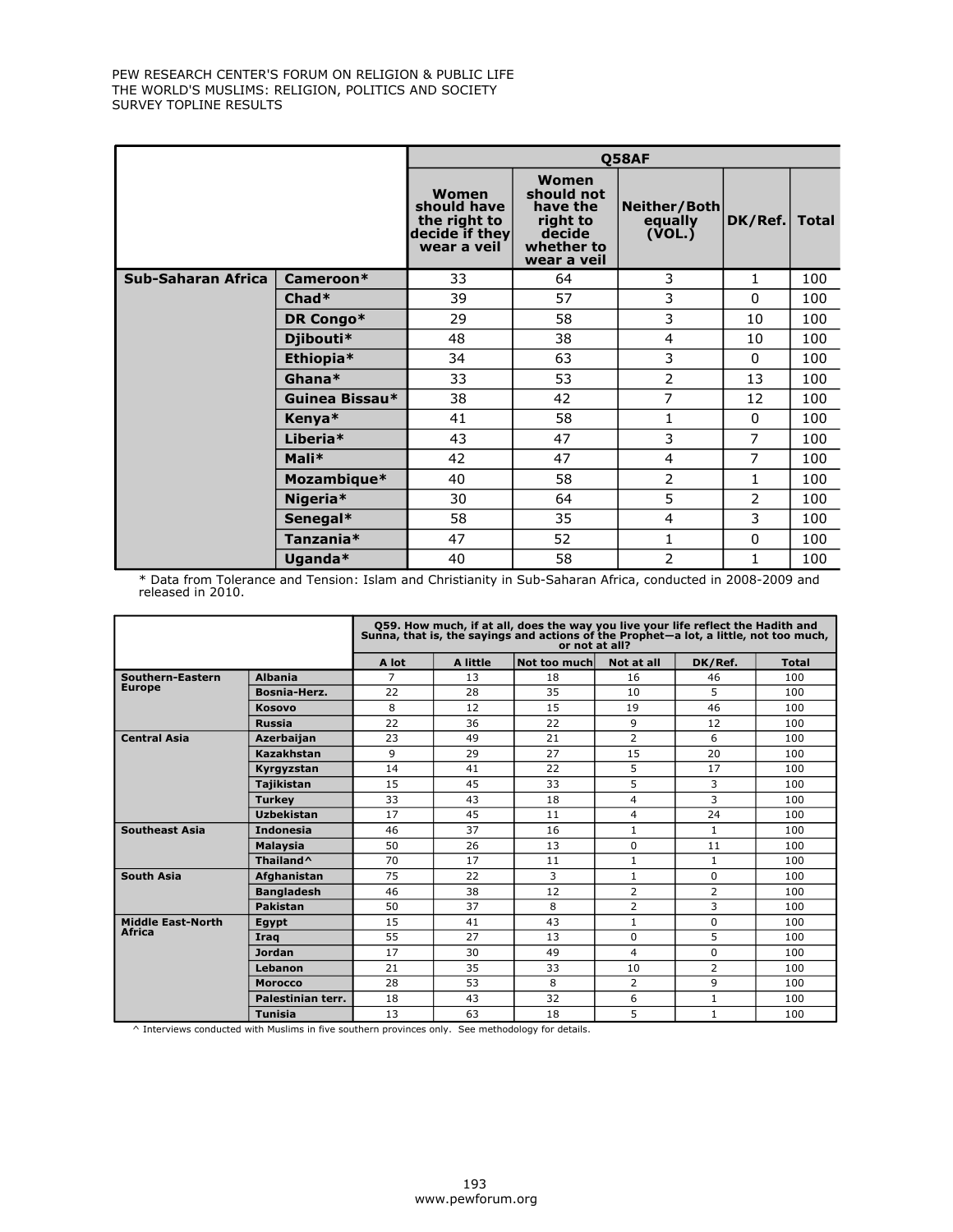|                          |                        |                |          | Q60. How much, if at all, does the way most people live their lives in our country<br>reflect the Hadith and Sunna, that is, the sayings and actions of the Prophet–a lot, a<br>little, not too much, or not at all? |                |                |              |
|--------------------------|------------------------|----------------|----------|----------------------------------------------------------------------------------------------------------------------------------------------------------------------------------------------------------------------|----------------|----------------|--------------|
|                          |                        | A lot          | A little | Not too much                                                                                                                                                                                                         | Not at all     | DK/Ref.        | <b>Total</b> |
| Southern-Eastern         | <b>Albania</b>         | 4              | 10       | 21                                                                                                                                                                                                                   | 16             | 49             | 100          |
| <b>Europe</b>            | Bosnia-Herz.           | $\overline{7}$ | 29       | 38                                                                                                                                                                                                                   | 18             | 8              | 100          |
|                          | <b>Kosovo</b>          | $\overline{7}$ | 11       | 13                                                                                                                                                                                                                   | 20             | 48             | 100          |
|                          | Russia*                | 19             | 38       | 22                                                                                                                                                                                                                   | 8              | 14             | 100          |
| <b>Central Asia</b>      | <b>Azerbaijan</b>      | 21             | 41       | 21                                                                                                                                                                                                                   | $\overline{7}$ | 11             | 100          |
|                          | Kazakhstan             | 4              | 28       | 31                                                                                                                                                                                                                   | 14             | 22             | 100          |
|                          | Kyrgyzstan             | 9              | 37       | 27                                                                                                                                                                                                                   | $\overline{7}$ | 20             | 100          |
|                          | <b>Tajikistan</b>      | 10             | 40       | 36                                                                                                                                                                                                                   | 9              | $\overline{4}$ | 100          |
|                          | <b>Turkey</b>          | 17             | 42       | 27                                                                                                                                                                                                                   | 10             | 4              | 100          |
|                          | <b>Uzbekistan</b>      | 12             | 35       | 16                                                                                                                                                                                                                   | 3              | 35             | 100          |
| <b>Southeast Asia</b>    | <b>Indonesia</b>       | 41             | 34       | 20                                                                                                                                                                                                                   | 2              | 4              | 100          |
|                          | <b>Malaysia</b>        | 40             | 30       | 16                                                                                                                                                                                                                   | $\Omega$       | 14             | 100          |
|                          | Thailand <sup>^*</sup> | 62             | 23       | 10                                                                                                                                                                                                                   | $\Omega$       | 4              | 100          |
| <b>South Asia</b>        | <b>Afghanistan</b>     | 61             | 30       | $\overline{7}$                                                                                                                                                                                                       | $\mathbf{1}$   | $\mathbf{1}$   | 100          |
|                          | <b>Bangladesh</b>      | 30             | 44       | 21                                                                                                                                                                                                                   | 4              | $\mathbf{1}$   | 100          |
|                          | Pakistan               | 31             | 40       | 18                                                                                                                                                                                                                   | 8              | $\overline{4}$ | 100          |
| <b>Middle East-North</b> | Eqypt                  | $\overline{7}$ | 28       | 52                                                                                                                                                                                                                   | 12             | $\mathbf{1}$   | 100          |
| <b>Africa</b>            | Iraq                   | 30             | 29       | 32                                                                                                                                                                                                                   | 3              | 6              | 100          |
|                          | <b>Jordan</b>          | 8              | 21       | 55                                                                                                                                                                                                                   | 16             | $\Omega$       | 100          |
|                          | Lebanon                | 3              | 21       | 47                                                                                                                                                                                                                   | 23             | 5              | 100          |
|                          | <b>Morocco</b>         | 14             | 41       | 20                                                                                                                                                                                                                   | 8              | 18             | 100          |
|                          | Palestinian terr.      | 8              | 32       | 49                                                                                                                                                                                                                   | 9              | 2              | 100          |
|                          | <b>Tunisia</b>         | 5              | 54       | 30                                                                                                                                                                                                                   | 9              | $\overline{2}$ | 100          |

^ Interviews conducted with Muslims in five southern provinces only. See methodology for details.<br>\* Question modified as follows: How much, if at all, does the way Muslims live their lives in our country reflect the Hadit

| Ouestion modified as follows: How much, if at all, does the way Muslims live their lives in our country reflect the Hadith and Sunna |  |
|--------------------------------------------------------------------------------------------------------------------------------------|--|
|--------------------------------------------------------------------------------------------------------------------------------------|--|

|                          |                       |                             | Q66. I am going to read you two statements, please tell me which<br>comes closer to your view, even if neither is exactly right: |                |                |              |
|--------------------------|-----------------------|-----------------------------|----------------------------------------------------------------------------------------------------------------------------------|----------------|----------------|--------------|
|                          |                       | the revealed<br>word of God | Sharia law is<br>Sharia law is developed by<br>men, based<br>on the word<br>of God                                               | Both (VOL.)    | DK/Ref.        | <b>Total</b> |
| Southern-Eastern         | <b>Albania</b>        | 24                          | 18                                                                                                                               | 8              | 50             | 100          |
| <b>Europe</b>            | Bosnia-Herz.          | 52                          | 39                                                                                                                               | 4              | 6              | 100          |
|                          | <b>Kosovo</b>         | 30                          | 33                                                                                                                               | 3              | 35             | 100          |
|                          | <b>Russia</b>         | 56                          | 25                                                                                                                               | 8              | 12             | 100          |
| <b>Central Asia</b>      | Azerbaijan            | 53                          | 36                                                                                                                               | 4              | 6              | 100          |
|                          | <b>Kazakhstan</b>     | 44                          | 31                                                                                                                               | 11             | 15             | 100          |
|                          | Kyrgyzstan            | 69                          | 20                                                                                                                               | 6              | 5              | 100          |
|                          | <b>Tajikistan</b>     | 60                          | 33                                                                                                                               | 6              | $\mathbf{1}$   | 100          |
|                          | <b>Turkey</b>         | 49                          | 28                                                                                                                               | $\overline{4}$ | 19             | 100          |
|                          | <b>Uzbekistan</b>     | 52                          | 19                                                                                                                               | 6              | 23             | 100          |
| <b>Southeast Asia</b>    | <b>Indonesia</b>      | 54                          | 39                                                                                                                               | 4              | 3              | 100          |
|                          | <b>Malaysia</b>       | 41                          | 35                                                                                                                               | $\overline{7}$ | 18             | 100          |
|                          | Thailand <sup>^</sup> | 52                          | 20                                                                                                                               | 2              | 26             | 100          |
| <b>South Asia</b>        | Afghanistan           | 73                          | 21                                                                                                                               | 4              | 1              | 100          |
|                          | <b>Bangladesh</b>     | 65                          | 25                                                                                                                               | $\overline{7}$ | $\overline{2}$ | 100          |
|                          | <b>Pakistan</b>       | 81                          | 8                                                                                                                                | $\overline{2}$ | 8              | 100          |
| <b>Middle East-North</b> | Egypt                 | 75                          | 20                                                                                                                               | 3              | 3              | 100          |
| <b>Africa</b>            | Irag                  | 69                          | 25                                                                                                                               | $\overline{4}$ | $\overline{2}$ | 100          |
|                          | <b>Jordan</b>         | 81                          | 18                                                                                                                               | $\mathbf{1}$   | $\Omega$       | 100          |
|                          | Lebanon               | 49                          | 38                                                                                                                               | 11             | $\mathbf{1}$   | 100          |
|                          | <b>Morocco</b>        | 66                          | 13                                                                                                                               | 8              | 14             | 100          |
|                          | Palestinian terr.     | 75                          | 16                                                                                                                               | $\overline{4}$ | 5              | 100          |
|                          | <b>Tunisia</b>        | 66                          | 25                                                                                                                               | 6              | 3              | 100          |

 $\wedge$  Interviews conducted with Muslims in five southern provinces only. See methodology for details.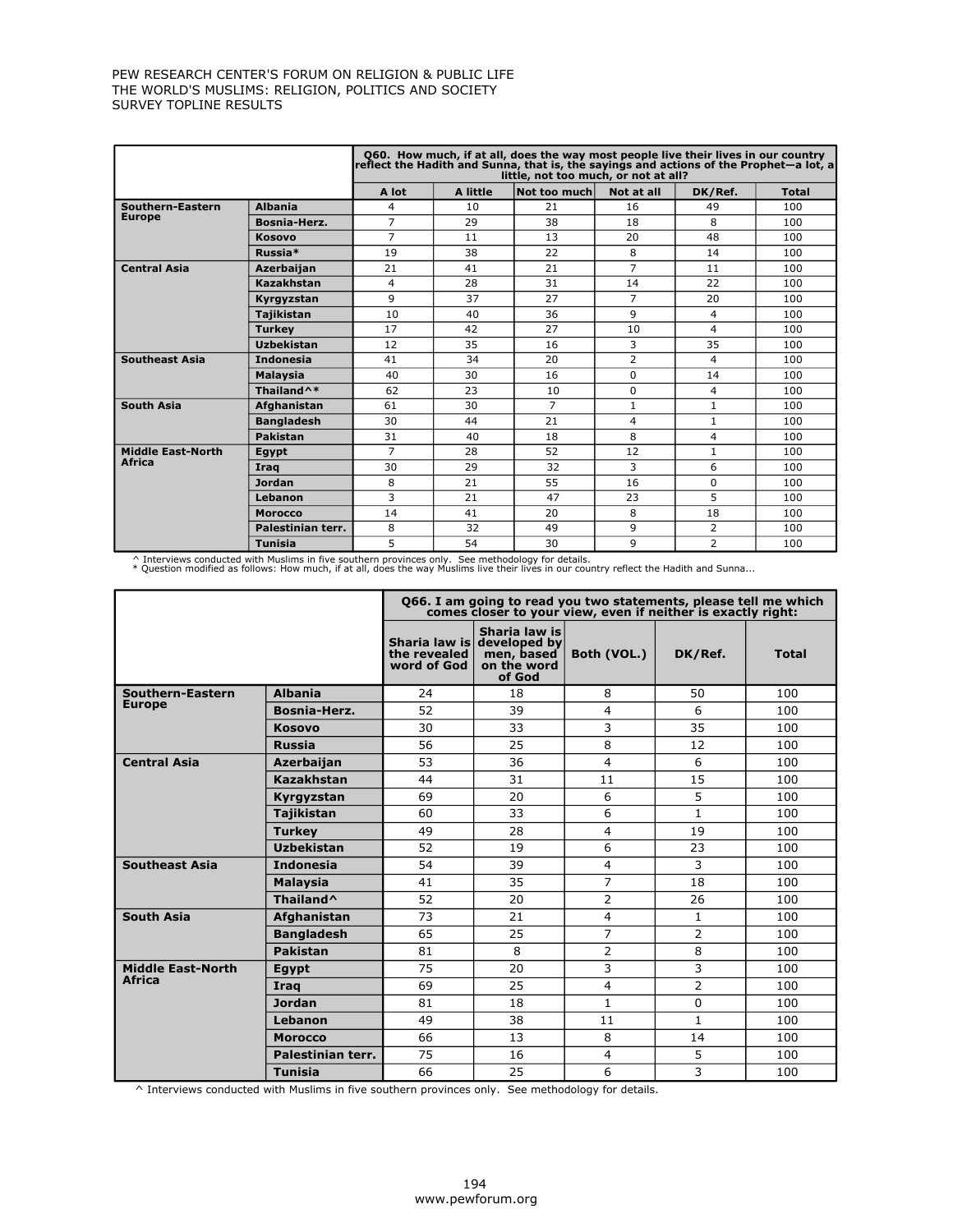|                          |                       | Q67. Which is closer to you view: sharia law should be open to<br>multiple interpretations or there is only one, true understanding of<br>sharia law? |                               |                          |              |              |  |  |  |
|--------------------------|-----------------------|-------------------------------------------------------------------------------------------------------------------------------------------------------|-------------------------------|--------------------------|--------------|--------------|--|--|--|
|                          |                       | <b>Should be</b><br>open to<br>multiple<br>interpretatio<br><b>ns</b>                                                                                 | One true<br>understandin<br>q | <b>Neither</b><br>(VOL.) | DK/Ref.      | <b>Total</b> |  |  |  |
| Southern-Eastern         | <b>Albania</b>        | 23                                                                                                                                                    | 27                            | 5                        | 46           | 100          |  |  |  |
| <b>Europe</b>            | Bosnia-Herz.          | 35                                                                                                                                                    | 56                            | $\mathbf{1}$             | 8            | 100          |  |  |  |
|                          | <b>Kosovo</b>         | 11                                                                                                                                                    | 46                            | $\mathbf{1}$             | 42           | 100          |  |  |  |
|                          | <b>Russia</b>         | 22                                                                                                                                                    | 56                            | 1                        | 21           | 100          |  |  |  |
| <b>Central Asia</b>      | <b>Azerbaijan</b>     | 15                                                                                                                                                    | 65                            | $\mathbf{1}$             | 18           | 100          |  |  |  |
|                          | Kazakhstan            | 36                                                                                                                                                    | 41                            | 4                        | 19           | 100          |  |  |  |
|                          | Kyrgyzstan            | 35                                                                                                                                                    | 55                            | $\mathbf{1}$             | 9            | 100          |  |  |  |
|                          | <b>Tajikistan</b>     | 21                                                                                                                                                    | 70                            | $\mathbf{1}$             | 9            | 100          |  |  |  |
|                          | <b>Turkey</b>         | 36                                                                                                                                                    | 36                            | 5                        | 23           | 100          |  |  |  |
|                          | <b>Uzbekistan</b>     | 22                                                                                                                                                    | 38                            | 6                        | 35           | 100          |  |  |  |
| <b>Southeast Asia</b>    | <b>Indonesia</b>      | 44                                                                                                                                                    | 45                            | $\overline{2}$           | 9            | 100          |  |  |  |
|                          | <b>Malaysia</b>       | 35                                                                                                                                                    | 43                            | $\mathbf{1}$             | 20           | 100          |  |  |  |
|                          | Thailand <sup>^</sup> | 29                                                                                                                                                    | 51                            | $\mathbf{1}$             | 19           | 100          |  |  |  |
| <b>South Asia</b>        | Afghanistan           | 29                                                                                                                                                    | 67                            | $\mathbf{1}$             | 3            | 100          |  |  |  |
|                          | <b>Bangladesh</b>     | 38                                                                                                                                                    | 57                            | $\mathbf{1}$             | 5            | 100          |  |  |  |
|                          | <b>Pakistan</b>       | 17                                                                                                                                                    | 61                            | $\overline{2}$           | 20           | 100          |  |  |  |
| <b>Middle East-North</b> | Iraq                  | 48                                                                                                                                                    | 46                            | $\mathbf{1}$             | 6            | 100          |  |  |  |
| <b>Africa</b>            | Lebanon               | 39                                                                                                                                                    | 59                            | $\mathbf{1}$             | $\mathbf{1}$ | 100          |  |  |  |
|                          | <b>Morocco</b>        | 60                                                                                                                                                    | 22                            | $\mathbf{1}$             | 17           | 100          |  |  |  |
|                          | Palestinian terr.     | 42                                                                                                                                                    | 51                            | $\mathbf{1}$             | 7            | 100          |  |  |  |
|                          | <b>Tunisia</b>        | 72                                                                                                                                                    | 20                            | 1                        | 6            | 100          |  |  |  |

^ Interviews conducted with Muslims in five southern provinces only. See methodology for details. \* Egypt and Jordan are not included due to an administrative error.

|                          |                   |                     |                     |                    |                       | Q68. How closely, if at all, do the laws in our country follow the sharia? Would you<br>say very closely, somewhat closely, not too closely or not at all closely? |              |
|--------------------------|-------------------|---------------------|---------------------|--------------------|-----------------------|--------------------------------------------------------------------------------------------------------------------------------------------------------------------|--------------|
|                          |                   | <b>Very closely</b> | Somewhat<br>closelv | Not too<br>closely | Not at all<br>closely | DK/Ref.                                                                                                                                                            | <b>Total</b> |
| Southern-Eastern         | <b>Albania</b>    | 1                   | q                   | 17                 | 26                    | 48                                                                                                                                                                 | 100          |
| <b>Europe</b>            | Bosnia-Herz.      | 13                  | 10                  | 21                 | 47                    | 9                                                                                                                                                                  | 100          |
|                          | <b>Kosovo</b>     | $\mathbf{1}$        | 9                   | 17                 | 42                    | 30                                                                                                                                                                 | 100          |
|                          | <b>Russia</b>     | 8                   | 19                  | 38                 | 23                    | 12                                                                                                                                                                 | 100          |
| <b>Central Asia</b>      | Azerbaijan        | $\mathbf{1}$        | 15                  | 41                 | 28                    | 15                                                                                                                                                                 | 100          |
|                          | Kazakhstan        | $\mathbf{1}$        | 14                  | 42                 | 30                    | 13                                                                                                                                                                 | 100          |
|                          | Kyrgyzstan        | 6                   | 31                  | 42                 | 12                    | 9                                                                                                                                                                  | 100          |
|                          | Tajikistan        | 10                  | 41                  | 29                 | 9                     | 10                                                                                                                                                                 | 100          |
| <b>Southeast Asia</b>    | <b>Indonesia</b>  | 19                  | 35                  | 33                 | 9                     | 4                                                                                                                                                                  | 100          |
|                          | <b>Malaysia</b>   | 15                  | 43                  | 22                 | $\overline{7}$        | 14                                                                                                                                                                 | 100          |
| <b>South Asia</b>        | Afghanistan       | 61                  | 27                  | 9                  | 2                     | 2                                                                                                                                                                  | 100          |
|                          | <b>Bangladesh</b> | 18                  | 30                  | 34                 | 15                    | 3                                                                                                                                                                  | 100          |
|                          | <b>Pakistan</b>   | 17                  | 24                  | 26                 | 19                    | 15                                                                                                                                                                 | 100          |
| <b>Middle East-North</b> | <b>Egypt</b>      | 18                  | 21                  | 39                 | 17                    | 6                                                                                                                                                                  | 100          |
| <b>Africa</b>            | Irag              | 16                  | 40                  | 29                 | 8                     | 7                                                                                                                                                                  | 100          |
|                          | <b>Jordan</b>     | 15                  | 26                  | 46                 | 11                    | 1                                                                                                                                                                  | 100          |
|                          | Lebanon           | 3                   | 6                   | 17                 | 62                    | 13                                                                                                                                                                 | 100          |
|                          | <b>Morocco</b>    | 28                  | 26                  | 19                 | $\overline{7}$        | 20                                                                                                                                                                 | 100          |
|                          | Palestinian terr. | 9                   | 30                  | 47                 | 12                    | $\overline{2}$                                                                                                                                                     | 100          |
|                          | <b>Tunisia</b>    | 5                   | 35                  | 32                 | 24                    | 4                                                                                                                                                                  | 100          |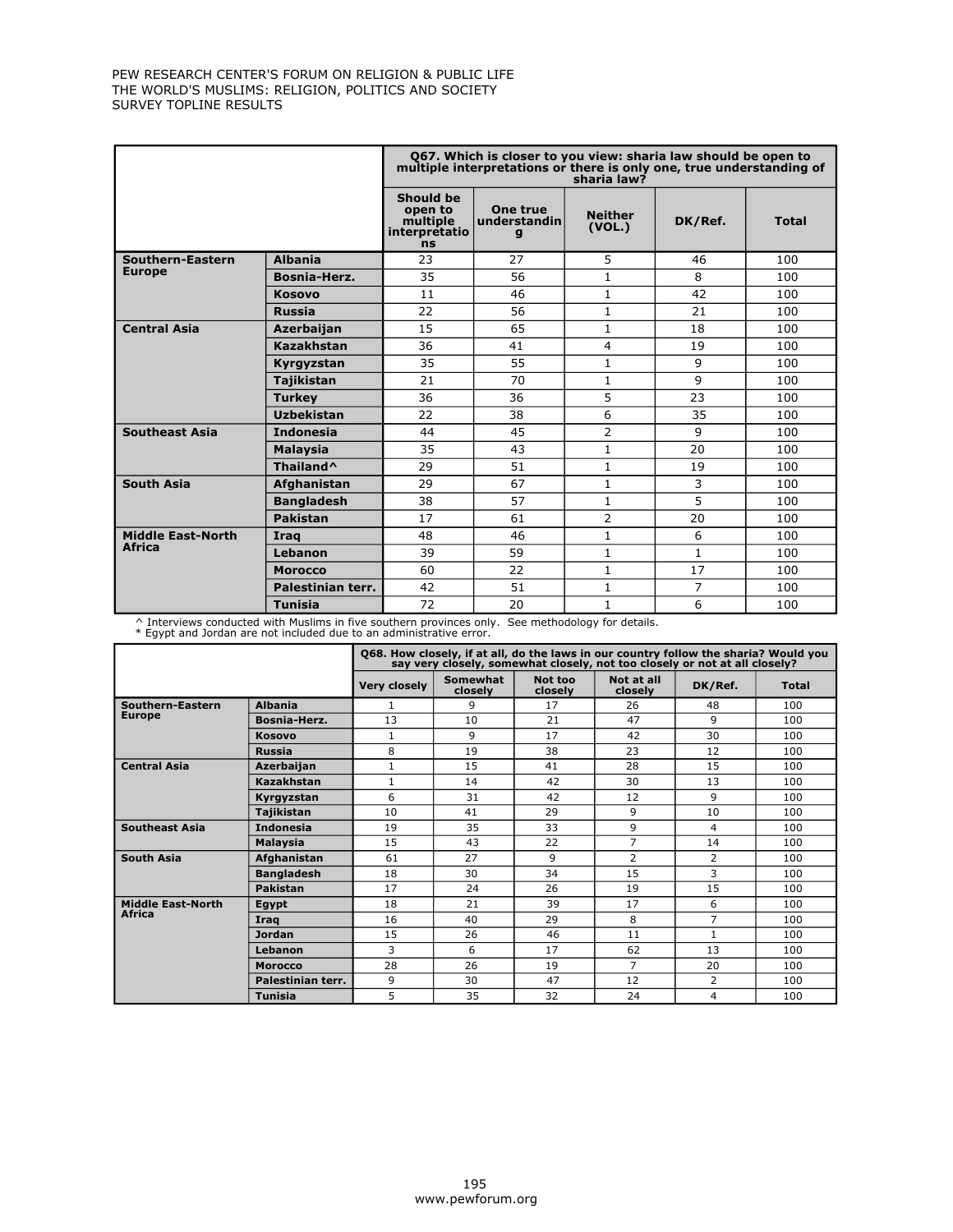|                          |                   |                                             |                  |                                                        |                                     |                                    |                                                                      | ASK IF ANSWER GIVEN (Q68=1,2,3,4) Q69. And is this a good thing or a bad thing? |                                              |                                                                  |                                            |              |
|--------------------------|-------------------|---------------------------------------------|------------------|--------------------------------------------------------|-------------------------------------|------------------------------------|----------------------------------------------------------------------|---------------------------------------------------------------------------------|----------------------------------------------|------------------------------------------------------------------|--------------------------------------------|--------------|
|                          |                   | Very closely - Very closely -<br>Good thing | <b>Bad thing</b> | Verv closelv -<br><b>Neither</b><br>(VOL.)<br>/ĎK/Réf. | Somewhat<br>closely -<br>Good thing | Somewhat<br>closely - Bad<br>thing | <b>Somewhat</b><br>closelv -<br><b>Neither</b><br>(VOL.)<br>/DK/Ref. | Not too/Not<br>at all closely<br>- Good thing                                   | Not too/Not<br>at all closely<br>- Bad thing | Not too/Not<br>at all closely<br>- Neither<br>(VOL.)<br>/DK/Ref. | Not asked<br>due to<br>response to<br>Q68. | <b>Total</b> |
| Southern-Eastern         | <b>Albania</b>    | $\mathbf{1}$                                | $\Omega$         | $^{\circ}$                                             | $\overline{ }$                      | $\mathbf{1}$                       |                                                                      | 13                                                                              | 12                                           | 17                                                               | 48                                         | 100          |
| <b>Europe</b>            | Bosnia-Herz.      | $\overline{7}$                              | $\overline{4}$   | $\overline{2}$                                         | 6                                   | 3                                  | $\overline{1}$                                                       | 34                                                                              | 20                                           | 14                                                               | $\mathbf{Q}$                               | 100          |
|                          | Kosovo            | $\mathbf{1}$                                | $\Omega$         | $\overline{1}$                                         | 5                                   | $\overline{2}$                     | -1                                                                   | 30                                                                              | 16                                           | 14                                                               | 30                                         | 100          |
|                          | <b>Russia</b>     | 8                                           | $\mathbf 0$      | $^{\circ}$                                             | 17                                  | $^{\circ}$                         | 2                                                                    | 6                                                                               | 29                                           | 26                                                               | 12                                         | 100          |
| <b>Central Asia</b>      | Azerbaijan        | $\overline{1}$                              | $\Omega$         | $^{\circ}$                                             | 12                                  | $^{\circ}$                         | 2                                                                    | 33                                                                              | 9                                            | 27                                                               | 15                                         | 100          |
|                          | Kazakhstan        | $\mathbf{1}$                                | $\Omega$         | $^{\circ}$                                             | 12                                  | $\mathbf{1}$                       | $\overline{1}$                                                       | 30                                                                              | 13                                           | 29                                                               | 13                                         | 100          |
|                          | Kvrgyzstan        | $\overline{5}$                              | $\mathbf 0$      | $^{\circ}$                                             | 27                                  | $\overline{2}$                     | $\overline{2}$                                                       | 14                                                                              | 26                                           | 15                                                               | 9                                          | 100          |
|                          | <b>Tajikistan</b> | $\mathbf{Q}$                                | $\overline{1}$   | $^{\circ}$                                             | 38                                  | $\overline{1}$                     | 2                                                                    | 10                                                                              | 12                                           | 16                                                               | 10                                         | 100          |
| <b>Southeast Asia</b>    | Indonesia         | 18                                          | $\mathbf{1}$     | 0                                                      | 32                                  | $\overline{2}$                     |                                                                      | 9                                                                               | 28                                           | 5                                                                | 4                                          | 100          |
|                          | Malaysia          | 15                                          | $\mathbf 0$      | $^{\circ}$                                             | 36                                  | 3                                  | 3                                                                    | 3                                                                               | 19                                           | $\overline{7}$                                                   | 14                                         | 100          |
| <b>South Asia</b>        | Afghanistan       | 59                                          | $\overline{1}$   | $\mathbf{1}$                                           | 19                                  | $\overline{7}$                     | $\Omega$                                                             | $\mathbf{1}$                                                                    | 9                                            | $\Omega$                                                         | $\overline{2}$                             | 100          |
|                          | <b>Bangladesh</b> | 17                                          | $\overline{1}$   | $^{\circ}$                                             | 22                                  | $\overline{7}$                     | $\Omega$                                                             | 5                                                                               | 41                                           | 3                                                                | 3                                          | 100          |
|                          | <b>Pakistan</b>   | 17                                          | $^{\circ}$       | $^{\circ}$                                             | 13                                  | 10                                 | $\overline{1}$                                                       | $\overline{2}$                                                                  | 40                                           | $\overline{2}$                                                   | 15                                         | 100          |
| <b>Middle East-North</b> | Egypt             | 12                                          | 5                | 0                                                      | 17                                  | $\overline{2}$                     |                                                                      | 14                                                                              | 37                                           | 4                                                                | 6                                          | 100          |
| Africa                   | Irag              | 15                                          | $\mathbf 0$      | 0                                                      | 34                                  | $\overline{4}$                     | 3                                                                    | 3                                                                               | 26                                           | 7                                                                | $\overline{ }$                             | 100          |
|                          | <b>Jordan</b>     | 14                                          | $\overline{1}$   | $^{\circ}$                                             | 23                                  | $\mathbf{1}$                       | -1                                                                   | 12                                                                              | 40                                           | 6                                                                | $\overline{1}$                             | 100          |
|                          | Lebanon           | $\overline{2}$                              | $\mathbf{1}$     | $\mathbf{1}$                                           | 3                                   | $\mathbf{1}$                       | 1                                                                    | 32                                                                              | 30                                           | 17                                                               | 13                                         | 100          |
|                          | Morocco           | 26                                          | $\overline{1}$   | $^{\circ}$                                             | 13                                  | 10                                 | $\overline{4}$                                                       | 3                                                                               | 19                                           | 3                                                                | 20                                         | 100          |
|                          | Palestinian terr. | 9                                           | $^{\circ}$       | 0                                                      | 19                                  | $\overline{7}$                     | 3                                                                    | 3                                                                               | 49                                           | $\overline{7}$                                                   | $\overline{2}$                             | 100          |
|                          | <b>Tunisia</b>    | $\overline{4}$                              | $\mathbf{1}$     | 0                                                      | 22                                  | $\overline{7}$                     | 6                                                                    | 14                                                                              | 30                                           | 12                                                               | 4                                          | 100          |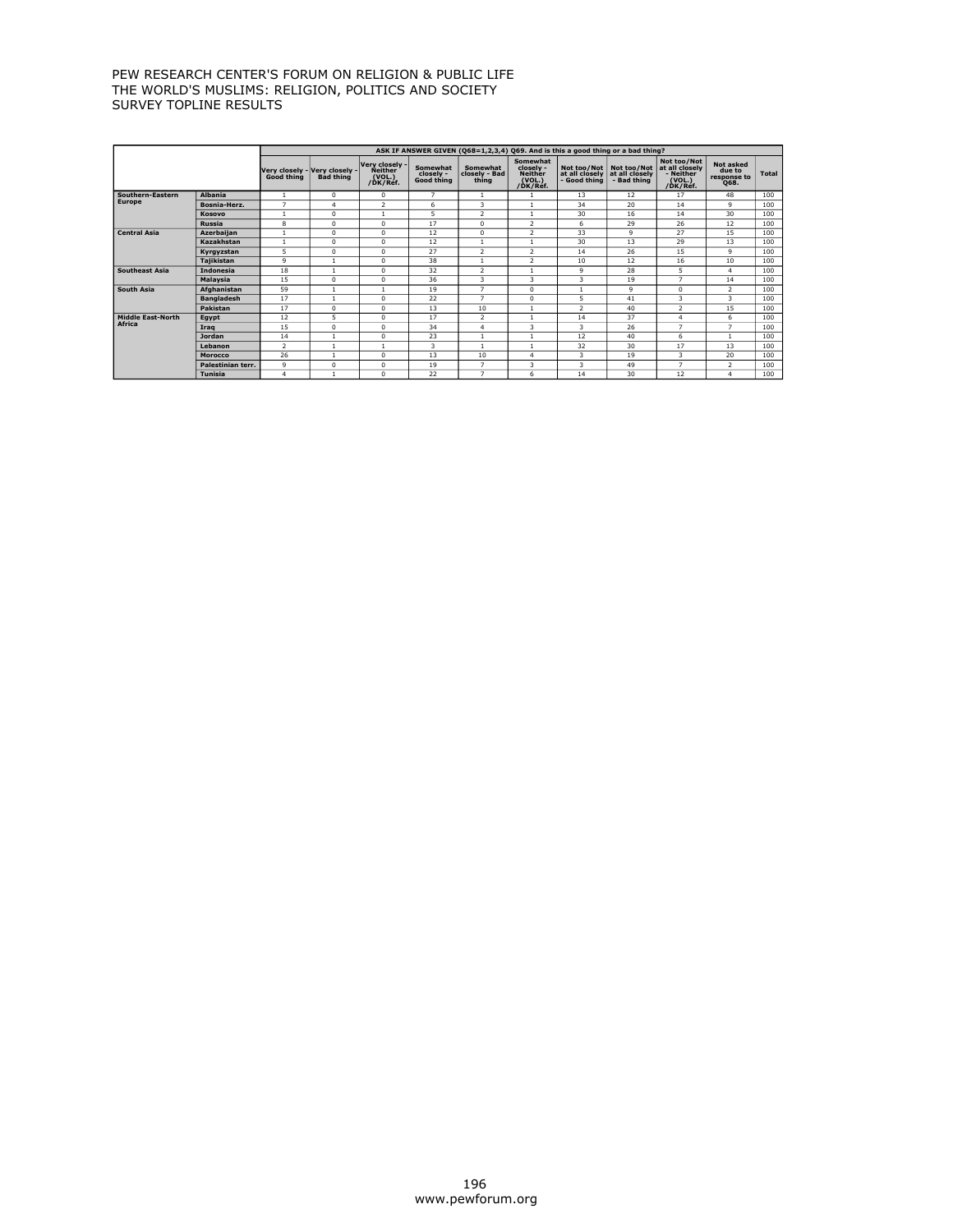|                          |                   |                 | Q70. Do you ever participate in inter-faith religious<br>groups, classes, or meetings with Christians or not? |                |              |
|--------------------------|-------------------|-----------------|---------------------------------------------------------------------------------------------------------------|----------------|--------------|
|                          |                   | <b>Yes</b>      | <b>No</b>                                                                                                     | DK/Ref.        | <b>Total</b> |
| Southern-Eastern         | <b>Albania</b>    | 6               | 90                                                                                                            | 4              | 100          |
| <b>Europe</b>            | Bosnia-Herz.      | 18              | 65                                                                                                            | 16             | 100          |
|                          | <b>Kosovo</b>     | 6               | 87                                                                                                            | $\overline{7}$ | 100          |
|                          | <b>Russia</b>     | 8               | 89                                                                                                            | 3              | 100          |
| <b>Central Asia</b>      | Azerbaijan        | 4               | 94                                                                                                            | $\overline{2}$ | 100          |
|                          | <b>Kazakhstan</b> | 11              | 84                                                                                                            | 5              | 100          |
|                          | Kyrgyzstan        | 11              | 83                                                                                                            | $\overline{7}$ | 100          |
|                          | <b>Tajikistan</b> | $\overline{7}$  | 92                                                                                                            | 0              | 100          |
|                          | <b>Turkey</b>     | $\overline{4}$  | 83                                                                                                            | 13             | 100          |
|                          | <b>Uzbekistan</b> | 19              | 79                                                                                                            | $\overline{2}$ | 100          |
| <b>Southeast Asia</b>    | <b>Indonesia</b>  | 9               | 89                                                                                                            | 3              | 100          |
|                          | <b>Malaysia</b>   | 5               | 92                                                                                                            | 3              | 100          |
| <b>South Asia</b>        | <b>Bangladesh</b> | 10              | 87                                                                                                            | $\overline{2}$ | 100          |
|                          | <b>Pakistan</b>   | 4               | 91                                                                                                            | 5              | 100          |
| <b>Middle East-North</b> | Egypt             | 4               | 92                                                                                                            | 4              | 100          |
| <b>Africa</b>            | Iraq              | 5               | 94                                                                                                            | $\mathbf{1}$   | 100          |
|                          | <b>Jordan</b>     | 3               | 95                                                                                                            | 2              | 100          |
|                          | Lebanon           | 6               | 94                                                                                                            | 0              | 100          |
|                          | Palestinian terr. | 8               | 91                                                                                                            | $\mathbf{1}$   | 100          |
|                          | <b>Tunisia</b>    | 5               | 95                                                                                                            | 0              | 100          |
| Sub-Saharan Africa       | Cameroon*         | $\overline{22}$ | 77                                                                                                            | $\Omega$       | 100          |
|                          | Chad*             | 30              | 70                                                                                                            | 0              | 100          |
|                          | DR Congo*         | 23              | 55                                                                                                            | 23             | 100          |
|                          | Djibouti*         | 29              | 68                                                                                                            | $\overline{2}$ | 100          |
|                          | Ethiopia*         | 30              | 69                                                                                                            | 0              | 100          |
|                          | Ghana*            | 42              | 56                                                                                                            | $\overline{2}$ | 100          |
|                          | Guinea Bissau*    | 40              | 57                                                                                                            | 3              | 100          |
|                          | Kenva*            | 32              | 68                                                                                                            | 0              | 100          |
|                          | Liberia*          | 55              | 44                                                                                                            | $\mathbf{1}$   | 100          |
|                          | Mali*             | 21              | 78                                                                                                            | $\overline{2}$ | 100          |
|                          | Mozambique*       | 57              | 43                                                                                                            | 0              | 100          |
|                          | <b>Niger</b>      | 26              | 69                                                                                                            | 5              | 100          |
|                          | Nigeria*          | 17              | 81                                                                                                            | $\overline{2}$ | 100          |
|                          | Senegal*          | 22              | 77                                                                                                            | $\mathbf{1}$   | 100          |
|                          | Tanzania*         | 43              | 57                                                                                                            | $\pmb{0}$      | 100          |
|                          | Uganda*           | 55              | 44                                                                                                            | $\Omega$       | 100          |

\* Data from Tolerance and Tension: Islam and Christianity in Sub-Saharan Africa, conducted in 2008-2009 and released in 2010.

|                       |                       |     | Q70THA. Do you ever participate in inter-faith religious<br>groups, classes, or meetings with Buddhists or not? |         |       |  |  |  |  |  |  |
|-----------------------|-----------------------|-----|-----------------------------------------------------------------------------------------------------------------|---------|-------|--|--|--|--|--|--|
|                       |                       | Yes | No                                                                                                              | DK/Ref. | Total |  |  |  |  |  |  |
| <b>Southeast Asia</b> | Thailand <sup>^</sup> | 56  | 44                                                                                                              |         | 100   |  |  |  |  |  |  |

^ Interviews conducted with Muslims in five southern provinces only. See methodology for details.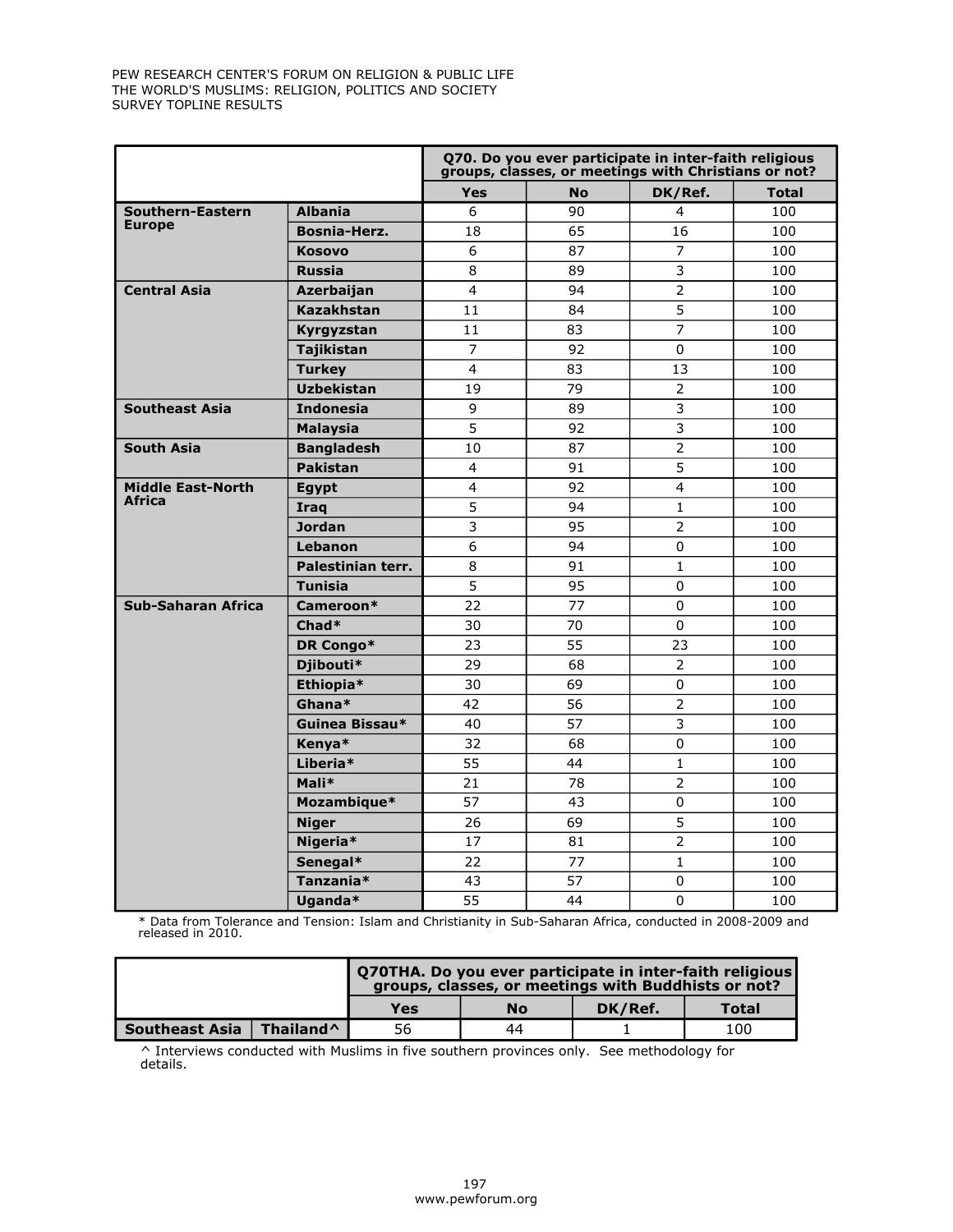|                          |                      |                           |                      | Q75. Do you think there is a natural conflict between<br>being a devout religious person and living in a modern<br>society, or don't you think so? |              |
|--------------------------|----------------------|---------------------------|----------------------|----------------------------------------------------------------------------------------------------------------------------------------------------|--------------|
|                          |                      | Yes, there is<br>conflict | No, dont<br>think so | DK/Ref.                                                                                                                                            | <b>Total</b> |
| Southern-Eastern         | <b>Albania</b>       | 34                        | 58                   | 8                                                                                                                                                  | 100          |
| <b>Europe</b>            | Bosnia-Herz.         | 40                        | 54                   | 6                                                                                                                                                  | 100          |
|                          | <b>Kosovo</b>        | 23                        | 57                   | 20                                                                                                                                                 | 100          |
|                          | <b>Russia</b>        | 22                        | 69                   | 9                                                                                                                                                  | 100          |
| <b>Central Asia</b>      | Azerbaijan           | 13                        | 79                   | 8                                                                                                                                                  | 100          |
|                          | Kazakhstan           | 23                        | 73                   | 4                                                                                                                                                  | 100          |
|                          | Kyrgyzstan           | 21                        | 74                   | 5                                                                                                                                                  | 100          |
|                          | <b>Tajikistan</b>    | 20                        | 69                   | 11                                                                                                                                                 | 100          |
|                          | <b>Turkey</b>        | 38                        | 49                   | 13                                                                                                                                                 | 100          |
|                          | <b>Uzbekistan</b>    | 28                        | 58                   | 14                                                                                                                                                 | 100          |
| <b>Southeast Asia</b>    | <b>Indonesia</b>     | 21                        | 70                   | 10                                                                                                                                                 | 100          |
|                          | <b>Malaysia</b>      | 23                        | 59                   | 18                                                                                                                                                 | 100          |
|                          | Thailand^            | 32                        | 64                   | 5                                                                                                                                                  | 100          |
| <b>South Asia</b>        | Afghanistan          | 32                        | 56                   | 13                                                                                                                                                 | 100          |
|                          | <b>Bangladesh</b>    | 55                        | 39                   | 6                                                                                                                                                  | 100          |
|                          | <b>Pakistan</b>      | 30                        | 34                   | 36                                                                                                                                                 | 100          |
| <b>Middle East-North</b> | <b>Egypt</b>         | 22                        | 76                   | $\overline{2}$                                                                                                                                     | 100          |
| Africa                   | Iraq                 | 27                        | 60                   | 13                                                                                                                                                 | 100          |
|                          | Jordan               | 15                        | 83                   | $\overline{2}$                                                                                                                                     | 100          |
|                          | Lebanon              | 45                        | 51                   | 4                                                                                                                                                  | 100          |
|                          | <b>Morocco</b>       | 26                        | 55                   | 19                                                                                                                                                 | 100          |
|                          | Palestinian terr.    | 21                        | 72                   | $\overline{7}$                                                                                                                                     | 100          |
|                          | <b>Tunisia</b>       | 50                        | 46                   | $\overline{4}$                                                                                                                                     | 100          |
| Sub-Saharan Africa       | Cameroon*            | 47                        | 47                   | 6                                                                                                                                                  | 100          |
|                          | $Chad*$              | 59                        | 39                   | $\overline{2}$                                                                                                                                     | 100          |
|                          | DR Congo*            | 30                        | 39                   | 31                                                                                                                                                 | 100          |
|                          | Djibouti*            | 40                        | 44                   | 15                                                                                                                                                 | 100          |
|                          | Ethiopia*            | 44                        | 49                   | $\overline{7}$                                                                                                                                     | 100          |
|                          | Ghana*               | 31                        | 54                   | 15                                                                                                                                                 | 100          |
|                          | Guinea Bissau*       | 37                        | 42                   | 21                                                                                                                                                 | 100          |
|                          | Kenya*               | 54                        | 40                   | 6                                                                                                                                                  | 100          |
|                          | Liberia <sup>*</sup> | 35                        | 45                   | 20                                                                                                                                                 | 100          |
|                          | Mali*                | 16                        | 52                   | 33                                                                                                                                                 | 100          |
|                          | Mozambique*          | 36                        | 51                   | 13                                                                                                                                                 | 100          |
|                          | <b>Niger</b>         | 40                        | 50                   | 10                                                                                                                                                 | 100          |
|                          | Nigeria*             | 38                        | 51                   | $11\,$                                                                                                                                             | 100          |
|                          | Senegal*             | 20                        | 62                   | 18                                                                                                                                                 | 100          |
|                          | Tanzania*            | 47                        | 50                   | $\overline{4}$                                                                                                                                     | 100          |
|                          | Uganda*              | 36                        | 51                   | 13                                                                                                                                                 | 100          |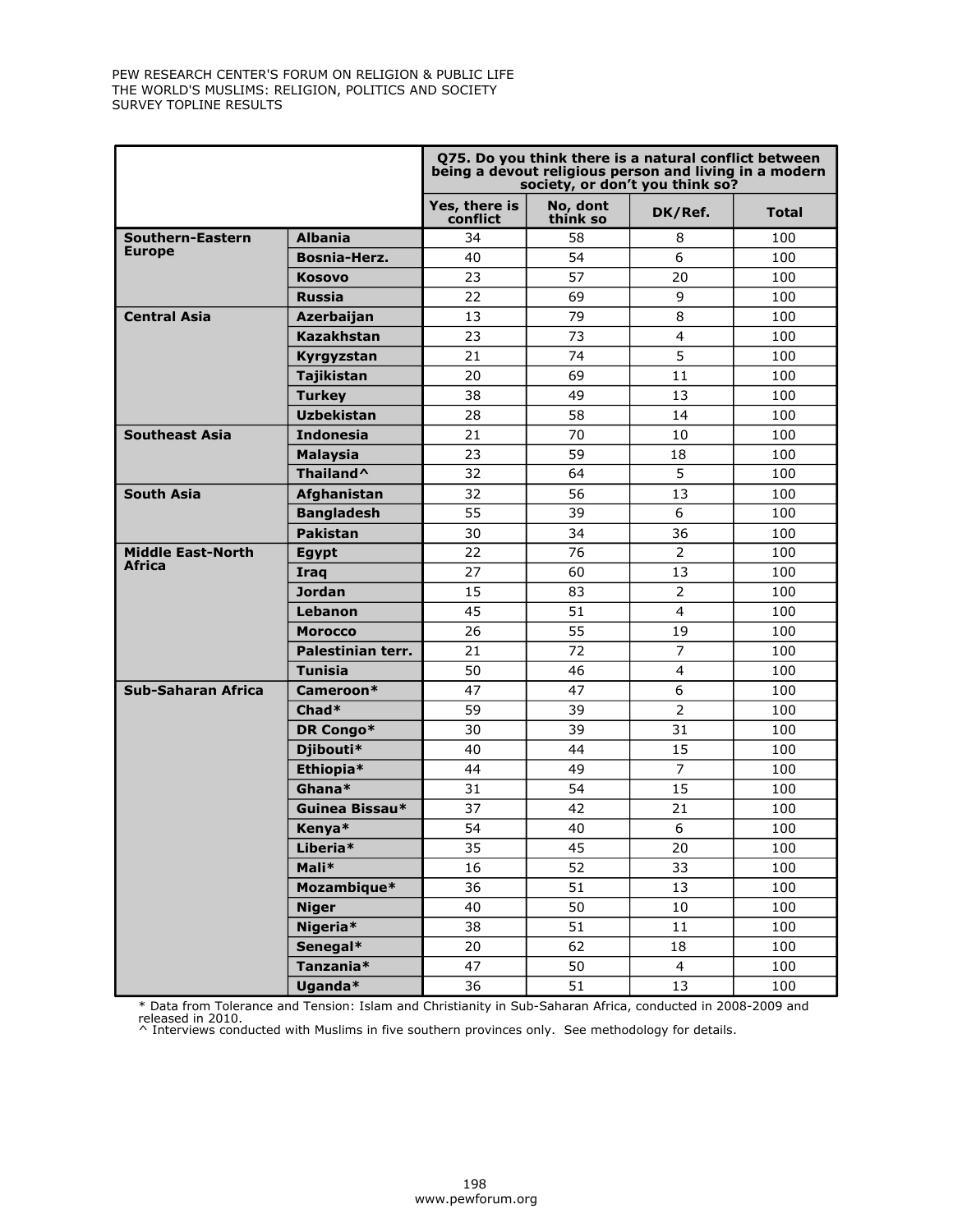|                          |                 |       |                                                                                    | Q76. Which comes closer to your view about our country's blasphemy<br>laws even if neither is exactly right?              |                                                |    |                                                                                                                 |                   |                |                   |              |            |
|--------------------------|-----------------|-------|------------------------------------------------------------------------------------|---------------------------------------------------------------------------------------------------------------------------|------------------------------------------------|----|-----------------------------------------------------------------------------------------------------------------|-------------------|----------------|-------------------|--------------|------------|
|                          |                 |       | <b>Blasphemy</b><br>laws are<br>necessary to<br>protect Islam<br>in our<br>country | <b>Blasphemy</b><br>target<br>minority<br>communities                                                                     |                                                |    | laws unfairly   Neither / Both<br>equally<br>$(\overline{VOL}, \overline{S})$                                   |                   | DK/Ref.        |                   |              | Total      |
| <b>South</b>             | <b>Pakistan</b> |       | 75                                                                                 |                                                                                                                           | 6                                              |    | 1                                                                                                               |                   |                | 18                |              | 100        |
| Asia                     |                 |       |                                                                                    | Q77. I will read you two statements. Please tell me which comes<br>closer to your view, even if neither is exactly right. |                                                |    |                                                                                                                 |                   |                |                   |              |            |
|                          |                 |       |                                                                                    |                                                                                                                           | have the<br>right to<br>divorce her<br>husband |    | A wife should A wife should<br>not have the<br>Neither/Dep<br>riaht to<br>ends (VOL.)<br>divorce her<br>husband |                   | DK/Ref.        |                   | <b>Total</b> |            |
| Southern-Eastern         |                 |       | <b>Albania</b>                                                                     |                                                                                                                           | 84                                             |    | 8                                                                                                               | 4                 |                | 4                 |              | 100        |
| <b>Europe</b>            |                 |       | Bosnia-Herz.                                                                       |                                                                                                                           | 94                                             |    | 4                                                                                                               | $\mathbf{1}$      |                | $\mathbf{1}$      |              | 100        |
|                          |                 |       | <b>Kosovo</b>                                                                      |                                                                                                                           | 88                                             |    | 8                                                                                                               | $\mathbf{1}$      |                | 3                 |              | 100        |
| <b>Russia</b>            |                 |       |                                                                                    | 60                                                                                                                        |                                                | 29 | 4                                                                                                               |                   | $\overline{7}$ |                   | 100          |            |
| <b>Central Asia</b>      |                 |       | Azerbaijan                                                                         |                                                                                                                           | 80                                             |    | 12                                                                                                              | 3                 |                | 5                 |              | 100        |
|                          |                 |       | <b>Kazakhstan</b>                                                                  |                                                                                                                           | 80                                             |    | 11                                                                                                              | $\overline{7}$    |                | 3                 |              | 100        |
|                          |                 |       | Kyrgyzstan                                                                         |                                                                                                                           | 60                                             |    | 25                                                                                                              | 8                 |                | 8                 |              | 100        |
|                          |                 |       | <b>Tajikistan</b>                                                                  |                                                                                                                           | 30                                             |    | 54                                                                                                              | 12                |                | 3                 |              | 100        |
|                          |                 |       | <b>Turkey</b>                                                                      |                                                                                                                           | 85                                             |    | 11                                                                                                              | $\mathbf{1}$      |                | 3                 |              | 100        |
|                          |                 |       | <b>Uzbekistan</b>                                                                  |                                                                                                                           | 59                                             |    | 27                                                                                                              | $\overline{4}$    |                | 10                |              | 100        |
| <b>Southeast Asia</b>    |                 |       | <b>Indonesia</b>                                                                   |                                                                                                                           | 32                                             |    | 52                                                                                                              | 13                |                | 3                 |              | 100        |
|                          |                 |       | <b>Malaysia</b><br>Thailand <sup>^</sup>                                           |                                                                                                                           | 8<br>43                                        |    | 80<br>54                                                                                                        | 5<br>$\mathbf{1}$ |                | 8<br>$\mathbf{1}$ |              | 100<br>100 |
| <b>South Asia</b>        |                 |       | <b>Bangladesh</b>                                                                  |                                                                                                                           | 62                                             |    | 30                                                                                                              | 6                 |                | $\overline{2}$    |              | 100        |
|                          |                 |       | Pakistan                                                                           |                                                                                                                           | 26                                             |    | 58                                                                                                              | 11                |                | 5                 |              | 100        |
| <b>Middle East-North</b> |                 | Egypt |                                                                                    |                                                                                                                           | 22                                             |    | 73                                                                                                              | 3                 |                | 3                 |              | 100        |
| Africa                   |                 | Iraq  |                                                                                    |                                                                                                                           | 14                                             |    | 77                                                                                                              | 5                 |                | $\overline{4}$    |              | 100        |
|                          |                 |       | <b>Jordan</b>                                                                      |                                                                                                                           | 22                                             |    | 69                                                                                                              | $\overline{2}$    |                | 7                 |              | 100        |
|                          |                 |       | Lebanon                                                                            |                                                                                                                           | 56                                             |    | 27                                                                                                              | 15                |                | $\overline{2}$    |              | 100        |
|                          |                 |       | <b>Morocco</b>                                                                     |                                                                                                                           | 73                                             |    | 20                                                                                                              | $\overline{2}$    |                | 5                 |              | 100        |
|                          |                 |       | <b>Palestinian</b>                                                                 |                                                                                                                           | 33                                             |    | 57                                                                                                              | 5                 |                | 5                 |              | 100        |
|                          |                 |       | <b>Tunisia</b>                                                                     |                                                                                                                           | 81                                             |    | 16                                                                                                              | 1                 |                | $\overline{2}$    |              | 100        |

^ Interviews conducted with Muslims in five southern provinces only. See methodology for details.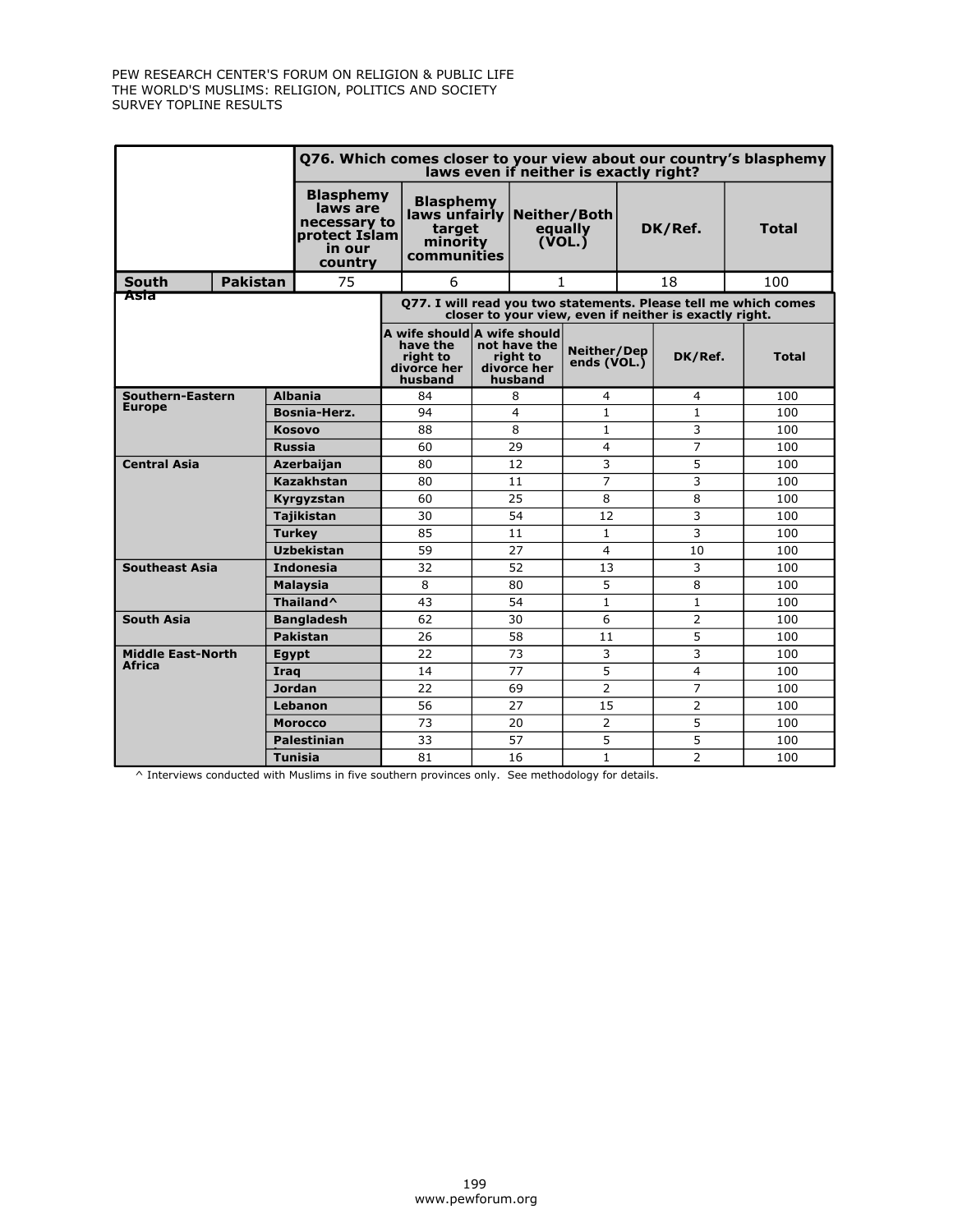|                          |                       |                            | 078. Please tell me if you completely agree, mostly agree, mostly disagree or<br>completely disagree: A wife must always obey her husband. |                           |                               |                |              |
|--------------------------|-----------------------|----------------------------|--------------------------------------------------------------------------------------------------------------------------------------------|---------------------------|-------------------------------|----------------|--------------|
|                          |                       | <b>Completely</b><br>agree | <b>Mostly agree</b>                                                                                                                        | <b>Mostly</b><br>disagrée | <b>Completely</b><br>disagree | DK/Ref.        | <b>Total</b> |
| Southern-Eastern         | <b>Albania</b>        | 10                         | 30                                                                                                                                         | 30                        | 28                            | 3              | 100          |
| <b>Europe</b>            | Bosnia-Herz.          | 14                         | 31                                                                                                                                         | 28                        | 25                            | 2              | 100          |
|                          | <b>Kosovo</b>         | 12                         | 22                                                                                                                                         | 30                        | 25                            | 11             | 100          |
|                          | <b>Russia</b>         | 34                         | 35                                                                                                                                         | 19                        | 8                             | 4              | 100          |
| <b>Central Asia</b>      | Azerbaijan            | 25                         | 33                                                                                                                                         | 22                        | 16                            | 5              | 100          |
|                          | Kazakhstan            | 15                         | 36                                                                                                                                         | 32                        | 16                            | $\mathbf{1}$   | 100          |
|                          | Kyrgyzstan            | 39                         | 36                                                                                                                                         | 18                        | 5                             | 2              | 100          |
|                          | <b>Tajikistan</b>     | 48                         | 41                                                                                                                                         | 9                         | $\mathbf{1}$                  | $\mathbf{1}$   | 100          |
|                          | <b>Turkey</b>         | 29                         | 36                                                                                                                                         | 16                        | 15                            | 5              | 100          |
|                          | <b>Uzbekistan</b>     | 47                         | 37                                                                                                                                         | 11                        | 4                             | 1              | 100          |
| <b>Southeast Asia</b>    | <b>Indonesia</b>      | 61                         | 32                                                                                                                                         | 4                         | $\mathbf{1}$                  | 1              | 100          |
|                          | <b>Malaysia</b>       | 70                         | 26                                                                                                                                         | $\overline{2}$            | $\mathbf{1}$                  | $\mathbf{1}$   | 100          |
|                          | Thailand <sup>^</sup> | 67                         | 22                                                                                                                                         | 6                         | 5                             | 0              | 100          |
| <b>South Asia</b>        | Afghanistan           | 66                         | 28                                                                                                                                         | 4                         | 0                             | 2              | 100          |
|                          | <b>Bangladesh</b>     | 56                         | 32                                                                                                                                         | 10                        | $\overline{2}$                | $\mathbf{1}$   | 100          |
|                          | Pakistan              | 64                         | 24                                                                                                                                         | 3                         | 4                             | 5              | 100          |
| <b>Middle East-North</b> | Eqypt                 | 49                         | 36                                                                                                                                         | 12                        | $\mathbf{1}$                  | $\overline{2}$ | 100          |
| <b>Africa</b>            | Iraq                  | 53                         | 39                                                                                                                                         | 6                         | $\mathbf{1}$                  | $\mathbf{1}$   | 100          |
|                          | <b>Jordan</b>         | 47                         | 33                                                                                                                                         | 16                        | 3                             | $\mathbf{1}$   | 100          |
|                          | Lebanon               | 38                         | 36                                                                                                                                         | 17                        | $\overline{7}$                | 2              | 100          |
|                          | <b>Morocco</b>        | 74                         | 18                                                                                                                                         | 4                         | $\mathbf{1}$                  | 3              | 100          |
|                          | <b>Palestinian</b>    | 46                         | 41                                                                                                                                         | 8                         | 3                             | $\overline{2}$ | 100          |
|                          | <b>Tunisia</b>        | 44                         | 49                                                                                                                                         | 6                         | $\mathbf{1}$                  | $\Omega$       | 100          |

 $\wedge$  Interviews conducted with Muslims in five southern provinces only. See methodology for details.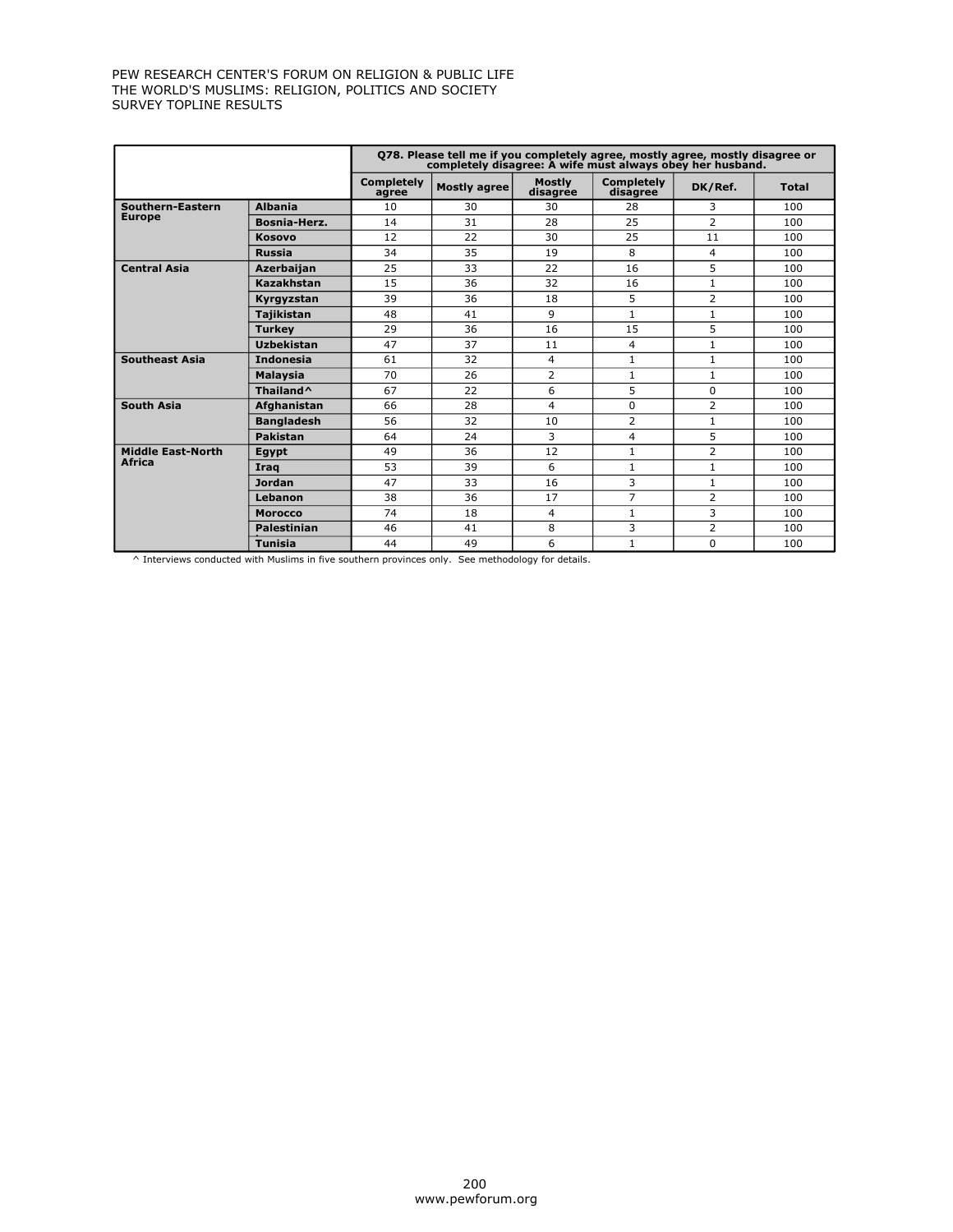|                           |                      |                 | Q79a. Do you favor or oppose making sharia law, or<br>Islamic law, the official law of the land in our country |                         |              |
|---------------------------|----------------------|-----------------|----------------------------------------------------------------------------------------------------------------|-------------------------|--------------|
|                           |                      | <b>Favor</b>    | <b>Oppose</b>                                                                                                  | DK/Ref.                 | <b>Total</b> |
| Southern-Eastern          | <b>Albania</b>       | 12              | 59                                                                                                             | 29                      | 100          |
| <b>Europe</b>             | <b>Bosnia-Herz.</b>  | 15              | 80                                                                                                             | 5                       | 100          |
|                           | <b>Kosovo</b>        | 20              | 51                                                                                                             | 28                      | 100          |
|                           | Russia <sup>**</sup> | 42              | 37                                                                                                             | 21                      | 100          |
| <b>Central Asia</b>       | <b>Azerbaijan</b>    | 8               | 81                                                                                                             | 12                      | 100          |
|                           | <b>Kazakhstan</b>    | 10              | 79                                                                                                             | 11                      | 100          |
|                           | Kyrgyzstan           | 35              | 52                                                                                                             | 13                      | 100          |
|                           | <b>Tajikistan</b>    | 27              | 53                                                                                                             | 21                      | 100          |
|                           | <b>Turkey</b>        | 12 <sup>2</sup> | 77                                                                                                             | 10                      | 100          |
| <b>Southeast Asia</b>     | <b>Indonesia</b>     | 72              | 21                                                                                                             | 8                       | 100          |
|                           | <b>Malaysia</b>      | 86              | 4                                                                                                              | 10                      | 100          |
|                           | Thailand^***         | 77              | 11                                                                                                             | 12                      | 100          |
| <b>South Asia</b>         | Afghanistan          | 99              | $\mathbf{1}$                                                                                                   | $\mathbf 0$             | 100          |
|                           | <b>Bangladesh</b>    | 82              | 13                                                                                                             | 5                       | 100          |
|                           | <b>Pakistan</b>      | 84              | 4                                                                                                              | 11                      | 100          |
| <b>Middle East-North</b>  | Egypt                | 74              | 20                                                                                                             | 6                       | 100          |
| Africa                    | <b>Iraq</b>          | 91              | 5                                                                                                              | $\overline{4}$          | 100          |
|                           | <b>Jordan</b>        | 71              | 23                                                                                                             | 6                       | 100          |
|                           | Lebanon              | 29              | 66                                                                                                             | 5                       | 100          |
|                           | <b>Morocco</b>       | 83              | 8                                                                                                              | $\overline{9}$          | 100          |
|                           | Palestinian terr.    | 89              | 8                                                                                                              | 3                       | 100          |
|                           | <b>Tunisia</b>       | 56              | 41                                                                                                             | 3                       | 100          |
| <b>Sub-Saharan Africa</b> | Cameroon*            | 53              | 46                                                                                                             | $\mathbf{1}$            | 100          |
|                           | Chad*                | 47              | 52                                                                                                             | $\mathbf{1}$            | 100          |
|                           | DR Congo*            | 74              | 17                                                                                                             | 10                      | 100          |
|                           | Djibouti*            | 82              | 14                                                                                                             | $\overline{4}$          | 100          |
|                           | Ethiopia*            | 65              | 33                                                                                                             | $\mathbf{1}$            | 100          |
|                           | Ghana*               | 58              | 40                                                                                                             | $\overline{2}$          | 100          |
|                           | Guinea Bissau*       | 47              | 49                                                                                                             | 4                       | 100          |
|                           | Kenya*               | 64              | 33                                                                                                             | 3                       | 100          |
|                           | Liberia*             | 52              | 41                                                                                                             | 8                       | 100          |
|                           | Mali*                | 63              | 31                                                                                                             | 6                       | 100          |
|                           | Mozambique*          | 65              | 31                                                                                                             | $\overline{\mathbf{4}}$ | 100          |
|                           | <b>Niger</b>         | 86              | 8                                                                                                              | 6                       | 100          |
|                           | Nigeria*             | 71              | 27                                                                                                             | $\overline{2}$          | 100          |
|                           | Senegal*             | 55              | 42                                                                                                             | $\overline{2}$          | 100          |
|                           | Tanzania*            | 37              | 59                                                                                                             | 4                       | 100          |
|                           | Uganda*              | 66              | 30                                                                                                             | 3                       | 100          |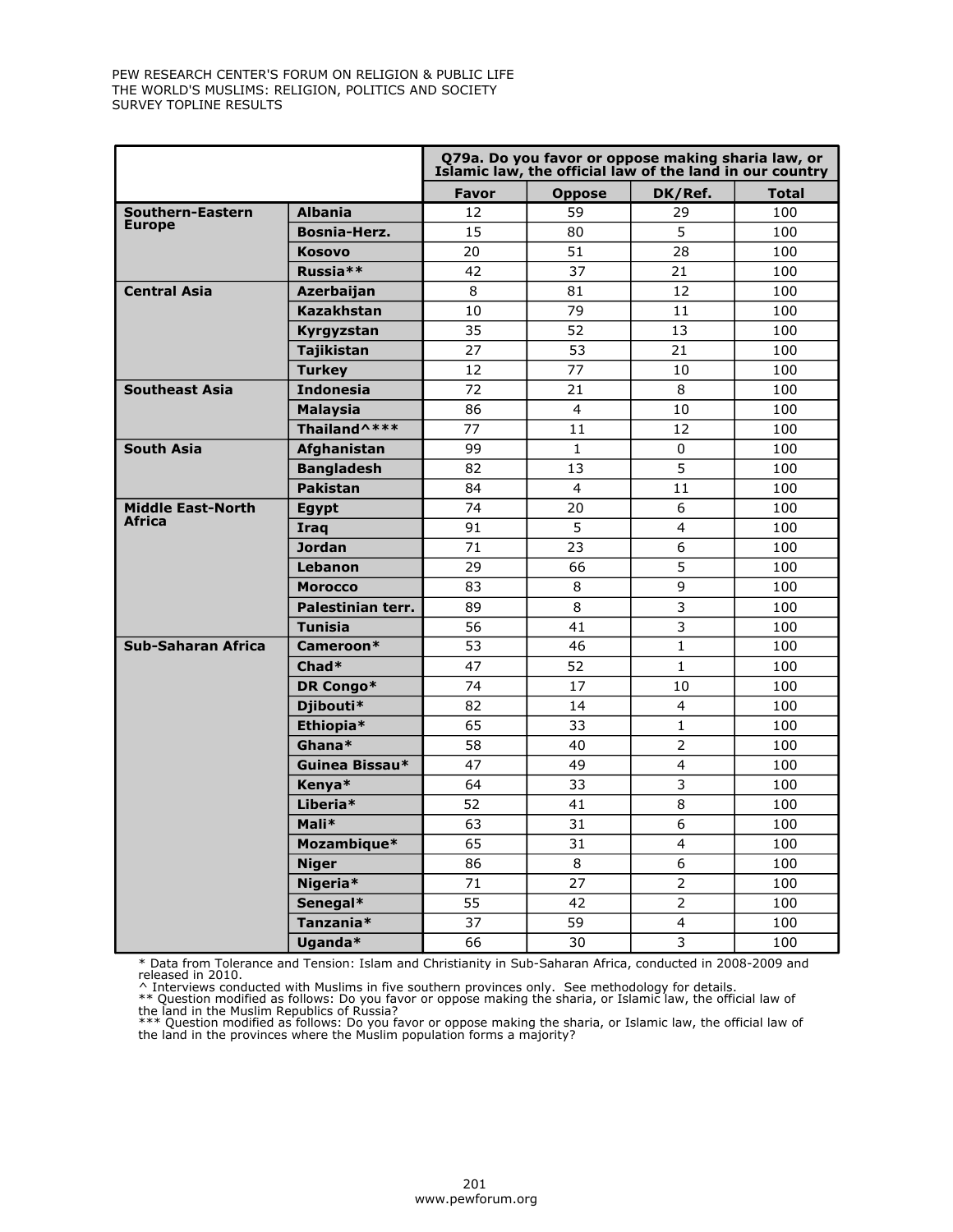|                          |                   |                                                        | ASK IF RESPONDENT SAYS FAVOR IN Q79a (Q79a = 1). Q81. Should both Muslims<br>and non-Muslims in our country be subject to sharia law, or should sharia law only |                    | be applied to Muslims |         |       |
|--------------------------|-------------------|--------------------------------------------------------|-----------------------------------------------------------------------------------------------------------------------------------------------------------------|--------------------|-----------------------|---------|-------|
|                          |                   | <b>Favor-Both</b><br><b>Muslims and</b><br>non-Muslims | Favor-<br><b>Muslims only</b>                                                                                                                                   | Favor -<br>DK/Ref. | <b>Oppose</b>         | DK/Ref. | Total |
| Southern-Eastern         | <b>Albania</b>    | 3                                                      | 8                                                                                                                                                               | 1                  | 59                    | 29      | 100   |
| <b>Europe</b>            | Bosnia-Herz.      | 4                                                      | q                                                                                                                                                               | $\overline{2}$     | 80                    | 5       | 100   |
|                          | <b>Kosovo</b>     | 6                                                      | 12                                                                                                                                                              | $\overline{2}$     | 51                    | 28      | 100   |
|                          | Russia**          | 9                                                      | 29                                                                                                                                                              | 3                  | 37                    | 21      | 100   |
| <b>Central Asia</b>      | <b>Azerbaijan</b> | 2                                                      | 6                                                                                                                                                               | $\Omega$           | 81                    | 12      | 100   |
|                          | Kazakhstan        | $\overline{2}$                                         | 8                                                                                                                                                               | $\Omega$           | 79                    | 11      | 100   |
|                          | Kyrgyzstan        | 21                                                     | 13                                                                                                                                                              | $\mathbf{1}$       | 52                    | 13      | 100   |
|                          | <b>Tajikistan</b> | 8                                                      | 18                                                                                                                                                              | $\mathbf{1}$       | 53                    | 21      | 100   |
|                          | <b>Turkev</b>     | 5                                                      | 6                                                                                                                                                               | 1                  | 77                    | 10      | 100   |
| <b>Southeast Asia</b>    | <b>Indonesia</b>  | 36                                                     | 34                                                                                                                                                              | 2                  | 21                    | 8       | 100   |
|                          | <b>Malaysia</b>   | 36                                                     | 48                                                                                                                                                              | 3                  | 4                     | 10      | 100   |
|                          | Thailand^***      | 19                                                     | 57                                                                                                                                                              | 1                  | 11                    | 12      | 100   |
| <b>South Asia</b>        | Afghanistan       | 61                                                     | 37                                                                                                                                                              | 1                  | 1                     | 0       | 100   |
|                          | <b>Bangladesh</b> | 32                                                     | 50                                                                                                                                                              | $\mathbf{1}$       | 13                    | 5       | 100   |
|                          | Pakistan          | 29                                                     | 54                                                                                                                                                              | $\mathbf{1}$       | 4                     | 11      | 100   |
| <b>Middle East-North</b> | Eqypt             | 55                                                     | 18                                                                                                                                                              | $\mathbf{1}$       | 20                    | 6       | 100   |
| <b>Africa</b>            | Iraq              | 34                                                     | 54                                                                                                                                                              | 3                  | 5                     | 4       | 100   |
|                          | <b>Jordan</b>     | 41                                                     | 29                                                                                                                                                              | $\mathbf{1}$       | 23                    | 6       | 100   |
|                          | Lebanon           | 14                                                     | 14                                                                                                                                                              | $\Omega$           | 66                    | 5       | 100   |
|                          | <b>Morocco</b>    | 24                                                     | 49                                                                                                                                                              | 9                  | 8                     | 9       | 100   |
|                          | Palestinian terr. | 39                                                     | 43                                                                                                                                                              | 7                  | 8                     | 3       | 100   |
|                          | <b>Tunisia</b>    | 22                                                     | 30                                                                                                                                                              | 4                  | 41                    | 3       | 100   |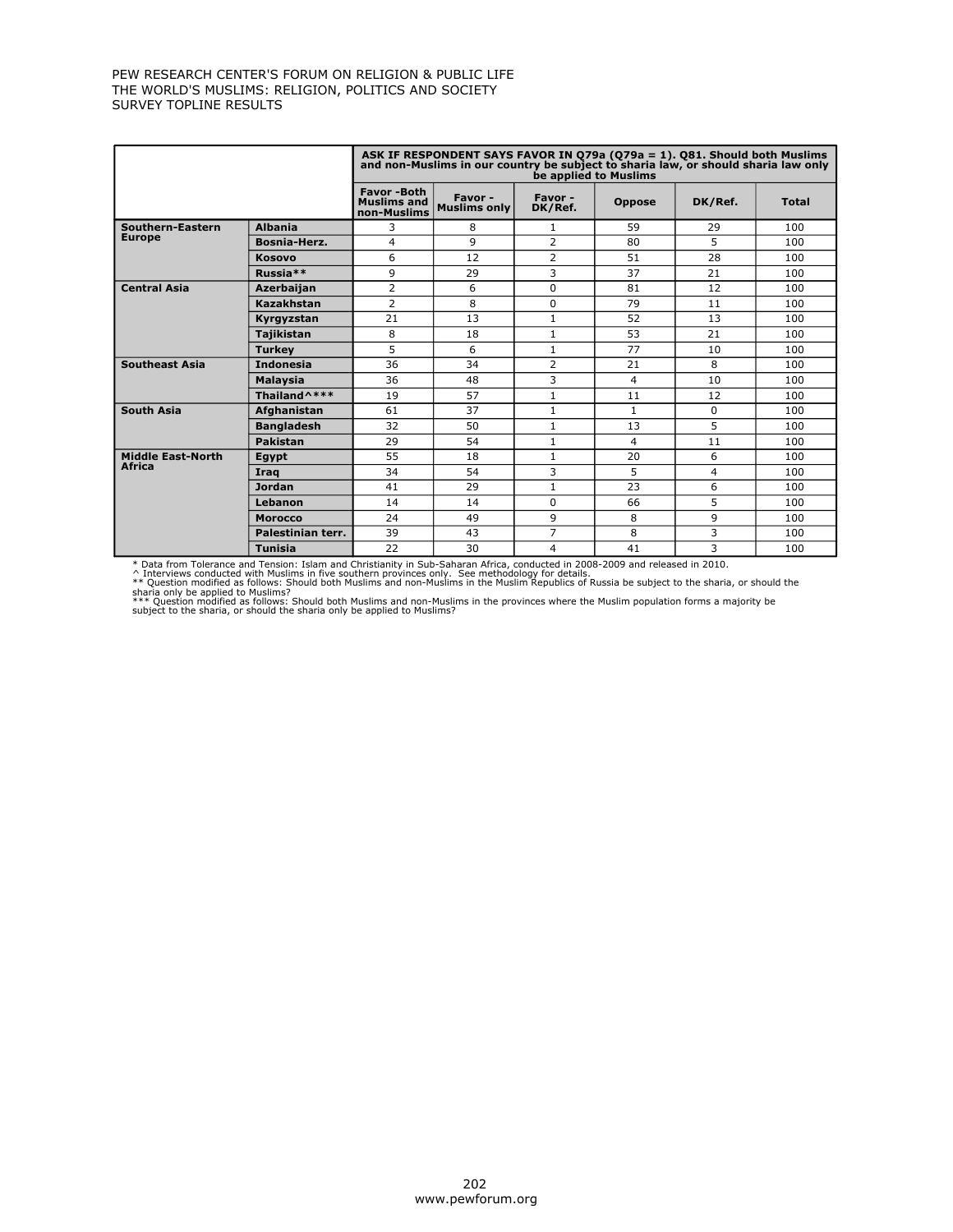|                          |                       |             |                  |                                            | Q83. In your opinion, who should have a greater right to parents'<br>inheritance - sons or daughters, or should both have equal rights? |              |
|--------------------------|-----------------------|-------------|------------------|--------------------------------------------|-----------------------------------------------------------------------------------------------------------------------------------------|--------------|
|                          |                       | <b>Sons</b> | <b>Daughters</b> | <b>Both should</b><br>have equal<br>rights | Neither/DK/<br><b>Ref</b>                                                                                                               | <b>Total</b> |
| Southern-Eastern         | <b>Albania</b>        | 29          | $\overline{2}$   | 61                                         | 7                                                                                                                                       | 100          |
| <b>Europe</b>            | <b>Bosnia-Herz.</b>   | 18          | 1                | 79                                         | 2                                                                                                                                       | 100          |
|                          | <b>Kosovo</b>         | 21          | $\mathbf{1}$     | 76                                         | $\overline{2}$                                                                                                                          | 100          |
|                          | <b>Russia</b>         | 33          | $\mathbf{1}$     | 62                                         | 3                                                                                                                                       | 100          |
| <b>Central Asia</b>      | <b>Azerbaijan</b>     | 38          | $\Omega$         | 61                                         | $\mathbf{1}$                                                                                                                            | 100          |
|                          | <b>Kazakhstan</b>     | 34          | 1                | 63                                         | $\overline{2}$                                                                                                                          | 100          |
|                          | Kyrgyzstan            | 50          | $\mathbf{1}$     | 46                                         | $\overline{2}$                                                                                                                          | 100          |
|                          | <b>Tajikistan</b>     | 36          | 3                | 59                                         | $\mathbf{1}$                                                                                                                            | 100          |
|                          | <b>Turkey</b>         | 5           | 3                | 88                                         | 3                                                                                                                                       | 100          |
|                          | <b>Uzbekistan</b>     | 47          | $\Omega$         | 50                                         | $\overline{2}$                                                                                                                          | 100          |
| <b>Southeast Asia</b>    | <b>Indonesia</b>      | 18          | 4                | 76                                         | $\mathbf{1}$                                                                                                                            | 100          |
|                          | <b>Malaysia</b>       | 61          | $\mathbf{1}$     | 36                                         | $\overline{2}$                                                                                                                          | 100          |
|                          | Thailand <sup>^</sup> | 37          | $\mathbf{1}$     | 61                                         | $\mathbf{1}$                                                                                                                            | 100          |
| <b>South Asia</b>        | Afghanistan           | 65          | 4                | 30                                         | $\overline{2}$                                                                                                                          | 100          |
|                          | <b>Bangladesh</b>     | 48          | 5                | 46                                         | $\mathbf{1}$                                                                                                                            | 100          |
|                          | <b>Pakistan</b>       | 38          | 6                | 53                                         | 3                                                                                                                                       | 100          |
| <b>Middle East-North</b> | Eqypt                 | 65          | 6                | 26                                         | $\overline{2}$                                                                                                                          | 100          |
| <b>Africa</b>            | Iraq                  | 75          | 2                | 22                                         | $\overline{2}$                                                                                                                          | 100          |
|                          | <b>Jordan</b>         | 71          | 3                | 25                                         | $\mathbf{1}$                                                                                                                            | 100          |
|                          | Lebanon               | 61          | 3                | 35                                         | $\mathbf{1}$                                                                                                                            | 100          |
|                          | <b>Morocco</b>        | 80          | 3                | 15                                         | 3                                                                                                                                       | 100          |
|                          | Palestinian terr.     | 51          | $\mathbf{1}$     | 43                                         | 5                                                                                                                                       | 100          |
|                          | <b>Tunisia</b>        | 78          | 4                | 15                                         | 3                                                                                                                                       | 100          |

^ Interviews conducted with Muslims in five southern provinces only. See methodology for details.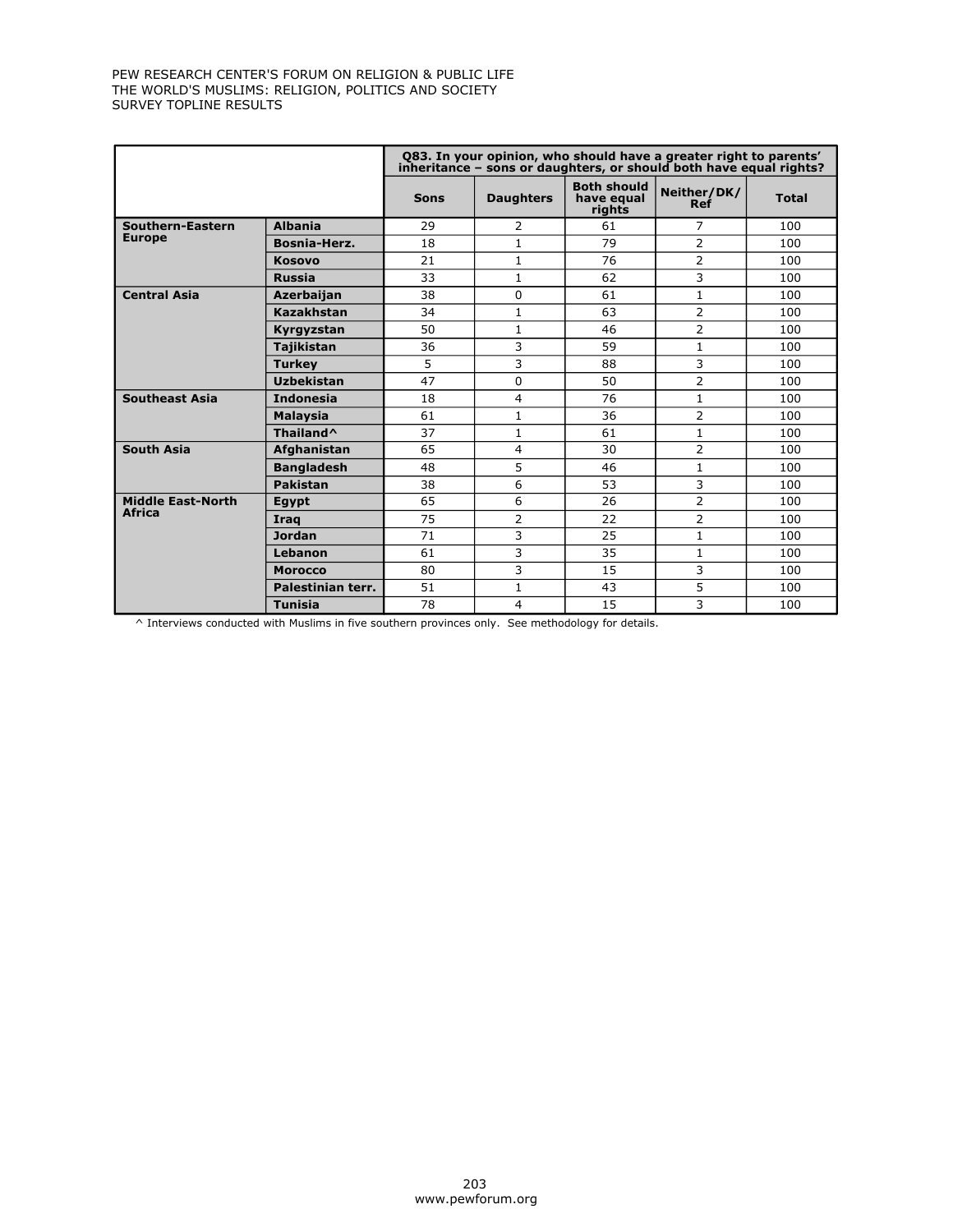|                                           |                       |                              |                         | Q84a. Next, I'm going to read some behaviors. For each, please tell me whether<br>you personally believe that it is morally acceptable, morally wrong, or is it not a | moral issue: Divorce              |                         |              |
|-------------------------------------------|-----------------------|------------------------------|-------------------------|-----------------------------------------------------------------------------------------------------------------------------------------------------------------------|-----------------------------------|-------------------------|--------------|
|                                           |                       | <b>Morally</b><br>acceptable | <b>Morally</b><br>wrona | Not a moral<br>issue                                                                                                                                                  | Depends on<br>situation<br>(VOL.) | DK/Ref.                 | <b>Total</b> |
| Southern-Eastern                          | <b>Albania</b>        | 51                           | 26                      | 14                                                                                                                                                                    | 9                                 | 0                       | 100          |
| <b>Europe</b>                             | <b>Bosnia-Herz.</b>   | 60                           | 19                      | 15                                                                                                                                                                    | 6                                 | 0                       | 100          |
|                                           | <b>Kosovo</b>         | 52                           | 23                      | 9                                                                                                                                                                     | 11                                | $\overline{\mathbf{4}}$ | 100          |
|                                           | <b>Russia</b>         | 50                           | 25                      | 11                                                                                                                                                                    | 12                                | $\overline{2}$          | 100          |
| <b>Central Asia</b>                       | Azerbaijan            | 25                           | 20                      | 28                                                                                                                                                                    | 22                                | $\overline{4}$          | 100          |
|                                           | <b>Kazakhstan</b>     | 54                           | 23                      | 12                                                                                                                                                                    | 10                                | $\mathbf{1}$            | 100          |
|                                           | Kyrgyzstan            | 44                           | 29                      | 8                                                                                                                                                                     | 17                                | $\overline{2}$          | 100          |
|                                           | <b>Tajikistan</b>     | 23                           | 44                      | 14                                                                                                                                                                    | 18                                | $\mathbf{1}$            | 100          |
|                                           | <b>Turkey</b>         | 64                           | 14                      | 18                                                                                                                                                                    | $\overline{2}$                    | $\mathbf{1}$            | 100          |
| <b>Southeast Asia</b>                     | <b>Indonesia</b>      | 47                           | 42                      | 6                                                                                                                                                                     | 6                                 | $\mathbf{1}$            | 100          |
|                                           | Malaysia              | 46                           | 16                      | 14                                                                                                                                                                    | 23                                | $\mathbf{1}$            | 100          |
|                                           | Thailand <sup>^</sup> | 65                           | 13                      | 13                                                                                                                                                                    | 6                                 | $\overline{2}$          | 100          |
| <b>South Asia</b>                         | Afghanistan           | 24                           | 31                      | 15                                                                                                                                                                    | 29                                | $\mathbf{1}$            | 100          |
|                                           | <b>Bangladesh</b>     | 62                           | 30                      | $\overline{2}$                                                                                                                                                        | 6                                 | $\overline{0}$          | 100          |
|                                           | <b>Pakistan</b>       | 17                           | 71                      | 3                                                                                                                                                                     | 6                                 | 3                       | 100          |
| <b>Middle East-North</b><br><b>Africa</b> | Eqypt                 | 56                           | 6                       | 26                                                                                                                                                                    | 12                                | $\Omega$                | 100          |
|                                           | Irag                  | 25                           | 26                      | 14                                                                                                                                                                    | 34                                | $\mathbf{1}$            | 100          |
|                                           | <b>Jordan</b>         | 58                           | 3                       | 27                                                                                                                                                                    | 12                                | $\overline{0}$          | 100          |
|                                           | Lebanon               | 64                           | 8                       | 14                                                                                                                                                                    | 13                                | $\mathbf{1}$            | 100          |
|                                           | Palestinian terr.     | 32                           | 26                      | 21                                                                                                                                                                    | 18                                | $\overline{2}$          | 100          |
|                                           | <b>Tunisia</b>        | 61                           | 32                      | 3                                                                                                                                                                     | 5                                 | 0                       | 100          |
| <b>Sub-Saharan Africa</b>                 | Cameroon*             | 34                           | 40                      | 17                                                                                                                                                                    | 9                                 | $\mathbf{1}$            | 100          |
|                                           | Chad*                 | 45                           | 31                      | 16                                                                                                                                                                    | 8                                 | $\overline{0}$          | 100          |
|                                           | DR Congo*             | 21                           | 55                      | $\overline{7}$                                                                                                                                                        | 15                                | $\overline{2}$          | 100          |
|                                           | Djibouti*             | 36                           | 51                      | 8                                                                                                                                                                     | $\overline{4}$                    | $\mathbf{1}$            | 100          |
|                                           | Ethiopia*             | 5                            | 71                      | 13                                                                                                                                                                    | 11                                | 0                       | 100          |
|                                           | Ghana*                | 16                           | 51                      | 5                                                                                                                                                                     | 27                                | $\mathbf{1}$            | 100          |
|                                           | Guinea Bissau*        | 40                           | 47                      | 6                                                                                                                                                                     | 6                                 | $\mathbf{1}$            | 100          |
|                                           | Kenya*                | 27                           | 52                      | 6                                                                                                                                                                     | 14                                | 0                       | 100          |
|                                           | Liberia*              | 19                           | 72                      | $\mathbf{1}$                                                                                                                                                          | 8                                 | $\mathbf{1}$            | 100          |
|                                           | Mali*                 | 10                           | 71                      | 6                                                                                                                                                                     | 13                                | 0                       | 100          |
|                                           | Mozambique*           | 24                           | 67                      | 3                                                                                                                                                                     | 6                                 | $\Omega$                | 100          |
|                                           | <b>Niger</b>          | 53                           | 19                      | $\overline{2}$                                                                                                                                                        | 25                                | $\overline{0}$          | 100          |
|                                           | Nigeria*              | 46                           | 41                      | 3                                                                                                                                                                     | 8                                 | $\mathbf{1}$            | 100          |
|                                           | Senegal*              | 50                           | 34                      | 3                                                                                                                                                                     | 13                                | 0                       | 100          |
|                                           | Tanzania*             | 55                           | 38                      | $\overline{4}$                                                                                                                                                        | 3                                 | $\mathbf{1}$            | 100          |
|                                           | Uganda*               | 23                           | 67                      | 3                                                                                                                                                                     | $\overline{7}$                    | $\Omega$                | 100          |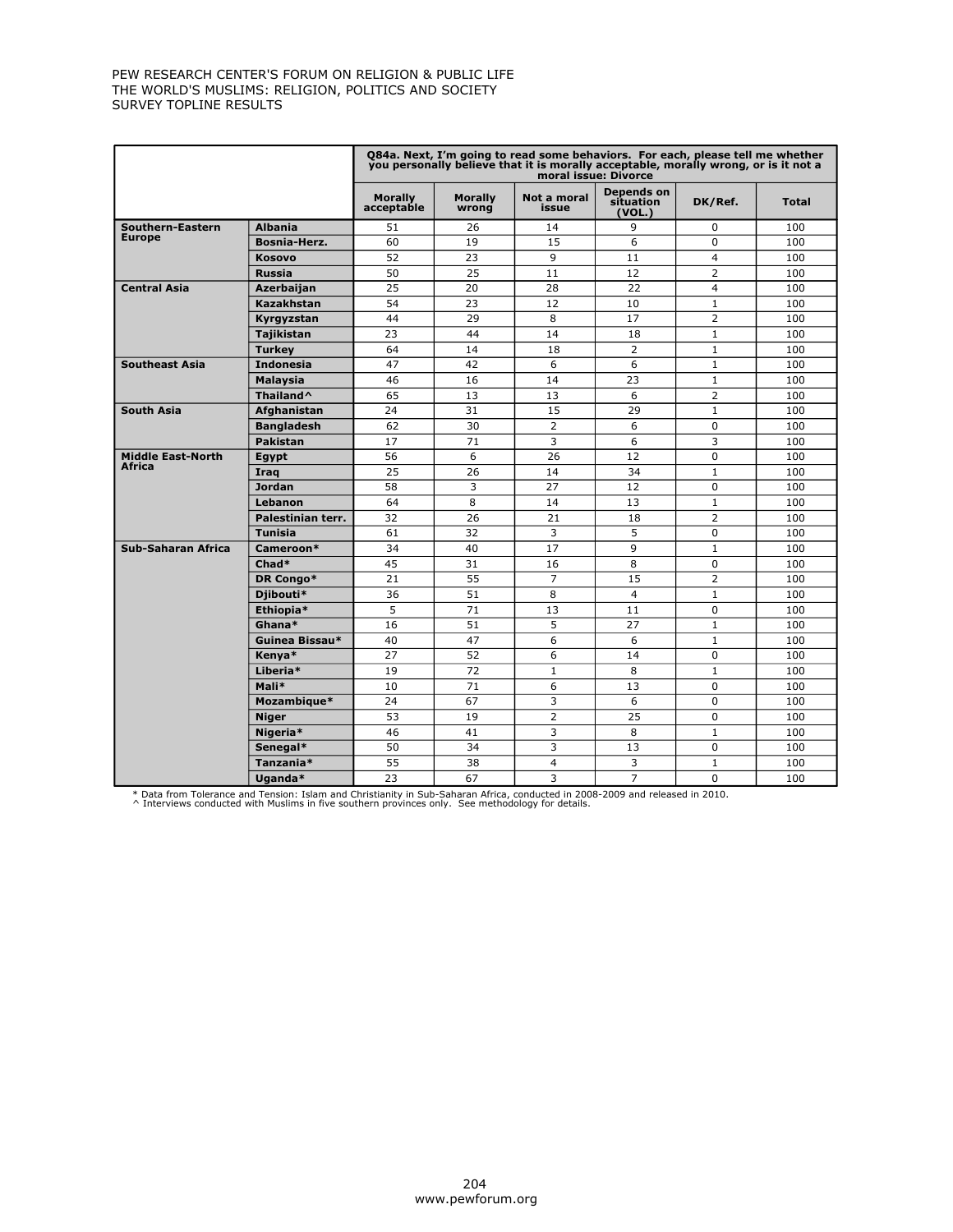|                                           |                       |                              |                         | 084b. Please tell me whether you personally believe that it is morally acceptable,<br>morally wrong, or is it not a moral issue: Polygamy-having more than one wife |                                   |                |              |
|-------------------------------------------|-----------------------|------------------------------|-------------------------|---------------------------------------------------------------------------------------------------------------------------------------------------------------------|-----------------------------------|----------------|--------------|
|                                           |                       | <b>Morally</b><br>acceptable | <b>Morally</b><br>wrong | Not a moral<br>issue                                                                                                                                                | Depends on<br>situation<br>(VOL.) | DK/Ref.        | <b>Total</b> |
| Southern-Eastern                          | <b>Albania</b>        | 10                           | 73                      | 12                                                                                                                                                                  | 3                                 | 2              | 100          |
| <b>Europe</b>                             | <b>Bosnia-Herz.</b>   | $\overline{4}$               | 85                      | 9                                                                                                                                                                   | $\mathbf{1}$                      | $\mathbf{1}$   | 100          |
|                                           | <b>Kosovo</b>         | 21                           | 63                      | 8                                                                                                                                                                   | 3                                 | 5              | 100          |
|                                           | <b>Russia</b>         | 37                           | 49                      | $\overline{7}$                                                                                                                                                      | 5                                 | 3              | 100          |
| <b>Central Asia</b>                       | Azerbaijan            | $\overline{4}$               | 74                      | 10                                                                                                                                                                  | 3                                 | 9              | 100          |
|                                           | Kazakhstan            | 18                           | 62                      | 11                                                                                                                                                                  | $\overline{7}$                    | $\overline{2}$ | 100          |
|                                           | Kyrgyzstan            | 31                           | 53                      | $\overline{7}$                                                                                                                                                      | $\overline{7}$                    | $\mathbf{1}$   | 100          |
|                                           | <b>Tajikistan</b>     | 12                           | 47                      | 14                                                                                                                                                                  | 24                                | 3              | 100          |
|                                           | <b>Turkey</b>         | 13                           | 78                      | $\overline{7}$                                                                                                                                                      | 2                                 | $\mathbf{1}$   | 100          |
| <b>Southeast Asia</b>                     | <b>Indonesia</b>      | 30                           | 58                      | 6                                                                                                                                                                   | 5                                 | $\mathbf{1}$   | 100          |
|                                           | <b>Malaysia</b>       | 49                           | 10                      | 18                                                                                                                                                                  | 21                                | $\overline{2}$ | 100          |
|                                           | Thailand <sup>^</sup> | 66                           | 12                      | 16                                                                                                                                                                  | 5                                 | $\Omega$       | 100          |
| <b>South Asia</b>                         | Afghanistan           | 27                           | 28                      | 19                                                                                                                                                                  | 25                                | $\mathbf{1}$   | 100          |
|                                           | <b>Bangladesh</b>     | 32                           | 56                      | 5                                                                                                                                                                   | $\overline{7}$                    | $\mathbf{1}$   | 100          |
|                                           | Pakistan              | 37                           | 42                      | $\overline{7}$                                                                                                                                                      | 11                                | 3              | 100          |
| <b>Middle East-North</b><br><b>Africa</b> | Egypt                 | 41                           | 8                       | 35                                                                                                                                                                  | 16                                | $\Omega$       | 100          |
|                                           | Irag                  | 46                           | 18                      | 13                                                                                                                                                                  | 22                                | $\mathbf{1}$   | 100          |
|                                           | <b>Jordan</b>         | 41                           | 6                       | 40                                                                                                                                                                  | 12                                | $\Omega$       | 100          |
|                                           | Lebanon               | 45                           | 24                      | 17                                                                                                                                                                  | 13                                | 0              | 100          |
|                                           | Palestinian terr.     | 48                           | 20                      | 17                                                                                                                                                                  | 14                                | $\mathbf{1}$   | 100          |
|                                           | <b>Tunisia</b>        | 28                           | 67                      | 4                                                                                                                                                                   | $\mathbf{1}$                      | $\mathbf{1}$   | 100          |
| <b>Sub-Saharan Africa</b>                 | Cameroon*             | 67                           | 12                      | 18                                                                                                                                                                  | 3                                 | 0              | 100          |
|                                           | Chad*                 | 53                           | 16                      | 26                                                                                                                                                                  | 5                                 | $\Omega$       | 100          |
|                                           | DR Congo*             | 58                           | 20                      | 6                                                                                                                                                                   | 14                                | $\overline{2}$ | 100          |
|                                           | Djibouti*             | 47                           | 34                      | 10                                                                                                                                                                  | 8                                 | $\overline{2}$ | 100          |
|                                           | Ethiopia*             | 38                           | 39                      | 10                                                                                                                                                                  | 13                                | $\Omega$       | 100          |
|                                           | Ghana*                | 59                           | 15                      | 17                                                                                                                                                                  | 9                                 | $\Omega$       | 100          |
|                                           | Guinea Bissau*        | 19                           | 53                      | 12                                                                                                                                                                  | 6                                 | 10             | 100          |
|                                           | Kenya*                | 53                           | 30                      | 12                                                                                                                                                                  | 5                                 | $\Omega$       | 100          |
|                                           | Liberia*              | 40                           | 45                      | 8                                                                                                                                                                   | 8                                 | $\mathbf 0$    | 100          |
|                                           | Mali*                 | 74                           | 11                      | 8                                                                                                                                                                   | $\overline{7}$                    | $\mathbf{1}$   | 100          |
|                                           | Mozambique*           | 26                           | 59                      | 5                                                                                                                                                                   | 9                                 | $\overline{2}$ | 100          |
|                                           | <b>Niger</b>          | 87                           | 5                       | 3                                                                                                                                                                   | $\overline{4}$                    | $\Omega$       | 100          |
|                                           | Nigeria*              | 63                           | 23                      | 9                                                                                                                                                                   | 5                                 | $\mathbf{1}$   | 100          |
|                                           | Senegal*              | 86                           | 8                       | $\mathbf{1}$                                                                                                                                                        | $\overline{4}$                    | 0              | 100          |
|                                           | Tanzania*             | 63                           | 29                      | 4                                                                                                                                                                   | 3                                 | $\Omega$       | 100          |
|                                           | Uganda*               | 49                           | 39                      | $\overline{4}$                                                                                                                                                      | 8                                 | 0              | 100          |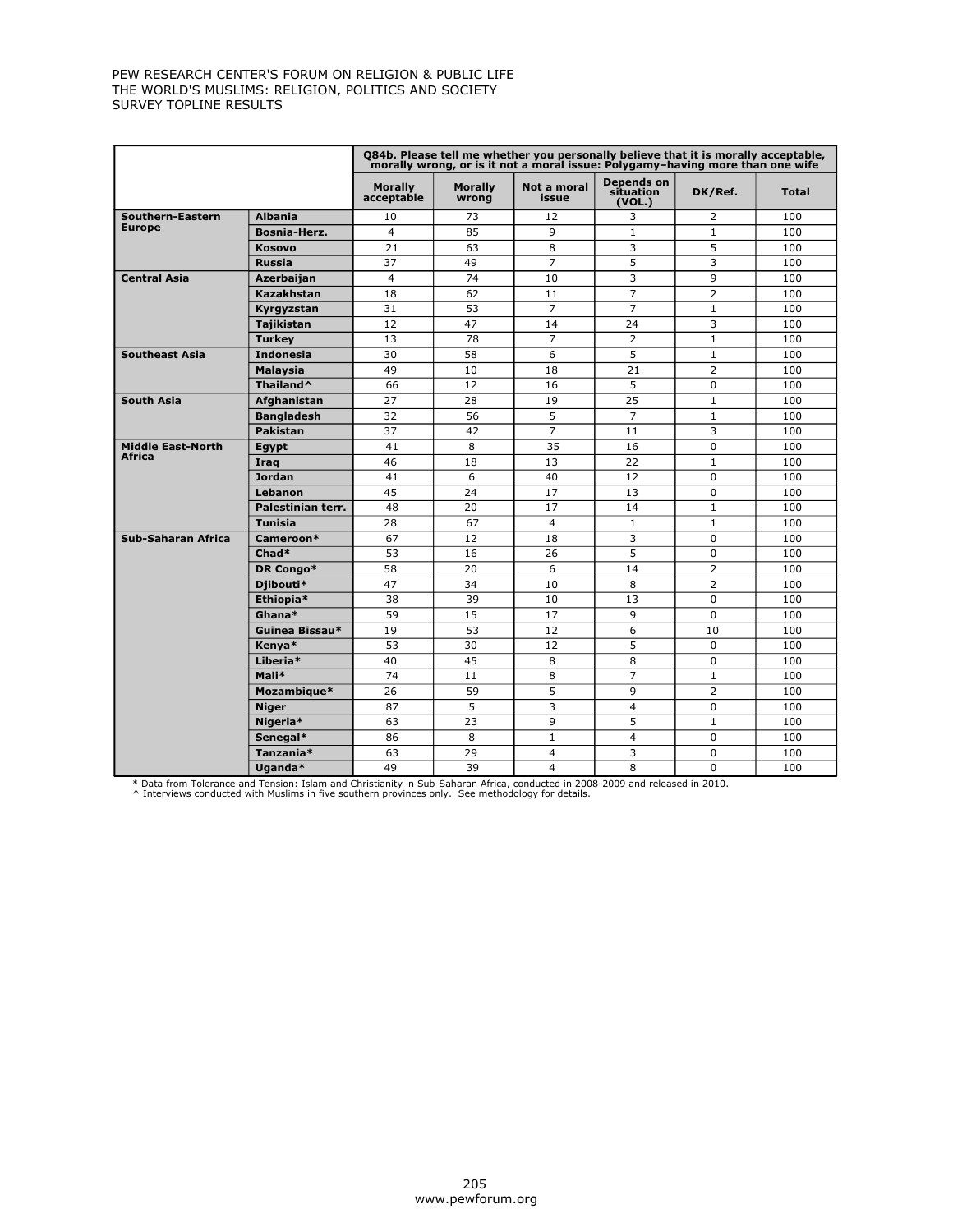|                          |                       |                              |                         | Q84c. Please tell me whether you personally believe that it is morally acceptable,<br>morally wrong, or is it not a moral issue: Married couples choosing to limit the<br>number of children they have |                                   |                |              |
|--------------------------|-----------------------|------------------------------|-------------------------|--------------------------------------------------------------------------------------------------------------------------------------------------------------------------------------------------------|-----------------------------------|----------------|--------------|
|                          |                       | <b>Morally</b><br>acceptable | <b>Morally</b><br>wrong | Not a moral<br>issue                                                                                                                                                                                   | Depends on<br>situation<br>(VOL.) | DK/Ref.        | <b>Total</b> |
| Southern-Eastern         | <b>Albania</b>        | 29                           | 25                      | 32                                                                                                                                                                                                     | 12                                | 2              | 100          |
| <b>Europe</b>            | <b>Bosnia-Herz.</b>   | 49                           | 18                      | 28                                                                                                                                                                                                     | 4                                 | $\mathbf{1}$   | 100          |
|                          | <b>Kosovo</b>         | 28                           | 34                      | 19                                                                                                                                                                                                     | q                                 | 10             | 100          |
|                          | <b>Russia</b>         | 37                           | 34                      | 13                                                                                                                                                                                                     | 11                                | 6              | 100          |
| <b>Central Asia</b>      | <b>Azerbaijan</b>     | 37                           | 10                      | 25                                                                                                                                                                                                     | 10                                | 18             | 100          |
|                          | <b>Kazakhstan</b>     | 49                           | 25                      | 15                                                                                                                                                                                                     | $\overline{7}$                    | 4              | 100          |
|                          | Kyrgyzstan            | 46                           | 25                      | 15                                                                                                                                                                                                     | 12                                | $\overline{2}$ | 100          |
|                          | <b>Tajikistan</b>     | 58                           | 15                      | 12                                                                                                                                                                                                     | 10                                | 5              | 100          |
|                          | <b>Turkey</b>         | 37                           | 31                      | 27                                                                                                                                                                                                     | 3                                 | $\overline{2}$ | 100          |
| <b>Southeast Asia</b>    | <b>Indonesia</b>      | 61                           | 26                      | $\overline{7}$                                                                                                                                                                                         | 5                                 | 0              | 100          |
|                          | <b>Malaysia</b>       | 43                           | 14                      | 26                                                                                                                                                                                                     | 16                                | $\mathbf{1}$   | 100          |
|                          | Thailand <sup>^</sup> | 24                           | 50                      | 17                                                                                                                                                                                                     | 4                                 | 5              | 100          |
| <b>South Asia</b>        | Afghanistan           | 45                           | 22                      | 18                                                                                                                                                                                                     | 14                                | $\mathbf{1}$   | 100          |
|                          | <b>Bangladesh</b>     | 47                           | 32                      | 11                                                                                                                                                                                                     | 7                                 | $\overline{2}$ | 100          |
|                          | <b>Pakistan</b>       | 27                           | 47                      | 9                                                                                                                                                                                                      | 9                                 | 8              | 100          |
| <b>Middle East-North</b> | Eqypt                 | 27                           | 23                      | 34                                                                                                                                                                                                     | 15                                | $\mathbf{1}$   | 100          |
| <b>Africa</b>            | Irag                  | 32                           | 17                      | 25                                                                                                                                                                                                     | 22                                | 4              | 100          |
|                          | <b>Jordan</b>         | 34                           | 11                      | 37                                                                                                                                                                                                     | 19                                | 0              | 100          |
|                          | Lebanon               | 45                           | 20                      | 19                                                                                                                                                                                                     | 16                                | $\mathbf{1}$   | 100          |
|                          | <b>Palestinian</b>    | 33                           | 30                      | 18                                                                                                                                                                                                     | 16                                | $\overline{2}$ | 100          |
|                          | <b>Tunisia</b>        | 51                           | 40                      | 4                                                                                                                                                                                                      | 4                                 | $\mathbf{1}$   | 100          |

^ Interviews conducted with Muslims in five southern provinces only. See methodology for details.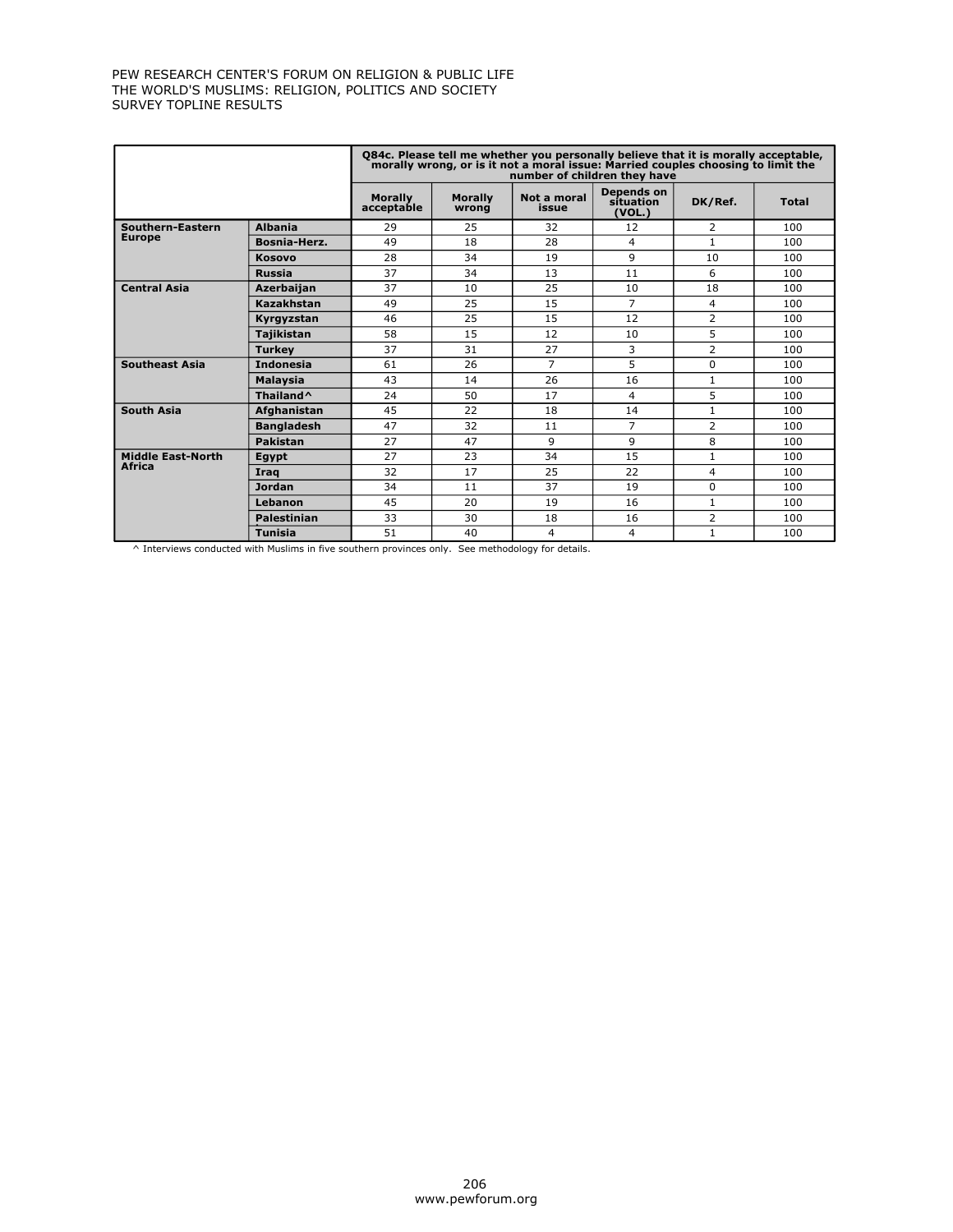|                          |                       |                              |                         | Q84d. Please tell me whether you personally believe that it is morally acceptable,<br>morally wrong, or is it not a moral issue: Drinking alcohol |                                   |                |              |
|--------------------------|-----------------------|------------------------------|-------------------------|---------------------------------------------------------------------------------------------------------------------------------------------------|-----------------------------------|----------------|--------------|
|                          |                       | <b>Morally</b><br>acceptable | <b>Morally</b><br>wrong | Not a moral<br>issue                                                                                                                              | Depends on<br>situation<br>(VOL.) | DK/Ref.        | <b>Total</b> |
| Southern-Eastern         | <b>Albania</b>        | 8                            | 51                      | 34                                                                                                                                                | 6                                 | $\mathbf{1}$   | 100          |
| <b>Europe</b>            | <b>Bosnia-Herz.</b>   | 16                           | 60                      | 21                                                                                                                                                | $\overline{2}$                    | $\Omega$       | 100          |
|                          | <b>Kosovo</b>         | 12                           | 64                      | 17                                                                                                                                                | 3                                 | 5              | 100          |
|                          | <b>Russia</b>         | 10                           | 68                      | 11                                                                                                                                                | 9                                 | $\overline{2}$ | 100          |
| <b>Central Asia</b>      | Azerbaijan            | $\overline{2}$               | 71                      | 20                                                                                                                                                | $\overline{2}$                    | 5              | 100          |
|                          | <b>Kazakhstan</b>     | 15                           | 59                      | 14                                                                                                                                                | 11                                | $\mathbf{1}$   | 100          |
|                          | Kyrgyzstan            | 9                            | 65                      | 16                                                                                                                                                | 8                                 | $\overline{2}$ | 100          |
|                          | <b>Tajikistan</b>     | $\overline{2}$               | 72                      | 18                                                                                                                                                | 6                                 | $\overline{2}$ | 100          |
|                          | <b>Turkey</b>         | 11                           | 66                      | 17                                                                                                                                                | 5                                 | $\mathbf{1}$   | 100          |
| <b>Southeast Asia</b>    | <b>Indonesia</b>      | $\overline{2}$               | 91                      | 5                                                                                                                                                 | $\mathbf{1}$                      | 0              | 100          |
|                          | Malaysia              | $\overline{2}$               | 93                      | 5                                                                                                                                                 | $\mathbf{1}$                      | $\Omega$       | 100          |
|                          | Thailand <sup>^</sup> | $\mathbf 1$                  | 98                      | $\Omega$                                                                                                                                          | $\Omega$                          | 0              | 100          |
| <b>South Asia</b>        | Afghanistan           | $\mathbf{1}$                 | 72                      | 23                                                                                                                                                | $\overline{2}$                    | $\mathbf{1}$   | 100          |
|                          | <b>Bangladesh</b>     | 1                            | 82                      | 12                                                                                                                                                | 2                                 | $\overline{2}$ | 100          |
|                          | <b>Pakistan</b>       | $\overline{2}$               | 91                      | $\overline{2}$                                                                                                                                    | $\mathbf{1}$                      | $\overline{4}$ | 100          |
| <b>Middle East-North</b> | Egypt                 | 3                            | 79                      | 10                                                                                                                                                | $\overline{7}$                    | $\Omega$       | 100          |
| <b>Africa</b>            | Irag                  | $\mathbf{1}$                 | 86                      | 10                                                                                                                                                | $\mathbf{1}$                      | $\overline{2}$ | 100          |
|                          | <b>Jordan</b>         | 5                            | 82                      | 12                                                                                                                                                | $\mathbf{1}$                      | 0              | 100          |
|                          | Lebanon               | 5                            | 85                      | 7                                                                                                                                                 | 2                                 | 0              | 100          |
|                          | Palestinian terr.     | $\mathbf{1}$                 | 92                      | 5                                                                                                                                                 | $\mathbf{1}$                      | $\overline{2}$ | 100          |
|                          | <b>Tunisia</b>        | 12                           | 82                      | 5                                                                                                                                                 | $\mathbf{1}$                      | $\Omega$       | 100          |
| Sub-Saharan Africa       | Cameroon*             | 9                            | 80                      | 8                                                                                                                                                 | 3                                 | $\Omega$       | 100          |
|                          | Chad*                 | 23                           | 53                      | 20                                                                                                                                                | $\overline{4}$                    | 0              | 100          |
|                          | DR Congo*             | 17                           | 53                      | 14                                                                                                                                                | 13                                | 3              | 100          |
|                          | Djibouti*             | 5                            | 79                      | 12                                                                                                                                                | 3                                 | $\overline{2}$ | 100          |
|                          | Ethiopia*             | $\mathbf{1}$                 | 87                      | 11                                                                                                                                                | $\mathbf{1}$                      | 0              | 100          |
|                          | Ghana*                | $\mathbf{1}$                 | 93                      | $\overline{4}$                                                                                                                                    | 2                                 | 0              | 100          |
|                          | Guinea Bissau*        | 6                            | 72                      | 16                                                                                                                                                | 5                                 | $\mathbf{1}$   | 100          |
|                          | Kenya*                | 3                            | 86                      | 9                                                                                                                                                 | $\overline{2}$                    | 0              | 100          |
|                          | Liberia*              | 10                           | 85                      | $\overline{2}$                                                                                                                                    | 3                                 | 0              | 100          |
|                          | Mali*                 | 6                            | 77                      | 11                                                                                                                                                | 5                                 | $\mathbf{1}$   | 100          |
|                          | Mozambique*           | 20                           | 64                      | 10                                                                                                                                                | 5                                 | $\mathbf{1}$   | 100          |
|                          | <b>Niger</b>          | $\overline{2}$               | 91                      | 4                                                                                                                                                 | $\mathbf{1}$                      | $\mathbf{1}$   | 100          |
|                          | Nigeria*              | $\overline{4}$               | 89                      | 5                                                                                                                                                 | $\mathbf{1}$                      | $\mathbf{1}$   | 100          |
|                          | Senegal*              | $\overline{4}$               | 85                      | 8                                                                                                                                                 | 3                                 | 0              | 100          |
|                          | Tanzania*             | $\overline{2}$               | 84                      | 10                                                                                                                                                | 3                                 | $\mathbf{1}$   | 100          |
|                          | Uganda*               | 12                           | 78                      | $\overline{7}$                                                                                                                                    | $\overline{2}$                    | $\mathbf{1}$   | 100          |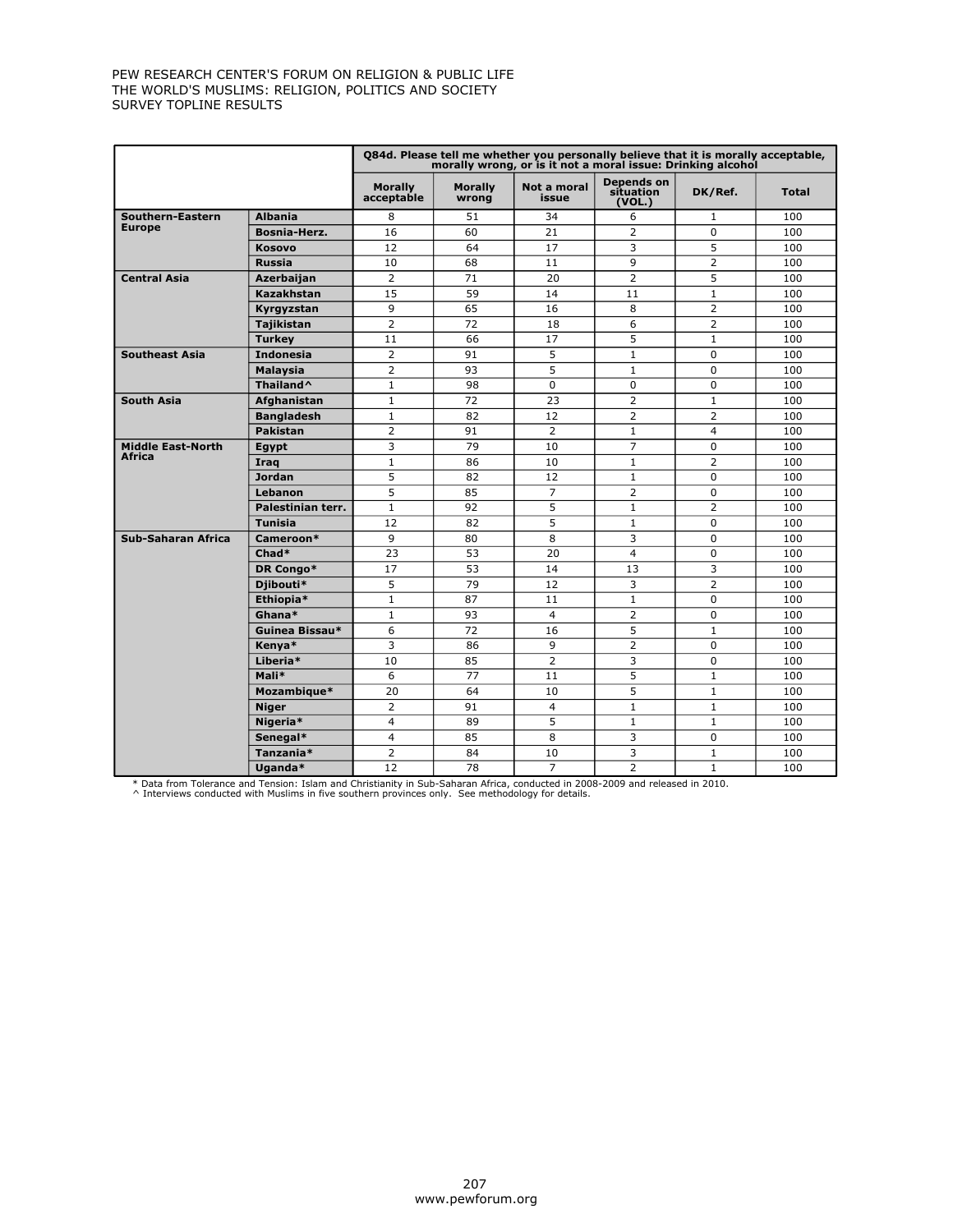|                                    |                       |                              |                         | Q84e. Please tell me whether you personally believe that it is morally acceptable,<br>morally wrong, or is it not a moral issue: Euthanasia-ending the life of the incurably | sick                              |                |              |
|------------------------------------|-----------------------|------------------------------|-------------------------|------------------------------------------------------------------------------------------------------------------------------------------------------------------------------|-----------------------------------|----------------|--------------|
|                                    |                       | <b>Morally</b><br>acceptable | <b>Morally</b><br>wrong | Not a moral<br>issue                                                                                                                                                         | Depends on<br>situation<br>(VOL.) | DK/Ref.        | <b>Total</b> |
| Southern-Eastern                   | <b>Albania</b>        | 5                            | 54                      | 26                                                                                                                                                                           | 10                                | 6              | 100          |
| <b>Europe</b>                      | Bosnia-Herz.          | $\overline{7}$               | 72                      | 12                                                                                                                                                                           | $\overline{7}$                    | $\overline{2}$ | 100          |
|                                    | <b>Kosovo</b>         | 6                            | 57                      | 21                                                                                                                                                                           | 6                                 | 11             | 100          |
|                                    | <b>Russia</b>         | 8                            | 71                      | 5                                                                                                                                                                            | 10                                | 5              | 100          |
| <b>Central Asia</b>                | Azerbaijan            | $\mathbf{1}$                 | 34                      | 41                                                                                                                                                                           | 8                                 | 17             | 100          |
|                                    | <b>Kazakhstan</b>     | 6                            | 67                      | 8                                                                                                                                                                            | 14                                | 6              | 100          |
|                                    | Kyrgyzstan            | 6                            | 62                      | 12                                                                                                                                                                           | 10                                | 10             | 100          |
|                                    | <b>Tajikistan</b>     | $\mathbf{1}$                 | 67                      | 10                                                                                                                                                                           | $\overline{7}$                    | 15             | 100          |
|                                    | <b>Turkey</b>         | 9                            | 60                      | 15                                                                                                                                                                           | 8                                 | 8              | 100          |
| <b>Southeast Asia</b>              | <b>Indonesia</b>      | $\overline{4}$               | 88                      | 5                                                                                                                                                                            | $\overline{2}$                    | $\mathbf{1}$   | 100          |
|                                    | <b>Malaysia</b>       | $\overline{4}$               | 76                      | $\overline{7}$                                                                                                                                                               | 9                                 | $\overline{4}$ | 100          |
|                                    | Thailand <sup>^</sup> | 5                            | 92                      | $\mathbf{1}$                                                                                                                                                                 | $\Omega$                          | $\mathbf{1}$   | 100          |
| <b>South Asia</b>                  | Afghanistan           | $\overline{4}$               | 68                      | 21                                                                                                                                                                           | $\overline{4}$                    | 3              | 100          |
|                                    | <b>Bangladesh</b>     | 5                            | 58                      | 22                                                                                                                                                                           | 6                                 | 9              | 100          |
|                                    | <b>Pakistan</b>       | 3                            | 80                      | 3                                                                                                                                                                            | 3                                 | 11             | 100          |
| <b>Middle East-North</b><br>Africa | Egypt                 | 3                            | 47                      | 38                                                                                                                                                                           | 11                                | $\mathbf{1}$   | 100          |
|                                    | <b>Iraq</b>           | $\overline{2}$               | 68                      | 16                                                                                                                                                                           | 8                                 | 6              | 100          |
|                                    | <b>Jordan</b>         | 3                            | 45                      | 46                                                                                                                                                                           | 6                                 | 0              | 100          |
|                                    | Lebanon               | $\overline{2}$               | 90                      | $\overline{4}$                                                                                                                                                               | $\overline{4}$                    | $\mathbf{1}$   | 100          |
|                                    | Palestinian terr.     | $\overline{4}$               | 81                      | $\overline{7}$                                                                                                                                                               | 5                                 | 4              | 100          |
|                                    | <b>Tunisia</b>        | 6                            | 85                      | $\overline{7}$                                                                                                                                                               | $\mathbf{1}$                      | $\mathbf{1}$   | 100          |
| <b>Sub-Saharan Africa</b>          | Cameroon*             | 3                            | 93                      | $\mathbf{1}$                                                                                                                                                                 | $\mathbf{1}$                      | $\overline{2}$ | 100          |
|                                    | Chad*                 | 8                            | 87                      | 3                                                                                                                                                                            | $\overline{2}$                    | 0              | 100          |
|                                    | DR Congo*             | 14                           | 61                      | 11                                                                                                                                                                           | 10                                | $\overline{4}$ | 100          |
|                                    | Djibouti*             | 8                            | 72                      | 11                                                                                                                                                                           | 5                                 | 4              | 100          |
|                                    | Ethiopia*             | $\overline{2}$               | 88                      | $\overline{7}$                                                                                                                                                               | $\overline{2}$                    | $\mathbf{1}$   | 100          |
|                                    | Ghana*                | $\overline{2}$               | 73                      | 15                                                                                                                                                                           | 8                                 | 3              | 100          |
|                                    | Guinea Bissau*        | 12                           | 65                      | 9                                                                                                                                                                            | 9                                 | 5              | 100          |
|                                    | Kenya*                | $\mathbf{1}$                 | 91                      | 3                                                                                                                                                                            | $\overline{4}$                    | 0              | 100          |
|                                    | Liberia*              | 6                            | 80                      | $\overline{4}$                                                                                                                                                               | 6                                 | 4              | 100          |
|                                    | Mali*                 | 3                            | 80                      | 6                                                                                                                                                                            | $\overline{7}$                    | 4              | 100          |
|                                    | Mozambique*           | 13                           | 74                      | 8                                                                                                                                                                            | $\overline{4}$                    | $\overline{2}$ | 100          |
|                                    | <b>Niger</b>          | $\mathbf{1}$                 | 83                      | 5                                                                                                                                                                            | 3                                 | $\overline{7}$ | 100          |
|                                    | Nigeria*              | $\overline{2}$               | 80                      | 11                                                                                                                                                                           | 5                                 | 3              | 100          |
|                                    | Senegal*              | $\overline{2}$               | 88                      | 5                                                                                                                                                                            | $\overline{4}$                    | $\Omega$       | 100          |
|                                    | Tanzania*             | 2                            | 92                      | 5                                                                                                                                                                            | $\mathbf{1}$                      | $\Omega$       | 100          |
|                                    | Uganda*               | 14                           | 74                      | 6                                                                                                                                                                            | 3                                 | 3              | 100          |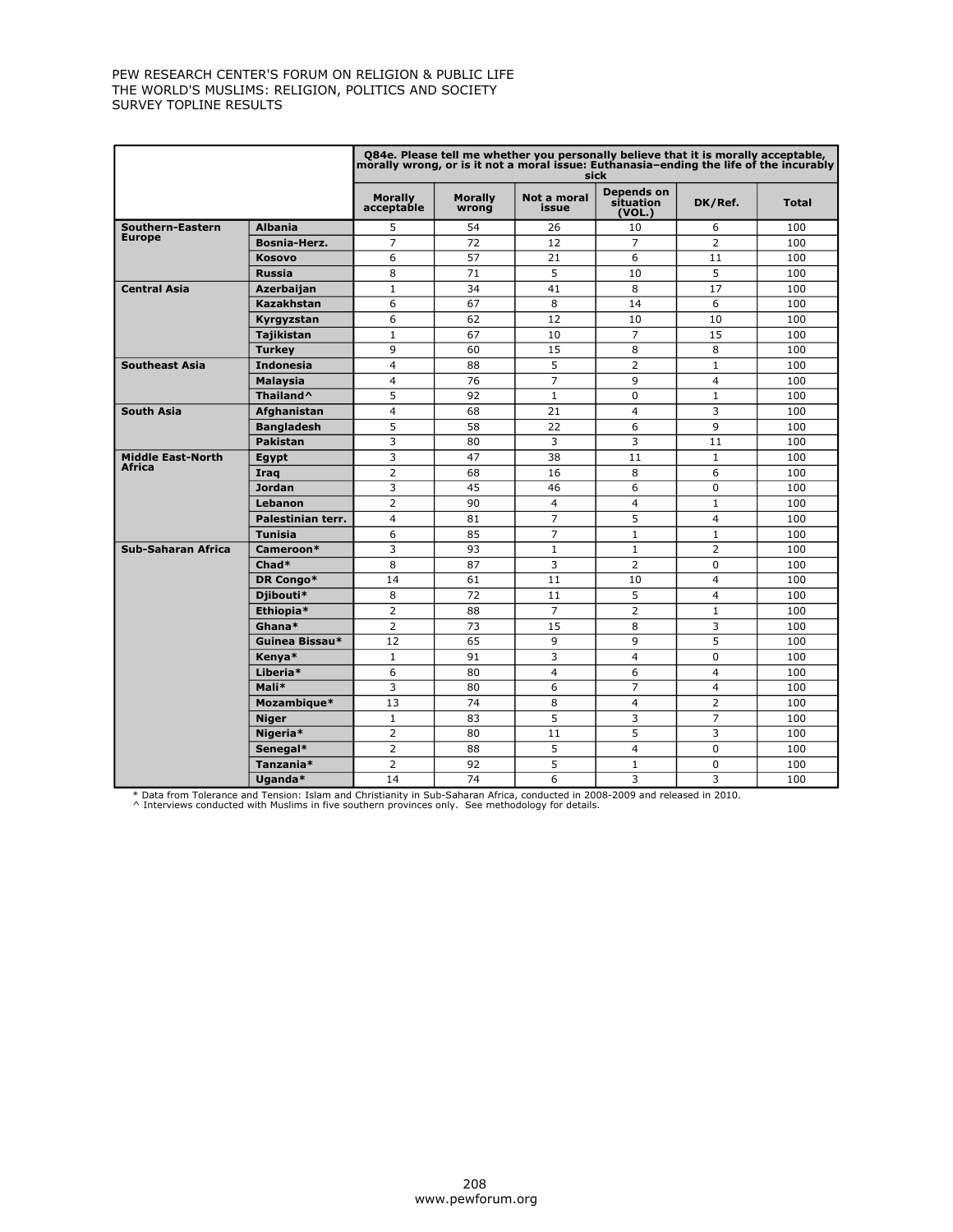|                          |                       |                              |                         | Q84f. Please tell me whether you personally believe that it is morally acceptable,<br>morally wrong, or is it not a moral issue: Suicide |                                   |                |              |
|--------------------------|-----------------------|------------------------------|-------------------------|------------------------------------------------------------------------------------------------------------------------------------------|-----------------------------------|----------------|--------------|
|                          |                       | <b>Morally</b><br>acceptable | <b>Morally</b><br>wrong | Not a moral<br>issue                                                                                                                     | Depends on<br>sítuation<br>(VOL.) | DK/Ref.        | <b>Total</b> |
| Southern-Eastern         | <b>Albania</b>        | $\overline{2}$               | 74                      | 19                                                                                                                                       | 3                                 | $\mathbf{1}$   | 100          |
| <b>Europe</b>            | <b>Bosnia-Herz.</b>   | $\mathbf{1}$                 | 92                      | 6                                                                                                                                        | $\mathbf{1}$                      | $\Omega$       | 100          |
|                          | <b>Kosovo</b>         | 2                            | 72                      | 16                                                                                                                                       | 5                                 | $\overline{4}$ | 100          |
|                          | <b>Russia</b>         | $\overline{2}$               | 91                      | 5                                                                                                                                        | $\mathbf{1}$                      | $\mathbf{1}$   | 100          |
| <b>Central Asia</b>      | Azerbaijan            | $\Omega$                     | 59                      | 34                                                                                                                                       | $\overline{4}$                    | 3              | 100          |
|                          | <b>Kazakhstan</b>     | $\overline{2}$               | 90                      | 5                                                                                                                                        | $\mathbf{1}$                      | $\overline{2}$ | 100          |
|                          | Kyrgyzstan            | $\overline{4}$               | 76                      | 12                                                                                                                                       | 3                                 | 5              | 100          |
|                          | <b>Tajikistan</b>     | 0                            | 85                      | $\mathsf q$                                                                                                                              | 5                                 | $\mathbf{1}$   | 100          |
|                          | <b>Turkey</b>         | 4                            | 80                      | 13                                                                                                                                       | $\overline{2}$                    | $\overline{2}$ | 100          |
| <b>Southeast Asia</b>    | <b>Indonesia</b>      | $\overline{2}$               | 95                      | 3                                                                                                                                        | $\mathbf{1}$                      | 0              | 100          |
|                          | Malaysia              | $\overline{2}$               | 92                      | 6                                                                                                                                        | $\Omega$                          | $\Omega$       | 100          |
|                          | Thailand <sup>^</sup> | $\mathbf 0$                  | 100                     | $\Omega$                                                                                                                                 | $\Omega$                          | 0              | 100          |
| <b>South Asia</b>        | Afghanistan           | $\mathbf{1}$                 | 69                      | 20                                                                                                                                       | 8                                 | $\overline{2}$ | 100          |
|                          | <b>Bangladesh</b>     | $\mathbf{1}$                 | 80                      | 12                                                                                                                                       | $\overline{4}$                    | $\overline{2}$ | 100          |
|                          | <b>Pakistan</b>       | $\mathbf{1}$                 | 92                      | $\overline{2}$                                                                                                                           | $\mathbf{1}$                      | $\overline{4}$ | 100          |
| <b>Middle East-North</b> | Egypt                 | $\Omega$                     | 62                      | 33                                                                                                                                       | $\overline{4}$                    | $\Omega$       | 100          |
| Africa                   | Irag                  | $\mathbf{1}$                 | 78                      | 17                                                                                                                                       | $\overline{2}$                    | $\overline{2}$ | 100          |
|                          | <b>Jordan</b>         | $\overline{2}$               | 56                      | 40                                                                                                                                       | 3                                 | 0              | 100          |
|                          | Lebanon               | $\mathbf{1}$                 | 86                      | 13                                                                                                                                       | $\Omega$                          | 0              | 100          |
|                          | Palestinian terr.     | 0                            | 90                      | 8                                                                                                                                        | $\mathbf{1}$                      | $\overline{2}$ | 100          |
|                          | <b>Tunisia</b>        | $\mathbf{1}$                 | 92                      | 6                                                                                                                                        | $\Omega$                          | $\Omega$       | 100          |
| Sub-Saharan Africa       | Cameroon*             | $\mathbf{1}$                 | 98                      | $\Omega$                                                                                                                                 | $\Omega$                          | $\Omega$       | 100          |
|                          | Chad*                 | $\overline{4}$               | 93                      | $\overline{2}$                                                                                                                           | $\mathbf{1}$                      | 0              | 100          |
|                          | DR Congo*             | 11                           | 66                      | $\overline{7}$                                                                                                                           | 11                                | $\overline{4}$ | 100          |
|                          | Djibouti*             | 5                            | 80                      | 11                                                                                                                                       | $\overline{2}$                    | $\overline{2}$ | 100          |
|                          | Ethiopia*             | $\mathbf{1}$                 | 89                      | $\overline{7}$                                                                                                                           | 3                                 | 0              | 100          |
|                          | Ghana*                | $\mathbf{1}$                 | 89                      | 8                                                                                                                                        | $\overline{2}$                    | 0              | 100          |
|                          | Guinea Bissau*        | 13                           | 65                      | 12                                                                                                                                       | 6                                 | 5              | 100          |
|                          | Kenya*                | 0                            | 97                      | $\mathbf{1}$                                                                                                                             | $\mathbf{1}$                      | 0              | 100          |
|                          | Liberia*              | 6                            | 86                      | 3                                                                                                                                        | $\overline{4}$                    | 0              | 100          |
|                          | Mali*                 | $\Omega$                     | 88                      | 6                                                                                                                                        | 6                                 | $\mathbf{1}$   | 100          |
|                          | Mozambique*           | 10                           | 78                      | $\overline{7}$                                                                                                                           | $\overline{4}$                    | $\mathbf{1}$   | 100          |
|                          | <b>Niger</b>          | $\mathbf{1}$                 | 93                      | $\overline{4}$                                                                                                                           | $\mathbf{1}$                      | $\mathbf{1}$   | 100          |
|                          | Nigeria*              | $\mathbf{1}$                 | 91                      | 5                                                                                                                                        | $\overline{2}$                    | $\mathbf{1}$   | 100          |
|                          | Senegal*              | $\mathbf 0$                  | 94                      | 5                                                                                                                                        | $\mathbf{1}$                      | 0              | 100          |
|                          | Tanzania*             | $\mathbf{1}$                 | 91                      | $\overline{7}$                                                                                                                           | $\Omega$                          | 0              | 100          |
|                          | Uganda*               | 10                           | 80                      | $\overline{7}$                                                                                                                           | $\overline{2}$                    | 0              | 100          |

\* Data from Tolerance and Tension: Islam and Christianity in Sub-Saharan Africa, conducted in 2008-2009 and released in 2010. ^ Interviews conducted with Muslims in five southern provinces only. See methodology for details.

 209 www.pewforum.org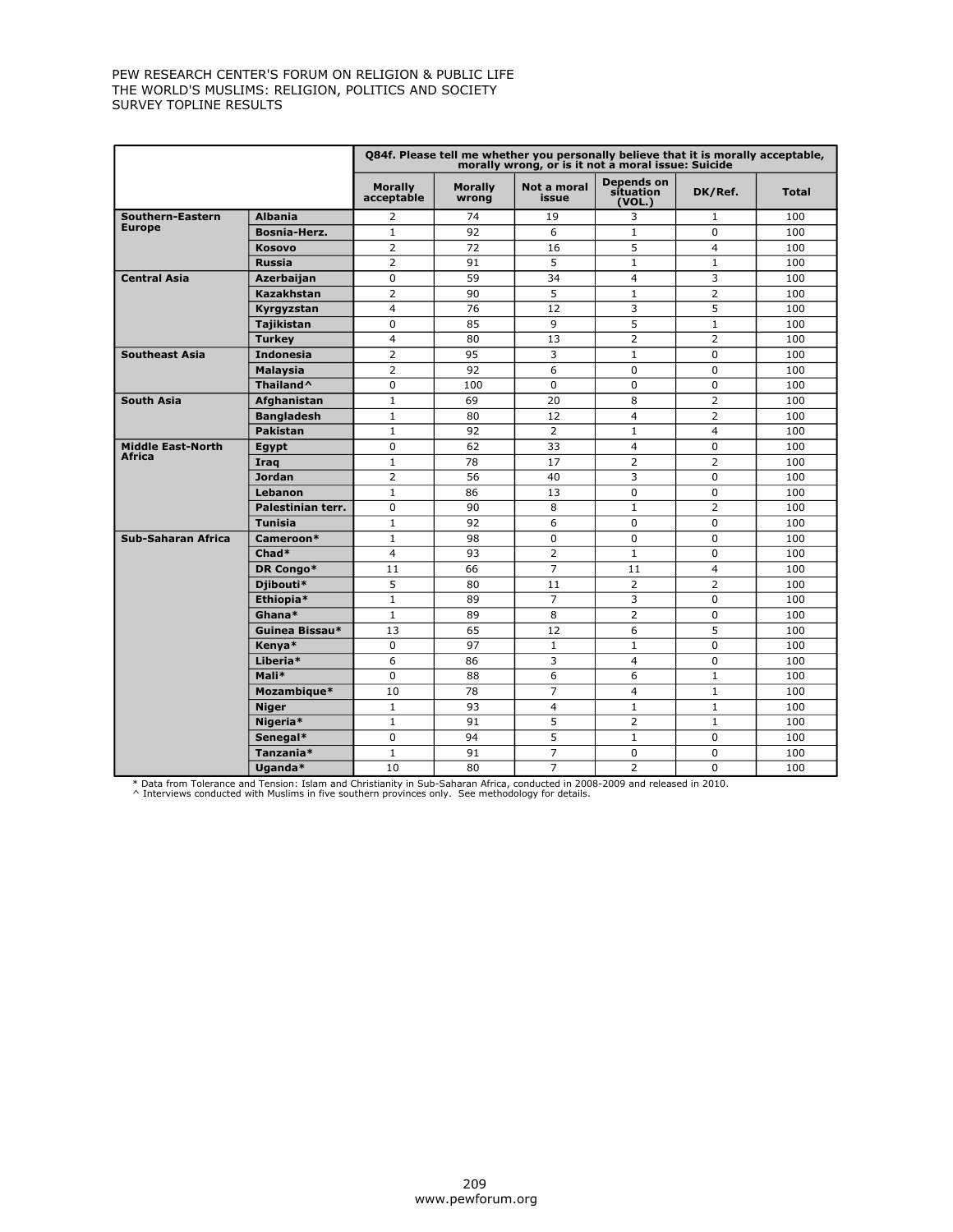|                          |                       |                              |                         | Q84g. Please tell me whether you personally believe that it is morally acceptable,<br>morally wrong, or is it not a moral issue: Having an abortion |                                   |                |              |
|--------------------------|-----------------------|------------------------------|-------------------------|-----------------------------------------------------------------------------------------------------------------------------------------------------|-----------------------------------|----------------|--------------|
|                          |                       | <b>Morally</b><br>acceptable | <b>Morally</b><br>wrong | Not a moral<br>issue                                                                                                                                | Depends on<br>situation<br>(VOL.) | DK/Ref.        | <b>Total</b> |
| Southern-Eastern         | <b>Albania</b>        | $\overline{7}$               | 65                      | 13                                                                                                                                                  | 14                                | $\overline{2}$ | 100          |
| <b>Europe</b>            | <b>Bosnia-Herz.</b>   | 14                           | 66                      | 12                                                                                                                                                  | $\overline{7}$                    | $\mathbf{1}$   | 100          |
|                          | <b>Kosovo</b>         | $\overline{4}$               | 75                      | 8                                                                                                                                                   | 8                                 | $\overline{4}$ | 100          |
|                          | <b>Russia</b>         | $\overline{7}$               | 77                      | 5                                                                                                                                                   | 10                                | $\mathbf{1}$   | 100          |
| <b>Central Asia</b>      | Azerbaijan            | 3                            | 23                      | 16                                                                                                                                                  | 50                                | $\overline{7}$ | 100          |
|                          | <b>Kazakhstan</b>     | 9                            | 61                      | 10                                                                                                                                                  | 16                                | 3              | 100          |
|                          | Kyrgyzstan            | 6                            | 69                      | 9                                                                                                                                                   | 12                                | $\overline{4}$ | 100          |
|                          | <b>Tajikistan</b>     | $\mathbf{1}$                 | 50                      | 11                                                                                                                                                  | 34                                | 3              | 100          |
|                          | <b>Turkey</b>         | $\overline{7}$               | 74                      | 11                                                                                                                                                  | $\overline{7}$                    | $\mathbf{1}$   | 100          |
| <b>Southeast Asia</b>    | <b>Indonesia</b>      | $\overline{2}$               | 93                      | $\overline{4}$                                                                                                                                      | $\mathbf{1}$                      | 0              | 100          |
|                          | Malaysia              | 3                            | 85                      | 5                                                                                                                                                   | 6                                 | $\mathbf{1}$   | 100          |
|                          | Thailand <sup>^</sup> | $\mathbf 0$                  | 99                      | $\Omega$                                                                                                                                            | $\Omega$                          | 0              | 100          |
| <b>South Asia</b>        | Afghanistan           | $\overline{4}$               | 55                      | 19                                                                                                                                                  | 18                                | 5              | 100          |
|                          | <b>Bangladesh</b>     | 18                           | 64                      | 10                                                                                                                                                  | $\overline{4}$                    | $\overline{4}$ | 100          |
|                          | <b>Pakistan</b>       | $\mathbf 0$                  | 82                      | $\overline{4}$                                                                                                                                      | 6                                 | 8              | 100          |
| <b>Middle East-North</b> | Egypt                 | $\mathbf{1}$                 | 66                      | 22                                                                                                                                                  | 10                                | $\Omega$       | 100          |
| <b>Africa</b>            | Irag                  | $\overline{2}$               | 57                      | 21                                                                                                                                                  | 17                                | 3              | 100          |
|                          | <b>Jordan</b>         | $\overline{2}$               | 57                      | 34                                                                                                                                                  | $\overline{7}$                    | 0              | 100          |
|                          | Lebanon               | 2                            | 78                      | 5                                                                                                                                                   | 15                                | 0              | 100          |
|                          | Palestinian terr.     | $\mathbf 0$                  | 77                      | 6                                                                                                                                                   | 14                                | $\overline{2}$ | 100          |
|                          | <b>Tunisia</b>        | 6                            | 83                      | 6                                                                                                                                                   | 3                                 | $\mathbf{1}$   | 100          |
| Sub-Saharan Africa       | Cameroon*             | $\overline{2}$               | 95                      | $\mathbf{1}$                                                                                                                                        | 2                                 | $\Omega$       | 100          |
|                          | Chad*                 | 5                            | 86                      | $\overline{4}$                                                                                                                                      | 5                                 | 0              | 100          |
|                          | DR Congo*             | 10                           | 78                      | 3                                                                                                                                                   | 6                                 | $\overline{4}$ | 100          |
|                          | Djibouti*             | 9                            | 72                      | 11                                                                                                                                                  | 5                                 | 3              | 100          |
|                          | Ethiopia*             | $\mathbf 0$                  | 91                      | 5                                                                                                                                                   | $\overline{4}$                    | 0              | 100          |
|                          | Ghana*                | $\mathbf{1}$                 | 91                      | $\mathbf{1}$                                                                                                                                        | $\overline{7}$                    | 0              | 100          |
|                          | Guinea Bissau*        | 5                            | 76                      | 11                                                                                                                                                  | 6                                 | $\overline{2}$ | 100          |
|                          | Kenya*                | $\mathbf 0$                  | 92                      | 0                                                                                                                                                   | $\overline{7}$                    | 0              | 100          |
|                          | Liberia*              | 6                            | 88                      | 3                                                                                                                                                   | $\mathbf{1}$                      | $\overline{2}$ | 100          |
|                          | Mali*                 | $\mathbf{1}$                 | 92                      | $\overline{\mathbf{4}}$                                                                                                                             | $\overline{2}$                    | $\Omega$       | 100          |
|                          | Mozambique*           | 13                           | $\overline{75}$         | 5                                                                                                                                                   | 5                                 | $\mathbf{1}$   | 100          |
|                          | <b>Niger</b>          | $\mathbf{1}$                 | 87                      | 5                                                                                                                                                   | $\overline{7}$                    | $\mathbf{1}$   | 100          |
|                          | Nigeria*              | 3                            | 91                      | $\overline{2}$                                                                                                                                      | $\overline{4}$                    | $\mathbf{1}$   | 100          |
|                          | Senegal*              | $1\,$                        | 87                      | 5                                                                                                                                                   | 6                                 | 0              | 100          |
|                          | Tanzania*             | $\mathbf 0$                  | 94                      | 5                                                                                                                                                   | $\mathbf{1}$                      | $\mathbf{1}$   | 100          |
|                          | Uganda*               | 15                           | 75                      | 5                                                                                                                                                   | 4                                 | $\mathbf{1}$   | 100          |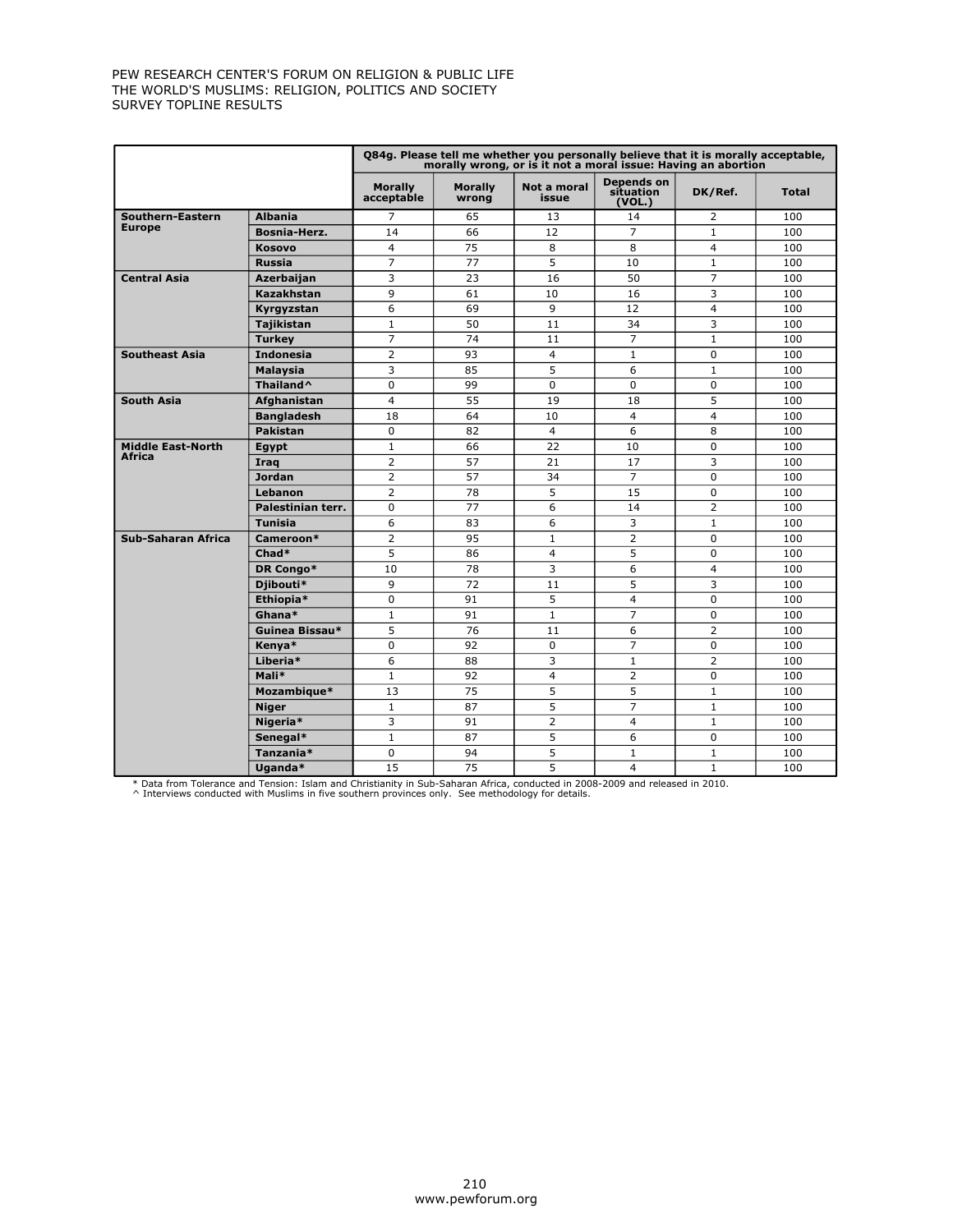|                           |                       |                              |                         | Q84h. Please tell me whether you personally believe that it is morally acceptable,<br>morally wrong, or is it not a moral issue: Prostitution |                                          |                |              |
|---------------------------|-----------------------|------------------------------|-------------------------|-----------------------------------------------------------------------------------------------------------------------------------------------|------------------------------------------|----------------|--------------|
|                           |                       | <b>Morally</b><br>acceptable | <b>Morally</b><br>wrong | Not a moral<br>issue                                                                                                                          | <b>Depends on</b><br>situation<br>(VOL.) | DK/Ref.        | <b>Total</b> |
| Southern-Eastern          | <b>Albania</b>        | $\overline{4}$               | 85                      | 4                                                                                                                                             | 5                                        | $\overline{2}$ | 100          |
| <b>Europe</b>             | Bosnia-Herz.          | $\mathbf{1}$                 | 91                      | $\overline{7}$                                                                                                                                | $\mathbf 0$                              | $\mathbf{1}$   | 100          |
|                           | <b>Kosovo</b>         | $\overline{2}$               | 89                      | 5                                                                                                                                             | $\overline{2}$                           | $\overline{4}$ | 100          |
|                           | <b>Russia</b>         | $\overline{2}$               | 91                      | $\overline{4}$                                                                                                                                | $\overline{2}$                           | $\mathbf{1}$   | 100          |
| <b>Central Asia</b>       | Azerbaijan            | $\mathbf 0$                  | 96                      | 3                                                                                                                                             | $\mathbf{1}$                             | $\mathbf{1}$   | 100          |
|                           | <b>Kazakhstan</b>     | $\mathbf{1}$                 | 93                      | $\overline{4}$                                                                                                                                | $\mathbf{1}$                             | $\mathbf{1}$   | 100          |
|                           | Kyrgyzstan            | $\overline{2}$               | 79                      | 9                                                                                                                                             | $\overline{4}$                           | 6              | 100          |
|                           | <b>Tajikistan</b>     | $\mathbf 0$                  | 88                      | $\overline{7}$                                                                                                                                | 3                                        | $\mathbf{1}$   | 100          |
|                           | <b>Turkey</b>         | 3                            | 89                      | 5                                                                                                                                             | $\overline{2}$                           | $\mathbf{1}$   | 100          |
| <b>Southeast Asia</b>     | <b>Indonesia</b>      | $\mathbf{1}$                 | 93                      | 4                                                                                                                                             | $\Omega$                                 | $\mathbf{1}$   | 100          |
|                           | <b>Malaysia</b>       | $\overline{2}$               | 94                      | 5                                                                                                                                             | $\mathbf 0$                              | 0              | 100          |
|                           | Thailand <sup>^</sup> | $\mathbf 0$                  | 99                      | $\Omega$                                                                                                                                      | $\Omega$                                 | 0              | 100          |
| <b>South Asia</b>         | <b>Bangladesh</b>     | $\mathbf{1}$                 | 80                      | 12                                                                                                                                            | $\overline{2}$                           | $\overline{4}$ | 100          |
|                           | <b>Pakistan</b>       | $\mathbf 0$                  | 88                      | 2                                                                                                                                             | $\mathbf{1}$                             | 9              | 100          |
| <b>Middle East-North</b>  | Egypt                 | $\Omega$                     | 96                      | $\Omega$                                                                                                                                      | 3                                        | $\Omega$       | 100          |
| Africa                    | Iraq                  | $\mathbf 0$                  | 87                      | $\overline{7}$                                                                                                                                | $\Omega$                                 | 6              | 100          |
|                           | <b>Jordan</b>         | $\overline{2}$               | 96                      | $\Omega$                                                                                                                                      | $\overline{2}$                           | $\Omega$       | 100          |
|                           | Lebanon               | $\mathbf{1}$                 | 98                      | $\mathbf{1}$                                                                                                                                  | $\Omega$                                 | $\Omega$       | 100          |
|                           | Palestinian terr.     | $\mathbf 0$                  | 94                      | $\overline{4}$                                                                                                                                | $\Omega$                                 | $\mathbf{1}$   | 100          |
|                           | <b>Tunisia</b>        | $\mathbf{1}$                 | 92                      | 7                                                                                                                                             | $\Omega$                                 | $\Omega$       | 100          |
| <b>Sub-Saharan Africa</b> | Cameroon*             | 3                            | 93                      | 3                                                                                                                                             | $\mathbf{1}$                             | 0              | 100          |
|                           | Chad*                 | 10                           | 75                      | 12                                                                                                                                            | $\overline{4}$                           | $\Omega$       | 100          |
|                           | DR Congo*             | 9                            | 81                      | $\overline{4}$                                                                                                                                | 3                                        | 3              | 100          |
|                           | Djibouti*             | 5                            | 80                      | 10                                                                                                                                            | $\overline{2}$                           | 3              | 100          |
|                           | Ethiopia*             | $\mathbf{1}$                 | 92                      | 6                                                                                                                                             | $\mathbf{1}$                             | $\Omega$       | 100          |
|                           | Ghana*                | $\mathbf 0$                  | 98                      | $\mathbf{1}$                                                                                                                                  | $\mathbf 0$                              | 0              | 100          |
|                           | Guinea Bissau*        | 9                            | 73                      | 10                                                                                                                                            | 6                                        | $\mathbf{1}$   | 100          |
|                           | Kenya*                | $\mathbf 0$                  | 97                      | $\mathbf{1}$                                                                                                                                  | $\overline{2}$                           | $\mathbf 0$    | 100          |
|                           | Liberia*              | 6                            | 91                      | $\mathbf{1}$                                                                                                                                  | $\overline{2}$                           | $\Omega$       | 100          |
|                           | Mali*                 | $\Omega$                     | 90                      | $\overline{7}$                                                                                                                                | $\overline{2}$                           | $\Omega$       | 100          |
|                           | Mozambique*           | $\overline{7}$               | 84                      | 6                                                                                                                                             | $\overline{2}$                           | $\mathbf{1}$   | 100          |
|                           | <b>Niger</b>          | $\mathbf{1}$                 | 89                      | 5                                                                                                                                             | $\overline{4}$                           | $\Omega$       | 100          |
|                           | Nigeria*              | $\mathbf{1}$                 | 94                      | 3                                                                                                                                             | $\mathbf{1}$                             | $\mathbf{1}$   | 100          |
|                           | Senegal*              | $\mathbf{1}$                 | 91                      | 7                                                                                                                                             | $\overline{2}$                           | $\Omega$       | 100          |
|                           | Tanzania*             | $\mathbf{1}$                 | 92                      | 6                                                                                                                                             | $\mathbf{1}$                             | 0              | 100          |
|                           | Uganda*               | 8                            | 85                      | 5                                                                                                                                             | $\overline{2}$                           | $\Omega$       | 100          |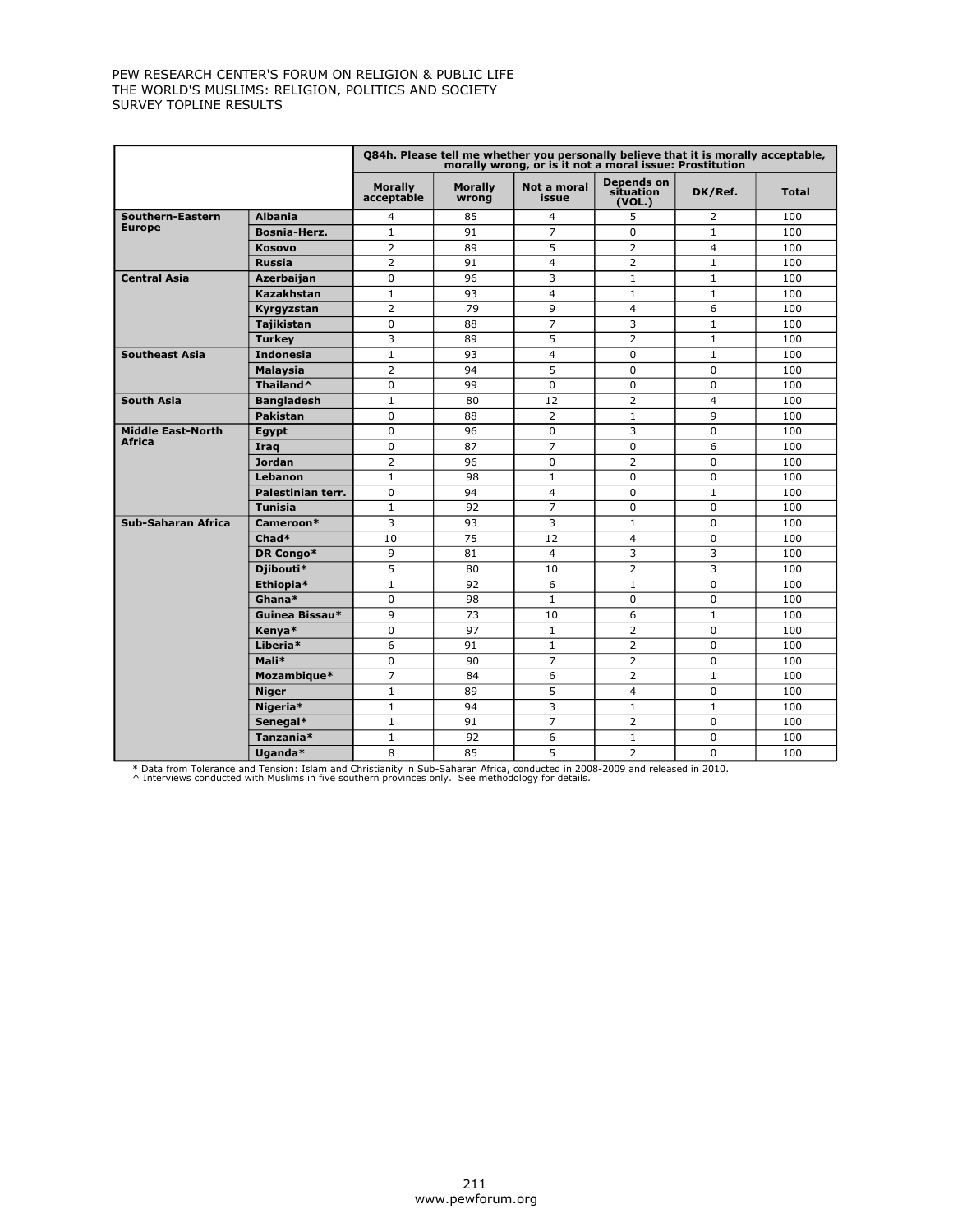|                                           |                       |                              |                         | Q84i. Please tell me whether you personally believe that it is morally acceptable,<br>morally wrong, or is it not a moral issue: Sex between people who are not married | to each other                     |                |              |
|-------------------------------------------|-----------------------|------------------------------|-------------------------|-------------------------------------------------------------------------------------------------------------------------------------------------------------------------|-----------------------------------|----------------|--------------|
|                                           |                       | <b>Morally</b><br>acceptable | <b>Morally</b><br>wrong | Not a moral<br>issue                                                                                                                                                    | Depends on<br>situation<br>(VOL.) | DK/Ref.        | <b>Total</b> |
| Southern-Eastern                          | <b>Albania</b>        | 25                           | 58                      | 9                                                                                                                                                                       | 5                                 | 3              | 100          |
| <b>Europe</b>                             | <b>Bosnia-Herz.</b>   | 26                           | 53                      | 16                                                                                                                                                                      | 3                                 | $\overline{2}$ | 100          |
|                                           | <b>Kosovo</b>         | 5                            | 76                      | 6                                                                                                                                                                       | $\overline{4}$                    | 9              | 100          |
|                                           | <b>Russia</b>         | 10                           | 75                      | 6                                                                                                                                                                       | $\overline{7}$                    | $\overline{2}$ | 100          |
| <b>Central Asia</b>                       | Azerbaijan            | $\mathbf 0$                  | 89                      | 8                                                                                                                                                                       | 2                                 | $\mathbf{1}$   | 100          |
|                                           | <b>Kazakhstan</b>     | 9                            | 75                      | 8                                                                                                                                                                       | 6                                 | $\overline{2}$ | 100          |
|                                           | Kyrgyzstan            | 3                            | 78                      | 8                                                                                                                                                                       | 6                                 | 5              | 100          |
|                                           | <b>Tajikistan</b>     | $\mathbf 0$                  | 85                      | $\overline{7}$                                                                                                                                                          | 3                                 | 5              | 100          |
|                                           | <b>Turkey</b>         | 3                            | 88                      | 5                                                                                                                                                                       | $\overline{2}$                    | $\overline{2}$ | 100          |
| <b>Southeast Asia</b>                     | <b>Indonesia</b>      | 1                            | 94                      | $\overline{4}$                                                                                                                                                          | $\Omega$                          | 0              | 100          |
|                                           | <b>Malaysia</b>       | $\overline{2}$               | 94                      | $\overline{4}$                                                                                                                                                          | $\Omega$                          | 0              | 100          |
|                                           | Thailand <sup>^</sup> | $\mathbf{1}$                 | 99                      | $\Omega$                                                                                                                                                                | $\Omega$                          | 0              | 100          |
| <b>South Asia</b>                         | <b>Bangladesh</b>     | $\mathbf{1}$                 | 81                      | 13                                                                                                                                                                      | $\mathbf{1}$                      | 4              | 100          |
|                                           | Pakistan              | $\Omega$                     | 93                      | $\mathbf{1}$                                                                                                                                                            | $\mathbf{1}$                      | 5              | 100          |
| <b>Middle East-North</b><br><b>Africa</b> | Eqypt                 | $\mathbf{1}$                 | 95                      | $\overline{4}$                                                                                                                                                          | $\mathbf{1}$                      | 0              | 100          |
|                                           | Iraq                  | $\mathbf 0$                  | 83                      | 9                                                                                                                                                                       | $\mathbf 0$                       | $\overline{7}$ | 100          |
|                                           | <b>Jordan</b>         | $\mathbf{1}$                 | 96                      | $\overline{2}$                                                                                                                                                          | $\mathbf{1}$                      | 0              | 100          |
|                                           | Lebanon               | $\overline{2}$               | 96                      | $\mathbf{1}$                                                                                                                                                            | $\mathbf{1}$                      | 0              | 100          |
|                                           | <b>Palestinian</b>    | $\mathbf 0$                  | 93                      | 5                                                                                                                                                                       | $\Omega$                          | 2              | 100          |
|                                           | <b>Tunisia</b>        | 5                            | 89                      | 6                                                                                                                                                                       | $\Omega$                          | $\Omega$       | 100          |
| <b>Sub-Saharan Africa</b>                 | Cameroon*             | $\overline{7}$               | 74                      | 17                                                                                                                                                                      | 3                                 | $\Omega$       | 100          |
|                                           | Chad*                 | 18                           | 63                      | 15                                                                                                                                                                      | 5                                 | 0              | 100          |
|                                           | DR Congo*             | 12                           | 72                      | 6                                                                                                                                                                       | 10                                | $\mathbf{1}$   | 100          |
|                                           | Djibouti*             | 8                            | 75                      | 12                                                                                                                                                                      | 3                                 | 3              | 100          |
|                                           | Ethiopia*             | $\overline{2}$               | 77                      | 16                                                                                                                                                                      | $\overline{4}$                    | 0              | 100          |
|                                           | $Ghana*$              | 3                            | 93                      | 2                                                                                                                                                                       | 3                                 | $\Omega$       | 100          |
|                                           | Guinea Bissau*        | 19                           | 63                      | 9                                                                                                                                                                       | 9                                 | $\mathbf{1}$   | 100          |
|                                           | Kenva*                | 3                            | 89                      | $\overline{4}$                                                                                                                                                          | $\overline{4}$                    | 0              | 100          |
|                                           | Liberia*              | 12                           | 81                      | $\overline{2}$                                                                                                                                                          | 5                                 | $\overline{0}$ | 100          |
|                                           | Mali*                 | 9                            | 78                      | 9                                                                                                                                                                       | 3                                 | $\mathbf{1}$   | 100          |
|                                           | Mozambique*           | 15                           | 70                      | 7                                                                                                                                                                       | $\overline{7}$                    | $\mathbf{1}$   | 100          |
|                                           | <b>Niger</b>          | $\mathbf{1}$                 | 91                      | 5                                                                                                                                                                       | $\mathbf{1}$                      | $\mathbf{1}$   | 100          |
|                                           | Nigeria*              | $\overline{7}$               | 87                      | $\overline{a}$                                                                                                                                                          | $\overline{2}$                    | $\mathbf{1}$   | 100          |
|                                           | Senegal*              | $\overline{4}$               | 85                      | 9                                                                                                                                                                       | $\overline{2}$                    | 0              | 100          |
|                                           | Tanzania*             | 3                            | 87                      | $\overline{7}$                                                                                                                                                          | $\mathbf{1}$                      | $\mathbf{1}$   | 100          |
|                                           | Uganda*               | 18                           | 66                      | 9                                                                                                                                                                       | 6                                 | $\Omega$       | 100          |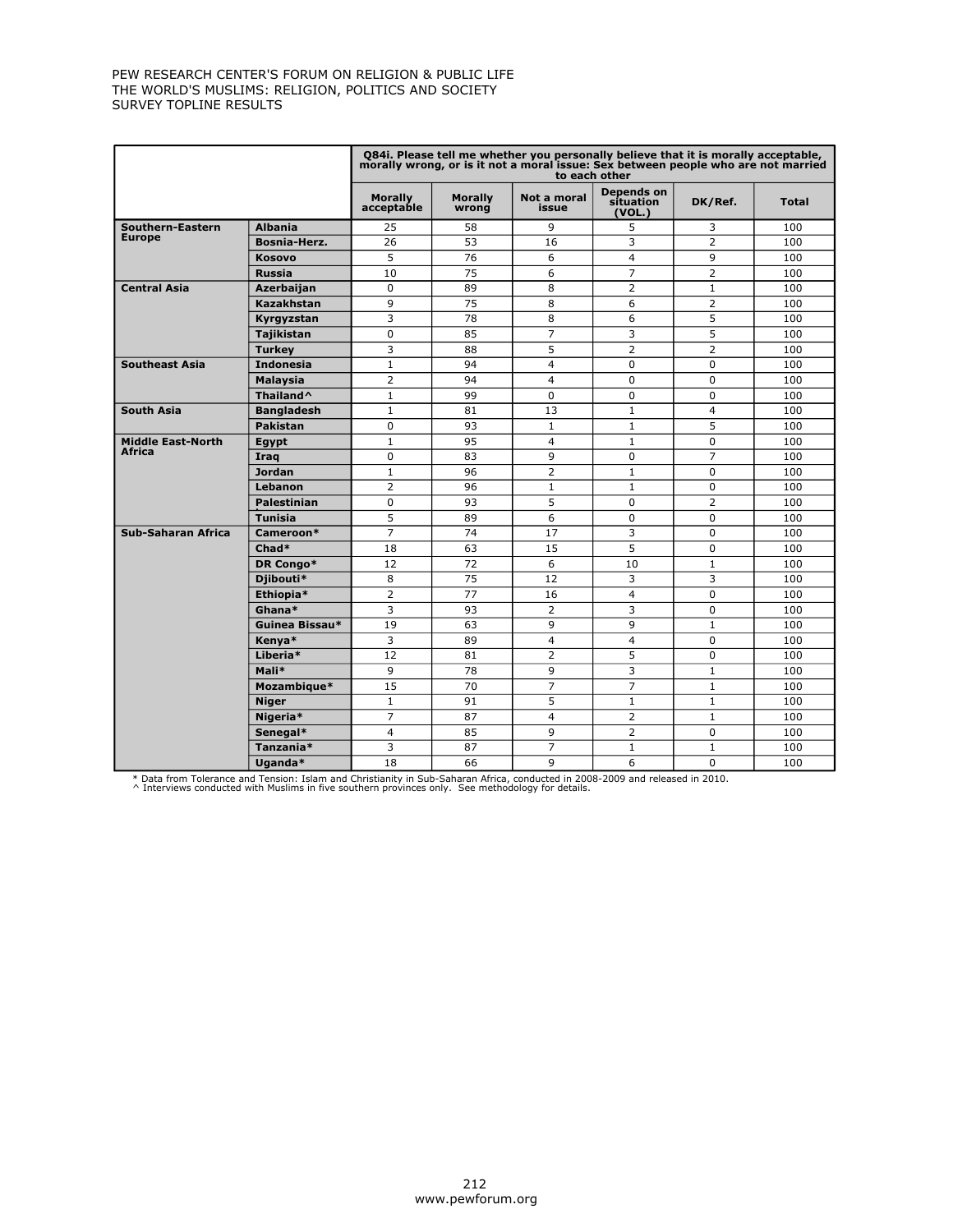|                           |                       |                              |                         | Q84j. Please tell me whether you personally believe that it is morally acceptable,<br>morally wrong, or is it not a moral issue: Homosexual behavior |                                   |                |              |
|---------------------------|-----------------------|------------------------------|-------------------------|------------------------------------------------------------------------------------------------------------------------------------------------------|-----------------------------------|----------------|--------------|
|                           |                       | <b>Morally</b><br>acceptable | <b>Morally</b><br>wrong | Not a moral<br>issue                                                                                                                                 | Depends on<br>sítuation<br>(VOL.) | DK/Ref.        | <b>Total</b> |
| Southern-Eastern          | <b>Albania</b>        | 5                            | 83                      | 7                                                                                                                                                    | $\mathbf{1}$                      | 3              | 100          |
| <b>Europe</b>             | Bosnia-Herz.          | 5                            | 83                      | 10                                                                                                                                                   | $\mathbf{1}$                      | $\mathbf{1}$   | 100          |
|                           | <b>Kosovo</b>         | 3                            | 73                      | $\overline{7}$                                                                                                                                       | $\overline{2}$                    | 16             | 100          |
|                           | <b>Russia</b>         | $\mathbf{1}$                 | 89                      | 5                                                                                                                                                    | $\overline{2}$                    | 3              | 100          |
| <b>Central Asia</b>       | Azerbaijan            | $\Omega$                     | 92                      | 3                                                                                                                                                    | $\mathbf{1}$                      | 5              | 100          |
|                           | <b>Kazakhstan</b>     | 1                            | 92                      | $\overline{4}$                                                                                                                                       | $\mathbf{1}$                      | $\overline{2}$ | 100          |
|                           | Kyrgyzstan            | 3                            | 76                      | 9                                                                                                                                                    | $\overline{4}$                    | 8              | 100          |
|                           | <b>Tajikistan</b>     | $\mathbf 0$                  | 82                      | 5                                                                                                                                                    | $\mathbf{1}$                      | 12             | 100          |
|                           | <b>Turkey</b>         | 3                            | 85                      | 9                                                                                                                                                    | $\mathbf{1}$                      | $\overline{2}$ | 100          |
| <b>Southeast Asia</b>     | <b>Indonesia</b>      | $\mathbf{1}$                 | 95                      | 3                                                                                                                                                    | $\mathbf 0$                       | $\mathbf{1}$   | 100          |
|                           | <b>Malaysia</b>       | $\overline{2}$               | 94                      | 4                                                                                                                                                    | $\Omega$                          | $\mathbf 0$    | 100          |
|                           | Thailand <sup>^</sup> | $\mathbf 1$                  | 99                      | $\Omega$                                                                                                                                             | $\mathbf 0$                       | 0              | 100          |
| <b>South Asia</b>         | <b>Bangladesh</b>     | 10                           | 67                      | 14                                                                                                                                                   | $\overline{2}$                    | $\overline{7}$ | 100          |
|                           | <b>Pakistan</b>       | $\mathbf{1}$                 | 90                      | $\overline{2}$                                                                                                                                       | $\mathbf{1}$                      | 6              | 100          |
| <b>Middle East-North</b>  | Egypt                 | $\mathbf{1}$                 | 94                      | $\overline{4}$                                                                                                                                       | $\mathbf{1}$                      | $\Omega$       | 100          |
| Africa                    | Iraq                  | $\mathbf{1}$                 | 77                      | 8                                                                                                                                                    | $\mathbf{1}$                      | 13             | 100          |
|                           | <b>Jordan</b>         | $\overline{2}$               | 96                      | $\overline{2}$                                                                                                                                       | $\Omega$                          | $\Omega$       | 100          |
|                           | Lebanon               | $\mathbf{1}$                 | 97                      | $\mathbf{1}$                                                                                                                                         | $\mathbf{1}$                      | $\mathbf 0$    | 100          |
|                           | Palestinian terr.     | $\mathbf{1}$                 | 89                      | 5                                                                                                                                                    | $\Omega$                          | $\overline{4}$ | 100          |
|                           | <b>Tunisia</b>        | $\overline{2}$               | 91                      | 7                                                                                                                                                    | $\mathbf 0$                       | $\mathbf 0$    | 100          |
| <b>Sub-Saharan Africa</b> | Cameroon*             | $\mathbf 0$                  | 99                      | $\Omega$                                                                                                                                             | $\Omega$                          | $\mathbf 0$    | 100          |
|                           | Chad*                 | $\overline{2}$               | 92                      | 4                                                                                                                                                    | $\mathbf{1}$                      | $\mathbf{1}$   | 100          |
|                           | DR Congo*             | 3                            | 87                      | 3                                                                                                                                                    | $\mathbf{1}$                      | 5              | 100          |
|                           | Djibouti*             | 6                            | 80                      | 9                                                                                                                                                    | $\mathbf{1}$                      | 3              | 100          |
|                           | Ethiopia*             | $\Omega$                     | 98                      | $\overline{2}$                                                                                                                                       | $\Omega$                          | $\Omega$       | 100          |
|                           | Ghana*                | $\mathbf{1}$                 | 97                      | $\Omega$                                                                                                                                             | $\mathbf{1}$                      | $\Omega$       | 100          |
|                           | Guinea Bissau*        | 6                            | 71                      | 14                                                                                                                                                   | 6                                 | 3              | 100          |
|                           | Kenya*                | $\overline{2}$               | 96                      | $\mathbf{1}$                                                                                                                                         | $\Omega$                          | $\mathbf{1}$   | 100          |
|                           | Liberia*              | 6                            | 90                      | 3                                                                                                                                                    | $\mathbf 0$                       | $\mathbf{1}$   | 100          |
|                           | Mali*                 | $\mathbf{1}$                 | 91                      | 6                                                                                                                                                    | $\mathbf{1}$                      | $\overline{2}$ | 100          |
|                           | Mozambique*           | 11                           | 79                      | 5                                                                                                                                                    | $\overline{4}$                    | $\mathbf{1}$   | 100          |
|                           | <b>Niger</b>          | $\mathbf{1}$                 | 90                      | 4                                                                                                                                                    | $\mathbf{1}$                      | $\overline{4}$ | 100          |
|                           | Nigeria*              | $\mathbf{1}$                 | 94                      | $\overline{2}$                                                                                                                                       | $\mathbf{1}$                      | $\mathbf{1}$   | 100          |
|                           | Senegal*              | $\mathbf{1}$                 | 90                      | 9                                                                                                                                                    | $\Omega$                          | $\Omega$       | 100          |
|                           | Tanzania*             | $\mathbf{1}$                 | 91                      | 6                                                                                                                                                    | $\mathbf{1}$                      | $\mathbf{1}$   | 100          |
|                           | Uganda*               | 12                           | 77                      | 6                                                                                                                                                    | 3                                 | $\mathbf{1}$   | 100          |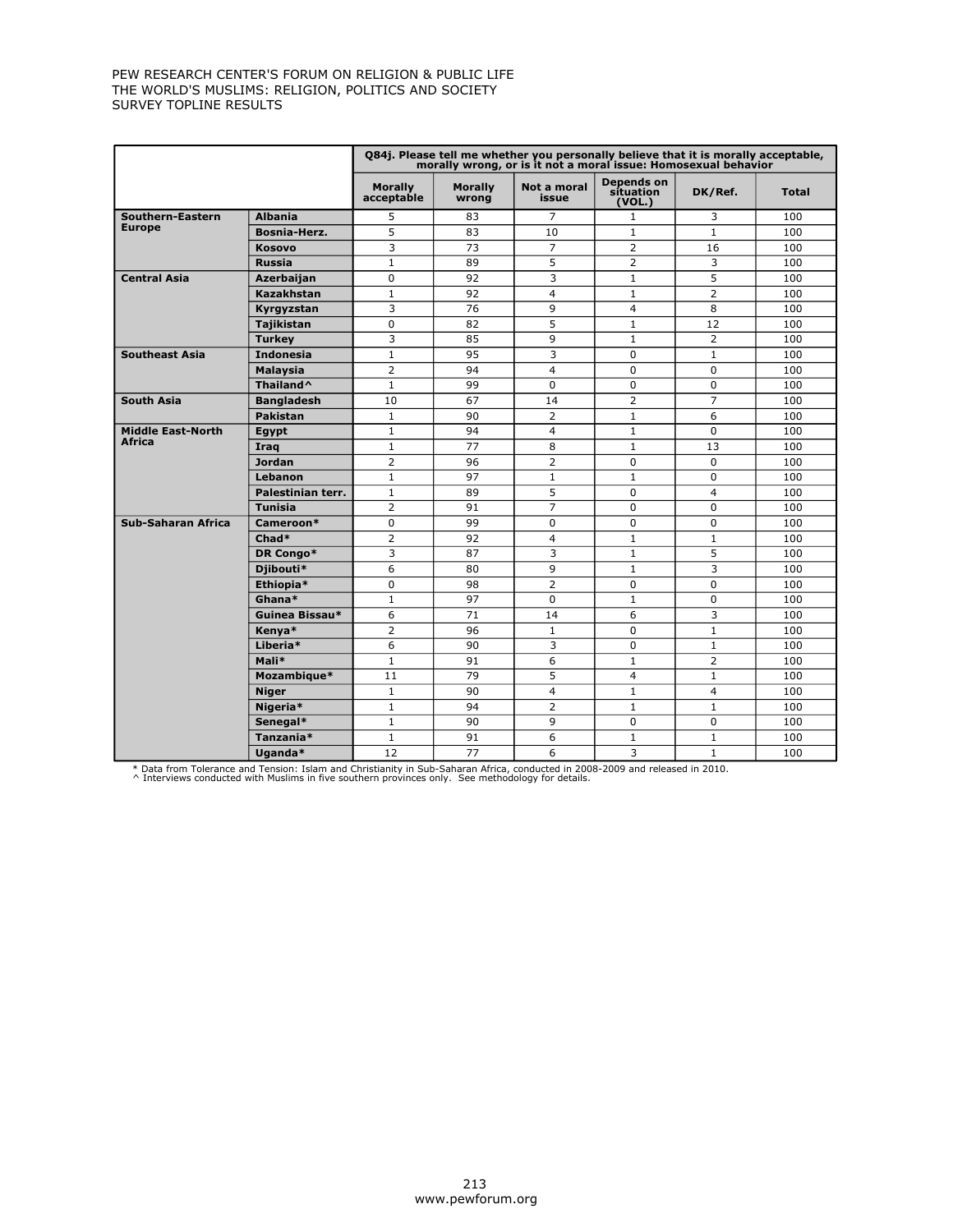|                                           |                     | 085. How concerned, if at all, are you about extremist religious groups in our<br>country these days? Are you very concerned, somewhat concerned, not too<br>concerned or not at all concerned about extremist religious groups? |                       |                      |                         |                |              |  |  |  |
|-------------------------------------------|---------------------|----------------------------------------------------------------------------------------------------------------------------------------------------------------------------------------------------------------------------------|-----------------------|----------------------|-------------------------|----------------|--------------|--|--|--|
|                                           |                     | <b>Very</b><br>concerned                                                                                                                                                                                                         | Somewhat<br>concerned | Not too<br>concerned | Not at all<br>concerned | DK/Ref.        | <b>Total</b> |  |  |  |
| Southern-Eastern                          | <b>Albania</b>      | 5                                                                                                                                                                                                                                | 16                    | 32                   | 42                      | 6              | 100          |  |  |  |
| <b>Europe</b>                             | <b>Bosnia-Herz.</b> | 37                                                                                                                                                                                                                               | 26                    | 22                   | 14                      | $\mathbf{1}$   | 100          |  |  |  |
|                                           | <b>Kosovo</b>       | 22                                                                                                                                                                                                                               | 23                    | 22                   | 21                      | 12             | 100          |  |  |  |
|                                           | <b>Russia</b>       | 20                                                                                                                                                                                                                               | 26                    | 35                   | 14                      | $\overline{4}$ | 100          |  |  |  |
| <b>Central Asia</b>                       | Azerbaijan          | $\mathbf{1}$                                                                                                                                                                                                                     | 5                     | 72<br>17             |                         | 5              | 100          |  |  |  |
|                                           | Kazakhstan          | 28                                                                                                                                                                                                                               | 35                    | 28                   | 8                       | $\mathbf{1}$   | 100          |  |  |  |
|                                           | Kyrgyzstan          | 29                                                                                                                                                                                                                               | 33                    | 21                   | 10                      | $\overline{7}$ | 100          |  |  |  |
|                                           | <b>Tajikistan</b>   | 16                                                                                                                                                                                                                               | 23                    | 28                   | 24                      | 9              | 100          |  |  |  |
|                                           | <b>Turkey</b>       | 14                                                                                                                                                                                                                               | 23                    | 19                   | 34                      | 10             | 100          |  |  |  |
| <b>Southeast Asia</b>                     | <b>Indonesia</b>    | 46                                                                                                                                                                                                                               | 32                    | 12                   | 5                       | 5              | 100          |  |  |  |
|                                           | <b>Malaysia</b>     | 31                                                                                                                                                                                                                               | 32                    | 21                   | 10                      | 6              | 100          |  |  |  |
| <b>South Asia</b>                         | Afghanistan         | 31                                                                                                                                                                                                                               | 33                    | 20                   | 15                      | $\overline{2}$ | 100          |  |  |  |
|                                           | <b>Bangladesh</b>   | 26                                                                                                                                                                                                                               | 29                    | 24                   | 16                      | 6              | 100          |  |  |  |
|                                           | <b>Pakistan</b>     | 30                                                                                                                                                                                                                               | 26                    | 15                   | $\overline{7}$          | 21             | 100          |  |  |  |
| <b>Middle East-North</b><br><b>Africa</b> | Egypt               | 29                                                                                                                                                                                                                               | 38                    | 26                   | 6                       | $\mathbf{1}$   | 100          |  |  |  |
|                                           | Iraq                | 31                                                                                                                                                                                                                               | 37                    | 20                   | 6                       | $\overline{7}$ | 100          |  |  |  |
|                                           | <b>Jordan</b>       | 21                                                                                                                                                                                                                               | 25                    | 33                   | 20                      | $\Omega$       | 100          |  |  |  |
|                                           | Lebanon             | 23                                                                                                                                                                                                                               | 27                    | 22                   | 24                      | $\overline{4}$ | 100          |  |  |  |
|                                           | <b>Morocco</b>      | 42                                                                                                                                                                                                                               | 20                    | 11                   | 12                      | 16             | 100          |  |  |  |
|                                           | Palestinian terr.   | 34                                                                                                                                                                                                                               | 31                    | 13                   | 16                      | 5              | 100          |  |  |  |
|                                           | <b>Tunisia</b>      | 34                                                                                                                                                                                                                               | 33                    | 20                   | 11                      | $\overline{2}$ | 100          |  |  |  |
| Sub-Saharan Africa                        | Cameroon*           | 29                                                                                                                                                                                                                               | 16                    | 10                   | 31                      | 15             | 100          |  |  |  |
|                                           | Chad*               | 40                                                                                                                                                                                                                               | 21                    | 22                   | 18                      | $\Omega$       | 100          |  |  |  |
|                                           | DR Congo*           | 22                                                                                                                                                                                                                               | 17                    | 17                   | 32                      | 13             | 100          |  |  |  |
|                                           | Djibouti*           | 35                                                                                                                                                                                                                               | 14                    | 12                   | 29                      | 10             | 100          |  |  |  |
|                                           | Ethiopia*           | 30                                                                                                                                                                                                                               | 22                    | 19                   | 26                      | $\overline{2}$ | 100          |  |  |  |
|                                           | Ghana*              | 48                                                                                                                                                                                                                               | 14                    | 13                   | 17                      | 8              | 100          |  |  |  |
|                                           | Guinea Bissau*      | 61                                                                                                                                                                                                                               | 11                    | 9                    | 10                      | 8              | 100          |  |  |  |
|                                           | Kenya*              | 28                                                                                                                                                                                                                               | 29                    | 22                   | 18                      | $\overline{4}$ | 100          |  |  |  |
|                                           | Liberia*            | 31                                                                                                                                                                                                                               | 15                    | 9                    | 16                      | 29             | 100          |  |  |  |
|                                           | Mali*               | 17                                                                                                                                                                                                                               | 11                    | 11                   | 44                      | 17             | 100          |  |  |  |
|                                           | Mozambique*         | 25                                                                                                                                                                                                                               | 27                    | 20                   | 19                      | 9              | 100          |  |  |  |
|                                           | <b>Niger</b>        | 36                                                                                                                                                                                                                               | 20                    | 14                   | 19                      | 12             | 100          |  |  |  |
|                                           | Nigeria*            | 25                                                                                                                                                                                                                               | 25                    | 22                   | 24                      | $\overline{4}$ | 100          |  |  |  |
|                                           | Senegal*            | 11                                                                                                                                                                                                                               | 10                    | 17                   | 53                      | 9              | 100          |  |  |  |
|                                           | Tanzania*           | 29                                                                                                                                                                                                                               | 17                    | 10                   | 43                      | $\overline{2}$ | 100          |  |  |  |
|                                           | Uganda*             | 24                                                                                                                                                                                                                               | 30                    | 22                   | 15                      | $\mathsf q$    | 100          |  |  |  |

\* Data from Tolerance and Tension: Islam and Christianity in Sub-Saharan Africa, conducted in 2008-2009 and released in 2010.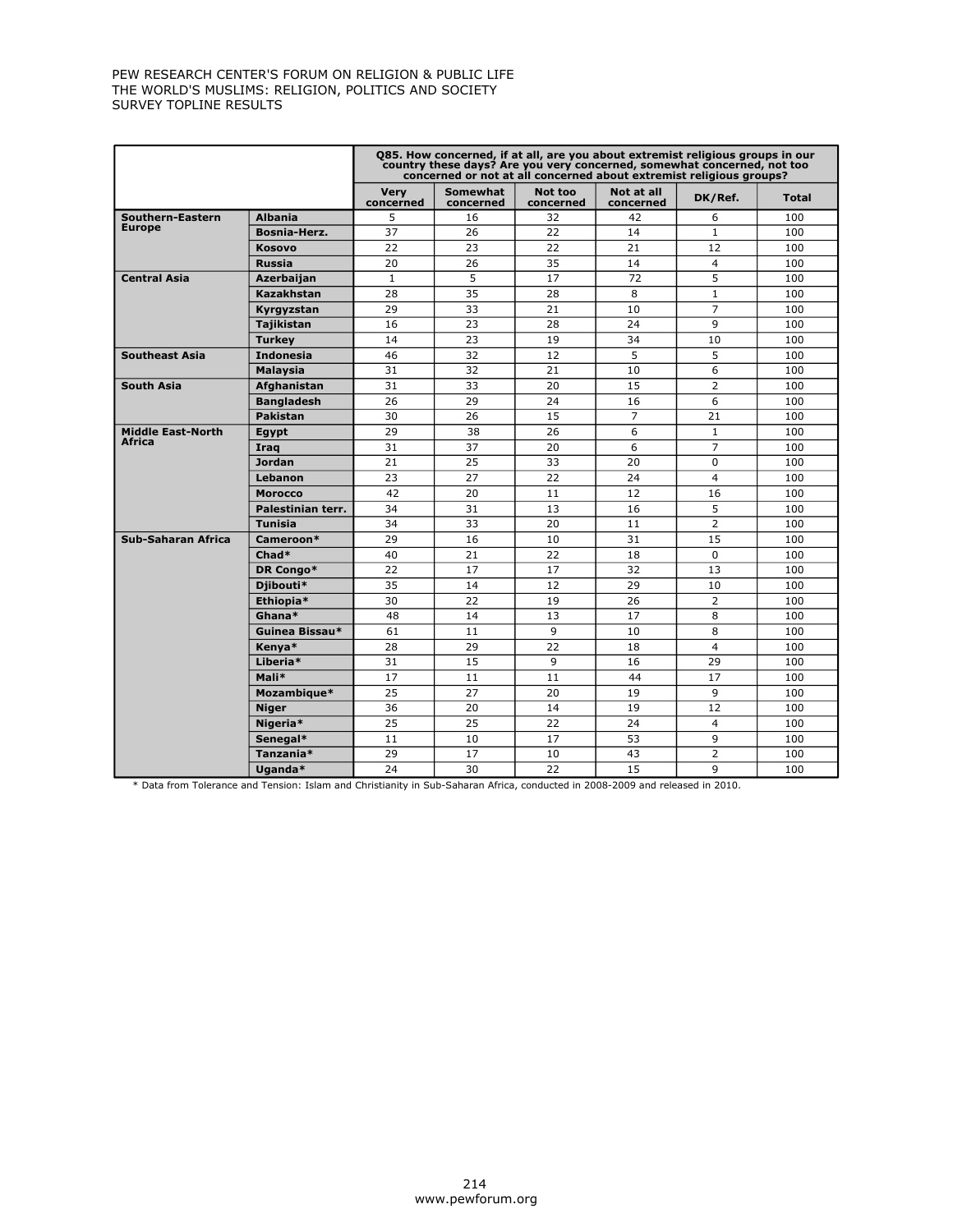|                          |                   |                                                            |                                                                         |                                             | ASK IF VERY OR SOMEWHAT CONCERNED ( $Q85 = 1,2$ ) Q86. And are you mostly concerned about<br>Muslim extremist groups or Christian extremist groups? |                                    |                                                |              |
|--------------------------|-------------------|------------------------------------------------------------|-------------------------------------------------------------------------|---------------------------------------------|-----------------------------------------------------------------------------------------------------------------------------------------------------|------------------------------------|------------------------------------------------|--------------|
|                          |                   | Mostly<br>concerned<br>about Muslim<br>extremist<br>groups | Mostly<br>concerned<br>about<br><b>Christian</b><br>extremist<br>groups | Mostly<br>concerned<br>about both<br>(VOL.) | Mostly<br>concerned<br>about<br>neither/othe<br>r/DK/Ref.<br>(VOL.)                                                                                 | Not too/Not<br>at all<br>concerned | DK/Ref. -<br><b>How</b><br>concerned<br>(VOL.) | <b>Total</b> |
| Southern-Eastern         | <b>Albania</b>    | 9                                                          | 3                                                                       | 5                                           | 3                                                                                                                                                   | 74                                 | 6                                              | 100          |
| <b>Europe</b>            | Bosnia-Herz.      | 27                                                         | $\overline{4}$                                                          | 30                                          | $\overline{2}$                                                                                                                                      | 36                                 | $\mathbf{1}$                                   | 100          |
|                          | <b>Kosovo</b>     | 22                                                         | $\overline{4}$                                                          | 15                                          | $\overline{4}$                                                                                                                                      | 43                                 | 12                                             | 100          |
|                          | <b>Russia</b>     | 20                                                         | $\mathbf{1}$                                                            | 21                                          | $\overline{4}$                                                                                                                                      | 49                                 | $\overline{4}$                                 | 100          |
| <b>Central Asia</b>      | Azerbaijan        | $\mathbf{1}$                                               | 3                                                                       | $\mathbf{1}$                                | $\mathbf{1}$                                                                                                                                        | 89                                 | 5                                              | 100          |
|                          | Kazakhstan        | 46                                                         | $\Omega$                                                                | $\overline{12}$                             | 5                                                                                                                                                   | 35                                 | $\mathbf{1}$                                   | 100          |
|                          | Kvravzstan        | 32                                                         | 5                                                                       | 20                                          | 6                                                                                                                                                   | 31                                 | $\overline{7}$                                 | 100          |
|                          | <b>Tajikistan</b> | 24                                                         | $\mathbf{1}$                                                            | 8                                           | 6                                                                                                                                                   | 52                                 | 9                                              | 100          |
|                          | <b>Turkey</b>     | 23                                                         | 8                                                                       | 5                                           | $\mathbf{1}$                                                                                                                                        | 53                                 | 10                                             | 100          |
| <b>Southeast Asia</b>    | <b>Indonesia</b>  | 53                                                         | $\overline{4}$                                                          | 18                                          | 3                                                                                                                                                   | 17                                 | 5                                              | 100          |
|                          | <b>Malaysia</b>   | 8                                                          | 31                                                                      | 20                                          | $\overline{4}$                                                                                                                                      | 31                                 | 6                                              | 100          |
| <b>South Asia</b>        | <b>Bangladesh</b> | 22                                                         | 10                                                                      | 21                                          | $\overline{2}$                                                                                                                                      | 40                                 | 6                                              | 100          |
|                          | <b>Pakistan</b>   | 40                                                         | 6                                                                       | 6                                           | $\overline{4}$                                                                                                                                      | 22                                 | 21                                             | 100          |
| <b>Middle East-North</b> | Egypt             | 22                                                         | 10                                                                      | 34                                          | $\overline{2}$                                                                                                                                      | 32                                 | $\mathbf{1}$                                   | 100          |
| <b>Africa</b>            | Iraq              | 45                                                         | 3                                                                       | 16                                          | $\overline{4}$                                                                                                                                      | 26                                 | $\overline{7}$                                 | 100          |
|                          | <b>Jordan</b>     | 20                                                         | 3                                                                       | 21                                          | $\overline{2}$                                                                                                                                      | 54                                 | $\Omega$                                       | 100          |
|                          | Lebanon           | 19                                                         | 4                                                                       | 28                                          | $\mathbf 0$                                                                                                                                         | 46                                 | $\overline{4}$                                 | 100          |
|                          | <b>Morocco</b>    | 20                                                         | 5                                                                       | 34                                          | 3                                                                                                                                                   | 23                                 | 16                                             | 100          |
|                          | Palestinian terr. | $\overline{22}$                                            | 9                                                                       | 30                                          | 5                                                                                                                                                   | 30                                 | 5                                              | 100          |
|                          | <b>Tunisia</b>    | 25                                                         | 13                                                                      | 27                                          | $\overline{2}$                                                                                                                                      | 31                                 | $\overline{2}$                                 | 100          |
| Sub-Saharan Africa       | Cameroon*         | 17                                                         | 8                                                                       | 18                                          | $\mathbf{1}$                                                                                                                                        | 41                                 | 15                                             | 100          |
|                          | Chad*             | 33                                                         | 14                                                                      | 13                                          | $\mathbf{1}$                                                                                                                                        | 39                                 | $\Omega$                                       | 100          |
|                          | DR Congo*         | 10                                                         | 13                                                                      | 9                                           | $\overline{7}$                                                                                                                                      | 49                                 | 13                                             | 100          |
|                          | Djibouti*         | 36                                                         | 6                                                                       | $\overline{2}$                              | $\overline{5}$                                                                                                                                      | 41                                 | 10                                             | 100          |
|                          | Ethiopia*         | 24                                                         | 11                                                                      | 17                                          | $\mathbf{1}$                                                                                                                                        | 45                                 | $\overline{2}$                                 | 100          |
|                          | Ghana*            | 45                                                         | $\overline{2}$                                                          | 12                                          | $\overline{2}$                                                                                                                                      | 30                                 | 8                                              | 100          |
|                          | Guinea Bissau*    | 54                                                         | 13                                                                      | $\overline{2}$                              | 3                                                                                                                                                   | 19                                 | 8                                              | 100          |
|                          | Kenya*            | 33                                                         | $\overline{7}$                                                          | 15                                          | $\mathbf{1}$                                                                                                                                        | 40                                 | $\overline{\mathbf{4}}$                        | 100          |
|                          | Liberia*          | 24                                                         | 10                                                                      | 8                                           | $\overline{4}$                                                                                                                                      | 25                                 | 29                                             | 100          |
|                          | Mali*             | 20                                                         | $\Omega$                                                                | 5                                           | 3                                                                                                                                                   | 55                                 | 17                                             | 100          |
|                          | Mozambique*       | 21                                                         | 20                                                                      | 8                                           | 4                                                                                                                                                   | 39                                 | 9                                              | 100          |
|                          | <b>Niger</b>      | $\overline{32}$                                            | 15                                                                      | $\overline{7}$                              | $\mathbf{1}$                                                                                                                                        | 33                                 | $\overline{12}$                                | 100          |
|                          | Nigeria*          | 26                                                         | 10                                                                      | 9                                           | 5                                                                                                                                                   | 46                                 | $\overline{4}$                                 | 100          |
|                          | Senegal*          | 17                                                         | $\Omega$                                                                | $\overline{2}$                              | $\mathbf{1}$                                                                                                                                        | 70                                 | 9                                              | 100          |
|                          | Tanzania*         | 16                                                         | $\overline{7}$                                                          | 22                                          | $\mathbf{1}$                                                                                                                                        | 53                                 | $\overline{2}$                                 | 100          |
|                          | Uganda*           | 27                                                         | 16                                                                      | 9                                           | $\overline{2}$                                                                                                                                      | 37                                 | 9                                              | 100          |

\* Data from Tolerance and Tension: Islam and Christianity in Sub-Saharan Africa, conducted in 2008-2009 and released in 2010.

|                          |               | Q87. How big of a problem, if at all, are tensions between Sunnis and Shia in our<br>country? Is it a very big problem, a moderately big problem, a small problem or not<br>a problem at all? |                                  |                  |                            |         |              |  |  |  |
|--------------------------|---------------|-----------------------------------------------------------------------------------------------------------------------------------------------------------------------------------------------|----------------------------------|------------------|----------------------------|---------|--------------|--|--|--|
|                          |               | <b>Very big</b><br>problem                                                                                                                                                                    | <b>Moderately</b><br>big problem | Small<br>problem | Not a<br>problem at<br>all | DK/Ref. | <b>Total</b> |  |  |  |
| <b>Central Asia</b>      | Azerbaijan    |                                                                                                                                                                                               |                                  | 25               | 71                         |         | 100          |  |  |  |
|                          | Tajikistan    | 14                                                                                                                                                                                            | 11                               | 31               | 35                         | 10      | 100          |  |  |  |
|                          | <b>Turkey</b> | 14                                                                                                                                                                                            | 19                               | 25               | 29                         | 13      | 100          |  |  |  |
| <b>South Asia</b>        | Afghanistan   | 20                                                                                                                                                                                            | 24                               | 23               | 31                         |         | 100          |  |  |  |
|                          | Pakistan      | 34                                                                                                                                                                                            | 28                               | 19               | q                          | 10      | 100          |  |  |  |
| <b>Middle East-North</b> | Iraq          | 23                                                                                                                                                                                            | 29                               | 30               | 15                         | 3       | 100          |  |  |  |
| <b>Africa</b>            | Lebanon       | 38                                                                                                                                                                                            | 29                               | 21               | 11                         |         | 100          |  |  |  |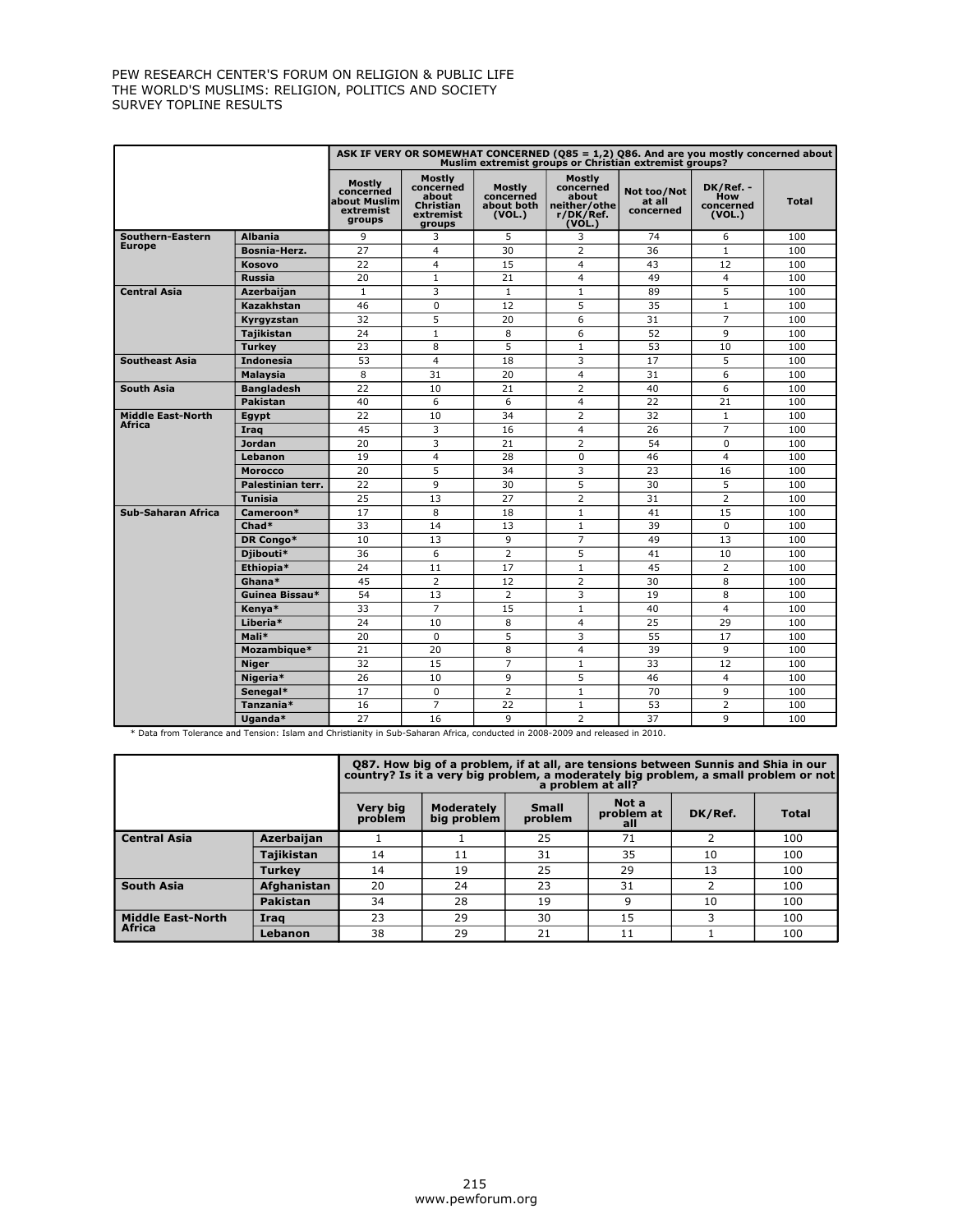|                          |                       |                            | Q88. How big of a problem, if at all, are tensions between Muslims who are very<br>religious and Muslims who are not very religious in our country? |                         |                            |                |              |
|--------------------------|-----------------------|----------------------------|-----------------------------------------------------------------------------------------------------------------------------------------------------|-------------------------|----------------------------|----------------|--------------|
|                          |                       | <b>Very big</b><br>problem | <b>Moderately</b><br>big problem                                                                                                                    | <b>Small</b><br>problem | Not a<br>problem at<br>all | DK/Ref.        | <b>Total</b> |
| <b>Southern-Eastern</b>  | <b>Albania</b>        | 3                          | 15                                                                                                                                                  | 33                      | 42                         | 8              | 100          |
| <b>Europe</b>            | Bosnia-Herz.          | 16                         | 34                                                                                                                                                  | 33                      | 14                         | 3              | 100          |
|                          | <b>Kosovo</b>         | 10                         | 25                                                                                                                                                  | 22                      | 30                         | 13             | 100          |
|                          | <b>Russia</b>         | 10                         | 21                                                                                                                                                  | 34                      | 26                         | 9              | 100          |
| <b>Central Asia</b>      | Azerbaijan            | $\mathbf{1}$               | 2                                                                                                                                                   | 18                      | 75                         | 3              | 100          |
|                          | <b>Kazakhstan</b>     | 17                         | 31                                                                                                                                                  | 33                      | 13                         | 5              | 100          |
|                          | Kyrgyzstan            | 8                          | 28                                                                                                                                                  | 43                      | 15                         | 6              | 100          |
|                          | <b>Tajikistan</b>     | 4                          | 10                                                                                                                                                  | 30                      | 46                         | 10             | 100          |
|                          | <b>Turkey</b>         | 15                         | 23                                                                                                                                                  | 25                      | 31                         | 6              | 100          |
|                          | Uzbekistan            | 3                          | 23                                                                                                                                                  | 19                      | 44                         | 12             | 100          |
| <b>Southeast Asia</b>    | <b>Indonesia</b>      | 19                         | 37                                                                                                                                                  | 28                      | 13                         | 3              | 100          |
|                          | Malaysia              | 11                         | 26                                                                                                                                                  | 38                      | 12                         | 13             | 100          |
|                          | Thailand <sup>^</sup> | 18                         | 30                                                                                                                                                  | 29                      | 21                         | 3              | 100          |
| <b>South Asia</b>        | Afghanistan           | 21                         | 24                                                                                                                                                  | 22                      | 31                         | $\overline{2}$ | 100          |
|                          | <b>Bangladesh</b>     | 14                         | 36                                                                                                                                                  | 24                      | 20                         | $\overline{7}$ | 100          |
|                          | Pakistan              | 26                         | 27                                                                                                                                                  | 20                      | 13                         | 14             | 100          |
| <b>Middle East-North</b> | Egypt                 | 27                         | 27                                                                                                                                                  | 31                      | 13                         | $\overline{2}$ | 100          |
| <b>Africa</b>            | Irag                  | 12                         | 17                                                                                                                                                  | 30                      | 32                         | 9              | 100          |
|                          | Jordan                | 17                         | 17                                                                                                                                                  | 40                      | 25                         | $\mathbf{1}$   | 100          |
|                          | Lebanon               | 25                         | 24                                                                                                                                                  | 29                      | 22                         | $\mathbf{1}$   | 100          |
|                          | <b>Morocco</b>        | 24                         | 14                                                                                                                                                  | 16                      | 27                         | 19             | 100          |
|                          | Palestinian terr.     | 31                         | 33                                                                                                                                                  | 19                      | 11                         | 6              | 100          |
|                          | <b>Tunisia</b>        | 26                         | 25                                                                                                                                                  | 32                      | 12                         | 5              | 100          |

^ Interviews conducted with Muslims in five southern provinces only. See methodology for details.

|                          |                     |                           | Q89. Some people think that suicide bombing and other forms of violence against<br>civilian targets are justified in order to defend Islam from its enemies Do you<br>personally feel that this kind of violence is: |                     |                           |                |              |
|--------------------------|---------------------|---------------------------|----------------------------------------------------------------------------------------------------------------------------------------------------------------------------------------------------------------------|---------------------|---------------------------|----------------|--------------|
|                          |                     | <b>Often</b><br>iustified | <b>Sometimes</b><br>iustified                                                                                                                                                                                        | Rarely<br>justified | <b>Never</b><br>iustified | DK/Ref.        | <b>Total</b> |
| Southern-Eastern         | <b>Albania</b>      | 2                         | 4                                                                                                                                                                                                                    | 10                  | 82                        | 3              | 100          |
| <b>Europe</b>            | <b>Bosnia-Herz.</b> | $\mathbf{1}$              | $\overline{2}$                                                                                                                                                                                                       | 10                  | 86                        | $\mathbf{1}$   | 100          |
|                          | Kosovo              | $\overline{2}$            | 9                                                                                                                                                                                                                    | 11                  | 71                        | $\overline{7}$ | 100          |
|                          | <b>Russia</b>       | $\mathbf{1}$              | 3                                                                                                                                                                                                                    | 4                   | 86                        | 7              | 100          |
| <b>Central Asia</b>      | <b>Azerbaijan</b>   | $\Omega$                  | $\mathbf{1}$                                                                                                                                                                                                         | 5                   | 91                        | 3              | 100          |
|                          | Kazakhstan          | $\Omega$                  | $\overline{2}$                                                                                                                                                                                                       | $\overline{2}$      | 93                        | 3              | 100          |
|                          | Kyrgyzstan          | $\mathbf{1}$              | 9                                                                                                                                                                                                                    | 16                  | 66                        | 8              | 100          |
|                          | Taiikistan          | $\mathbf{1}$              | $\overline{2}$                                                                                                                                                                                                       | 9                   | 76                        | 12             | 100          |
|                          | <b>Turkev</b>       | 3                         | 12                                                                                                                                                                                                                   | 8                   | 70                        | 8              | 100          |
| <b>Southeast Asia</b>    | <b>Indonesia</b>    | $\overline{2}$            | 5                                                                                                                                                                                                                    | 11                  | 81                        | $\mathbf{1}$   | 100          |
|                          | <b>Malaysia</b>     | 3                         | 15                                                                                                                                                                                                                   | 10                  | 64                        | 9              | 100          |
| <b>South Asia</b>        | Afghanistan         | 18                        | 21                                                                                                                                                                                                                   | 18                  | 40                        | 4              | 100          |
|                          | <b>Bangladesh</b>   | 9                         | 17                                                                                                                                                                                                                   | 20                  | 51                        | 3              | 100          |
|                          | Pakistan            | $\overline{4}$            | 9                                                                                                                                                                                                                    | 3                   | 77                        | 6              | 100          |
| <b>Middle East-North</b> | Egypt               | 11                        | 18                                                                                                                                                                                                                   | 28                  | 40                        | 3              | 100          |
| <b>Africa</b>            | Irag                | 3                         | 4                                                                                                                                                                                                                    | 8                   | 83                        | 3              | 100          |
|                          | <b>Jordan</b>       | 4                         | 11                                                                                                                                                                                                                   | 29                  | 53                        | 3              | 100          |
|                          | <b>Morocco</b>      | 5                         | 4                                                                                                                                                                                                                    | 6                   | 68                        | 16             | 100          |
|                          | Palestinian terr.   | 18                        | 22                                                                                                                                                                                                                   | 15                  | 34                        | 10             | 100          |
|                          | <b>Tunisia</b>      | 5                         | $\overline{7}$                                                                                                                                                                                                       | 11                  | 73                        | 5              | 100          |

\*Lebanon is not included due to an administrative error.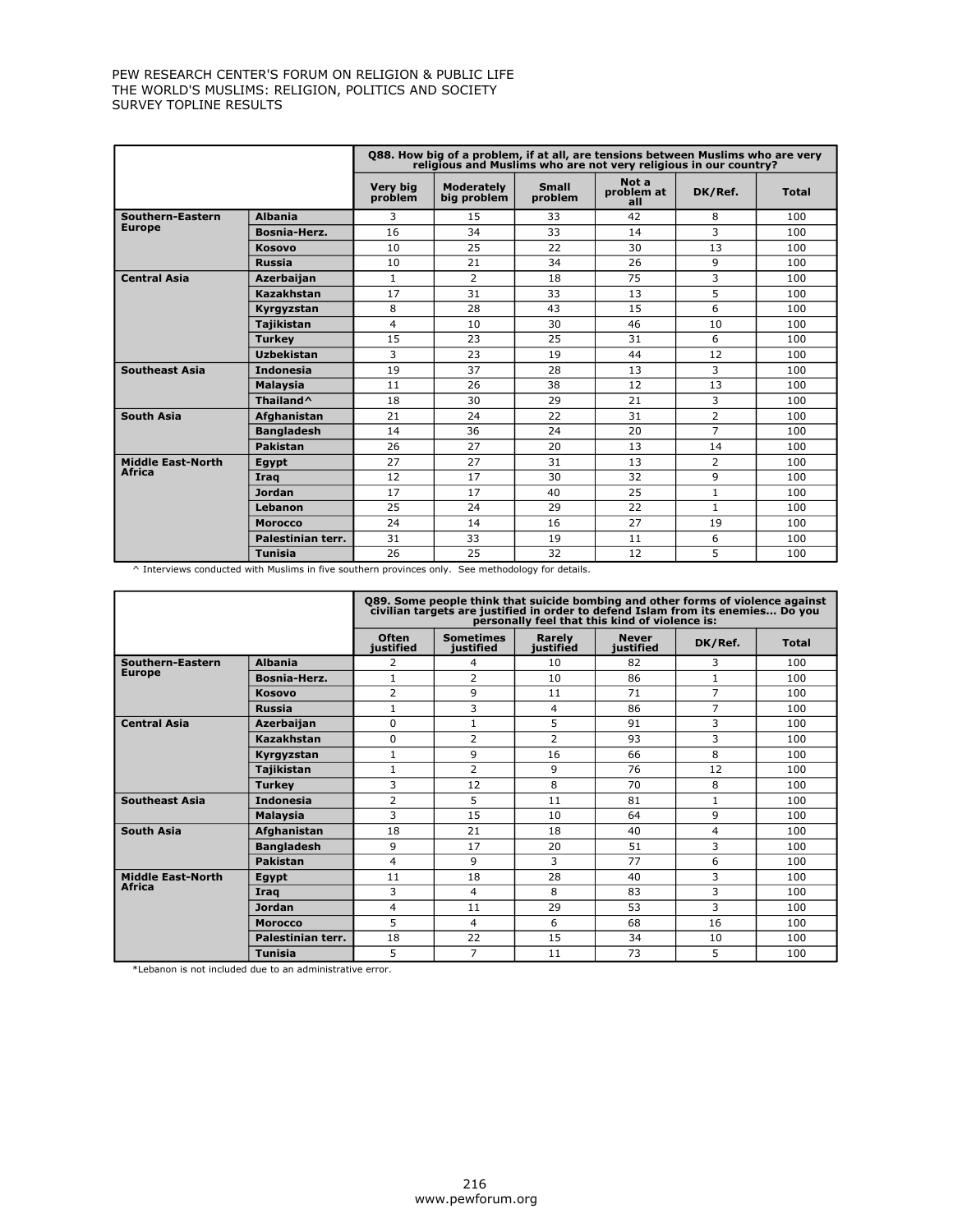|                           |                  |                |                |                | many, just some or very few? |                 | 090. In your opinion, how many Christians in our country are hostile toward Muslims? Would you say most, |                |              |
|---------------------------|------------------|----------------|----------------|----------------|------------------------------|-----------------|----------------------------------------------------------------------------------------------------------|----------------|--------------|
|                           |                  | All (VOL.)     | Most           | Many           | Just some                    | <b>Verv few</b> | None (VOL.)                                                                                              | DK/Ref.        | <b>Total</b> |
| Southern-Eastern          | <b>Albania</b>   | 0              | 1              | $\mathbf{1}$   | 18                           | 41              | 30                                                                                                       | 9              | 100          |
| <b>Europe</b>             | Bosnia-Herz.     | $\mathbf{1}$   | 9              | 21             | 39                           | 24              | $\mathbf{1}$                                                                                             | 5              | 100          |
|                           | Kosovo           | $\Omega$       | $\overline{2}$ | $\overline{4}$ | 11                           | 34              | 21                                                                                                       | 28             | 100          |
|                           | Russia           | $\Omega$       | 5              | 15             | 39                           | 31              | $\overline{2}$                                                                                           | 8              | 100          |
| <b>Central Asia</b>       | Kazakhstan       | $\Omega$       | 0              | 6              | 17                           | 51              | 18                                                                                                       | $\overline{7}$ | 100          |
|                           | Kyrgyzstan       | $\Omega$       | $\mathbf{1}$   | $\overline{7}$ | 24                           | 44              | 13                                                                                                       | 9              | 100          |
| <b>Southeast Asia</b>     | <b>Indonesia</b> | $\Omega$       | $\overline{4}$ | 17             | 32                           | 26              | 13                                                                                                       | 8              | 100          |
|                           | Malaysia         | $\Omega$       | 8              | 12             | 25                           | 25              | $\overline{7}$                                                                                           | 24             | 100          |
| <b>Middle East-North</b>  | Egypt            | 23             | 14             | 13             | 25                           | 22              | 1                                                                                                        | $\mathbf{1}$   | 100          |
| Africa                    | Lebanon          | $\mathbf{1}$   | 8              | 18             | 37                           | 29              | $\overline{2}$                                                                                           | $\overline{7}$ | 100          |
| <b>Sub-Saharan Africa</b> | Cameroon*        | $\Omega$       | 8              | 15             | 24                           | 47              | $\mathbf{1}$                                                                                             | $\overline{4}$ | 100          |
|                           | $Chad*$          | $\Omega$       | 13             | 21             | 35                           | 27              | 3                                                                                                        | $\Omega$       | 100          |
|                           | DR Congo*        | $\overline{4}$ | 5              | 28             | 14                           | 12              | 14                                                                                                       | 23             | 100          |
|                           | Diibouti*        | $\overline{2}$ | 13             | 10             | 8                            | 20              | 25                                                                                                       | 21             | 100          |
|                           | Ethiopia*        | $\mathbf{1}$   | 4              | 12             | 20                           | 32              | 26                                                                                                       | 5              | 100          |
|                           | Ghana*           | $\Omega$       | 15             | 13             | 13                           | 30              | 10                                                                                                       | 18             | 100          |
|                           | Guinea           | 0              | 20             | 21             | 25                           | 11              | 10                                                                                                       | 13             | 100          |
|                           | Kenva*           | 0              | $\overline{4}$ | 17             | 26                           | 37              | 12                                                                                                       | 3              | 100          |
|                           | Liberia*         | $\mathbf{1}$   | $\overline{7}$ | 15             | 8                            | 31              | 10                                                                                                       | 29             | 100          |
|                           | Mali*            | $\Omega$       | 5              | 5              | 10                           | 26              | 18                                                                                                       | 35             | 100          |
|                           | Mozambique*      | 3              | $\overline{4}$ | 10             | 25                           | 26              | 11                                                                                                       | 21             | 100          |
|                           | Nigeria*         | $\Omega$       | $\overline{4}$ | 12             | 19                           | 39              | 5                                                                                                        | 21             | 100          |
|                           | Senegal*         | 0              | 3              | 10             | $\overline{7}$               | 31              | 29                                                                                                       | 19             | 100          |
|                           | Tanzania*        | $\mathbf{1}$   | 12             | 15             | 26                           | 23              | 15                                                                                                       | 9              | 100          |
|                           | Uganda*          | 3              | 5              | 12             | 25                           | 25              | 8                                                                                                        | 22             | 100          |

\* Data from Tolerance and Tension: Islam and Christianity in Sub-Saharan Africa, conducted in 2008-2009 and released in 2010.

|                  |                       | l O90THA.  In vour opinion, how many Buddhists in our country are hostile toward Muslims? Would vou say most, l<br>many, just some or yery few? |      |      |                  |                 |             |         |              |
|------------------|-----------------------|-------------------------------------------------------------------------------------------------------------------------------------------------|------|------|------------------|-----------------|-------------|---------|--------------|
|                  |                       | All (VOL.)                                                                                                                                      | Most | Many | <b>Just some</b> | <b>Very few</b> | None (VOL.) | DK/Ref. | <b>Total</b> |
| l Southeast Asia | Thailand <sup>^</sup> |                                                                                                                                                 |      |      |                  | 29              |             |         | 100          |

^ Interviews conducted with Muslims in five southern provinces only. See methodology for details.

|                          |                  |                |                |                | say most, many, just some or very few? |                 | Q91. In your opinion, how many Muslims in our country do you think are hostile toward Christians? Would you |                |              |
|--------------------------|------------------|----------------|----------------|----------------|----------------------------------------|-----------------|-------------------------------------------------------------------------------------------------------------|----------------|--------------|
|                          |                  | All (VOL.)     | Most           | Many           | <b>Just some</b>                       | <b>Verv few</b> | None (VOL.)                                                                                                 | DK/Ref.        | <b>Total</b> |
| Southern-Eastern         | <b>Albania</b>   |                |                | 2              | 15                                     | 41              | 32                                                                                                          | 8              | 100          |
| <b>Europe</b>            | Bosnia-Herz.     | $\mathbf{1}$   | 3              | 10             | 46                                     | 32              | 4                                                                                                           | 5              | 100          |
|                          | Kosovo           | 0              | $\mathbf{1}$   | 3              | 12                                     | 31              | 25                                                                                                          | 28             | 100          |
|                          | <b>Russia</b>    | $\Omega$       | 3              | 10             | 41                                     | 35              | 3                                                                                                           | 8              | 100          |
| <b>Central Asia</b>      | Kazakhstan       | $\Omega$       | $\Omega$       | 6              | 24                                     | 48              | 14                                                                                                          | $\overline{7}$ | 100          |
|                          | Kyrgyzstan       | $\mathbf{1}$   | $\mathbf{1}$   | $\overline{7}$ | 24                                     | 44              | 16                                                                                                          | 8              | 100          |
| <b>Southeast Asia</b>    | <b>Indonesia</b> | $\Omega$       | 4              | 12             | 30                                     | 31              | 17                                                                                                          | 7              | 100          |
|                          | Malaysia         | $\Omega$       | 5              | 8              | 24                                     | 30              | 10                                                                                                          | 23             | 100          |
| <b>Middle East-North</b> | Egypt            | 20             | 5              | 10             | 26                                     | 32              | $\overline{7}$                                                                                              | 1              | 100          |
| Africa                   | Lebanon          | $\mathbf{1}$   | 8              | 18             | 39                                     | 27              | $\overline{2}$                                                                                              | 5              | 100          |
| Sub-Saharan Africa       | Cameroon*        | 0              | 6              | 13             | 22                                     | 53              | 3                                                                                                           | $\overline{2}$ | 100          |
|                          | $Chad*$          | 1              | 14             | 23             | 35                                     | 26              | $\overline{2}$                                                                                              | 0              | 100          |
|                          | DR Congo*        | $\Omega$       | 13             | 5              | 18                                     | 25              | 27                                                                                                          | 12             | 100          |
|                          | Diibouti*        | $\overline{2}$ | 12             | 9              | 11                                     | 20              | 25                                                                                                          | 20             | 100          |
|                          | Ethiopia*        | $\Omega$       | $\overline{4}$ | 10             | 15                                     | 38              | 29                                                                                                          | 3              | 100          |
|                          | Ghana*           | $\mathbf{1}$   | 16             | 9              | 6                                      | 35              | 16                                                                                                          | 18             | 100          |
|                          | Guinea           | 0              | 29             | 20             | 20                                     | 11              | 11                                                                                                          | 9              | 100          |
|                          | Kenva*           | $\Omega$       | $\overline{4}$ | 6              | 20                                     | 47              | 22                                                                                                          | $\mathbf{1}$   | 100          |
|                          | Liberia*         | $\mathbf{1}$   | 6              | 11             | 11                                     | 36              | 16                                                                                                          | 18             | 100          |
|                          | Mali*            | 0              | 11             | 10             | 12                                     | 27              | 16                                                                                                          | 24             | 100          |
|                          | Mozambique*      | $\mathbf{1}$   | 9              | 13             | 19                                     | 31              | $\overline{7}$                                                                                              | 20             | 100          |
|                          | Nigeria*         | $\Omega$       | 3              | 8              | 18                                     | 44              | 8                                                                                                           | 19             | 100          |
|                          | Senegal*         | 0              | 5              | 11             | 8                                      | 34              | 30                                                                                                          | 12             | 100          |
|                          | Tanzania*        | $\mathbf{1}$   | 9              | 13             | 30                                     | 22              | 17                                                                                                          | 8              | 100          |
|                          | Uganda*          | $\mathbf{1}$   | 3              | 12             | 23                                     | 33              | 11                                                                                                          | 18             | 100          |

\* Data from Tolerance and Tension: Islam and Christianity in Sub-Saharan Africa, conducted in 2008-2009 and released in 2010.

| O91THA. In your opinion, how many Muslims in our country do you think are hostile toward Buddhists? Would \,<br>you say most, many, just some or very few? |                           |            |             |      |           |                 |             |         |              |
|------------------------------------------------------------------------------------------------------------------------------------------------------------|---------------------------|------------|-------------|------|-----------|-----------------|-------------|---------|--------------|
|                                                                                                                                                            |                           | All (VOL.) | <b>Most</b> | Many | Just some | <b>Very few</b> | None (VOL.) | DK/Ref. | <b>Total</b> |
| <b>Southeast Asia</b>                                                                                                                                      | $\vert$ Thailand $\wedge$ |            |             |      | 56        | 29              |             |         | 100          |

 $\wedge$  Interviews conducted with Muslims in five southern provinces only. See methodology for details.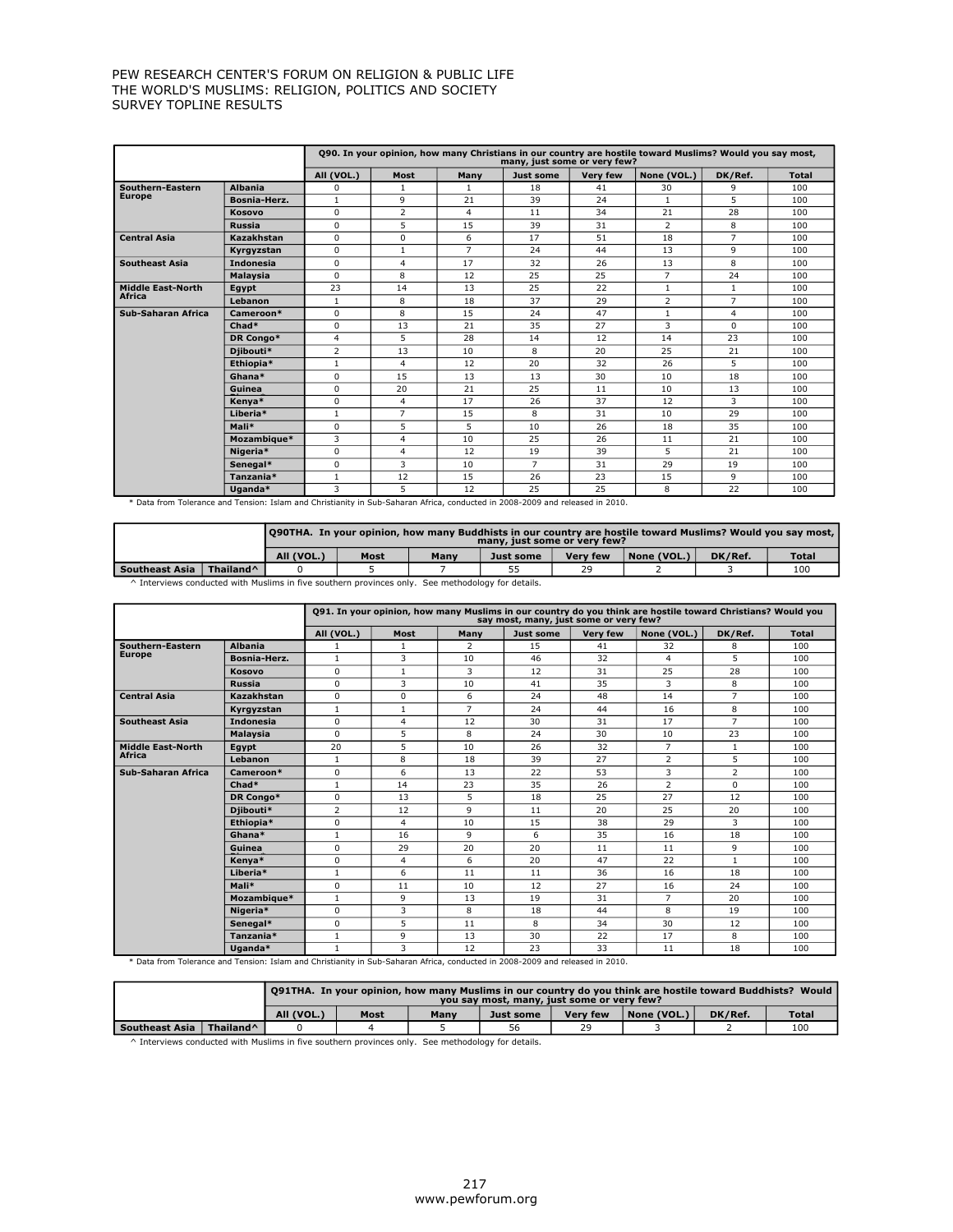|                           |                     |       |                | Q92a. Do you favor or oppose the following: giving<br>Muslim leaders and religious judges the power to<br>decide family and property disputes? |              |
|---------------------------|---------------------|-------|----------------|------------------------------------------------------------------------------------------------------------------------------------------------|--------------|
|                           |                     | Favor | <b>Oppose</b>  | DK/Ref.                                                                                                                                        | <b>Total</b> |
| Southern-Eastern          | <b>Albania</b>      | 11    | 79             | 10                                                                                                                                             | 100          |
| <b>Europe</b>             | <b>Bosnia-Herz.</b> | 6     | 91             | 3                                                                                                                                              | 100          |
|                           | <b>Kosovo</b>       | 10    | 70             | 20                                                                                                                                             | 100          |
|                           | Russia**            | 36    | 49             | 14                                                                                                                                             | 100          |
| <b>Central Asia</b>       | Azerbaijan          | 8     | 77             | 15                                                                                                                                             | 100          |
|                           | <b>Kazakhstan</b>   | 14    | 78             | 9                                                                                                                                              | 100          |
|                           | Kyrgyzstan          | 44    | 52             | 5                                                                                                                                              | 100          |
|                           | <b>Tajikistan</b>   | 33    | 61             | 6                                                                                                                                              | 100          |
|                           | <b>Turkey</b>       | 14    | 82             | 4                                                                                                                                              | 100          |
| <b>Southeast Asia</b>     | <b>Indonesia</b>    | 66    | 27             | $\overline{7}$                                                                                                                                 | 100          |
|                           | <b>Malaysia</b>     | 84    | $\overline{7}$ | 9                                                                                                                                              | 100          |
|                           | Thailand ^***       | 78    | 17             | 6                                                                                                                                              | 100          |
| <b>South Asia</b>         | Afghanistan         | 78    | 20             | $\overline{2}$                                                                                                                                 | 100          |
|                           | <b>Bangladesh</b>   | 71    | 25             | 4                                                                                                                                              | 100          |
|                           | <b>Pakistan</b>     | 84    | $\overline{7}$ | 9                                                                                                                                              | 100          |
| <b>Middle East-North</b>  | Egypt               | 94    | 5              | $\mathbf{1}$                                                                                                                                   | 100          |
| <b>Africa</b>             | Iraq                | 73    | 20             | 7                                                                                                                                              | 100          |
|                           | <b>Jordan</b>       | 93    | 5              | $\overline{2}$                                                                                                                                 | 100          |
|                           | Lebanon             | 53    | 44             | $\overline{3}$                                                                                                                                 | 100          |
|                           | Palestinian terr.   | 75    | 19             | 5                                                                                                                                              | 100          |
|                           | <b>Tunisia</b>      | 42    | 55             | 3                                                                                                                                              | 100          |
| <b>Sub-Saharan Africa</b> | Cameroon*           | 63    | 36             | $\overline{2}$                                                                                                                                 | 100          |
|                           | Chad*               | 67    | 33             | $\mathbf{1}$                                                                                                                                   | 100          |
|                           | DR Congo*           | 68    | 23             | 8                                                                                                                                              | 100          |
|                           | Diibouti*           | 69    | 25             | 5                                                                                                                                              | 100          |
|                           | Ethiopia*           | 69    | 30             | $\overline{2}$                                                                                                                                 | 100          |
|                           | Ghana*              | 72    | 28             | $\mathbf{1}$                                                                                                                                   | 100          |
|                           | Guinea Bissau*      | 50    | 44             | 5                                                                                                                                              | 100          |
|                           | Kenya*              | 65    | 34             | $\mathbf{1}$                                                                                                                                   | 100          |
|                           | Liberia*            | 61    | 33             | 6                                                                                                                                              | 100          |
|                           | Mali*               | 62    | 31             | 6                                                                                                                                              | 100          |
|                           | Mozambique*         | 60    | 36             | $\overline{4}$                                                                                                                                 | 100          |
|                           | <b>Niger</b>        | 83    | 11             | 6                                                                                                                                              | 100          |
|                           | Nigeria*            | 71    | 28             | $\mathbf{1}$                                                                                                                                   | 100          |
|                           | Senegal*            | 63    | 35             | 2                                                                                                                                              | 100          |
|                           | Tanzania*           | 64    | 34             | $\overline{2}$                                                                                                                                 | 100          |
|                           | Uganda*             | 60    | 37             | 3                                                                                                                                              | 100          |

\* Data from Tolerance and Tension: Islam and Christianity in Sub-Saharan Africa, conducted in 2008-2009 and<br>released in 2010.<br>^ Interviews conducted with Muslims in five southern provinces only. See methodology for details

judges the power to decide family and property disputes in the provinces where the Muslim population forms a majority?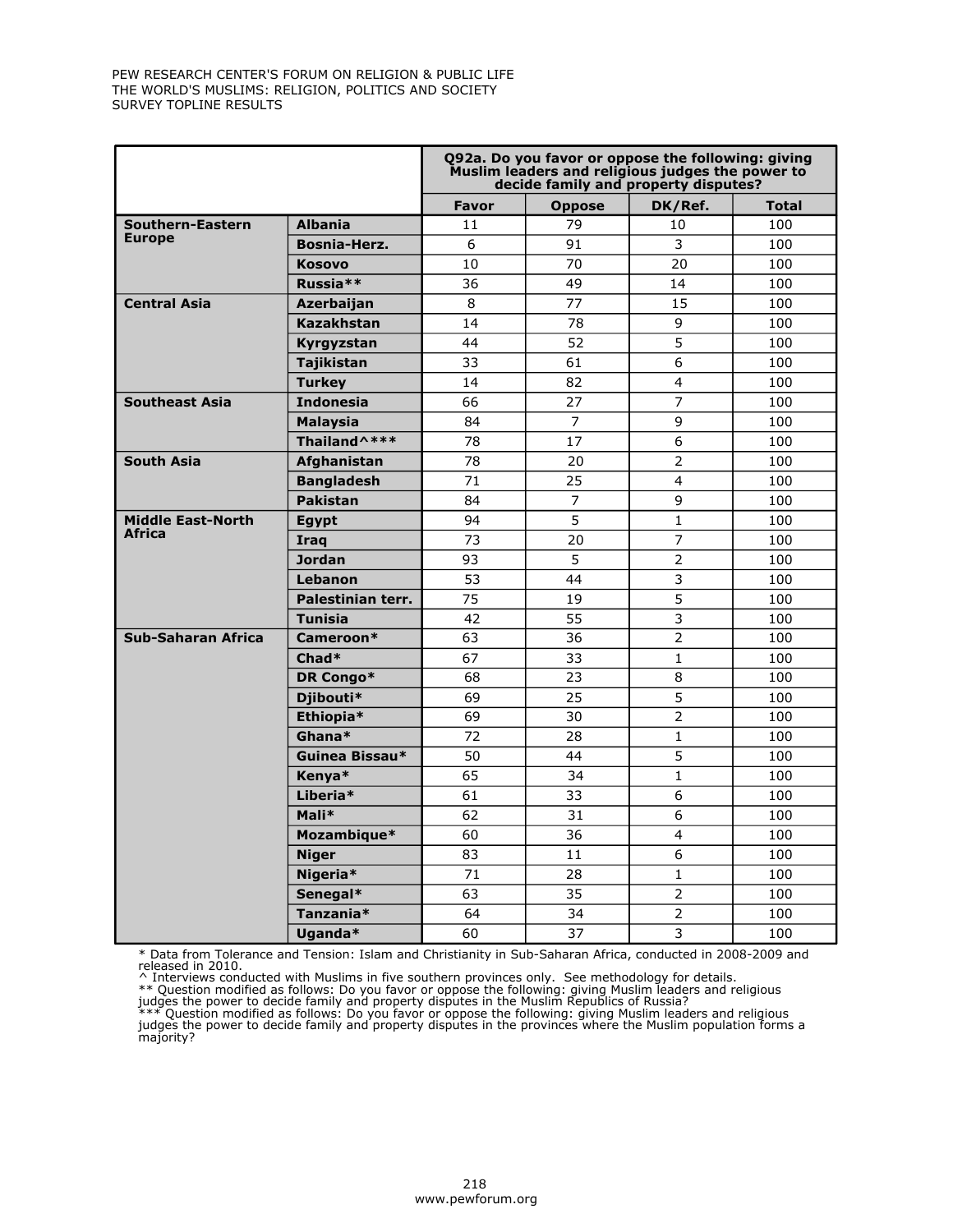|                           |                   |                 | Q92b. Do you favor or oppose the following: the death<br>penalty for people who leave the Muslim religion? |                |              |
|---------------------------|-------------------|-----------------|------------------------------------------------------------------------------------------------------------|----------------|--------------|
|                           |                   | Favor           | <b>Oppose</b>                                                                                              | DK/Ref.        | <b>Total</b> |
| Southern-Eastern          | <b>Albania</b>    | $\overline{2}$  | 91                                                                                                         | 7              | 100          |
| <b>Europe</b>             | Bosnia-Herz.      | 4               | 93                                                                                                         | 3              | 100          |
|                           | <b>Kosovo</b>     | 3               | 80                                                                                                         | 17             | 100          |
|                           | <b>Russia</b>     | 12              | 80                                                                                                         | 8              | 100          |
| <b>Central Asia</b>       | Azerbaijan        | $\mathbf{1}$    | 93                                                                                                         | 6              | 100          |
|                           | <b>Kazakhstan</b> | $\mathbf{1}$    | 96                                                                                                         | 3              | 100          |
|                           | Kyrgyzstan        | 9               | 86                                                                                                         | 5              | 100          |
|                           | <b>Tajikistan</b> | 8               | 82                                                                                                         | 9              | 100          |
|                           | <b>Turkey</b>     | 8               | 89                                                                                                         | 3              | 100          |
| <b>Southeast Asia</b>     | <b>Indonesia</b>  | 16              | 77                                                                                                         | $\overline{7}$ | 100          |
|                           | <b>Malaysia</b>   | 58              | 23                                                                                                         | 19             | 100          |
|                           | Thailand^         | 23              | 66                                                                                                         | 11             | 100          |
| <b>South Asia</b>         | Afghanistan       | 79              | 18                                                                                                         | 3              | 100          |
|                           | <b>Bangladesh</b> | 43              | 49                                                                                                         | 8              | 100          |
|                           | <b>Pakistan</b>   | 75              | 16                                                                                                         | 9              | 100          |
| <b>Middle East-North</b>  | <b>Egypt</b>      | 88              | 10                                                                                                         | $\mathbf{1}$   | 100          |
| <b>Africa</b>             | Iraq              | 41              | 48                                                                                                         | 12             | 100          |
|                           | <b>Jordan</b>     | 83              | 14                                                                                                         | 3              | 100          |
|                           | Lebanon           | 17              | 81                                                                                                         | $\overline{2}$ | 100          |
|                           | Palestinian terr. | 62              | 29                                                                                                         | 9              | 100          |
|                           | <b>Tunisia</b>    | 18              | 79                                                                                                         | 3              | 100          |
| <b>Sub-Saharan Africa</b> | Cameroon*         | 19              | 79                                                                                                         | $\overline{2}$ | 100          |
|                           | Chad*             | 32              | 67                                                                                                         | $\mathbf{1}$   | 100          |
|                           | DR Congo*         | 44              | 48                                                                                                         | 9              | 100          |
|                           | Djibouti*         | 62              | 32                                                                                                         | 6              | 100          |
|                           | Ethiopia*         | 25              | 74                                                                                                         | $\overline{2}$ | 100          |
|                           | Ghana*            | 28              | 70                                                                                                         | $\overline{3}$ | 100          |
|                           | Guinea Bissau*    | 33              | 63                                                                                                         | $\overline{4}$ | 100          |
|                           | Kenya*            | $\overline{32}$ | 67                                                                                                         | $\mathbf{1}$   | 100          |
|                           | Liberia*          | 30              | 65                                                                                                         | 5              | 100          |
|                           | Mali*             | 36              | 55                                                                                                         | 9              | 100          |
|                           | Mozambique*       | 27              | 70                                                                                                         | 3              | 100          |
|                           | <b>Niger</b>      | 32              | 60                                                                                                         | 7              | 100          |
|                           | Nigeria*          | 29              | 65                                                                                                         | 6              | 100          |
|                           | Senegal*          | 35              | 61                                                                                                         | $\overline{4}$ | 100          |
|                           | Tanzania*         | 23              | 74                                                                                                         | 3              | 100          |
|                           | Uganda*           | 26              | 70                                                                                                         | $\overline{3}$ | 100          |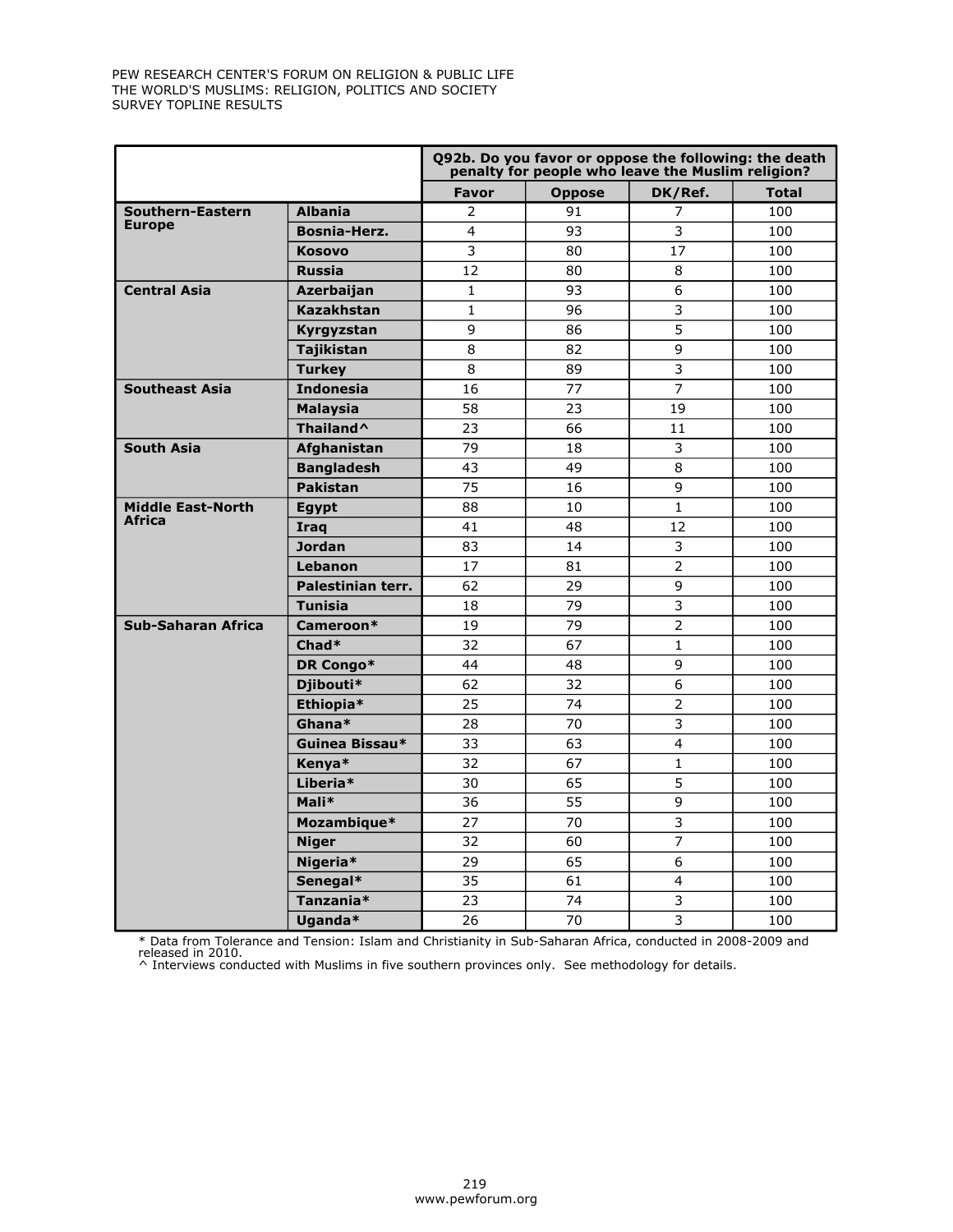|                           |                       |       |               | Q92c. Do you favor or oppose the following:<br>punishments like whippings and cutting off of hands for<br>crimes like theft and robbery? |              |
|---------------------------|-----------------------|-------|---------------|------------------------------------------------------------------------------------------------------------------------------------------|--------------|
|                           |                       | Favor | <b>Oppose</b> | DK/Ref.                                                                                                                                  | <b>Total</b> |
| Southern-Eastern          | <b>Albania</b>        | 9     | 83            | 8                                                                                                                                        | 100          |
| <b>Europe</b>             | <b>Bosnia-Herz.</b>   | 13    | 84            | 3                                                                                                                                        | 100          |
|                           | <b>Kosovo</b>         | 10    | 75            | 15                                                                                                                                       | 100          |
|                           | <b>Russia</b>         | 23    | 70            | $\overline{7}$                                                                                                                           | 100          |
| <b>Central Asia</b>       | Azerbaijan            | 6     | 89            | $\overline{\mathbf{4}}$                                                                                                                  | 100          |
|                           | <b>Kazakhstan</b>     | 13    | 83            | 4                                                                                                                                        | 100          |
|                           | Kyrgyzstan            | 37    | 61            | 3                                                                                                                                        | 100          |
|                           | <b>Tajikistan</b>     | 20    | 73            | 7                                                                                                                                        | 100          |
|                           | <b>Turkey</b>         | 12    | 85            | 3                                                                                                                                        | 100          |
| <b>Southeast Asia</b>     | <b>Indonesia</b>      | 37    | 58            | $\overline{4}$                                                                                                                           | 100          |
|                           | <b>Malaysia</b>       | 61    | 24            | 16                                                                                                                                       | 100          |
|                           | Thailand <sup>^</sup> | 41    | 52            | $\overline{7}$                                                                                                                           | 100          |
| <b>South Asia</b>         | Afghanistan           | 81    | 18            | $\mathbf{1}$                                                                                                                             | 100          |
|                           | <b>Bangladesh</b>     | 50    | 46            | 4                                                                                                                                        | 100          |
|                           | <b>Pakistan</b>       | 85    | 9             | 6                                                                                                                                        | 100          |
| <b>Middle East-North</b>  | <b>Egypt</b>          | 70    | 23            | $\overline{7}$                                                                                                                           | 100          |
| <b>Africa</b>             | <b>Iraq</b>           | 55    | 33            | 13                                                                                                                                       | 100          |
|                           | Jordan                | 54    | 35            | 11                                                                                                                                       | 100          |
|                           | Lebanon               | 20    | 79            | $\mathbf{1}$                                                                                                                             | 100          |
|                           | Palestinian terr.     | 72    | 23            | 5                                                                                                                                        | 100          |
|                           | <b>Tunisia</b>        | 28    | 69            | 3                                                                                                                                        | 100          |
| <b>Sub-Saharan Africa</b> | Cameroon*             | 49    | 49            | $\mathbf{1}$                                                                                                                             | 100          |
|                           | $Chad*$               | 42    | 58            | $\mathbf{1}$                                                                                                                             | 100          |
|                           | DR Congo*             | 50    | 44            | 7                                                                                                                                        | 100          |
|                           | Djibouti*             | 70    | 24            | 5                                                                                                                                        | 100          |
|                           | Ethiopia*             | 25    | 73            | $\overline{2}$                                                                                                                           | 100          |
|                           | Ghana*                | 49    | 50            | $\mathbf{1}$                                                                                                                             | 100          |
|                           | Guinea Bissau*        | 57    | 37            | 6                                                                                                                                        | 100          |
|                           | Kenya*                | 34    | 65            | $\mathbf{1}$                                                                                                                             | 100          |
|                           | Liberia*              | 43    | 53            | $\overline{4}$                                                                                                                           | 100          |
|                           | Mali*                 | 62    | 32            | 6                                                                                                                                        | 100          |
|                           | Mozambique*           | 35    | 63            | 3                                                                                                                                        | 100          |
|                           | <b>Niger</b>          | 80    | 16            | 4                                                                                                                                        | 100          |
|                           | Nigeria*              | 45    | 54            | $\mathbf{1}$                                                                                                                             | 100          |
|                           | Senegal*              | 60    | 38            | $\overline{2}$                                                                                                                           | 100          |
|                           | Tanzania*             | 50    | 49            | $\mathbf{1}$                                                                                                                             | 100          |
|                           | Uganda*               | 37    | 60            | $\overline{2}$                                                                                                                           | 100          |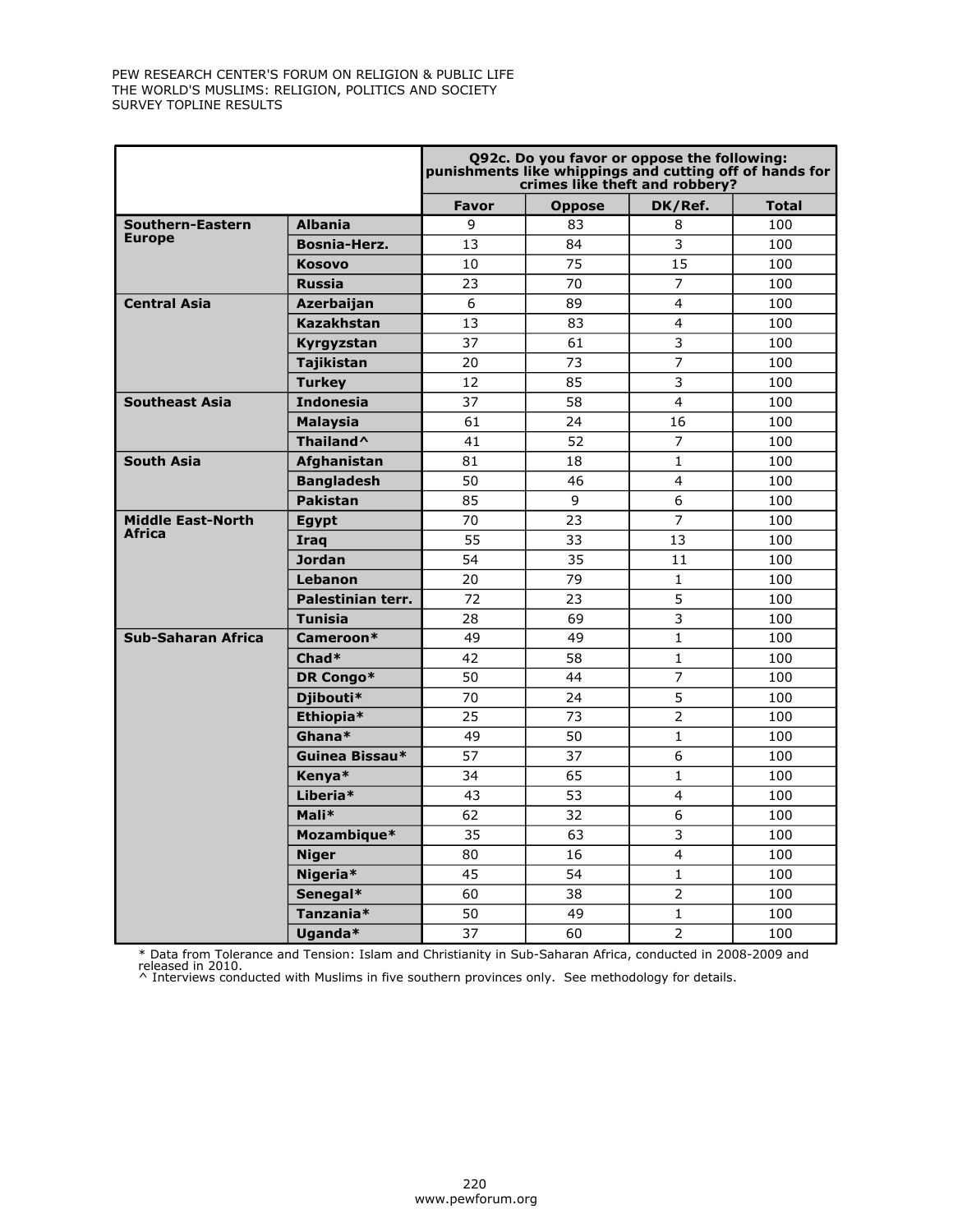|                           |                       |                | Q92d. Do you favor or oppose the following: stoning<br>people who commit adultery? |                         |              |
|---------------------------|-----------------------|----------------|------------------------------------------------------------------------------------|-------------------------|--------------|
|                           |                       | Favor          | <b>Oppose</b>                                                                      | DK/Ref.                 | <b>Total</b> |
| Southern-Eastern          | <b>Albania</b>        | 6              | 85                                                                                 | 9                       | 100          |
| <b>Europe</b>             | Bosnia-Herz.          | 6              | 89                                                                                 | $\overline{4}$          | 100          |
|                           | <b>Kosovo</b>         | 9              | 73                                                                                 | 18                      | 100          |
|                           | Russia                | 13             | 78                                                                                 | 8                       | 100          |
| <b>Central Asia</b>       | <b>Azerbaijan</b>     | 16             | 78                                                                                 | 6                       | 100          |
|                           | <b>Kazakhstan</b>     | $\overline{6}$ | 91                                                                                 | $\overline{\mathbf{3}}$ | 100          |
|                           | Kyrgyzstan            | 26             | 68                                                                                 | $6\overline{6}$         | 100          |
|                           | <b>Tajikistan</b>     | 25             | 65                                                                                 | 10                      | 100          |
|                           | <b>Turkey</b>         | 9              | 88                                                                                 | 3                       | 100          |
| <b>Southeast Asia</b>     | <b>Indonesia</b>      | 42             | 53                                                                                 | 5                       | 100          |
|                           | <b>Malaysia</b>       | 54             | 27                                                                                 | 19                      | 100          |
|                           | Thailand <sup>^</sup> | 44             | 47                                                                                 | 8                       | 100          |
| <b>South Asia</b>         | Afghanistan           | 84             | 13                                                                                 | $\overline{2}$          | 100          |
|                           | <b>Bangladesh</b>     | 54             | 38                                                                                 | 8                       | 100          |
|                           | <b>Pakistan</b>       | 86             | $\overline{5}$                                                                     | 9                       | 100          |
| <b>Middle East-North</b>  | <b>Egypt</b>          | 80             | 16                                                                                 | $\overline{4}$          | 100          |
| Africa                    | Iraq                  | 57             | 29                                                                                 | 14                      | 100          |
|                           | <b>Jordan</b>         | 65             | 27                                                                                 | 8                       | 100          |
|                           | Lebanon               | 20             | 79                                                                                 | 2                       | 100          |
|                           | Palestinian terr.     | 81             | 14                                                                                 | 5                       | 100          |
|                           | <b>Tunisia</b>        | 28             | 70                                                                                 | $\overline{2}$          | 100          |
| <b>Sub-Saharan Africa</b> | Cameroon*             | 36             | 62                                                                                 | $\overline{2}$          | 100          |
|                           | Chad*                 | 33             | 66                                                                                 | $\Omega$                | 100          |
|                           | DR Congo*             | 39             | 50                                                                                 | 12                      | 100          |
|                           | Djibouti*             | 67             | 26                                                                                 | $\overline{7}$          | 100          |
|                           | Ethiopia*             | 23             | 75                                                                                 | 3                       | 100          |
|                           | Ghana*                | 42             | 54                                                                                 | $\overline{4}$          | 100          |
|                           | Guinea Bissau*        | 54             | 39                                                                                 | 8                       | 100          |
|                           | Kenya*                | 32             | 68                                                                                 | $\mathbf{1}$            | 100          |
|                           | Liberia*              | 28             | 66                                                                                 | 6                       | 100          |
|                           | Mali*                 | 58             | 33                                                                                 | 9                       | 100          |
|                           | Mozambique*           | 31             | 67                                                                                 | $\overline{2}$          | 100          |
|                           | <b>Niger</b>          | 70             | 24                                                                                 | 6                       | 100          |
|                           | Nigeria*              | 37             | 60                                                                                 | 3                       | 100          |
|                           | Senegal*              | 58             | 40                                                                                 | $\overline{2}$          | 100          |
|                           | Tanzania*             | 45             | 54                                                                                 | $\mathbf{1}$            | 100          |
|                           | Uganda*               | 34             | 64                                                                                 | $\overline{2}$          | 100          |

\* Data from Tolerance and Tension: Islam and Christianity in Sub-Saharan Africa, conducted in 2008-2009 and released in 2010.

 $\wedge$  Interviews conducted with Muslims in five southern provinces only. See methodology for details.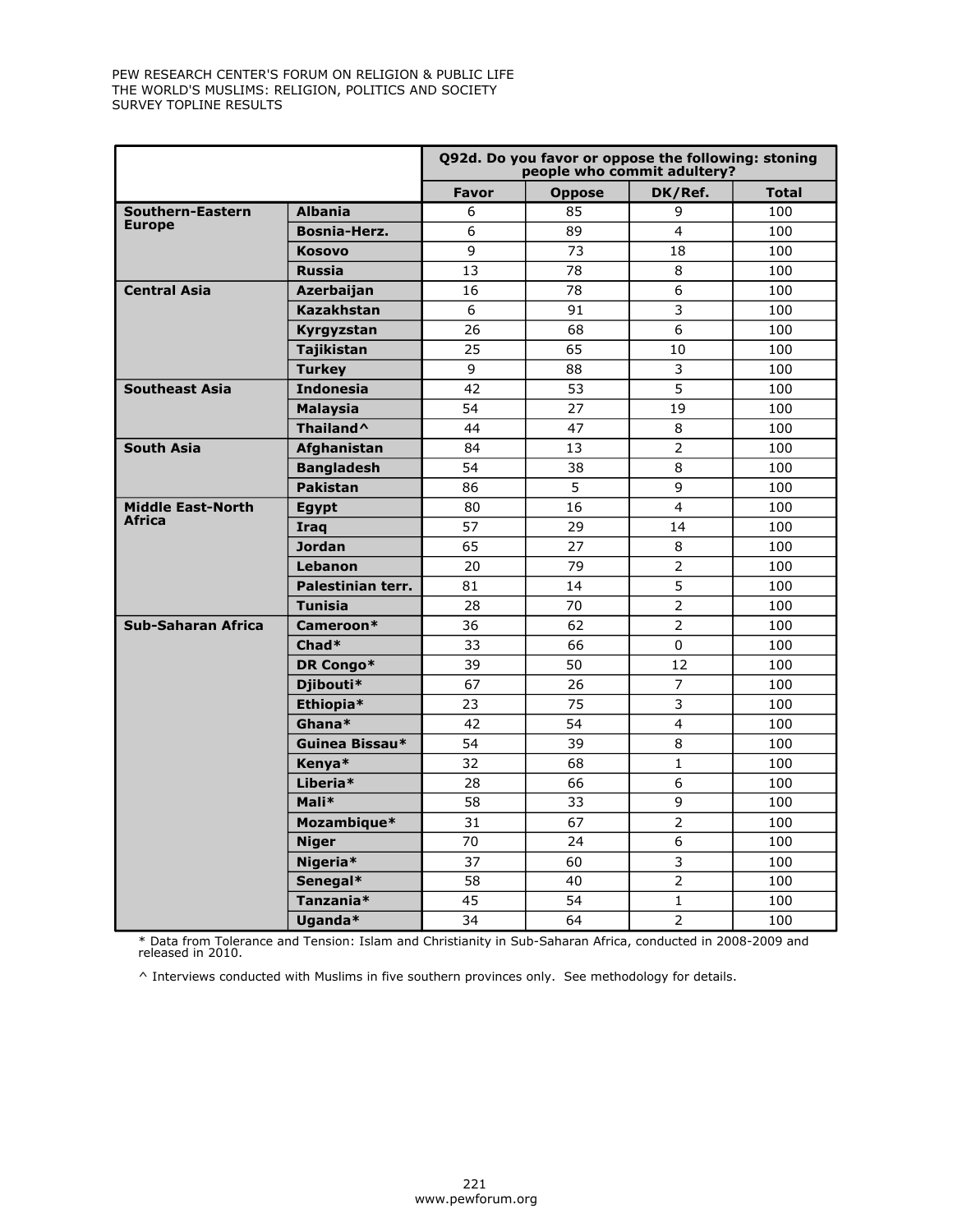|                          |                       |                | Q111. Do you use the Internet at your workplace, at |                | school, at home, or anywhere else at least occasionally? |
|--------------------------|-----------------------|----------------|-----------------------------------------------------|----------------|----------------------------------------------------------|
|                          |                       | <b>Yes</b>     | <b>No</b>                                           | DK/Ref.        | <b>Total</b>                                             |
| Southern-Eastern         | <b>Albania</b>        | 49             | 51                                                  | 1              | 100                                                      |
| <b>Europe</b>            | <b>Bosnia-Herz.</b>   | 43             | 57                                                  | $\Omega$       | 100                                                      |
|                          | Kosovo                | 59             | 32                                                  | 8              | 100                                                      |
|                          | <b>Russia</b>         | 51             | 49                                                  | $\Omega$       | 100                                                      |
| <b>Central Asia</b>      | <b>Azerbaijan</b>     | 22             | 78                                                  | $\mathbf 0$    | 100                                                      |
|                          | <b>Kazakhstan</b>     | 30             | 70                                                  | $\mathbf 0$    | 100                                                      |
|                          | Kyrgyzstan            | 18             | 81                                                  | $\mathbf{1}$   | 100                                                      |
|                          | <b>Tajikistan</b>     | 11             | 89                                                  | $\mathbf 0$    | 100                                                      |
|                          | <b>Turkey</b>         | 40             | 60                                                  | $1\,$          | 100                                                      |
|                          | <b>Uzbekistan</b>     | 9              | 89                                                  | $\overline{2}$ | 100                                                      |
| <b>Southeast Asia</b>    | <b>Indonesia</b>      | 15             | 85                                                  | $\mathbf{1}$   | 100                                                      |
|                          | <b>Malaysia</b>       | 34             | 65                                                  | $\mathbf{1}$   | 100                                                      |
|                          | Thailand <sup>^</sup> | 18             | 82                                                  | $\mathbf 0$    | 100                                                      |
| <b>South Asia</b>        | Afghanistan           | $\overline{2}$ | 97                                                  | $\mathbf{1}$   | 100                                                      |
|                          | <b>Bangladesh</b>     | $\overline{7}$ | 92                                                  | $\mathbf{1}$   | 100                                                      |
|                          | <b>Pakistan</b>       | $\overline{7}$ | 92                                                  | $\mathbf 0$    | 100                                                      |
| <b>Middle East-North</b> | <b>Egypt</b>          | 34             | 65                                                  | $1\,$          | 100                                                      |
| <b>Africa</b>            | <b>Iraq</b>           | 15             | 85                                                  | $\Omega$       | 100                                                      |
|                          | <b>Jordan</b>         | 36             | 64                                                  | $\mathbf 0$    | 100                                                      |
|                          | Lebanon               | 40             | 60                                                  | $\mathbf 0$    | 100                                                      |
|                          | <b>Morocco</b>        | 45             | 54                                                  | $\mathbf{1}$   | 100                                                      |
|                          | Palestinian terr.     | 50             | 50                                                  | $\mathbf 0$    | 100                                                      |
|                          | <b>Tunisia</b>        | 41             | 59                                                  | $\Omega$       | 100                                                      |
| Sub-Saharan Africa       | Cameroon*             | 14             | 86                                                  | $\Omega$       | 100                                                      |
|                          | Chad*                 | 6              | 94                                                  | $\Omega$       | 100                                                      |
|                          | DR Congo*             | 19             | 76                                                  | 5              | 100                                                      |
|                          | Djibouti*             | 59             | 40                                                  | $\mathbf 1$    | 100                                                      |
|                          | Ethiopia*             | $\overline{4}$ | 96                                                  | $\mathbf 0$    | 100                                                      |
|                          | Ghana*                | 16             | 83                                                  | $\pmb{0}$      | 100                                                      |
|                          | Guinea Bissau*        | 16             | 81                                                  | 3              | 100                                                      |
|                          | Kenya*                | 23             | 77                                                  | $\pmb{0}$      | 100                                                      |
|                          | Liberia*              | 18             | 81                                                  | $\mathbf{1}$   | 100                                                      |
|                          | Mali*                 | 11             | 88                                                  | $\mathbf 1$    | 100                                                      |
|                          | Mozambique*           | 11             | 89                                                  | $\mathbf 0$    | 100                                                      |
|                          | <b>Niger</b>          | 14             | 83                                                  | 3              | 100                                                      |
|                          | Nigeria*              | 13             | 86                                                  | $\mathbf 1$    | 100                                                      |
|                          | Senegal*              | 22             | 78                                                  | $\pmb{0}$      | 100                                                      |
|                          | Tanzania*             | 5              | 89                                                  | 6              | 100                                                      |
|                          | Uganda*               | 10             | 90                                                  | $\mathbf 0$    | 100                                                      |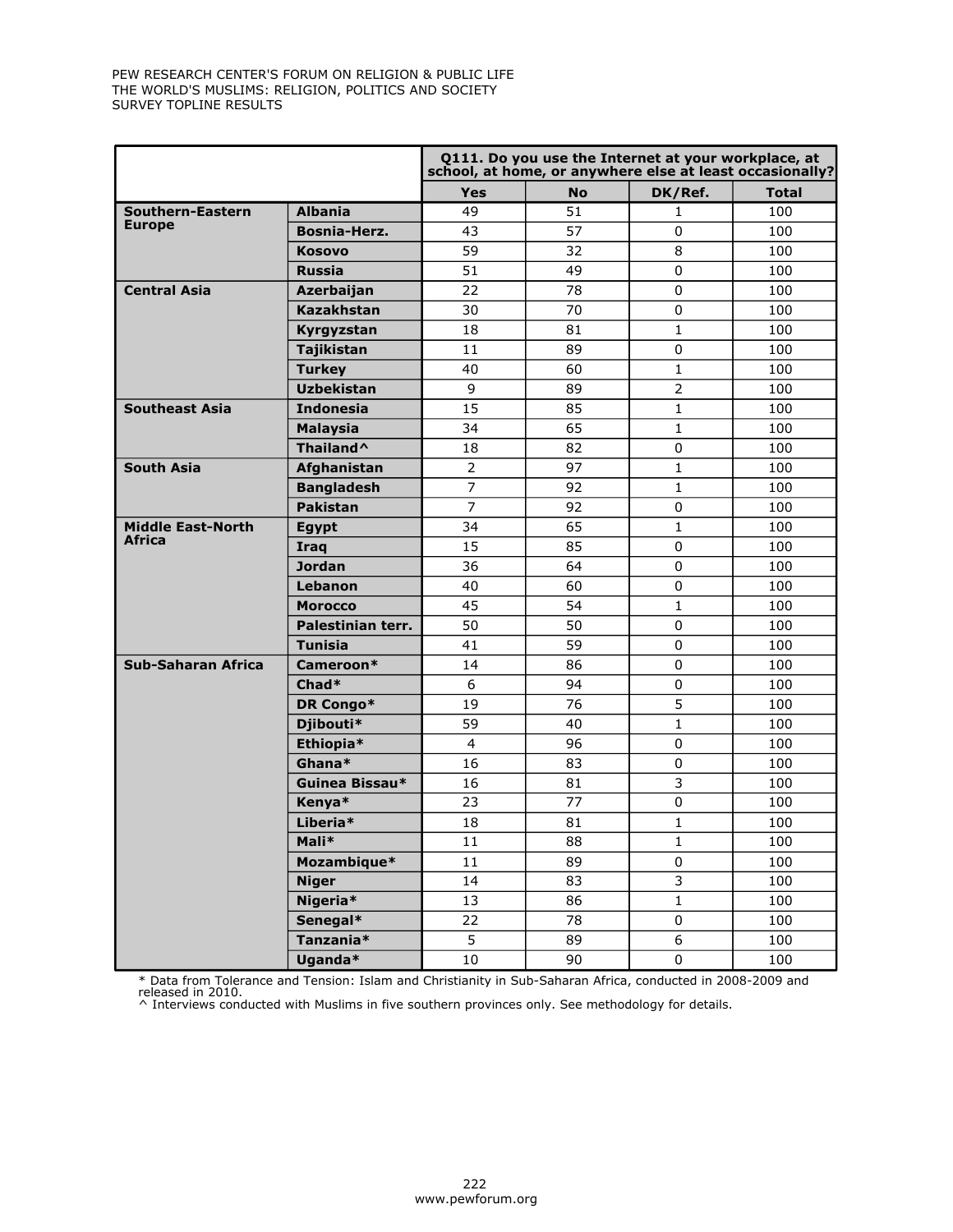|                          |                    | Q112. Do you ever use online social networking sites like Facebook,<br>(INSERT COUNTRY SPECIFIC EXAMPLES)? |           |                |              |       |
|--------------------------|--------------------|------------------------------------------------------------------------------------------------------------|-----------|----------------|--------------|-------|
|                          |                    | <b>Yes</b>                                                                                                 | <b>No</b> | DK/Ref.        | <b>Total</b> | $N =$ |
| Southern-Eastern         | <b>Albania</b>     | 87                                                                                                         | 13        | 1              | 100          | 382   |
| <b>Europe</b>            | Bosnia-Herz.       | 79                                                                                                         | 20        | $\mathbf{1}$   | 100          | 511   |
|                          | Kosovo             | 81                                                                                                         | 19        | 0              | 100          | 681   |
|                          | <b>Russia</b>      | 80                                                                                                         | 20        | 0              | 100          | 524   |
| <b>Central Asia</b>      | <b>Azerbaijan</b>  | 73                                                                                                         | 26        | $\Omega$       | 100          | 216   |
|                          | Kazakhstan         | 88                                                                                                         | 12        | $\Omega$       | 100          | 318   |
|                          | Kyrgyzstan         | 86                                                                                                         | 14        | $\Omega$       | 100          | 236   |
|                          | Tajikistan         | 91                                                                                                         | 9         | 0              | 100          | 140   |
|                          | <b>Turkev</b>      | 80                                                                                                         | 19        | $\mathbf{1}$   | 100          | 622   |
|                          | <b>Uzbekistan</b>  | 66                                                                                                         | 34        | $\Omega$       | 100          | 94    |
| <b>Southeast Asia</b>    | <b>Indonesia</b>   | 92                                                                                                         | 8         | $\mathbf{1}$   | 100          | 254   |
|                          | <b>Malaysia</b>    | 90                                                                                                         | 9         | $\Omega$       | 100          | 438   |
| <b>South Asia</b>        | <b>Afghanistan</b> | 84                                                                                                         | 16        | $\Omega$       | 100          | 35    |
|                          | <b>Bangladesh</b>  | 73                                                                                                         | 21        | 6              | 100          | 133   |
|                          | <b>Pakistan</b>    | 62                                                                                                         | 38        | $\mathbf{1}$   | 100          | 106   |
| <b>Middle East-North</b> | <b>Egypt</b>       | 79                                                                                                         | 19        | $\overline{2}$ | 100          | 617   |
| <b>Africa</b>            | Irag               | 80                                                                                                         | 20        | $\Omega$       | 100          | 222   |
|                          | <b>Jordan</b>      | 78                                                                                                         | 22        | 0              | 100          | 329   |
|                          | Lebanon            | 62                                                                                                         | 38        | $\Omega$       | 100          | 217   |
|                          | <b>Morocco</b>     | 80                                                                                                         | 19        | $\mathbf{1}$   | 100          | 624   |
|                          | Palestinian terr.  | 85                                                                                                         | 15        | 0              | 100          | 528   |
|                          | <b>Tunisia</b>     | 92                                                                                                         | 8         | 0              | 100          | 629   |

|                          |                     | Q113a. And do you ever use social networking sites like Facebook<br>(INSERT COUNTRY SPECIFIC EXAMPLES) to share your views about<br>sports or not? |           |                |              |       |
|--------------------------|---------------------|----------------------------------------------------------------------------------------------------------------------------------------------------|-----------|----------------|--------------|-------|
|                          |                     | <b>Yes</b>                                                                                                                                         | <b>No</b> | DK/Ref.        | <b>Total</b> | $N =$ |
| Southern-Eastern         | <b>Albania</b>      | 56                                                                                                                                                 | 44        | 0              | 100          | 326   |
| <b>Europe</b>            | <b>Bosnia-Herz.</b> | 58                                                                                                                                                 | 41        | 1              | 100          | 429   |
|                          | <b>Kosovo</b>       | 68                                                                                                                                                 | 29        | 3              | 100          | 518   |
|                          | <b>Russia</b>       | 45                                                                                                                                                 | 53        | $\overline{2}$ | 100          | 431   |
| <b>Central Asia</b>      | Azerbaijan          | 39                                                                                                                                                 | 61        | $\Omega$       | 100          | 154   |
|                          | Kazakhstan          | 47                                                                                                                                                 | 52        | 0              | 100          | 286   |
|                          | Kyrgyzstan          | 53                                                                                                                                                 | 47        | 0              | 100          | 200   |
|                          | <b>Tajikistan</b>   | 73                                                                                                                                                 | 27        | 0              | 100          | 119   |
|                          | <b>Turkey</b>       | 67                                                                                                                                                 | 32        | 1              | 100          | 513   |
|                          | <b>Uzbekistan</b>   | 36                                                                                                                                                 | 63        | $\mathbf{1}$   | 100          | 63    |
| <b>Southeast Asia</b>    | <b>Indonesia</b>    | 54                                                                                                                                                 | 46        | 0              | 100          | 229   |
|                          | <b>Malaysia</b>     | 68                                                                                                                                                 | 31        | $\mathbf{1}$   | 100          | 401   |
| <b>South Asia</b>        | Afghanistan         | 68                                                                                                                                                 | 32        | 0              | 100          | 28    |
|                          | <b>Bangladesh</b>   | 88                                                                                                                                                 | 12        | 0              | 100          | 98    |
|                          | <b>Pakistan</b>     | 56                                                                                                                                                 | 44        | 1              | 100          | 59    |
| <b>Middle East-North</b> | Egypt               | 48                                                                                                                                                 | 49        | $\overline{2}$ | 100          | 494   |
| <b>Africa</b>            | Irag                | 75                                                                                                                                                 | 24        | $\mathbf{1}$   | 100          | 181   |
|                          | <b>Jordan</b>       | 68                                                                                                                                                 | 32        | 0              | 100          | 262   |
|                          | Lebanon             | 26                                                                                                                                                 | 74        | 0              | 100          | 133   |
|                          | <b>Morocco</b>      | 57                                                                                                                                                 | 43        | 0              | 100          | 495   |
|                          | Palestinian terr.   | 63                                                                                                                                                 | 37        | 0              | 100          | 430   |
|                          | <b>Tunisia</b>      | 75                                                                                                                                                 | 25        | 0              | 100          | 584   |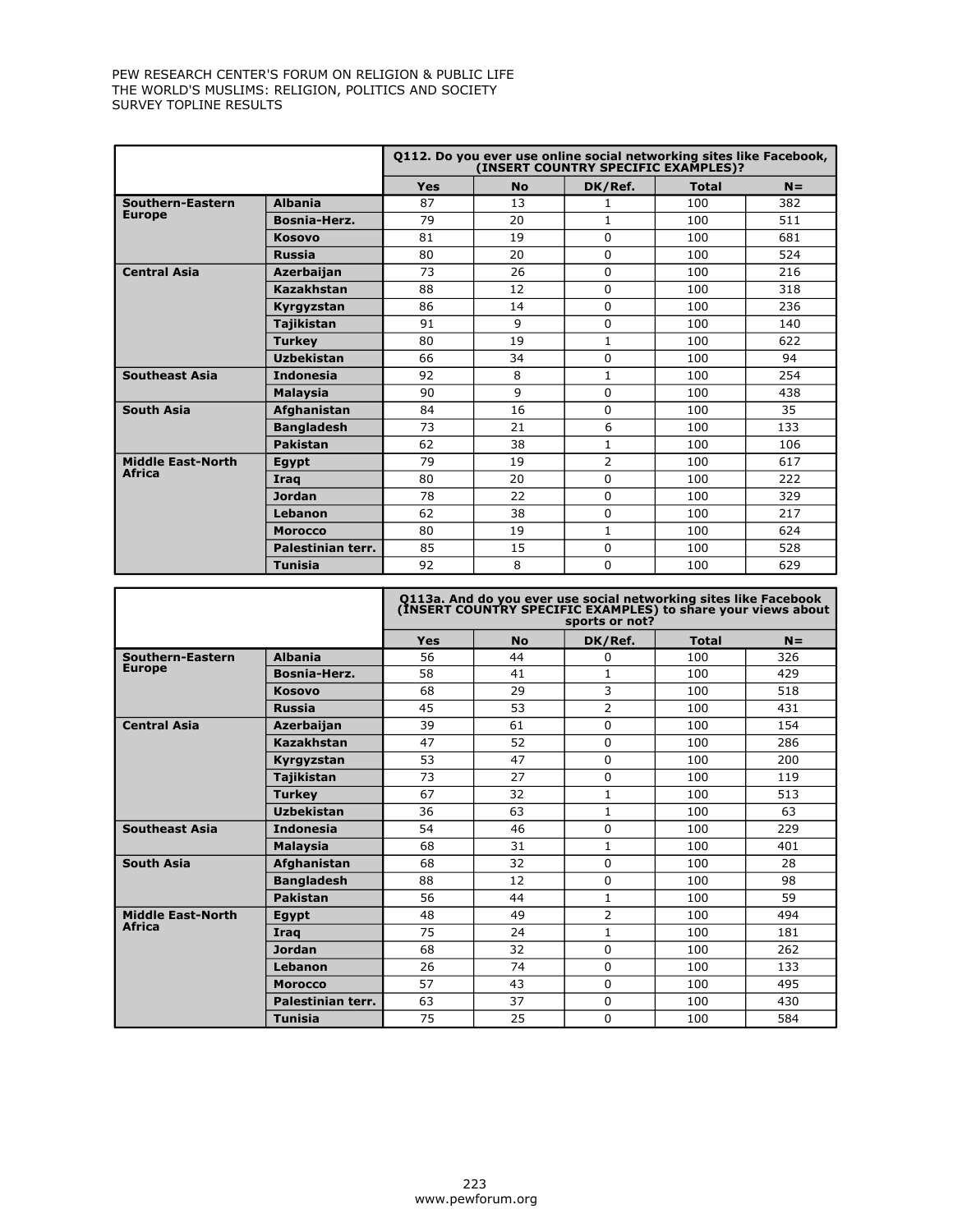|                          |                   | Q113b. And do you ever use social networking sites like Facebook<br>(INSERT COUNTRY SPECIFIC EXAMPLES) to share your views about<br>religion or not? |           |                |              |       |
|--------------------------|-------------------|------------------------------------------------------------------------------------------------------------------------------------------------------|-----------|----------------|--------------|-------|
|                          |                   | <b>Yes</b>                                                                                                                                           | <b>No</b> | DK/Ref.        | <b>Total</b> | $N =$ |
| Southern-Eastern         | <b>Albania</b>    | 12                                                                                                                                                   | 88        | 0              | 100          | 326   |
| <b>Europe</b>            | Bosnia-Herz.      | 33                                                                                                                                                   | 66        | $\mathbf{1}$   | 100          | 429   |
|                          | Kosovo            | 36                                                                                                                                                   | 61        | 3              | 100          | 518   |
|                          | <b>Russia</b>     | 32                                                                                                                                                   | 66        | $\overline{2}$ | 100          | 431   |
| <b>Central Asia</b>      | <b>Azerbaijan</b> | 18                                                                                                                                                   | 82        | 0              | 100          | 154   |
|                          | Kazakhstan        | 14                                                                                                                                                   | 86        | 0              | 100          | 286   |
|                          | Kyrgyzstan        | 17                                                                                                                                                   | 83        | 0              | 100          | 200   |
|                          | Taiikistan        | 19                                                                                                                                                   | 81        | 0              | 100          | 119   |
|                          | <b>Turkey</b>     | 55                                                                                                                                                   | 43        | $\overline{2}$ | 100          | 513   |
|                          | <b>Uzbekistan</b> | $\mathbf{1}$                                                                                                                                         | 98        | $\mathbf{1}$   | 100          | 63    |
| <b>Southeast Asia</b>    | <b>Indonesia</b>  | 34                                                                                                                                                   | 66        | 0              | 100          | 229   |
|                          | <b>Malaysia</b>   | 62                                                                                                                                                   | 36        | 2              | 100          | 401   |
| <b>South Asia</b>        | Afghanistan       | 92                                                                                                                                                   | 8         | 0              | 100          | 28    |
|                          | <b>Bangladesh</b> | 43                                                                                                                                                   | 57        | 0              | 100          | 98    |
|                          | Pakistan          | 45                                                                                                                                                   | 55        | 0              | 100          | 59    |
| <b>Middle East-North</b> | Egypt             | 64                                                                                                                                                   | 35        | $\mathbf{1}$   | 100          | 494   |
| <b>Africa</b>            | Irag              | 58                                                                                                                                                   | 37        | 4              | 100          | 181   |
|                          | <b>Jordan</b>     | 63                                                                                                                                                   | 37        | 0              | 100          | 262   |
|                          | Lebanon           | $\overline{2}$                                                                                                                                       | 98        | 0              | 100          | 133   |
|                          | <b>Morocco</b>    | 54                                                                                                                                                   | 44        | 2              | 100          | 495   |
|                          | Palestinian terr. | 65                                                                                                                                                   | 34        | 1              | 100          | 430   |
|                          | <b>Tunisia</b>    | 80                                                                                                                                                   | 20        | 0              | 100          | 584   |

|                          |                    | Q113c. And do you ever use social networking sites like Facebook<br>(INSERT COUNTRY SPECIFIC EXAMPLES) to share your views about<br>politics or not? |           |                |              |       |
|--------------------------|--------------------|------------------------------------------------------------------------------------------------------------------------------------------------------|-----------|----------------|--------------|-------|
|                          |                    | <b>Yes</b>                                                                                                                                           | <b>No</b> | DK/Ref.        | <b>Total</b> | $N =$ |
| Southern-Eastern         | <b>Albania</b>     | 42                                                                                                                                                   | 58        | 0              | 100          | 326   |
| <b>Europe</b>            | Bosnia-Herz.       | 33                                                                                                                                                   | 66        | $\mathbf{1}$   | 100          | 429   |
|                          | <b>Kosovo</b>      | 57                                                                                                                                                   | 41        | 2              | 100          | 518   |
|                          | <b>Russia</b>      | 32                                                                                                                                                   | 65        | 3              | 100          | 431   |
| <b>Central Asia</b>      | <b>Azerbaijan</b>  | 29                                                                                                                                                   | 71        | 0              | 100          | 154   |
|                          | Kazakhstan         | 42                                                                                                                                                   | 58        | 0              | 100          | 286   |
|                          | Kyrgyzstan         | 49                                                                                                                                                   | 51        | 0              | 100          | 200   |
|                          | <b>Tajikistan</b>  | 51                                                                                                                                                   | 49        | 0              | 100          | 119   |
|                          | <b>Turkey</b>      | 64                                                                                                                                                   | 34        | $\overline{2}$ | 100          | 513   |
|                          | <b>Uzbekistan</b>  | 11                                                                                                                                                   | 87        | $\mathbf{1}$   | 100          | 63    |
| <b>Southeast Asia</b>    | <b>Indonesia</b>   | 22                                                                                                                                                   | 77        | $\mathbf{1}$   | 100          | 229   |
|                          | <b>Malaysia</b>    | 45                                                                                                                                                   | 52        | 3              | 100          | 401   |
| <b>South Asia</b>        | <b>Afghanistan</b> | 72                                                                                                                                                   | 28        | 0              | 100          | 28    |
|                          | <b>Bangladesh</b>  | 54                                                                                                                                                   | 46        | 0              | 100          | 98    |
|                          | <b>Pakistan</b>    | 39                                                                                                                                                   | 61        | 0              | 100          | 59    |
| <b>Middle East-North</b> | Egypt              | 60                                                                                                                                                   | 39        | 1              | 100          | 494   |
| <b>Africa</b>            | Irag               | 54                                                                                                                                                   | 44        | $\overline{2}$ | 100          | 181   |
|                          | <b>Jordan</b>      | 63                                                                                                                                                   | 37        | 0              | 100          | 262   |
|                          | Lebanon            | 68                                                                                                                                                   | 32        | $\Omega$       | 100          | 133   |
|                          | <b>Morocco</b>     | 34                                                                                                                                                   | 63        | 3              | 100          | 495   |
|                          | Palestinian terr.  | 57                                                                                                                                                   | 43        | 0              | 100          | 430   |
|                          | Tunisia            | 81                                                                                                                                                   | 19        | 0              | 100          | 584   |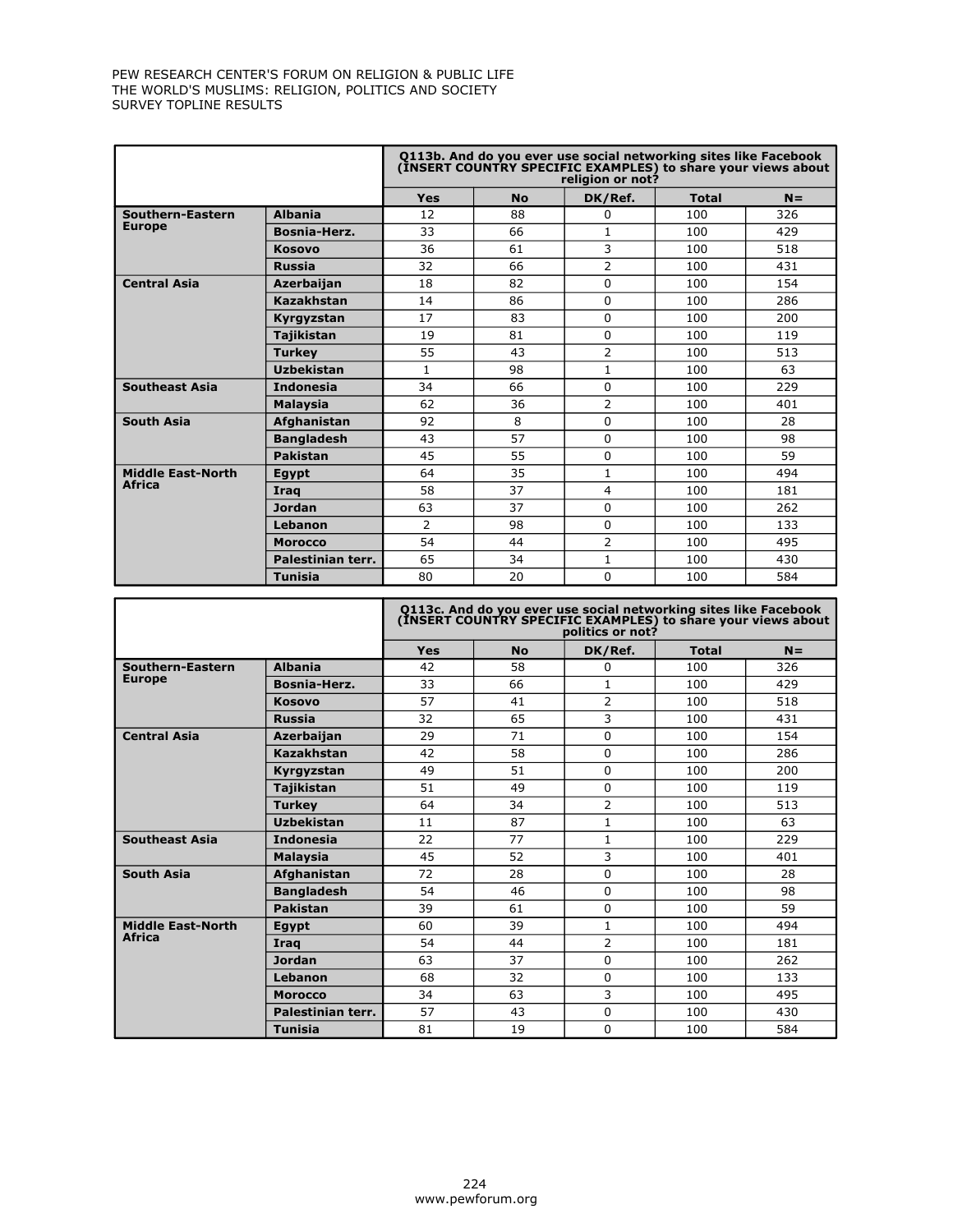|                          |                   | Q113d. And do you ever use social networking sites like Facebook<br>(INSERT COUNTRY SPECIFIC EXAMPLES) to share your views about<br>community issues or not? |           |                |              |       |
|--------------------------|-------------------|--------------------------------------------------------------------------------------------------------------------------------------------------------------|-----------|----------------|--------------|-------|
|                          |                   | <b>Yes</b>                                                                                                                                                   | <b>No</b> | DK/Ref.        | <b>Total</b> | $N =$ |
| Southern-Eastern         | <b>Albania</b>    | 52                                                                                                                                                           | 47        | 0              | 100          | 326   |
| <b>Europe</b>            | Bosnia-Herz.      | 39                                                                                                                                                           | 60        | 1              | 100          | 429   |
|                          | <b>Kosovo</b>     | 52                                                                                                                                                           | 44        | 4              | 100          | 518   |
|                          | <b>Russia</b>     | 25                                                                                                                                                           | 72        | $\overline{2}$ | 100          | 431   |
| <b>Central Asia</b>      | <b>Azerbaijan</b> | 22                                                                                                                                                           | 78        | 0              | 100          | 154   |
|                          | Kazakhstan        | 37                                                                                                                                                           | 63        | 0              | 100          | 286   |
|                          | Kyrgyzstan        | 32                                                                                                                                                           | 67        | 0              | 100          | 200   |
|                          | <b>Tajikistan</b> | 44                                                                                                                                                           | 56        | 0              | 100          | 119   |
|                          | <b>Turkey</b>     | 75                                                                                                                                                           | 23        | 2              | 100          | 513   |
|                          | <b>Uzbekistan</b> | 18                                                                                                                                                           | 81        | 0              | 100          | 63    |
| <b>Southeast Asia</b>    | <b>Indonesia</b>  | 39                                                                                                                                                           | 61        | 0              | 100          | 229   |
|                          | <b>Malaysia</b>   | 67                                                                                                                                                           | 32        | $\mathbf{1}$   | 100          | 401   |
| <b>South Asia</b>        | Afghanistan       | 80                                                                                                                                                           | 20        | 0              | 100          | 28    |
|                          | <b>Bangladesh</b> | 60                                                                                                                                                           | 37        | 3              | 100          | 98    |
|                          | <b>Pakistan</b>   | 30                                                                                                                                                           | 70        | 0              | 100          | 59    |
| <b>Middle East-North</b> | Egypt             | 75                                                                                                                                                           | 25        | 0              | 100          | 494   |
| <b>Africa</b>            | Irag              | 82                                                                                                                                                           | 17        | $\overline{2}$ | 100          | 181   |
|                          | <b>Jordan</b>     | 85                                                                                                                                                           | 15        | 0              | 100          | 262   |
|                          | Lebanon           | 77                                                                                                                                                           | 23        | 0              | 100          | 133   |
|                          | <b>Morocco</b>    | 66                                                                                                                                                           | 34        | 1              | 100          | 495   |
|                          | Palestinian terr. | 89                                                                                                                                                           | 11        | 0              | 100          | 430   |
|                          | <b>Tunisia</b>    | 86                                                                                                                                                           | 14        | 0              | 100          | 584   |

|                          |                   | Q113e. And do you ever use social networking sites like Facebook<br>(INSERT COUNTRY SPECIFIC EXAMPLES) to share your views about<br>music and movies or not? |                |                |              |       |
|--------------------------|-------------------|--------------------------------------------------------------------------------------------------------------------------------------------------------------|----------------|----------------|--------------|-------|
|                          |                   | <b>Yes</b>                                                                                                                                                   | <b>No</b>      | DK/Ref.        | <b>Total</b> | $N =$ |
| Southern-Eastern         | <b>Albania</b>    | 93                                                                                                                                                           | 6              | 0              | 100          | 326   |
| <b>Europe</b>            | Bosnia-Herz.      | 77                                                                                                                                                           | 22             | 1              | 100          | 429   |
|                          | <b>Kosovo</b>     | 87                                                                                                                                                           | 11             | $\overline{2}$ | 100          | 518   |
|                          | <b>Russia</b>     | 77                                                                                                                                                           | 21             | $\overline{2}$ | 100          | 431   |
| <b>Central Asia</b>      | <b>Azerbaijan</b> | 93                                                                                                                                                           | $\overline{7}$ | 0              | 100          | 154   |
|                          | Kazakhstan        | 84                                                                                                                                                           | 15             | 0              | 100          | 286   |
|                          | Kyrgyzstan        | 81                                                                                                                                                           | 19             | 0              | 100          | 200   |
|                          | Tajikistan        | 91                                                                                                                                                           | $\mathsf{q}$   | 0              | 100          | 119   |
|                          | <b>Turkey</b>     | 90                                                                                                                                                           | 10             | 1              | 100          | 513   |
|                          | <b>Uzbekistan</b> | 73                                                                                                                                                           | 26             | $\mathbf{1}$   | 100          | 63    |
| <b>Southeast Asia</b>    | <b>Indonesia</b>  | 82                                                                                                                                                           | 18             | 0              | 100          | 229   |
|                          | <b>Malaysia</b>   | 78                                                                                                                                                           | 21             | $\mathbf{1}$   | 100          | 401   |
| <b>South Asia</b>        | Afghanistan       | 69                                                                                                                                                           | 31             | 0              | 100          | 28    |
|                          | <b>Bangladesh</b> | 88                                                                                                                                                           | 12             | 0              | 100          | 98    |
|                          | <b>Pakistan</b>   | 68                                                                                                                                                           | 32             | 0              | 100          | 59    |
| <b>Middle East-North</b> | Egypt             | 68                                                                                                                                                           | 32             | 0              | 100          | 494   |
| <b>Africa</b>            | Irag              | 64                                                                                                                                                           | 32             | 4              | 100          | 181   |
|                          | <b>Jordan</b>     | 72                                                                                                                                                           | 28             | 0              | 100          | 262   |
|                          | Lebanon           | 55                                                                                                                                                           | 45             | 0              | 100          | 133   |
|                          | <b>Morocco</b>    | 84                                                                                                                                                           | 16             | 0              | 100          | 495   |
|                          | Palestinian terr. | 75                                                                                                                                                           | 25             | 0              | 100          | 430   |
|                          | <b>Tunisia</b>    | 79                                                                                                                                                           | 21             | 0              | 100          | 584   |